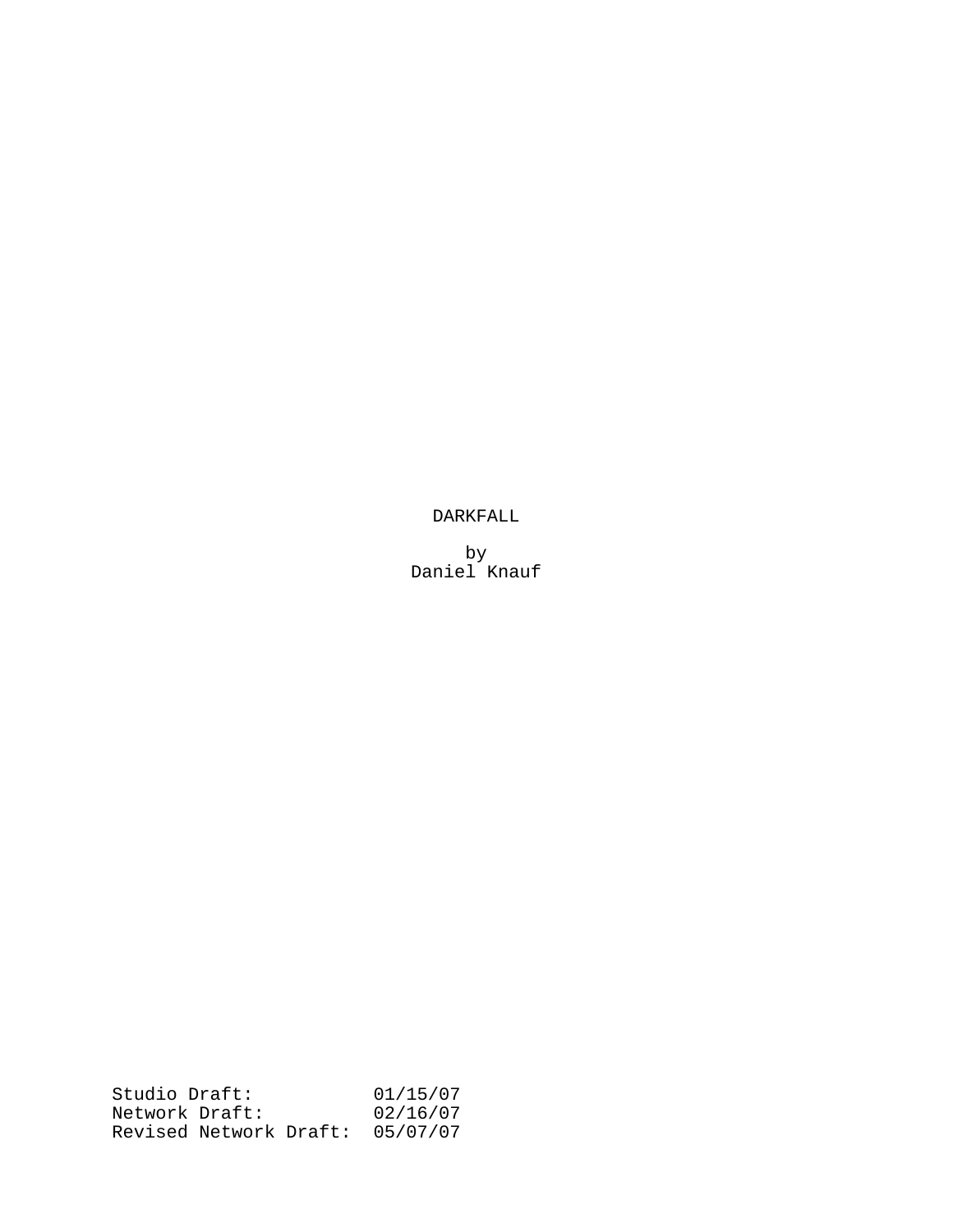FADE IN:

EFX. SPACE

STARS PIERCE ETERNAL, VELVET NIGHT. A VOICE, Oxford English, honeyed by years of good scotch, laughter and the occasional bellow; seasoned by thousands of wild lies, hundreds of bawdy jokes and dozens of fantastic stories told:

#### GRANT

But once every millennium, the sun awakes as if from a nightmare, and vents its wrath upon the Earth, charging the very heavens with unseen power...

A SLOW TILT DOWN reveals the broad, curved horizon of THE SUN, it's surface roiling with unimaginable violence.

#### GRANT

When the Conflagration comes to pass, this power may be drawn upon by a race of men known as Summoners. Rare of birth, they alone possess the ability to breach the veil between the atrum terrae, calling forth creatures that have inspired legends and scripture since time untold- angels and demons, imps and fairies, dragons and platypi, Minotaur and manitou--

YOUNG DOUGLAS (interrupts) That is so much crap.

SLAM TO:

INT. AQUARIUM - PLATYPUS EXHIBIT - DAY

GRANT WOLFE, early-50s, handsome in the careless manner of a moneyed Brit, knits his eyebrows in consternation.

# GRANT

Excuse me?

CLOSE ON DOUGLAS WOLFE, age 8 going on 88, his face stamped with an expression of utter disbelief. He heaves a dramatic, long-suffering SIGH.

> YOUNG DOUGLAS One, fairies and dragons aren't real. Two, it's platypoda, not platypi--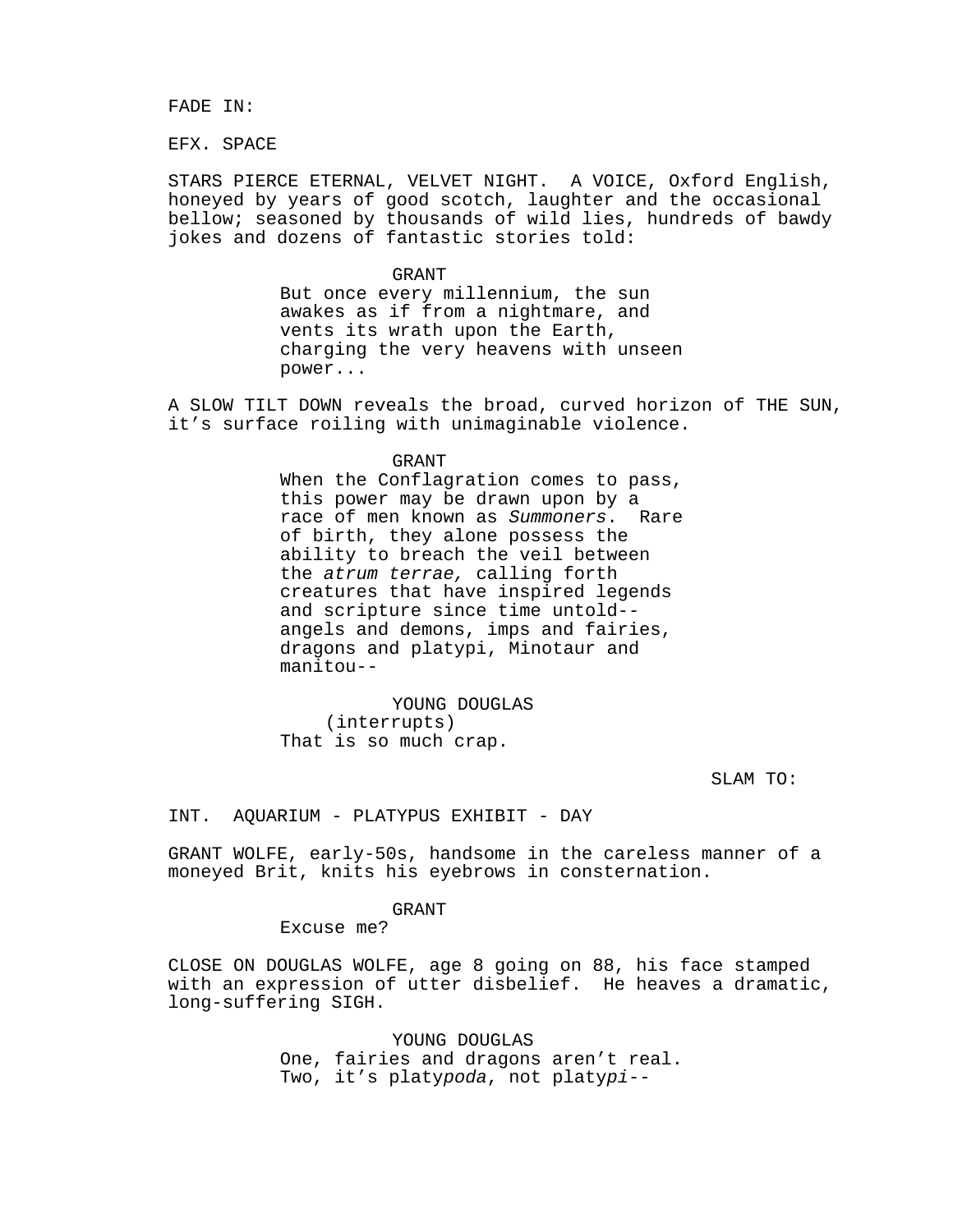GRANT --I stand corrected--

YOUNG DOUGLAS (continues stridently) --and three, there is no such thing as Summoners.

Douglas's declaration draws the attention of YOUNG EMILY PELLIGRINO, age 12, at an adjacent ELECTRIC EEL EXHIBIT.

> GRANT There most certainly are-- (corrects) --well, were. (corrects further) --well... (fishing) ... perhaps?

Despite matching uniforms, Emily stands out from the rest of the FIFTH GRADE CLASS of the St. Arilda School for Girls. Perhaps it's her vaguely goth insouciance; perhaps it's because her socks sag and she absolutely refuses to wear one of those absurd little burgundy berets.

> YOUNG DOUGLAS And they invented the platypus.

GRANT Not invented. Called.

As the eel emits bio-electric pulses, the NEEDLE ON A SMALL VOLTAMETER mounted over the tank twitches, accompanied by a LOW CLICKING STACCATO.

> GRANT (CONT'D) The platypus did not exist in our world until the year 4025 BCE, when the first pair was called from Oris by the great aboriginal Summoner, Biggibilla. Ahh, Oris, the Garden world.... (waxes poetic) ... a glittering emerald, suspended in perfect stasis between two yellow stars, bathed in perpetual sunlight--

YOUNG DOUGLAS (frustrated) Biggibilla...? Oris...? Where do you get this stuff?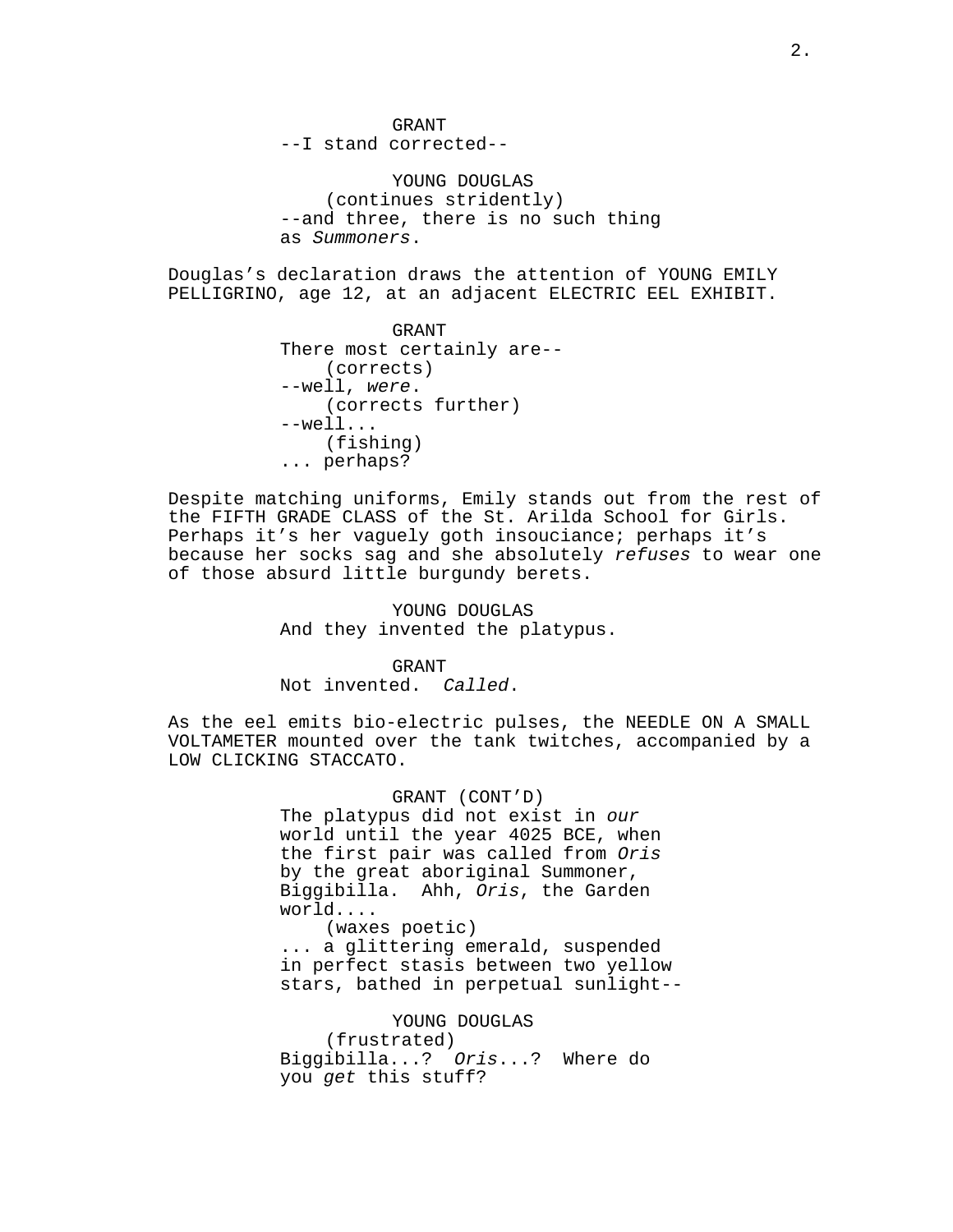GRANT From the Accersitus Sceptrum, of course. The fourteen volumes of the Summoner's Craft...

Emily looks stunned. She reaches down into her satchel, half withdraws an ancient volume, hand-tooled pigskin cover burnished with age, bearing the title: ACCERSITUS SCEPTRUM, VOL. III of XIV.

#### TEACHER

Emily!

Startled, Emily shoves the book back in her bag. The TEACHER, a stern-looking spinster, glares at her.

# TEACHER

Eyes forward.

Sneering, Emily turns, immediately locking eyes with...

HER POV - A handsome young boy, PHILLIP WOLFE, 10, his arms crossed on the sill of the glass opposite her, chin cradled on his forearms. He gazes dreamily at her, the eel lazily undulating between them.

#### GRANT

I'd hardly scoff, Douglas. After all, you may very well be a Summoner yourself. You were born with the membranula--

DOUGLAS --polyps. Doctor Swanson says they're just polyps.

Emily returns Phillip's gaze. A couple girls nearby notice, whisper maliciously among themselves.

PHILLIP'S POV - POP! The eel kicks out a hard jolt, THE NEEDLE ON THE VOLTAMETER LEAPING. On the opposite side of the tank, Emily ABRUPTLY SNEEZES. SIMULTANEOUSLY, in the DEEP BG, Douglas's head jolts as he, too, sneezes.

# GRANT

Gesundheit.

Douglas SNIFFS, gives him an injured look.

DOUGLAS Poppi, can we please talk about something else?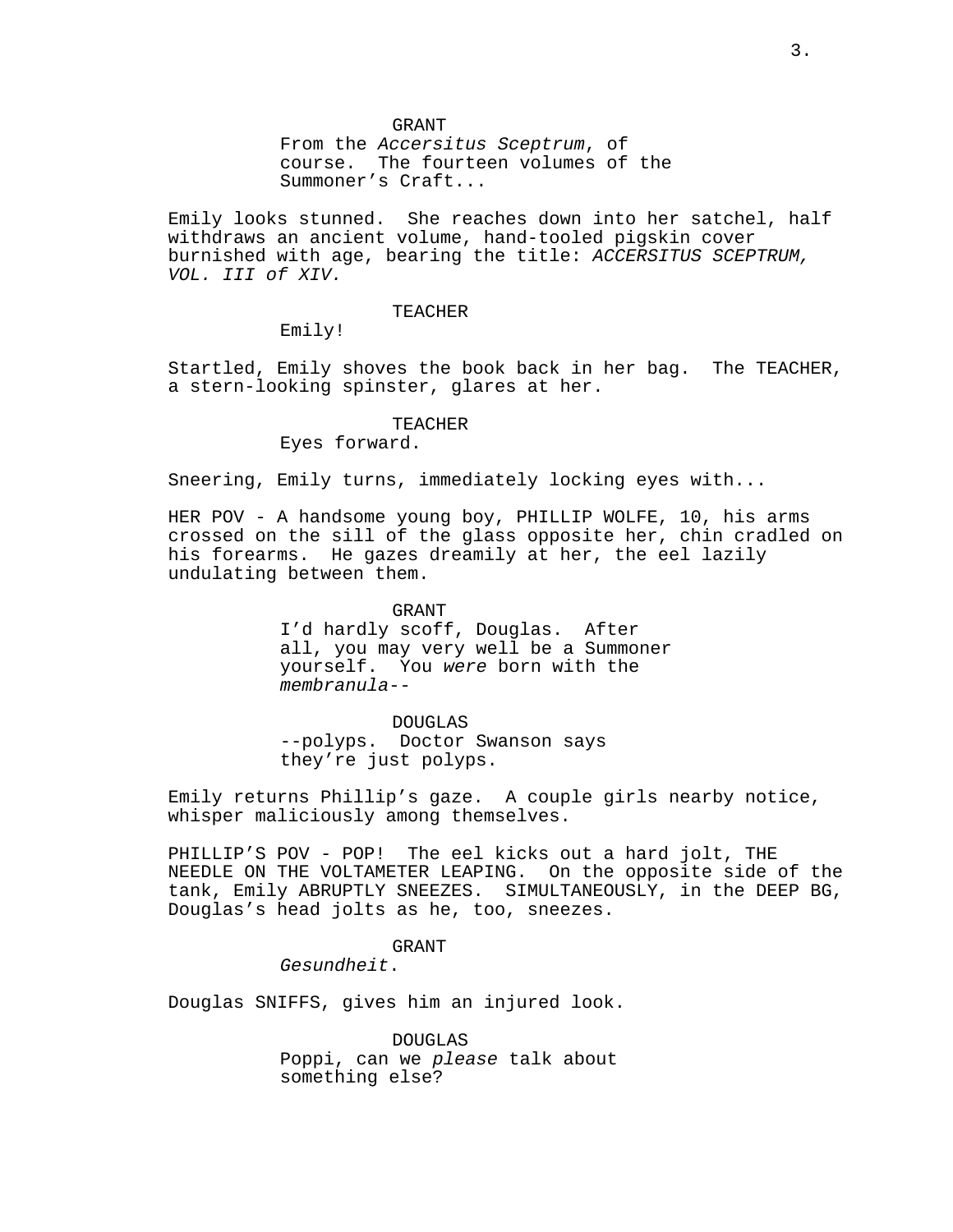GRANT (smiles gently) Very well... (looks around) Where is that brother of yours?

Phillip clamps his open mouth against the glass like a suckerfish and puffs out his cheeks. While the other girls express disgust, Emily suppresses a giggle. The Teacher scowls at Phillip, CLAPS her hands for attention.

> TEACHER Come away, ladies. (adds, pointedly) Emily!

She snatches Emily by the wrist, pulls her away. Phillip watches, forlorn.

> GRANT (O.S.) Phillip...?

Phillip turns. Grant and Douglas stand nearby.

GRANT What are you up to?

Phillip turns in time to see Emily throw a longing glance back at him as she's hauled out the main exit.

> GRANT (O.S.) Phillip...?

Off Phillip's stricken, forlorn expression.

MATCH CUT TO:

INT. WOLFE HOUSE - PHILLIP AND JENNY'S BEDROOM - DAWN

CLOSE ON - PHILLIP WOLFE, 26, as his eyes snap open to LOUD, OBNOXIOUS MORNING ZOO over the clock radio. He SNARLS, rolls over, pulls his pillow over his head.

SUPER: 16 YEARS LATER

SUPER: PRESENT DAY

Phillip's girlfriend, JENNY BENNETT, early-20s, blonde, effortlessly pretty, peeks under the pillow.

> JENNY Wakee-wakee.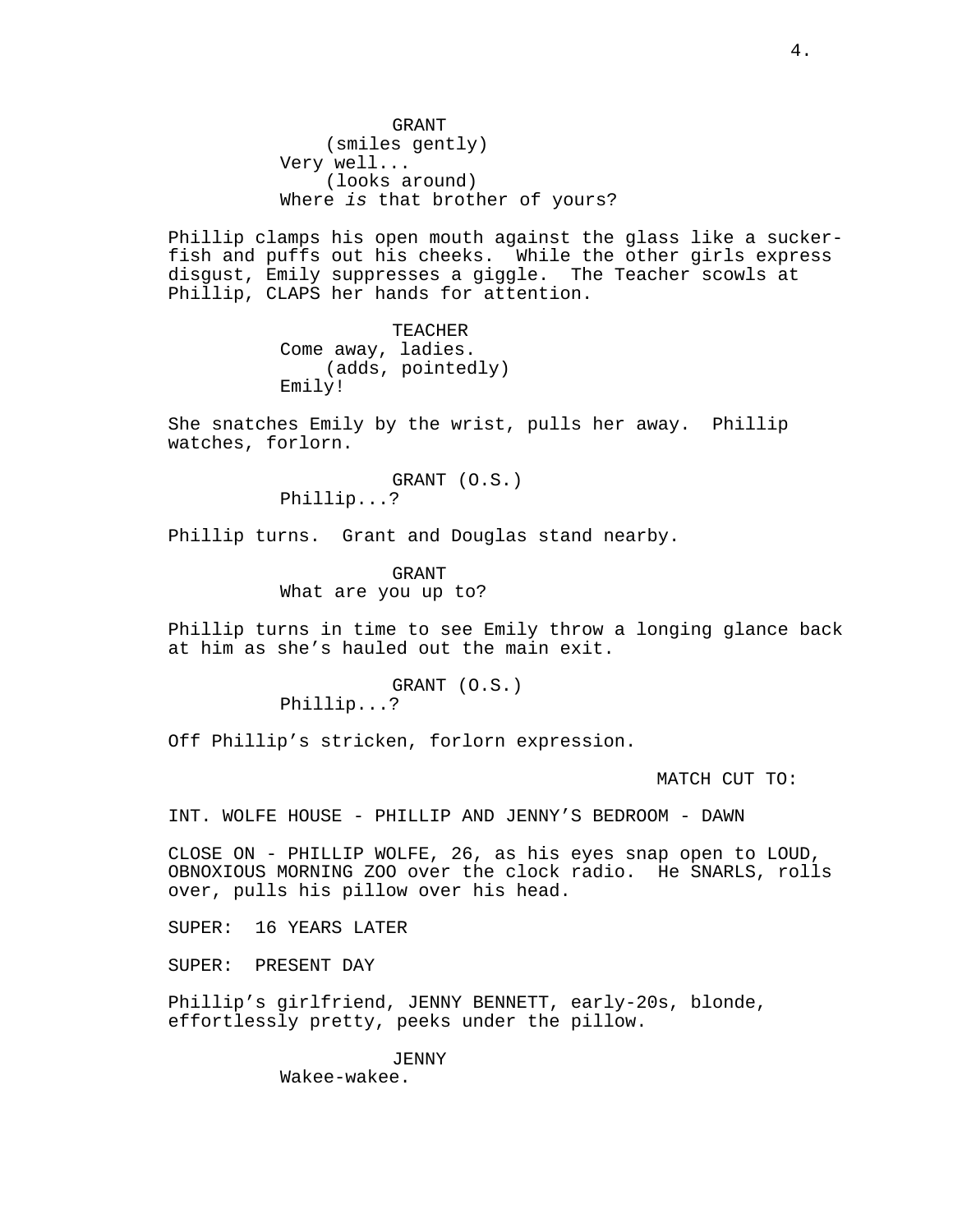She kisses him. He kisses her. They begin heating up before she pushes him away.

> *JENNY* I'll be late for work.

PHILLIP Work is highly overrated.

He kisses her neck. She arches like a cat.

JENNY

Shh. I think your brother's up.

PHILLIP Then we'll have to be very quiet.

He pulls her down to him. GIGGLING, Jenny kisses him passionately.

INT. WOLFE HOUSE - LIVING ROOM - DAY

The distinctive CLICKING of someone TOUCH-TYPING a keyboard O.S. A SLOW CREEP moves us through a cluttered living room, classic Craftsman furniture, overflowing bookshelves, here and there, the detritus of a career in motion picture special effects--miniatures, props, creature maquettes, masks.

WE FIND DOUGLAS WOLFE, 24, seated in an alcove, dressed in sweatpants and a tattered Cal-Tech t-shirt, eyebrows knit in consternation, reacting to something startling on his monitor.

# DOUGLAS

Whoa...

Douglas keys in a series of commands. The printer begins SPITTING OUT DATA.

INT. WOLFE HOUSE - HALLWAY - MOMENTS LATER

Nose buried in the printouts, Douglas walks down the hallway, places a hand on the bathroom door just as it's pulled open from the other side by Jenny. Both let out STARTLED YELPS.

JENNY

Douglas!

DOUGLAS Oh, wow. Jesus. I'm sorry.

Hair still wet from the shower, clutching the front of her towel wrap, Jenny averts her eyes. The two do an awkward dance past one another. Embarrassed smiles.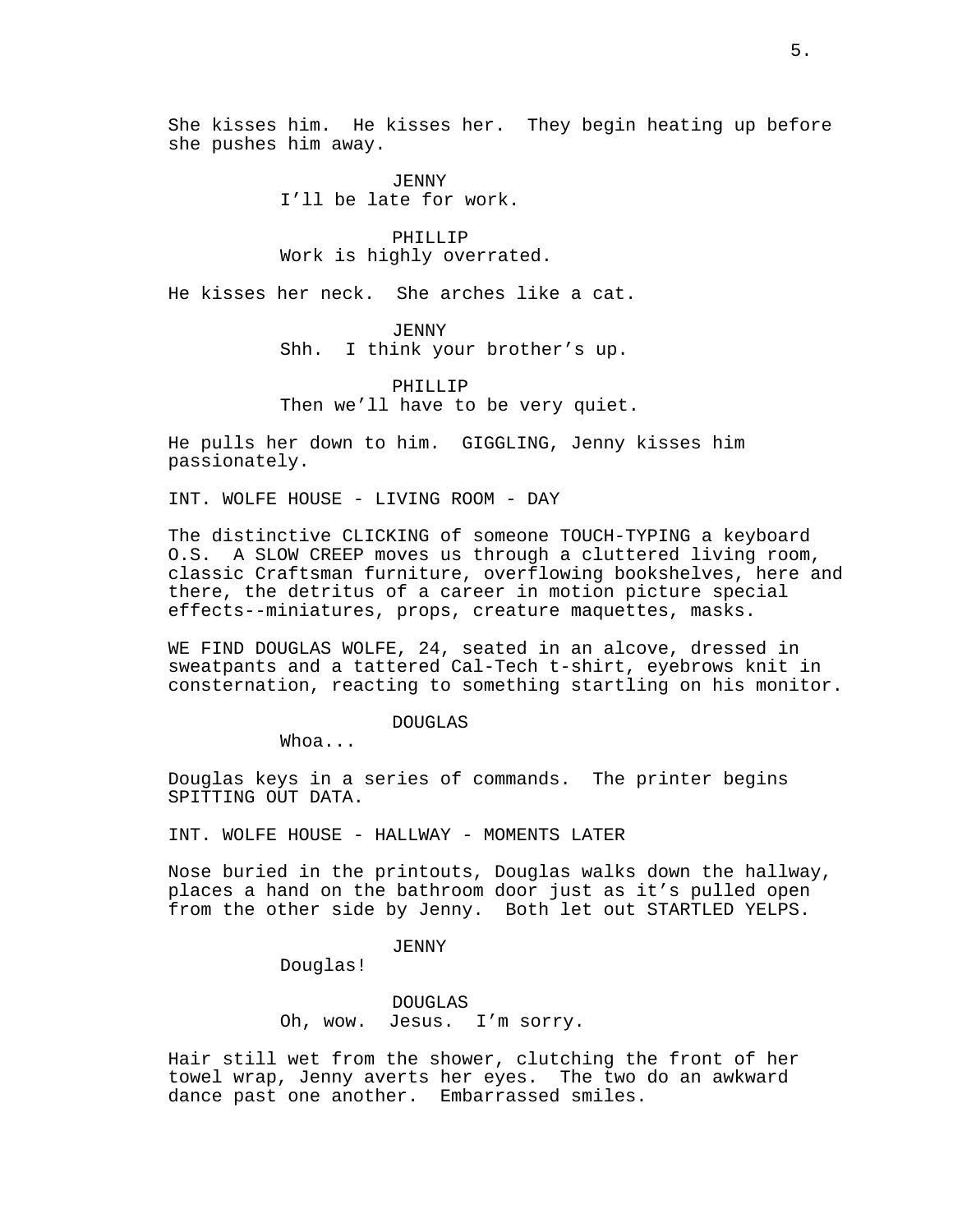Douglas stands aside, watching her as she moves down the hallway. At the bedroom door, she turns, catches him.

> *JENNY* Douglas? Are you staring at my ass?

DOUGLAS (horrified) No. God no.

INT. WOLFE HOUSE - PHILLIP AND JENNY'S BEDROOM - CONTINUOUS

Jenny enters, opens the closet and hurriedly begins getting dressed.

JENNY

Your brother almost saw me naked.

Naked, sheets twisted around his middle, Phillip sits up, rubs his face, raking fingers through his dark blonde mane.

> PHILLIP Lucky him. Can I see you naked?

She steps out of the closet, holds up a dark-blue men's suit.

JENNY What do you think?

PHILLIP That's way too butch, even for the bank.

JENNY Not for me. For you.

She drapes the suit over the corner of the bed. Phillip looks at her, confused. She sits at a vanity, quickly draws a brush through her hair.

> PHILLIP You bought me a suit?

JENNY For tonight.

(off his clueless gaze) Matt Krause? Delmonicos on Pico? Seven o'clock...?

PHILLIP

I hate suits.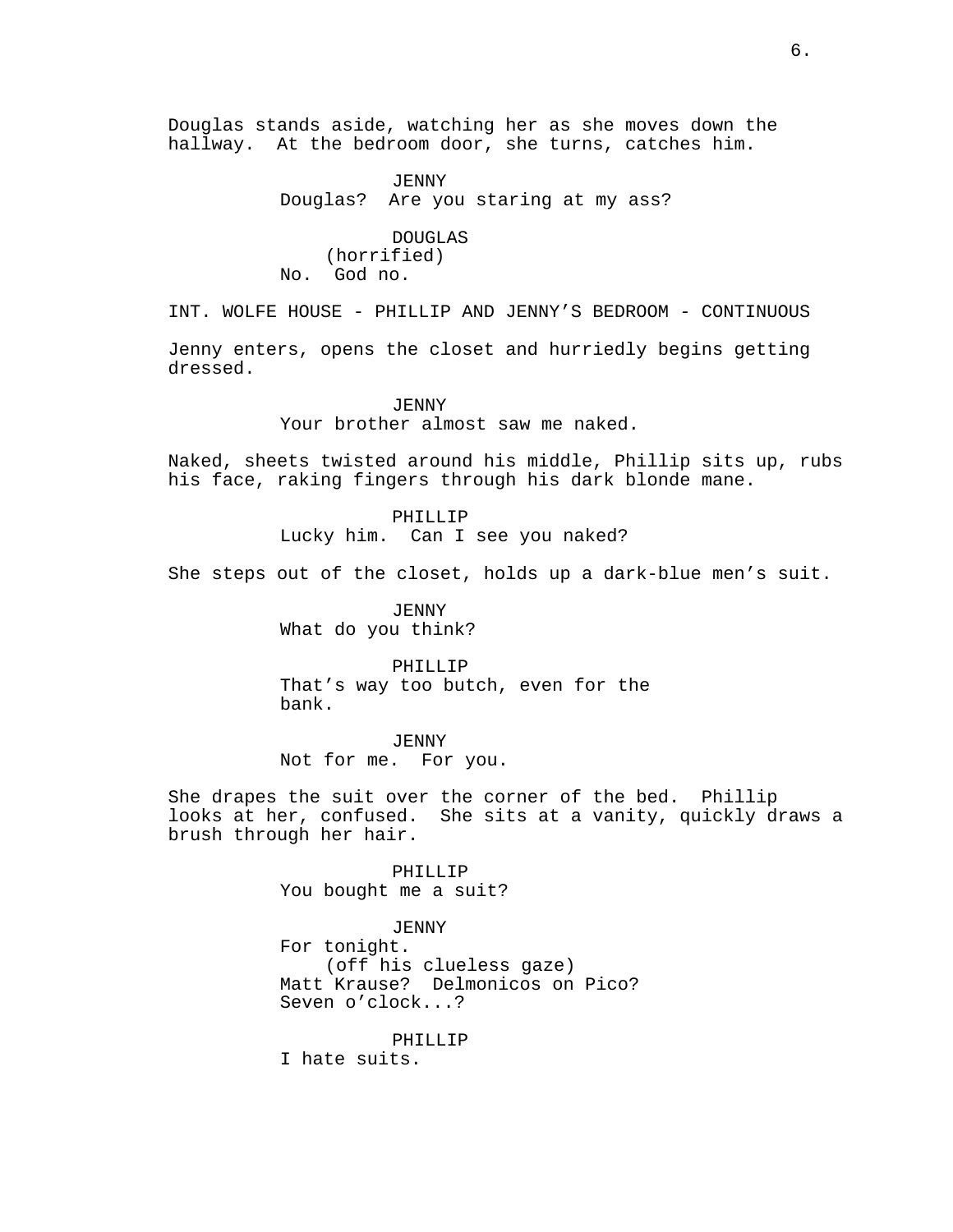JENNY C'mon, Phillip. We talked about this. Remember--

PHILLIP (by rote, unenthused) --I'm a landscaper, not a gardener.

JENNY Right. Suit and tie.

PHILLIP I don't know how to tie a tie.

Jenny tosses him a CHILD'S CLIP-ON. Phillip picks it up, examines it.

> PHILLIP Where'd you find that?

*JENNY* Boy's department.

PHILLIP (holds it to his neck) Look how short it is!

JENNY Keep your coat buttoned.

EXT. WOLFE HOUSE - DAY

A craftsman bungalow hugging the hillside, steps meandering down to the street. A battered BMW 2002 outfitted with a BIKE-RACK mounted behind the trunk that holds a MOUNTAIN BIKE.

A TOYOTA pulls up. Behind the wheel, LOTTIE BREWSTER, middleaged, slightly overweight; owns six cats. She checks her makeup, looks up at the house. HONKS.

INT. WOLFE HOUSE - PHILLIP AND JENNY'S BEDROOM - CONTINUOUS

Jenny reacts to the HONKING O.S., grabs her purse and gives Phillip a quick peck on the cheek.

> *JENNY* Seven. Delmonicos. Suit and tie.

Before he can respond, she's out the door. He looks at the tie, despondent, slumps back in bed.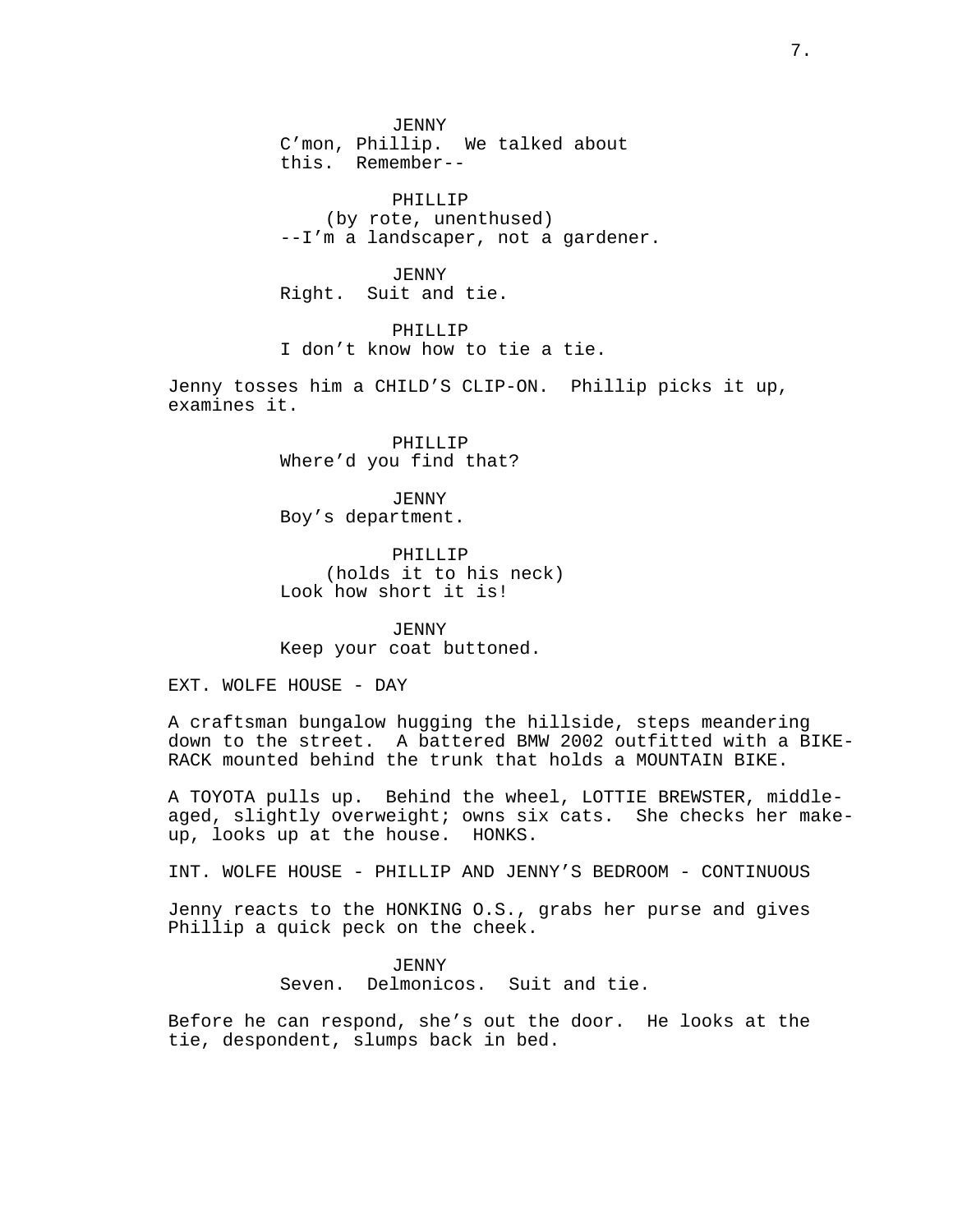EXT. LOS ANGELES CENTRAL LIBRARY - DAY

More than a few BUMS and BEGGARS in the courtyard out in front of the stately, deco-style Goodhue Building.

> FORRESTER (PRE-LAP) Miss Pelligrino, you are in charge of the Regina Kahl Collection, are you not?

INT. LIBRARY - OFFICE - DAY

The little girl we met in the aquarium, now grown up: EMILY PELLIGRINO, 28, glasses--a girl men don't notice right away, but once they do, can't take their eyes off her. Face a flawless, pale stone mask, she's given the third degree by her boss, DONALD FORRESTER, 50ish, balding.

EMTI<sub>Y</sub>

I am.

# FORRESTER

And yet over your tenure, nine manuscripts--nine extraordinarily valuable manuscripts--cannot be accounted for.

### EMILY

Have you checked the stacks? Perhaps they've been placed in general circulation--

#### FORRESTER

Oh. Perhaps they have. Perhaps Joe Lunch-bucket checked out... (checks the list) ... Volume Six of the Accersitus Sceptrum, sixteenth century, author, anonymous, hand illuminated on parchment, bound in stamped and decorated Scottish boar-hide.

Emily shrugs.

EMILY It's possible.

FORRESTER No, Miss Pelligrino, it is not possible.

Forrester leans forward, a nasty smile pasted on his face.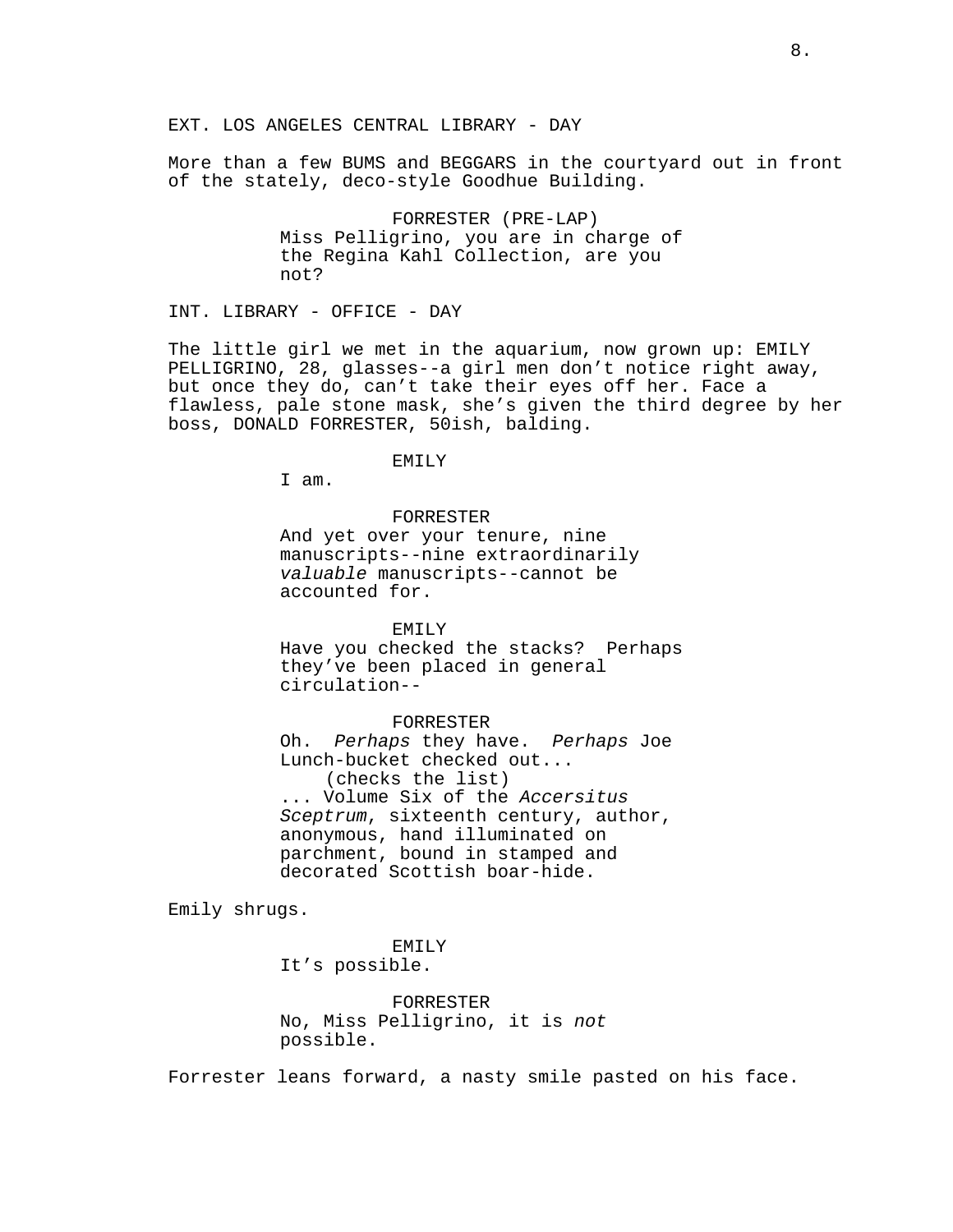#### FORRESTER

What would you say if I told you I checked with no less than three of your previous employers, and all of them reported similar thefts.

### EMILY

(coolly)

I'd say I'd been slandered, and that you're singling me out for harassment because I've refused your revolting and persistent demands for sexual favors.

#### FORRESTER

(sputters, outraged) That's--that's ridiculous! I never once...!

Now it's Emily's turn to smile. Forrester's eyes narrow with suppressed loathing. He regroups.

> FORRESTER There will be a thorough investigation. Until then, you will be reassigned.

EMILY (incensed) To what department?

INT. LIBRARY - CHILDREN'S READING ROOM - MOMENTS LATER

Scowling, Emily sits at a desk, posture ram-rod straight, hands folded before her, trying to maintain some vestige of her dignity.

A SLOW PULL REVEALS a DOZEN KIDS: Some seated, RECITING NURSERY RHYMES; others SHOUTING, GIGGLING, chasing each other through stacks. Their SCREAMS WIND UP to the WHINE OF A DENTAL DRILL.

> TRUAX (PRE-LAP) I've always found that modern civilization is like a tooth...

INT. DENTAL OFFICE - TREATMENT ROOM - DAY

DR. LES TRUAX, a dentist in his mid-40s, planes a PATIENT'S molar for a crown. On a small plasma-screen TV extending over the chair, DISCOVERY NEWS reports MOS.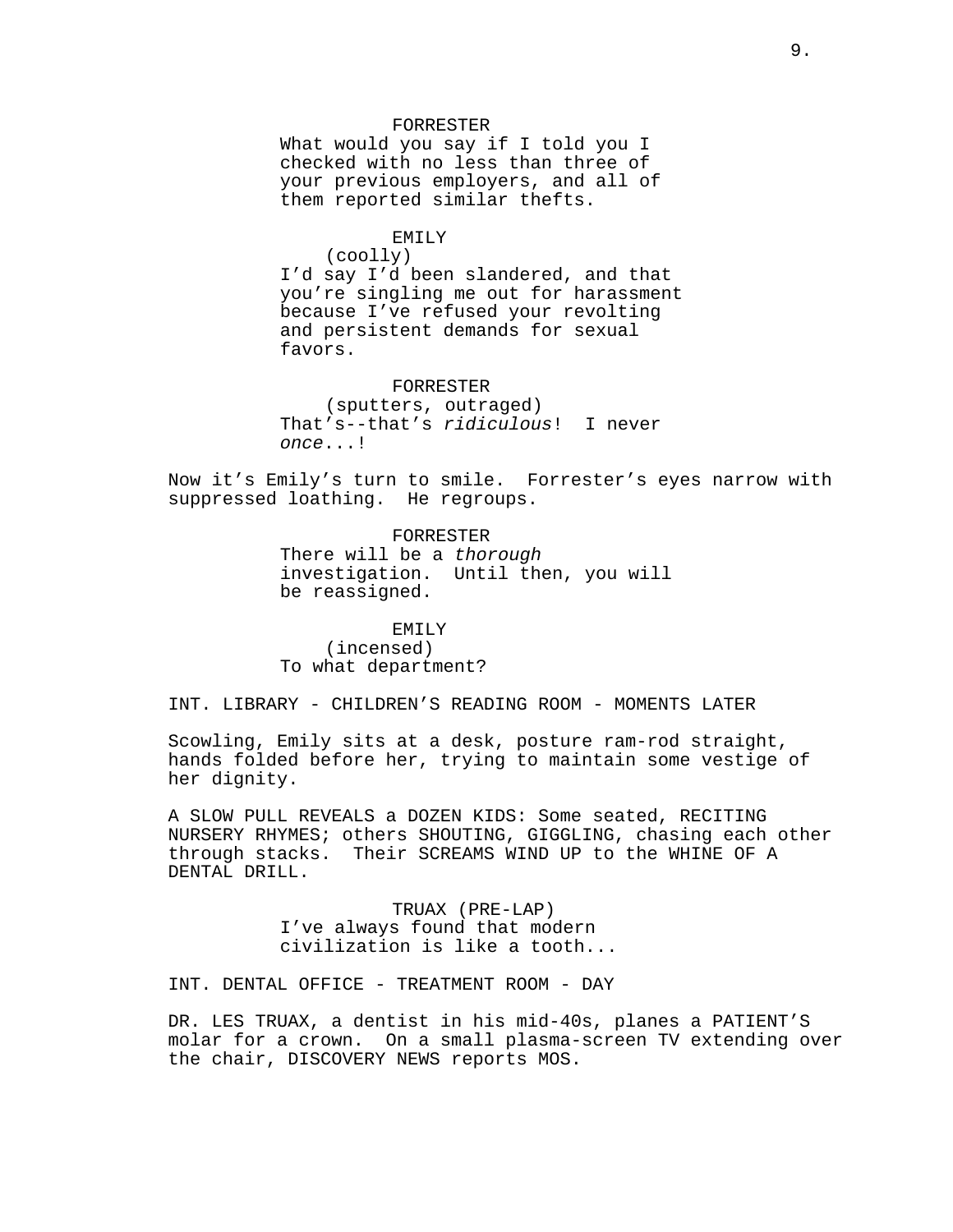TRUAX

... protecting its surface is a smooth white layer of enamel. Belief in God, justice and social institutions provides a measure of security for its citizenry, but...

The Patient, mouth packed with cotton, a clamp and one of those nasty little DROOL-VACS, eyes Truax nervously as he changes drill-bits.

> TRUAX (CONT'D) ... once that enamel is weakened or breached, it allows bacteria into the dentin and, eventually, the pulp, rotting the tooth from the inside out...

He picks up a stainless steel pick, begins digging into the Patient's tooth.

> TRUAX (CONT'D) This results in pain or, as manifested in society, turmoil and decadence. You see it everywhere--in film, politics, music, social discourse. If ignored--

He catches a burr, scrapes it clear, the Patient wincing.

TRUAX (CONT'D) --the root dies, and the tooth must be extracted.

He sees something of interest on the television. Behind the anchor, a GRAPHIC OF THE SUN. He TURNS UP THE VOLUME.

> ANCHOR ... Marshall Flight Center mysteriously lost contact early this morning with its Solar and Heliospheric Observatory after logging a massive solar flare...

Truax stops drilling, positioning the TV so he can watch the story. His interest grows as it continues:

> ANCHOR Coronal Mass Ejections, or C.M.E.s, can disrupt television and radio transmissions.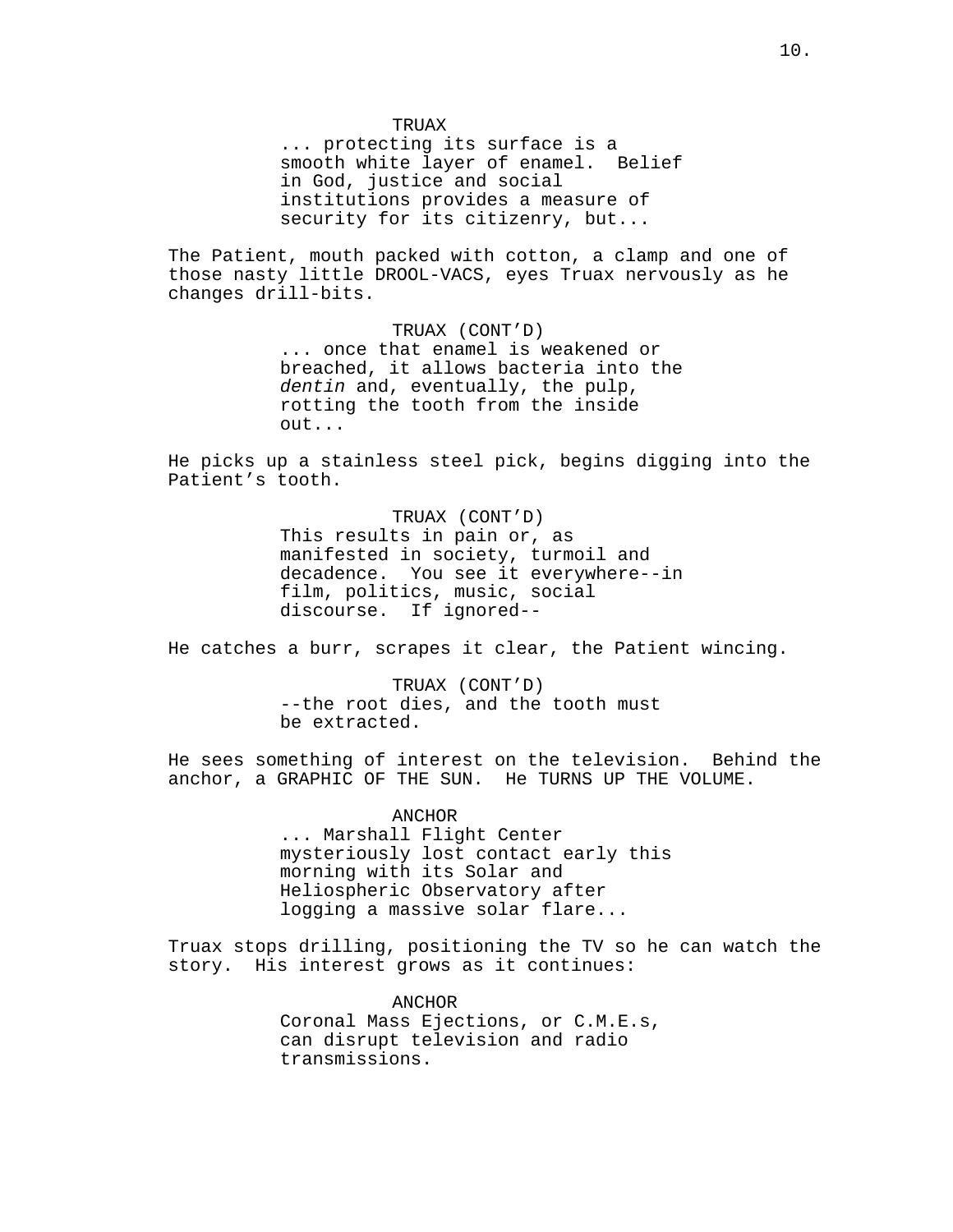ANCHOR(CONT'D)

In some cases, they may damage satellites and ground based power lines, resulting in widespread blackouts...

EXT. JET PROPULSION LAB (JPL) - DAY

A campus of modern buildings nestled in the lap of the Angeles Crest foothills.

> DOUGLAS (PRE-LAP) Both Marshall and Goddard reported unprecedented numbers...

INT. JPL - HOLST PROJECT BULLPEN

A WALL OF GLASS overlooks the MAIN ASSEMBLY FACILITY--a cavernous hall where spacecraft are pieced together before launch by TECHS dressed in white clean-suits.

DOUGLAS WOLFE, early-20s, presents data to the other three members of his team on the Holst Surveyor Project.

> DOUGLAS The data-set's incomplete. SOHO was mid-transmission when it was knocked out--

The team leader, MIKE "JELLYROLL" JELLICO, early-40s, doughy, interrupts:

> JELLICO Knocked out?

DOUGLAS Toasted. Total bake-out. Final readings higher than the Carrington event--

# JELLICO

No way.

MEGAN CHANG, mid-20s, a brilliant young mathematicianengineer, hold up her hands.

> MEGAN Whoa whoa whoa, I'm just a rocket scientist. Speak slowly for the astronomically impaired. (to Douglas) The Carrington-what?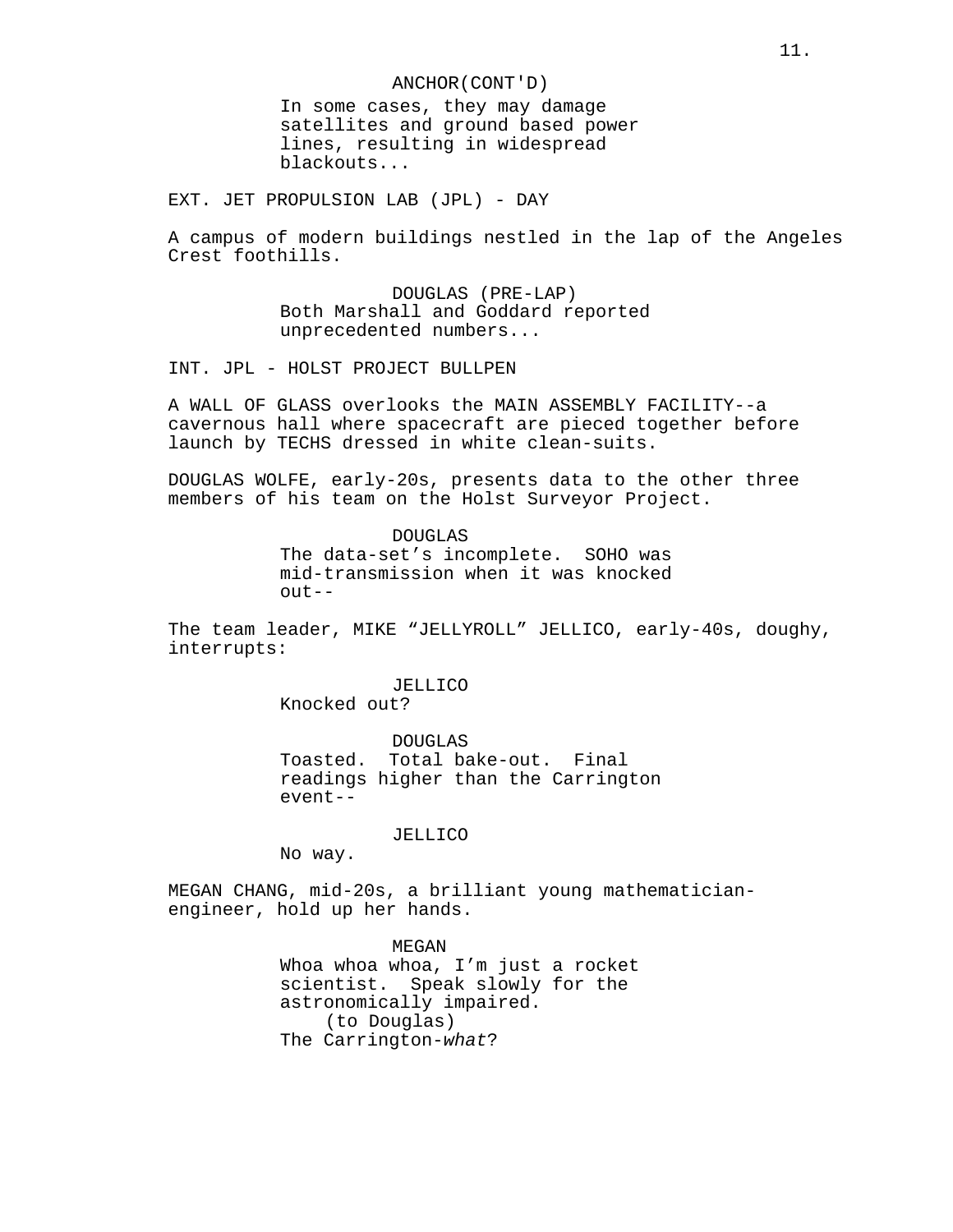DOUGLAS September 1st, 1859. The sun generated an exceptionally intense coronal mass ejection--

# JELLICO

(interjects) --charged plasma was ejected from the Sun and hit Earth.

# MEGAN

So what happened?

# JELLICO

(dismissive) Practically nothing. Some telegraph systems were fried--

# DOUGLAS

--but that was pre-electricity. Telegraph was only fifteen years old. Today, the results could be catastrophic.

# JELLICO

(interrupts) --if the data's accurate. And the polarity's negative. And it's even headed our way. SOHO did go dark midtransmission.

DOUGLAS Lotsa ifs. Tons of ifs.

JELLICO A truckload of ifs.

#### MEGAN

How long before they could restore the grid, worst case scenario?

# DOUGLAS

Worst case?

He and Jellico trade a glance.

# JELLICO

Given current global manufacturing capacity of commercial grade high voltage transformers, decades maybe--

### MEGAN

Decades?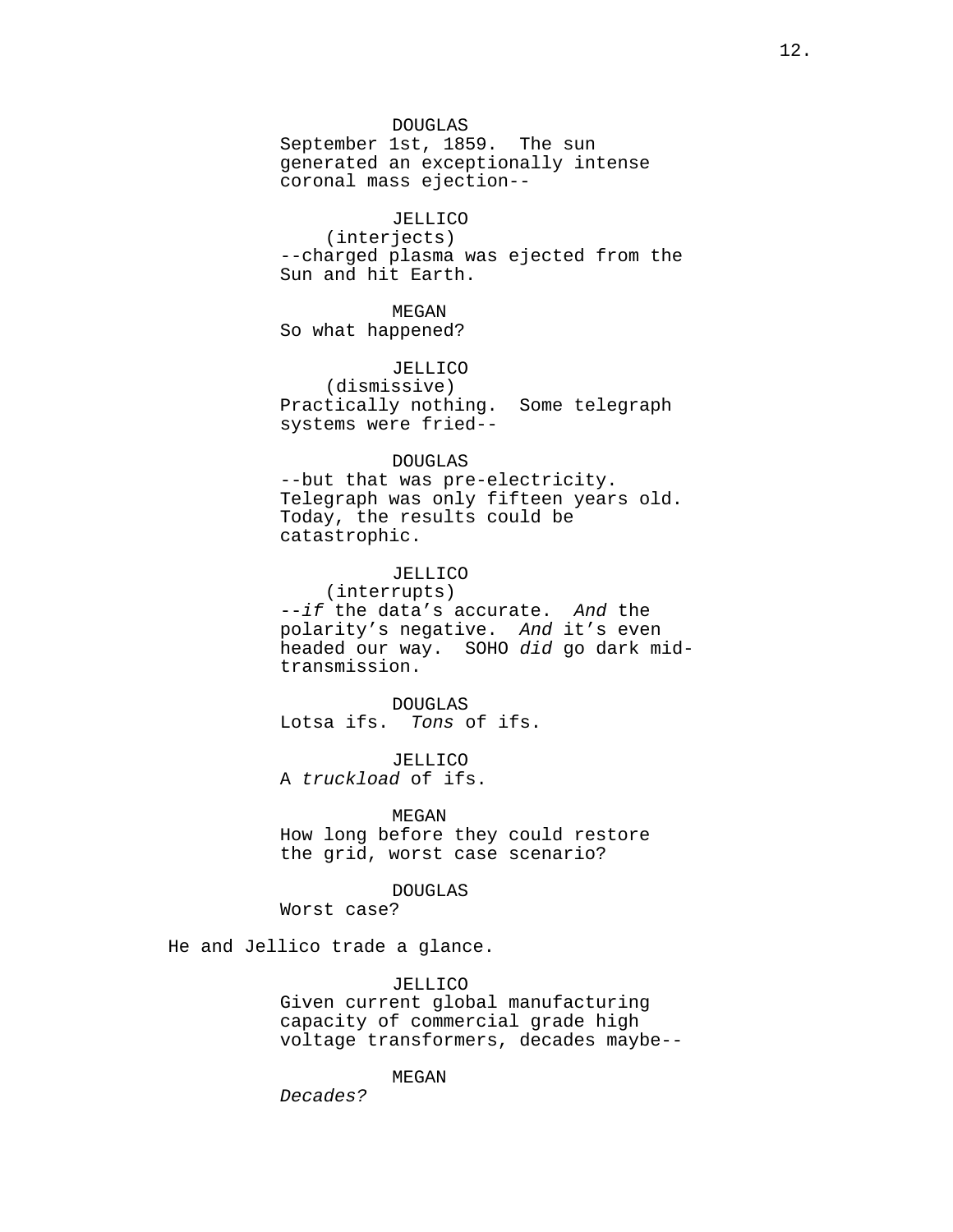#### DOUGLAS

--then again, in order to manufacture transformers, you need the grid, which you don't have, because, hello, you don't have transformers.

MEGAN A new Dark Age. No phones. No lights...

DOUGLAS (deadpans) No motorcars. Not a single luxury. Like Robinson Crusoe...

JELLICO (nods sagely) ... it's primitive as can be.

Beat. The two men grin. Megan gives them a hard look. Not funny.

EXT. BAYLOCK RESIDENCE - DAY

THE SUN burns brightly in a ruthless blue sky.

Phillip mops sweat from his brow with a bandanna. Leaning on his shovel, he gazes intently at something OFF SCREEN. His partner, SERGIO RAMIREZ, early-20s, former Reseda High star linebacker, steps up behind him:

SERGIO

S'perfect.

# PHILLIP

I dunno...

The front yard is a Zen showplace--artfully placed stones, raked gravel, koi pond, trees, bamboo and shrubs create an island of calm in the oppressive banality of the burbs.

> SERGIO Whatchu talkin "I dunno," man. It's bootyful.

PHILLIP That maple's throwing off the qi.

Sergio looks at it as if he knows what the hell Phillip's talking about.

> SERGIO No, man. Let it go. Qi's good.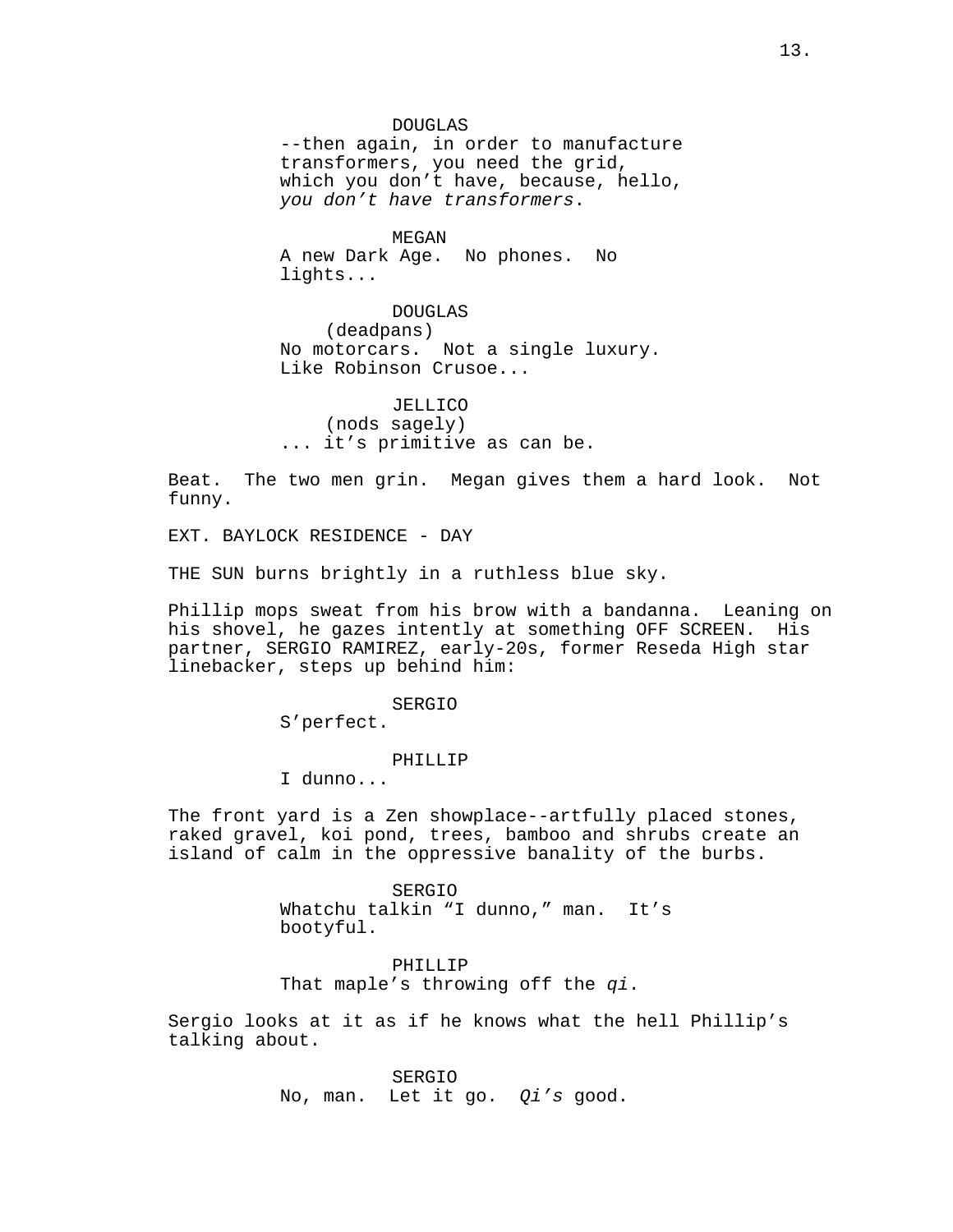PHILLIP (shakes his head) Needs to be oriented about a quarterturn, north to south.

# SERGIO

Oh, man...

# PHILLIP

C'mon, Serge. How're you gonna feel three weeks from now when the thing's dead? It's a Japanese maple, man. Those things don't just--

SERGIO --grow on trees?

Phillip gives him a look. Resigned, Sergio sighs:

SERGIO

Quarter-turn, north to south.

Phillip's cell RINGS. He smiles when he sees the number.

PHILLIP

Hey, Jen.

INTERCUT WITH:

INT. CAL-WEST BANK - HOME OFFICE - CONTINUOUS

Jenny is seated in her cubicle in front of her workstation.

JENNY

I just wanted to remind you--

PHILLIP I know. Delmonico's on Pico. Seven sharp.

JENNY Give yourself time to shower and change. Oh, and Phillip...?

PHILLIP

Yeah.

JENNY Baylock's check bounced again.

Phillip lowers the phone. Pissed. Pissed beyond words.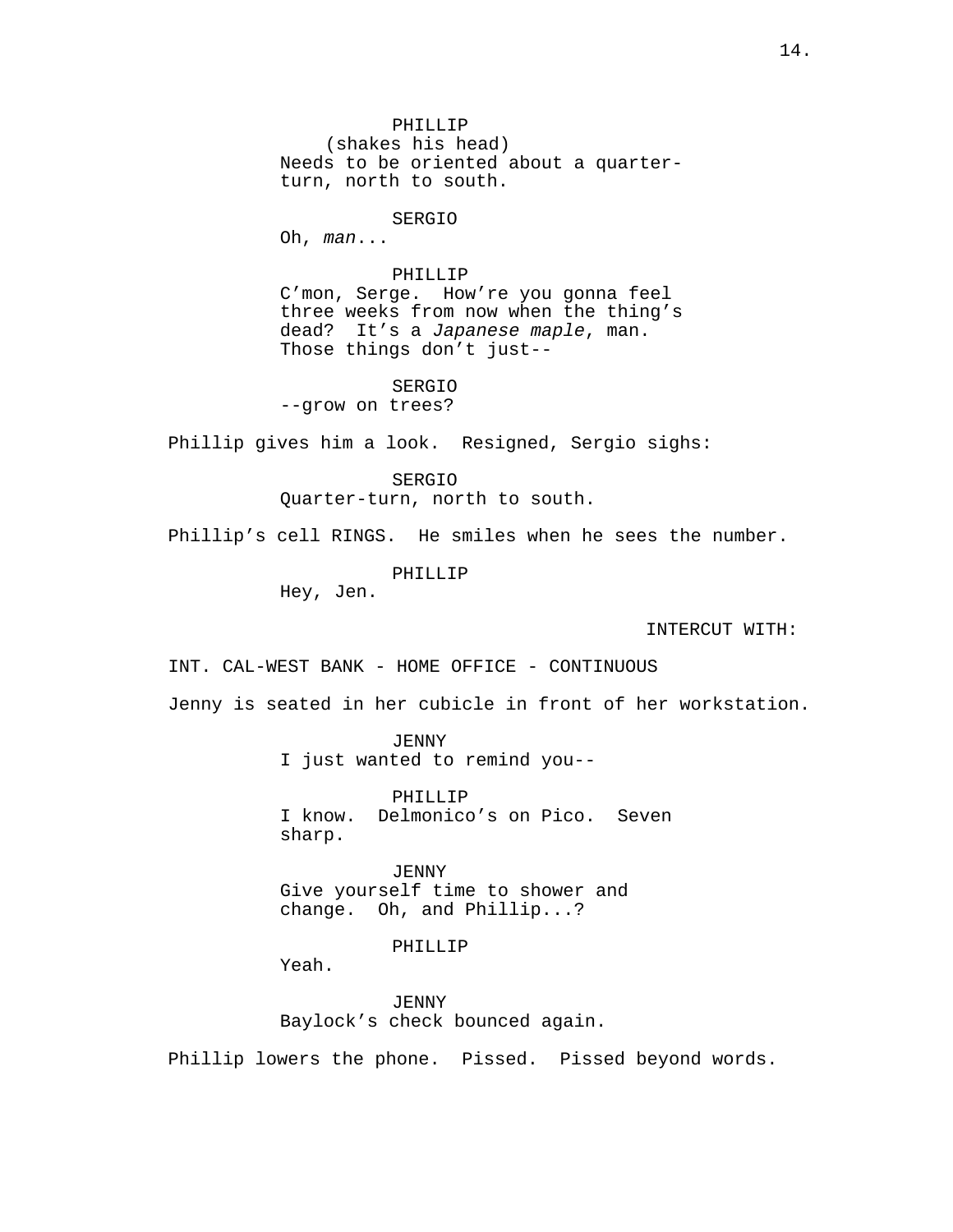JENNY Phillip...?

PHILLIP

Yeah.

*JENNY* Don't do anything stupid.

Pissed, Phillip snaps his phone shut

SLAM TO:

EXT. BAYLOCK RESIDENCE - FRONT PORCH - MOMENTS LATER

The suburban Eden is gone, transformed into a no-man's land of TURNED SOIL AND UPROOTED PLANTS. Phillip pries a Japanese white elm from the ground with a shovel.

A graphite-gray PORSCHE TURBO screeches to a halt at the curb. PAUL BAYLOCK, a mid-30s Master-of-His-Own-Universe type wearing a \$3,000 suit, jumps out of the car.

BAYLOCK

Hey...! Hey!

Baylock rushes up to Phillip, grabs his arm.

BAYLOCK What the hell is going on?

PHILLIP Your check bounced.

BAYLOCK Okay, let's just cool down, okay? It was a screw-up at the bank. The check's good. Just put it through again. It'll clear...

PHILLIP That's what you said the last two times...

He jerks the tree up from the ground, drops it in a can.

PHILLIP (CONT'D ... strike three. You're out.

Sergio steps up, hands Phillip a SET OF NYLON STRAPS, slides a dolly under the potted tree.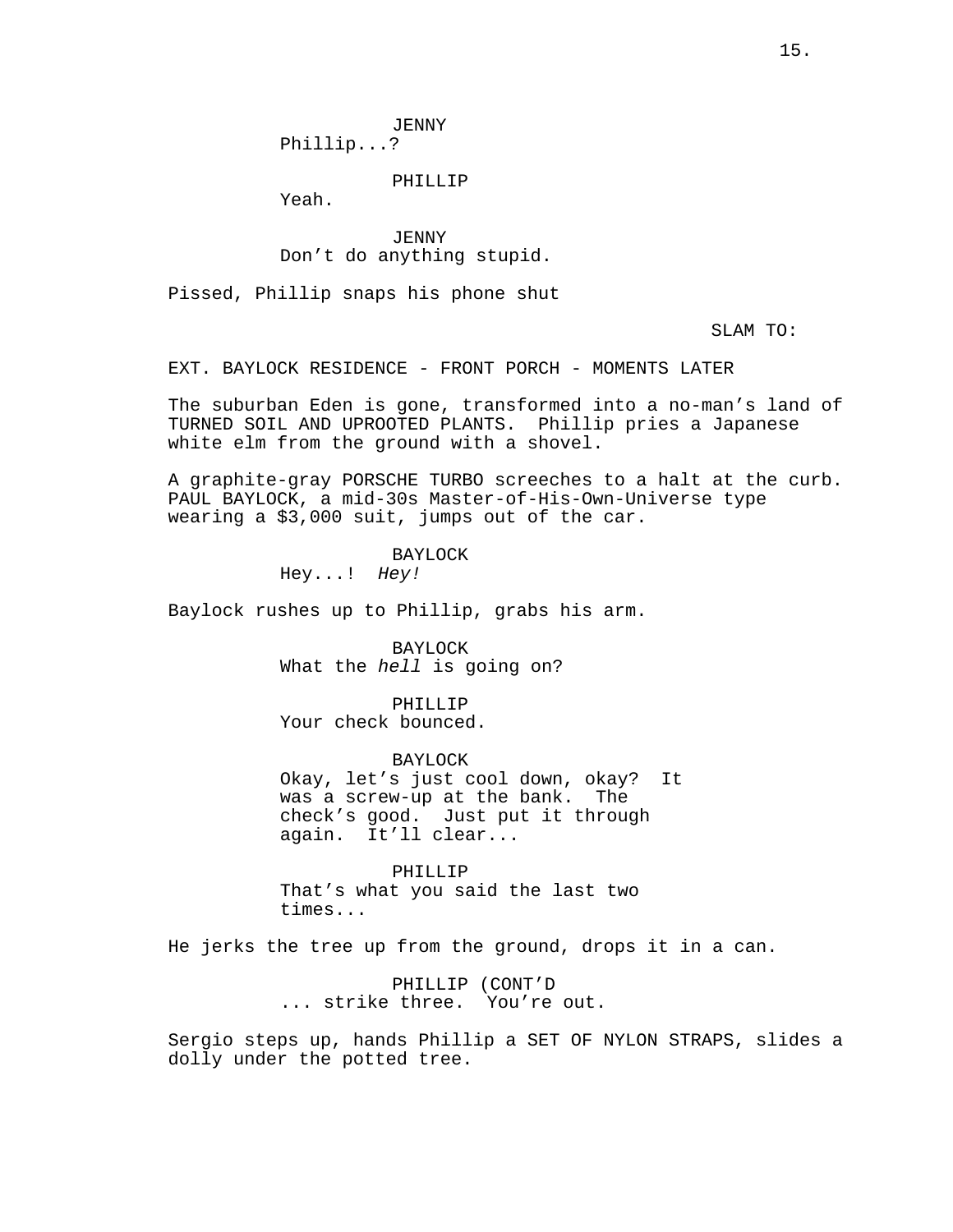BAYLOCK You can't just dig up my yard.

PHILLIP Your yard, my plants. I'm taking them with me.

As Sergio loads the tree in the back of the truck with the rest of the plants and shrubs, Phillip begins wrapping the straps around SPRINKLER HEADS, the WATERING TIMER...

# BAYLOCK

You're making a big mistake here, Wolfe. The law's on my side!

# PHILLIP

(stammers) Yeah? Well everything that's... right and true is on mine!

Phillip hooks the straps to his trailer hitch.

BAYLOCK

Right and true? What're you? An idiot?

PHILLIP

Nope. I'm the guy who created a little corner of Paradise for you, Baylock. And in return, you screwed me. Then you lied to me...

Phillip gets in his truck, SLAMS the door. He REVVES THE ENGINE, throws the truck in gear.

> PHILLIP Say goodbye to Paradise.

He POPS THE CLUTCH. The STRAPS SNAP TAUT and the ENTIRE SPRINKLER SYSTEM IS JERKED FROM THE GROUND, WATER GEYSERING from broken pipes. Enraged, Baylock dials 911 on his cell.

> BAYLOCK Get me the police...

EXT. DELMONICOS - NIGHT

Establish.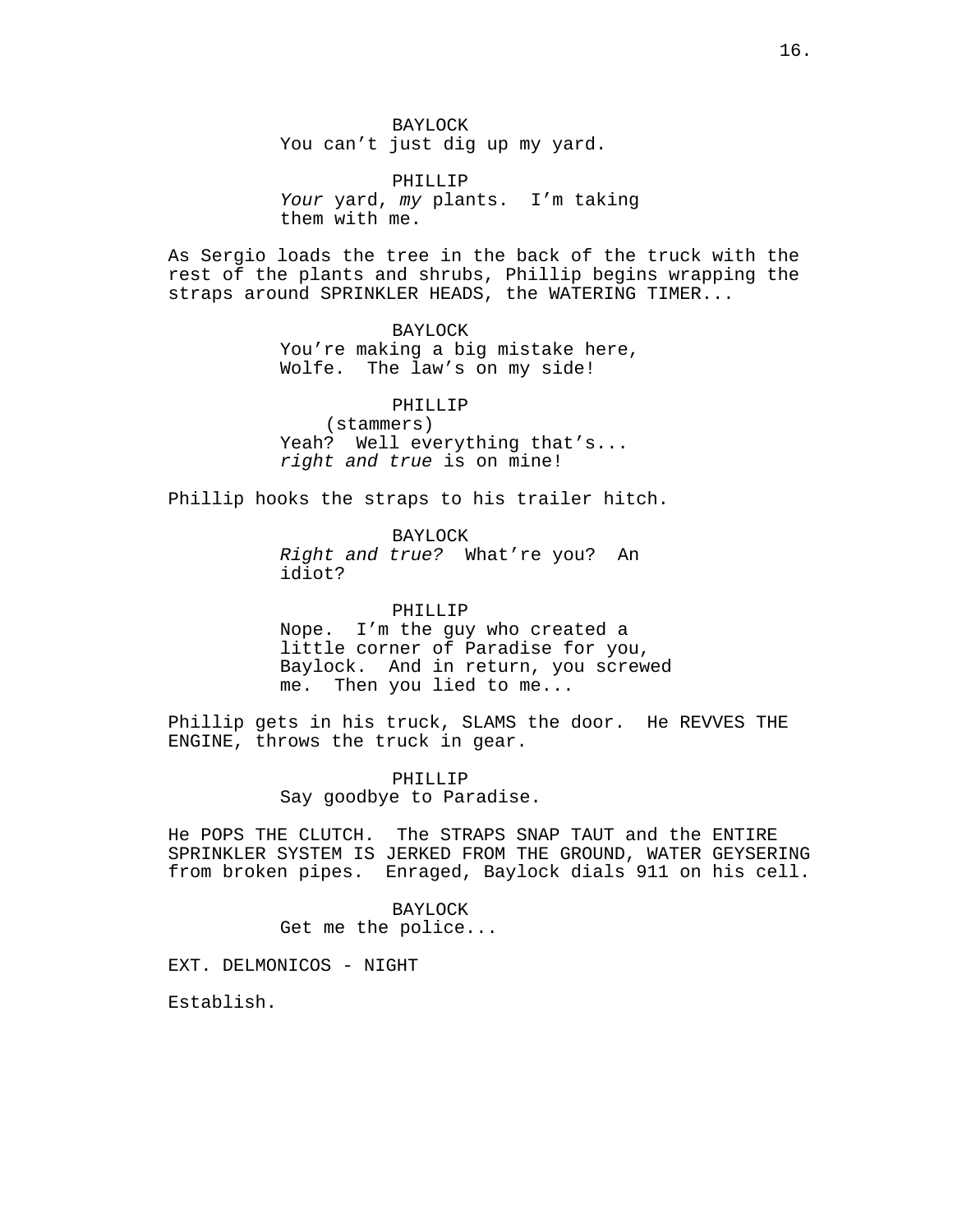#### JENNY (PRE-LAP)

A small surcharge--less than two percent of the purchase price of the home--not only provides the buyer a custom landscape design, but upkeep on a weekly basis for as long as he owns the property.

INT. DELMONICOS - NIGHT

Jenny sits at a table with MATT KRAUSE, one of the biggest developers in Los Angeles, and SEVERAL OF HIS ASSOCIATES. Krause, mid-40s, golf-pro handsome, checks his Rolex as Jenny wraps up a Power Point presentation on her laptop.

*JENNY* 

No dead lawns, no maintenance issues or headaches for the Community Association; no eyesores that bring down long-term property values.

KRAUSE What if the owner sells the house?

*JENNY* We continue with the new owners. Our service contract would be a valueadded feature exclusive to Krause Homes. We call it Lifescaping.

Krause is unimpressed.

KRAUSE Lifescaping. That's cute... (again checks his watch) Your partner's late.

Jenny gives him a discomfited smile. Her cell-phone CHIRPS. She snatches it up, checks the number. Stressed, trying not to show it:

> JENNY Phillip. We're all waiting for you...

> > INTERCUT WITH:

INT. COUNTY LOCK-UP - NIGHT

Under the watchful eye of a SHERIFF DEPUTY, Phillip speaks on a pay-phone. In the BG, SUSPECTS sit cuffed to a long bench on one side of the corridor.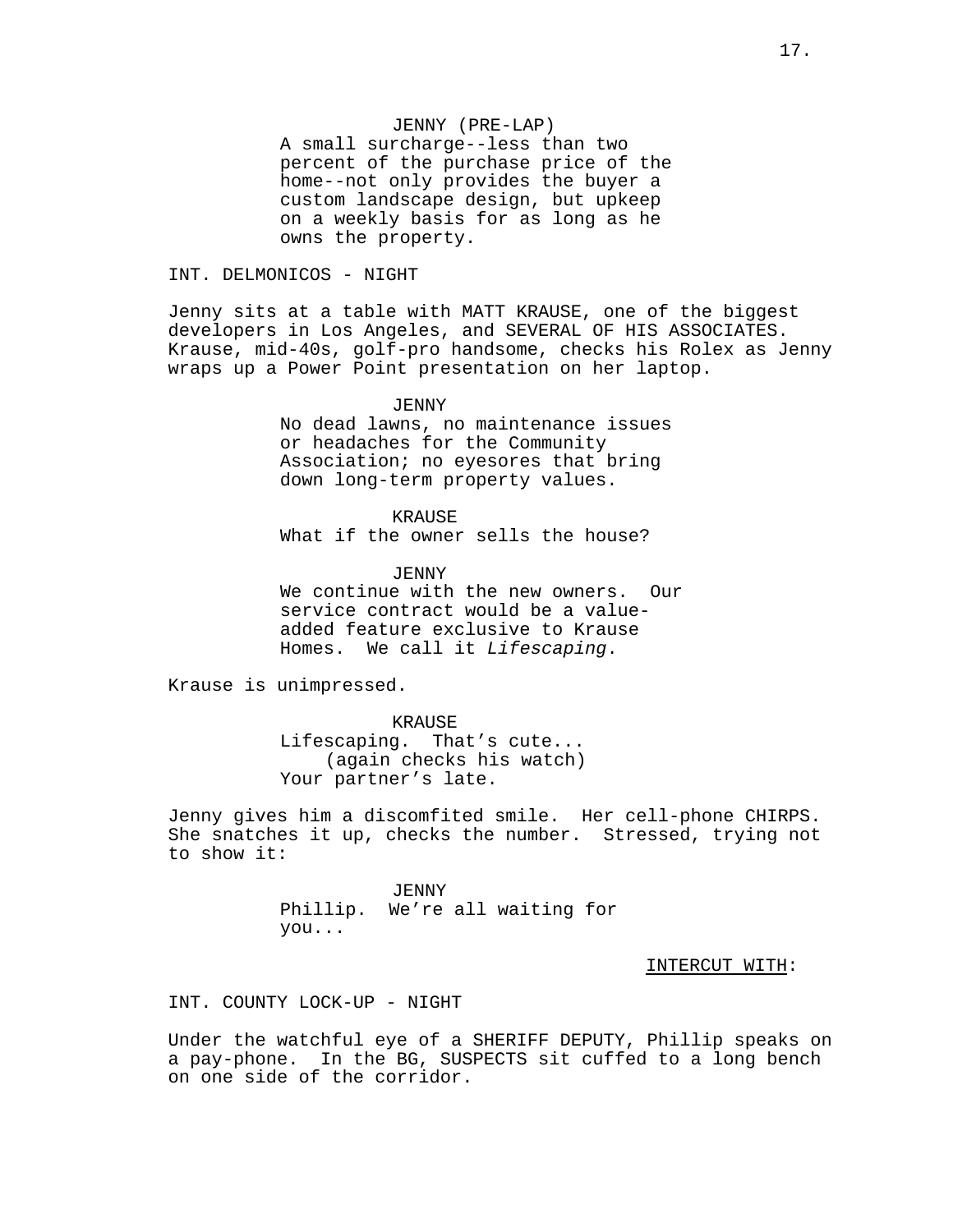PHILLIP I know. I'm sorry. I'm not gonna make it.

JENNY Where are you?

PHILLIP I'm in jail--

Jenny covers the phone, the color draining from her face. She turns to the others at the table. Forced smile.

JENNY

Excuse me.

She steps away from the table.

*JENNY* What'd you do?

PHILLIP I just--I lost it, that's all. It was Baylock--

JENNY You didn't hit him!

PHILLIP No! No. Of course I didn't hit him. That would be crazy-- (falters) I just took what was mine.

*JENNY* What does that mean, Phillip? I don't even know what that means.

PHILLIP

Mine. You know. The plants, the trees, the stones. The sprinklers. He lied to me.

*JENNY* 

What is it with you and the lying thing? It's the twenty-first century. Everybody lies. It's just business, not some kind of a... a sacred blood-oath.

PHILLIP I don't lie.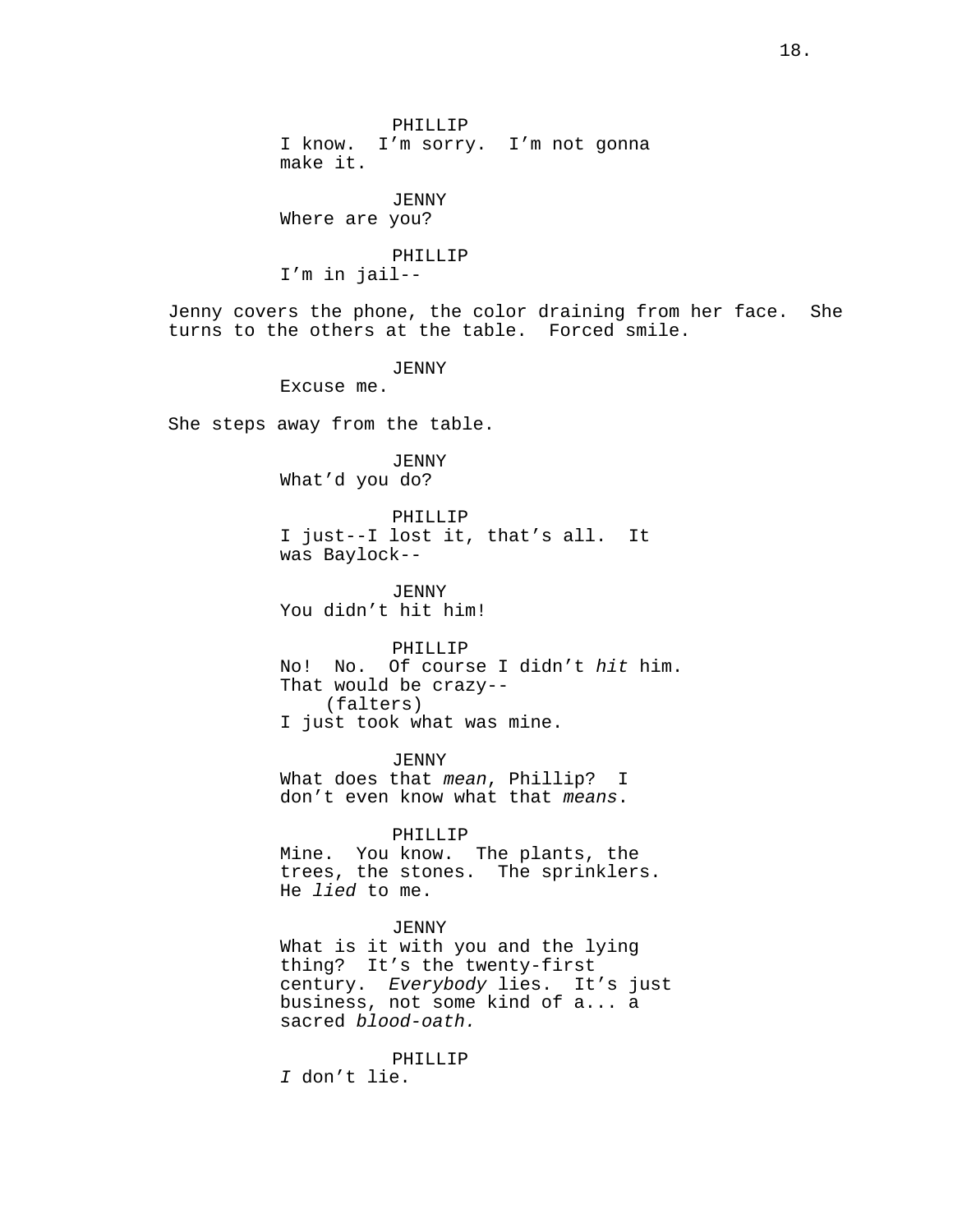Jenny lowers the phone, drops her head. It's always the same...

### PHILLIP

Jenny...?

*JENNY* We've been living together six years. Six years, Phillip. And you haven't changed. You haven't--

PHILLIP I haven't what?

JENNY

Grown up.

#### PHILLIP

(stung) Okay, so I don't wear a suit and a tie. I don't drive a BMW--

#### JENNY

That's not what this is about and you know it. It's more than that. You see the world in black and white. It's not a black and white world!

#### PHILLIP

I know that.

Jenny looks toward the table. Krause and his associates have left. Another opportunity down in flames...

> *JENNY* No. You don't.

She lowers the phone, closes her eyes. We can hear PHILLIP'S VOICE over the receiver REPEATING HER NAME...

> PHILLIP (O.S.) Jenny? Wait, don't hang up! Jen--

... before she folds it shut and DISCONNECTS.

INT. JPL - HOLST PROJECT BULLPEN - DOUGLAS'S CUBICLE - NIGHT

Under a shelf cluttered with an impressive Major Matt Mason toy collection, a COMPUTER MONITOR displays A LIVE CORONAL IMAGE of the sun on a website headed "SOLARSOFT."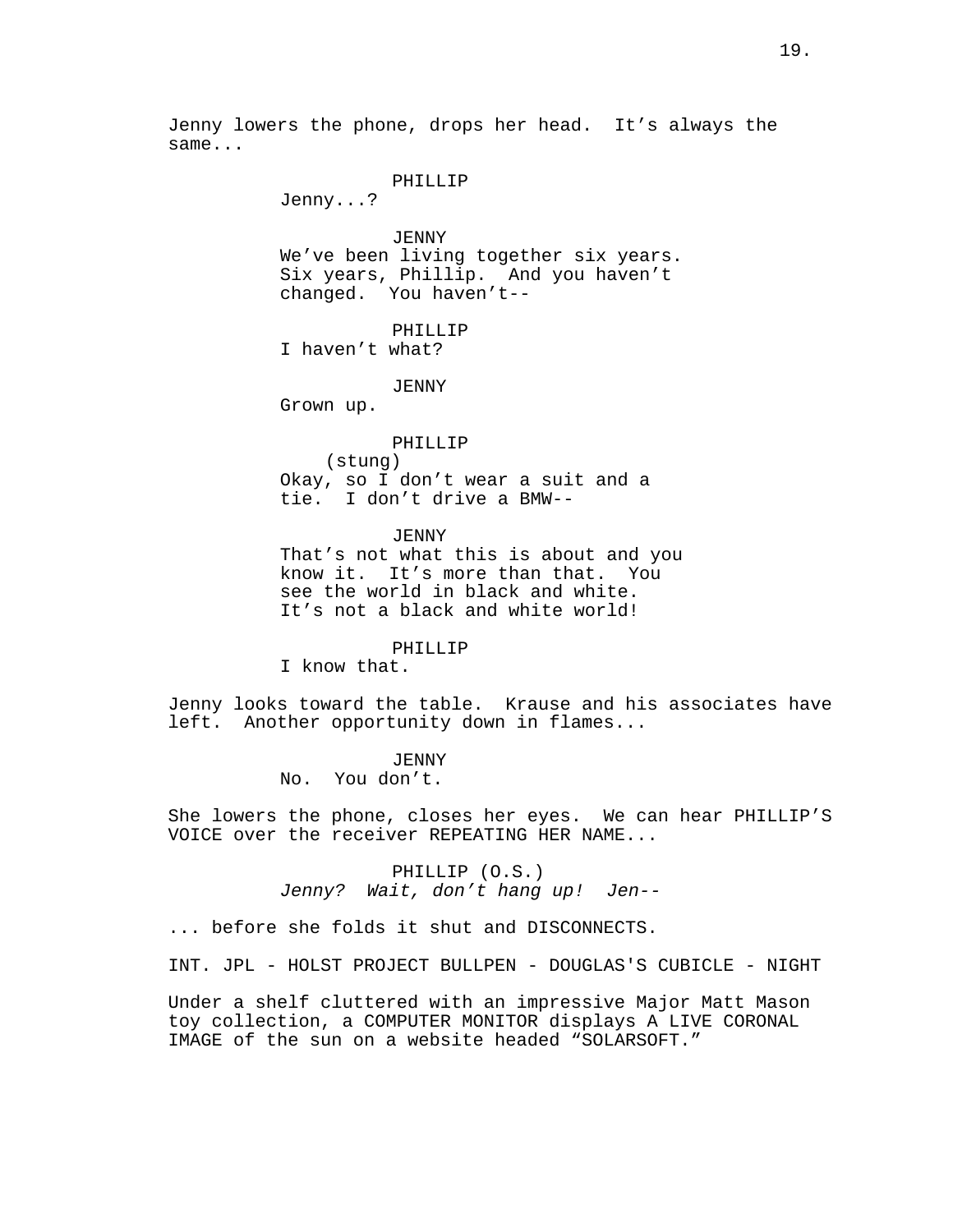DOUGLAS

Assuming it's headed toward Earth, average velocity of a coronal ejection gives us three, four days before it hits...

#### JELLICO

But?

Douglas shrugs. The lights are dim. Most of the staff has gone home.

> DOUGLAS Velocity's a function of magnitude, and estimations are all over the map, from mild to wild.

#### JELLICO

Big numbers?

# DOUGLAS

Bigger than Carrington; bigger than any simulation or model. Plus we've got conflicting reports about its<br>polarity and its trajectory. The polarity and its trajectory. only thing we know--

JELLICO

--is that nobody knows.

# DOUGLAS

You got it. All we can do is wait and see. The closer it gets, the harder the data-set.

Exhausted, Douglas SWITCHES OFF THE MONITOR, rubs his eyes.

DOUGLAS

It's weird...

JELLICO

What?

#### DOUGLAS

When we think of stars, we think of these cold, distant, alien things. But not the sun. The sun's like an old friend, you know? Always there. Warm, dependable. We forget... (meets Jellico's eyes) ... it's a star.

A beat.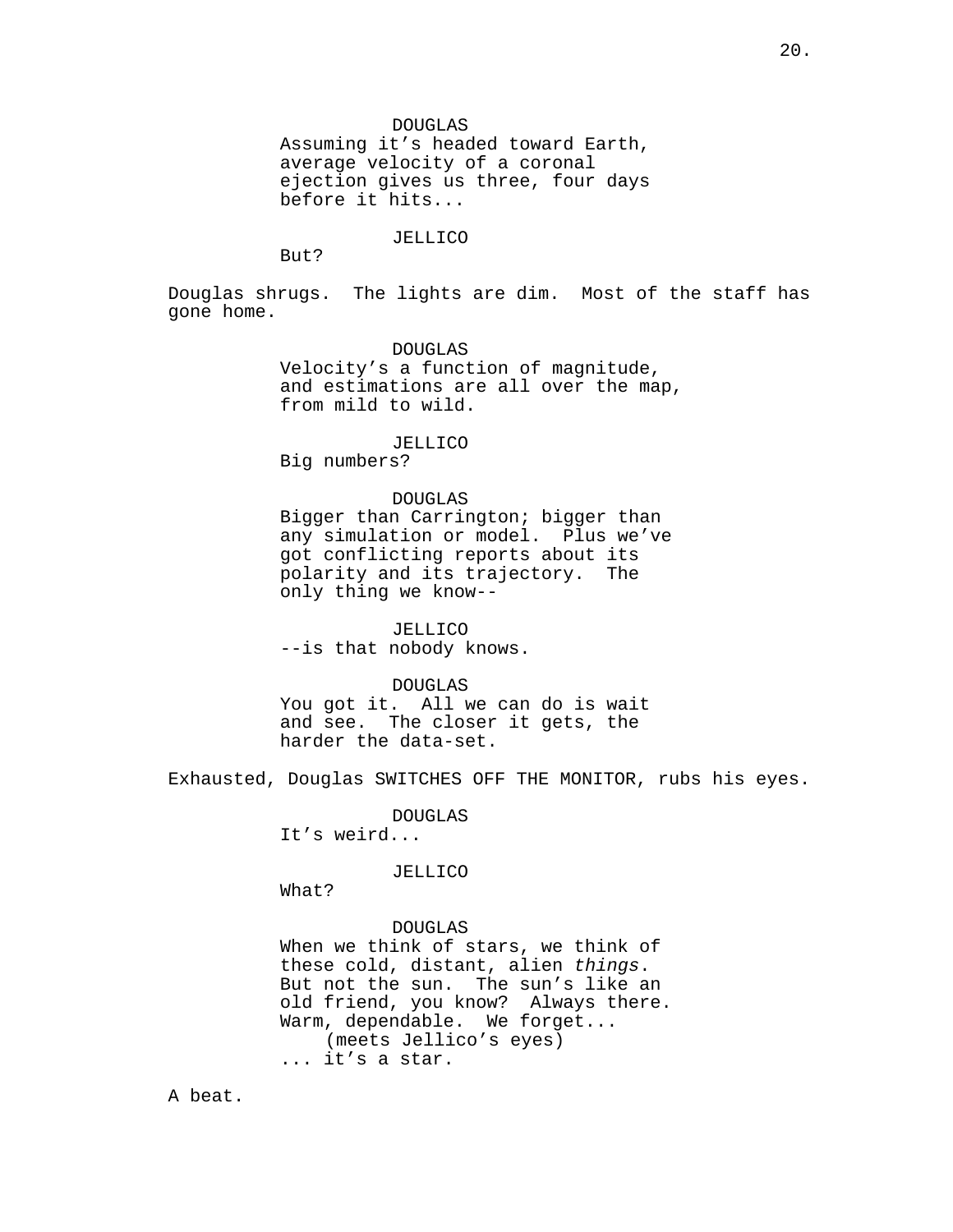JELLICO You're giving me the creeps, Doug.

DOUGLAS I'm giving myself the creeps.

EXT. THE HOLLYHOCK - NIGHT

One of those old apartment houses above West Sunset. CANDLELIGHT flickers in one of the upstairs units. A MALE VOICE, deep and utterly devoid of emotion--an Italian Henry Kissinger--speaks under the POP AND HISS of an OLD RECORDING:

> MALE VOICE (PRE-LAP) (in Italian) When calling the Baalog, the most effective means is to use a distress call followed by the name of the sect or tribe...

INT. EMILY PELLIGRINO'S APARTMENT - DAY

A '70S VINTAGE CASSETTE PLAYER runs a tape. Through the toploading plastic shield, its LABEL READS: MSGR. ANTONIO PELLIGRINO-SOLARIO, S.J. - CHANTS AND CALLS - 02/17/72.

> MALE VOICE (CONT'D) (in Italian) This is accomplished by the vocal cords in conjunction with the sinus medea as follows...

The MALE VOICE makes a CALL--in this case, a short series of WHISTLES AND CLICKS accompanied by a VACILLATING NASAL BUZZ.

> MALE VOICE (CONT'D) (in Italian) Pause and repeat, per favore.

The "STOP" BUTTON is pressed. CANDLES illuminate walls lined with bookcases. Fresh from a shower, Emily Pelligrino sits cross-legged on the floor. A volume of the Accersitus Sceptrum is cradled open in her lap.

Tucking in her chin to compress her vocal cords, she REPEATS THE CALL. The sound she makes is weirdly inhuman, but clearly sentient in its complexity, its chilling cadence.

She then presses "PLAY" to CONTINUE THE TAPE: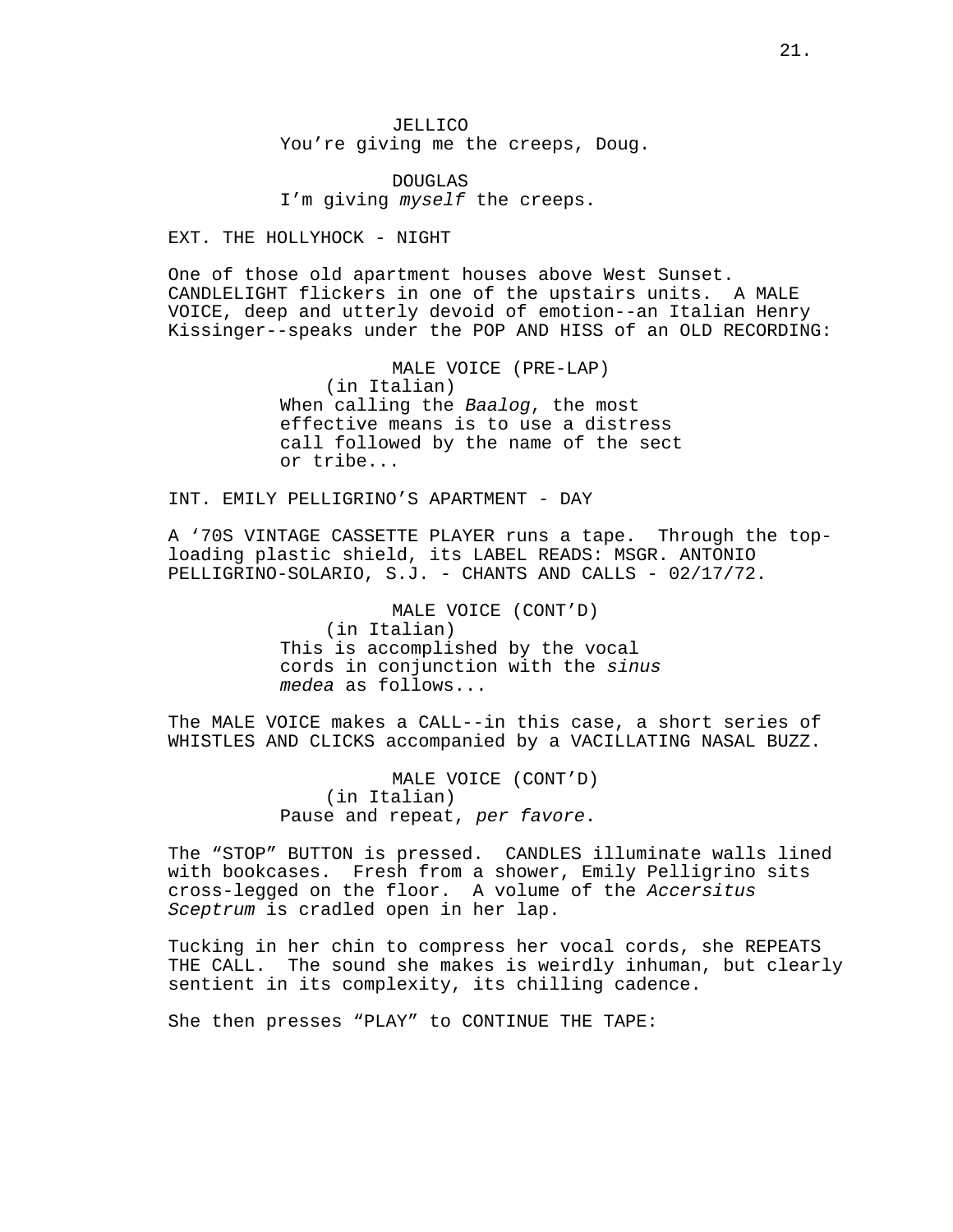MALE VOICE (in Italian) Again, adding the name of the Skritu tribe. Present tense, distressed form, full voice. Pause and repeat, per favore.

Emily presses "STOP," closes her eyes and, taking a few deep breaths, tilts her head back, REPEATS THE CRY--sustaining it, the VOLUME RISING, gaining power and complexity. As it reaches its crescendo, her eyes snap wide open and we're...

OUT TO BLACK

FADE IN:

INT. WOLFE HOUSE - LIVING ROOM - DAY

Sunlight struggles through the blinds. Phillip throws open the front door, CALLS OUT:

### PHILLIP

Jenny?!

INT. WOLFE HOUSE - MASTER BEDROOM - DAY

Like the rest of the house, decorated in vintage Stickley. Phillip bursts in.

PHILLIP

Jenny, I'm--

He freezes. The suit is still laid out on the bed. On top is a folded note. He opens it, scans a few lines before he jerks open the closet door. Jenny's side has been cleared out.

He checks a couple of bureau drawers. They, too, are empty. Distraught, Phillip sits on the bed, the letter dangling from two fingers between his knees. He bows his head.

> GRANT (O.S.) A man who has nothing to lose is a man who has no heart.

Phillip looks up.

(NOTE: This is the first of a series of flashbacks that will be a signature component of DARKFALL. Whenever possible, these should be accomplished practically, relying on lightchanges and off-camera set-changes rather than VFX.)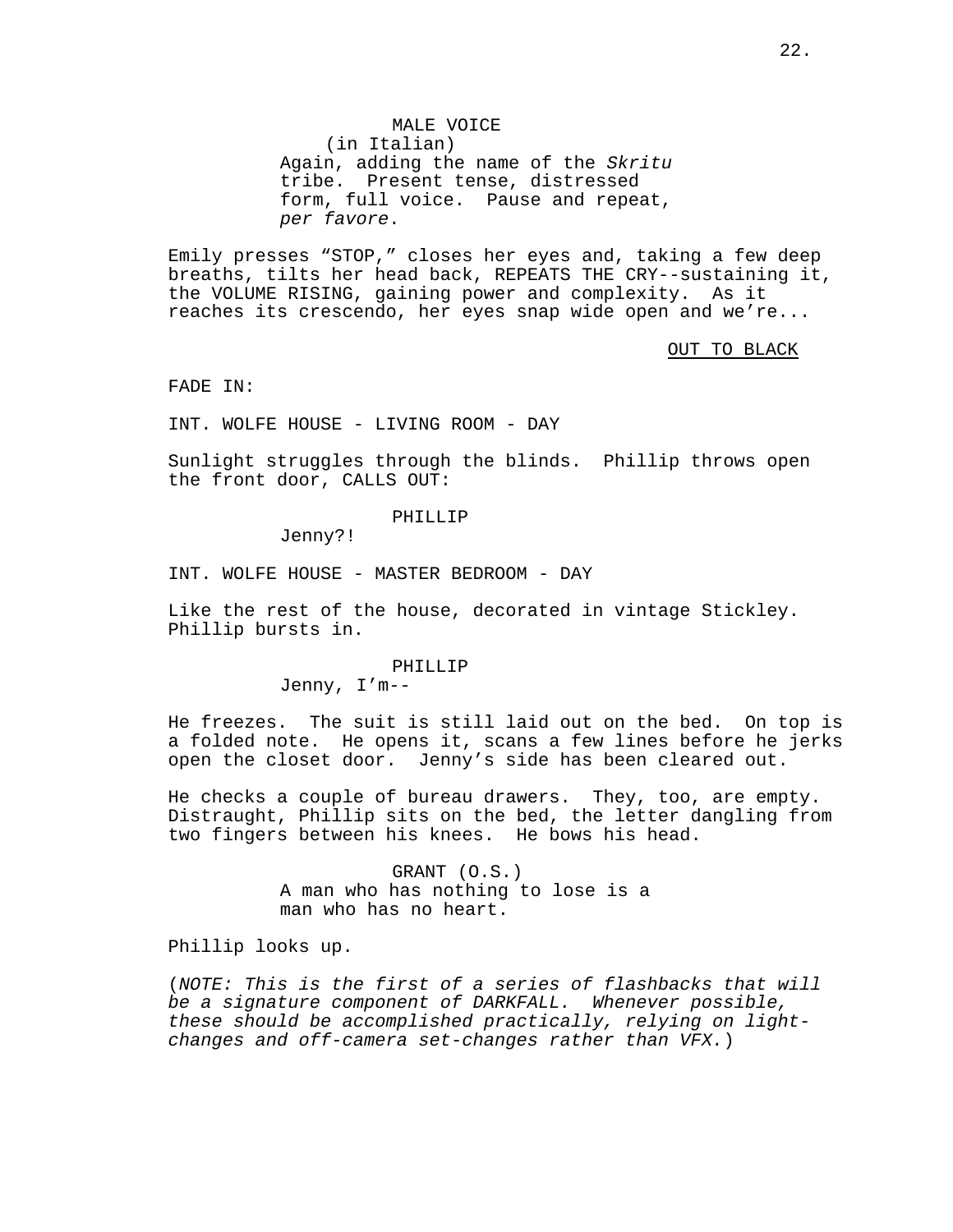The changes to the room are subtle. Though much of the furniture is the same, the decor reflects the tastes of a man long accustomed to living alone. Phillip's grandfather, Grant, stands before him, regarding him somberly.

#### GRANT

It's not your fault, boy. God took her.

YOUNG PHILLIP, 8, is seated on the bed, deeply bewildered, tears in his eyes.

# YOUNG PHILLIP I hate God.

GRANT Me too. Sometimes. But... (shrugs) ... I'm afraid He's the only one we've got.

Grant pulls a handkerchief from his pocket, begins wiping the tears from Young Phillip's eyes.

> GRANT There, now. We don't want Douglas to see you crying. You need to be brave. We're all he's got left. Say, "Yes, Poppi Grant."

YOUNG PHILLIP Yes, Poppi Grant.

GRANT That's a soldier...

# BACK TO:

INT. WOLFE HOUSE - MASTER BEDROOM - PRESENT DAY

Phillip looks up, a glimmer of hope in his eyes.

# PHILLIP

Douglas...

INT. JPL - HOLST PROJECT BULLPEN - DOUGLAS'S CUBICLE - DAY

Sipping his coffee, Douglas FLIPS ON THE MONITOR. Almost CHOKES when he sees

ON SCREEN - the same SOLARSOFT WEBSITE we saw previously, only the SOLAR IMAGE WINDOW displays STATIC SNOW.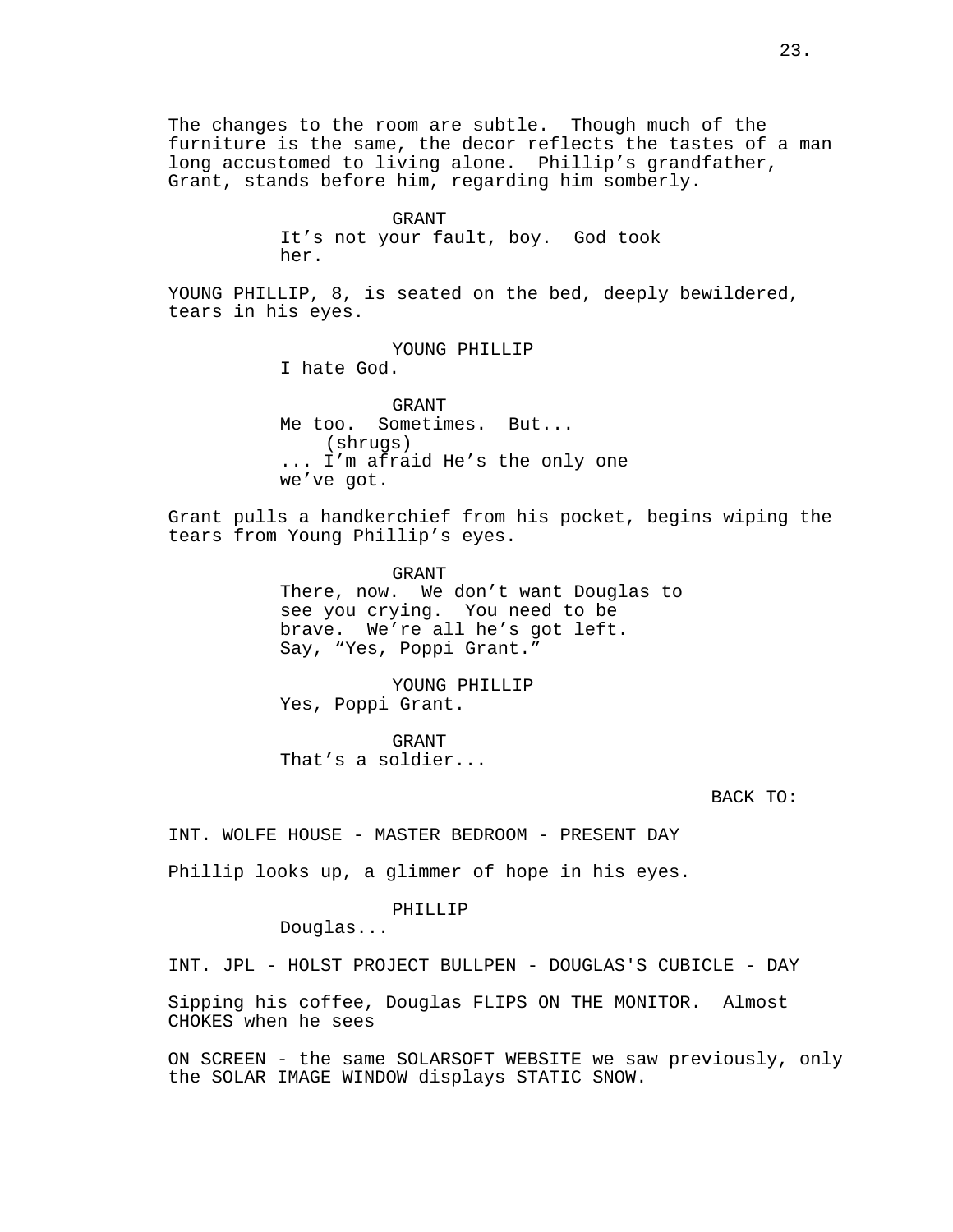DOUGLAS

Oh crap...

His PHONE RINGS, startling him. He snatches it up.

DOUGLAS

Yeah.

INTERCUT WITH:

INT. WOLFE HOUSE - LIVING ROOM - DAY

Phillip is frantic, pacing as he speaks on the cordless.

PHILLIP Douglas, I need a ride downtown. Now.

DOUGLAS I'm sorry. We got a situation--

PHILLIP (shouts) YOU gotta situation?!

Douglas covers his phone, tries to keep his voice down.

DOUGLAS Listen, Phillip, I tried to talk her out of it--

PHILLIP You were here?

DOUGLAS I was just pulling in last night when she was on her way out--

PHILLIP Why didn't you stop her?!

DOUGLAS What'm I gonna do? Chain her up? Duct-tape her to the sofa? She wanted to leave, she left. I'm sorry.

Phillip pictures the scene in his mind's eye. Sees something despicable, unthinkable, but perfectly plausible given his brother's affable, aidant character.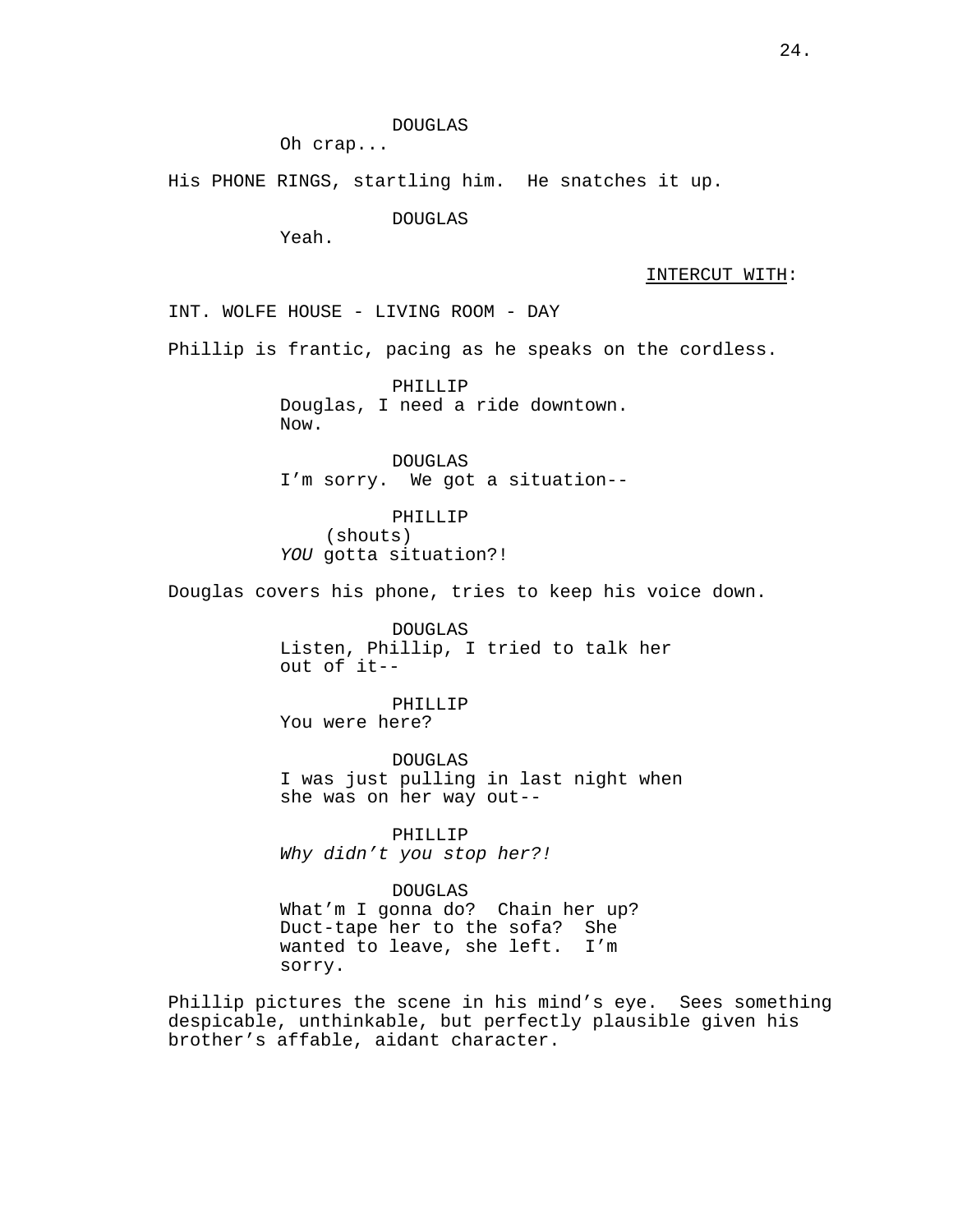PHILLIP You helped her carry her stuff out to the car, didn't you?

DOUGLAS C'mon, Phillip--

PHILLIP You did! Oh my God! Oh my God! My own brother!

Douglas speaks slowly, articulating each word as if speaking to a dim child:

> DOUGLAS There was nothing I could do to stop her. Okay?

The DOORBELL RINGS. Phillip crosses, looks out the peephole.

PHILLIP'S POV - DISTORTED FISH-EYE. Vacant porch. There's nobody outside.

> PHILLIP No. Not okay, Douglas. I want you in your car. Now. (turns from the door) Come home, pick me up and take me down to Jenny's work.

DOUGLAS Where's the truck?

PHILLIP Downtown. Mona's loft. Sergio took it after I was arrested.

DOUGLAS Arrested?! What did you do?

PHILLIP That doesn't matter, okay? I just need your help. Please...

Megan peers over the top of Douglas's partition.

MEGAN Jellico needs you, stat.

Douglas holds up a finger: One second. Speaks urgently into the phone: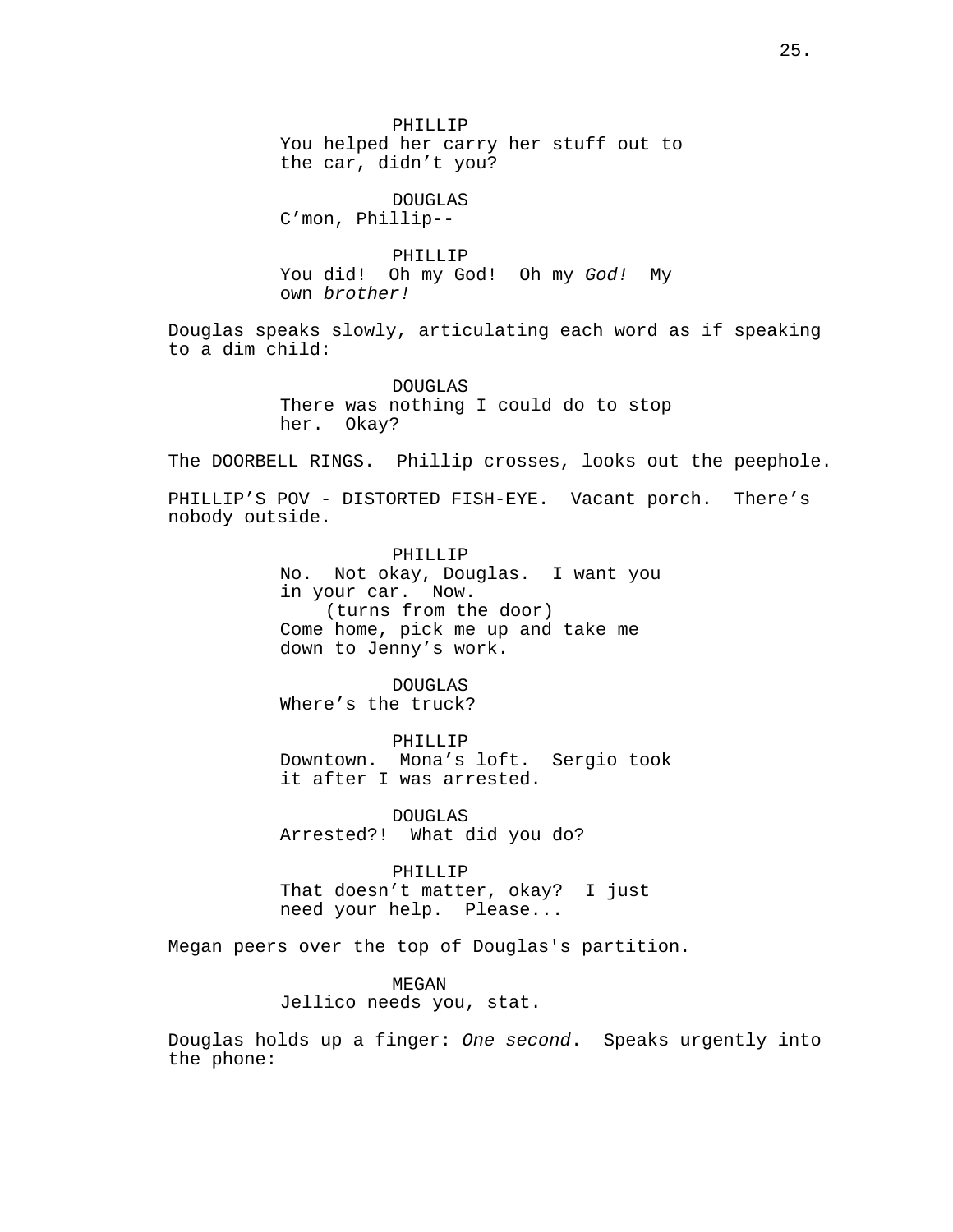DOUGLAS I'm sorry, man, I can't. I gotta go...

#### PHILLIP

No, wait--

DOUGLAS Listen to me, Phillip. Do not go downtown. Stay at home. It's not safe.

He disconnects. Phillip looks at the dead phone, stunned. What the hell? He's about to redial when someone POUNDS ON THE FRONT DOOR.

#### PHILLIP

Damnit!

He jerks it open.

EXT. WOLFE HOUSE - CONTINUOUS

For a moment, Phillip doesn't see anyone. Then he looks down. Standing on his porch is DAHLIA BLAKE, mid-50s, a smidge over four feet tall. A thick MANILA ENVELOPE is tucked under her arm, a TAXI idling out front.

# DAHLIA Are you Douglas Wolfe?

To call Dahlia's attire "eccentric" would be a polite understatement--a brutal car-crash between Isadora Duncan and Margaret Thatcher.

> PHILLIP No, I'm... he's at work.

DAHI.TA You must be Phillip. I was your grandfather's effects assistant on Nemo.

PHILLIP (rattled) Nemo? Oh you mean--

DAHLIA Yes. The Secret Life of Captain Nemo. His last picture. Down in Costa Rica--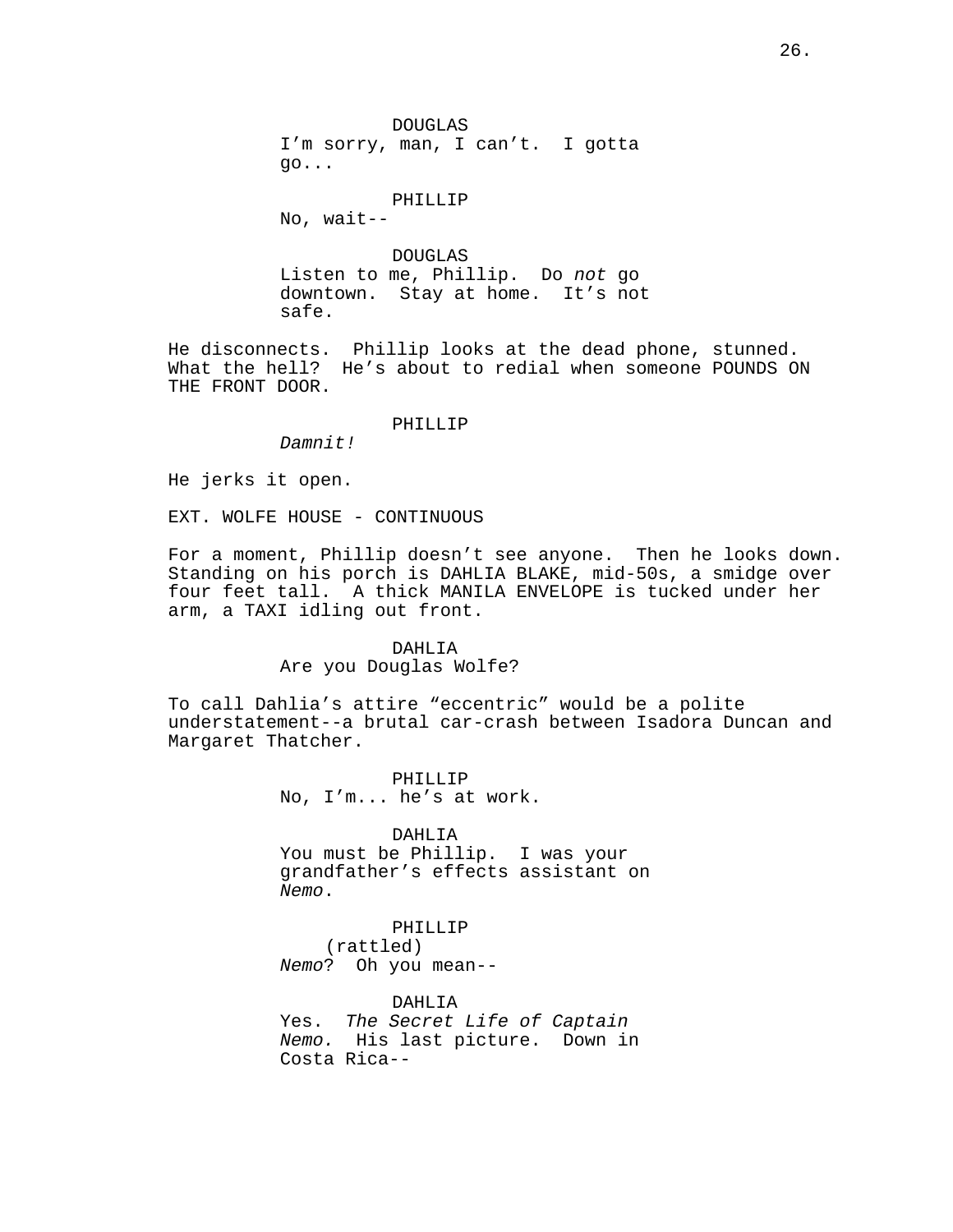PHILLIP (remembers) You're Dahlia Blake!

DAHLIA (beams, pleased) He told you about me.

PHILLIP Oh, yeah! I mean, wow, uhm--wow... that's-- (notices the taxi) Can I borrow that cab?

DAHLIA (confused) I don't... you want my cab?

Phillip gives her a brief hug, buttonhooks around her, CALLING BACK as he darts down the steps toward the waiting taxi.

> PHILLIP Oh, god... thanks! You are a lifesaver!

DAHLIA But how--?

PHILLIP Make yourself at home! There's beer in the fridge! Doug'll be home, five- six o'clock at the latest.

Before she can reply, Phillip is already in the cab. It rockets away from the curb.

EXT. HOLLYWOOD REGIONAL BRANCH LIBRARY - DAY

Establish. PRE-LAP the SOUNDS OF KIDS SQUEALING, GIGGLING.

EMILY (PRE-LAP) May I help you?

INT. LIBRARY - CHILDREN'S READING ROOM - CONTINUOUS

POV - A chubby LITTLE BOY, 5, stands before us. In the BG, SCREAMING, unsupervised KIDS play tag in the stacks.

> LITTLE BOY Do you got "The Cat in the Hat?"

LITTLE BOY'S POV - Emily stares at us with smoldering, wholly inappropriate resentment. She's a scholar, not a baby sitter.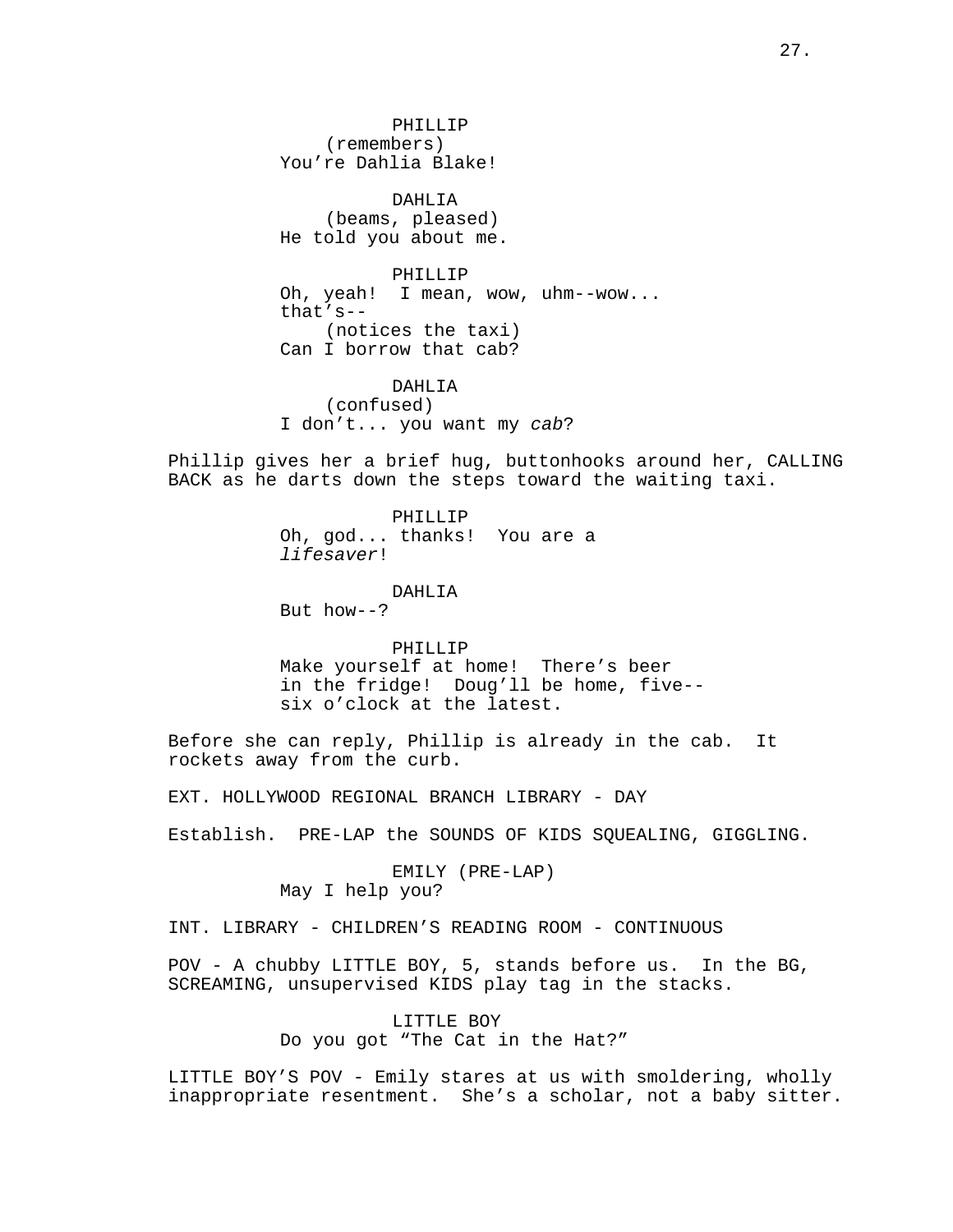EMILY

Author...?

The kid just scrunches his features. Huh?

EMILY Who wrote the book? Last name.

# LITTLE BOY

Seuss.

EMILY First name...?

Again, the kid is confused. She looks up at him.

EMILY What... is... the author's... first... name?

A beat.

# LITTLE BOY

Doctor?

Emily glares at him. Hold, then

# SLAM TO:

EXT. HOLLYWOOD REGIONAL BRANCH LIBRARY - REAR ENTRANCE - DAY

Emily bursts out the back door and leans against the wall, closes her eyes, taking deep, calming breaths. Suddenly, she VIOLENTLY SNEEZES.

Feeling a tickle, she raises a knuckle to her nose. It comes away with a SMALL SMEAR OF BLOOD. Troubled, she notices something odd at her feet.

POV - HER SHADOW seems to FLICKER on the concrete walkway.

Emily looks up, almost immediately shielding her eyes with one hand. THE SUN PULSATES ERRATICALLY, like a defective fluorescent bulb.

> EMILY Oh my God. Oh my God, it's happening...

FORRESTER (O.S.) Miss Pelligrino...?

Emily turns, startled. Forrester stands behind her.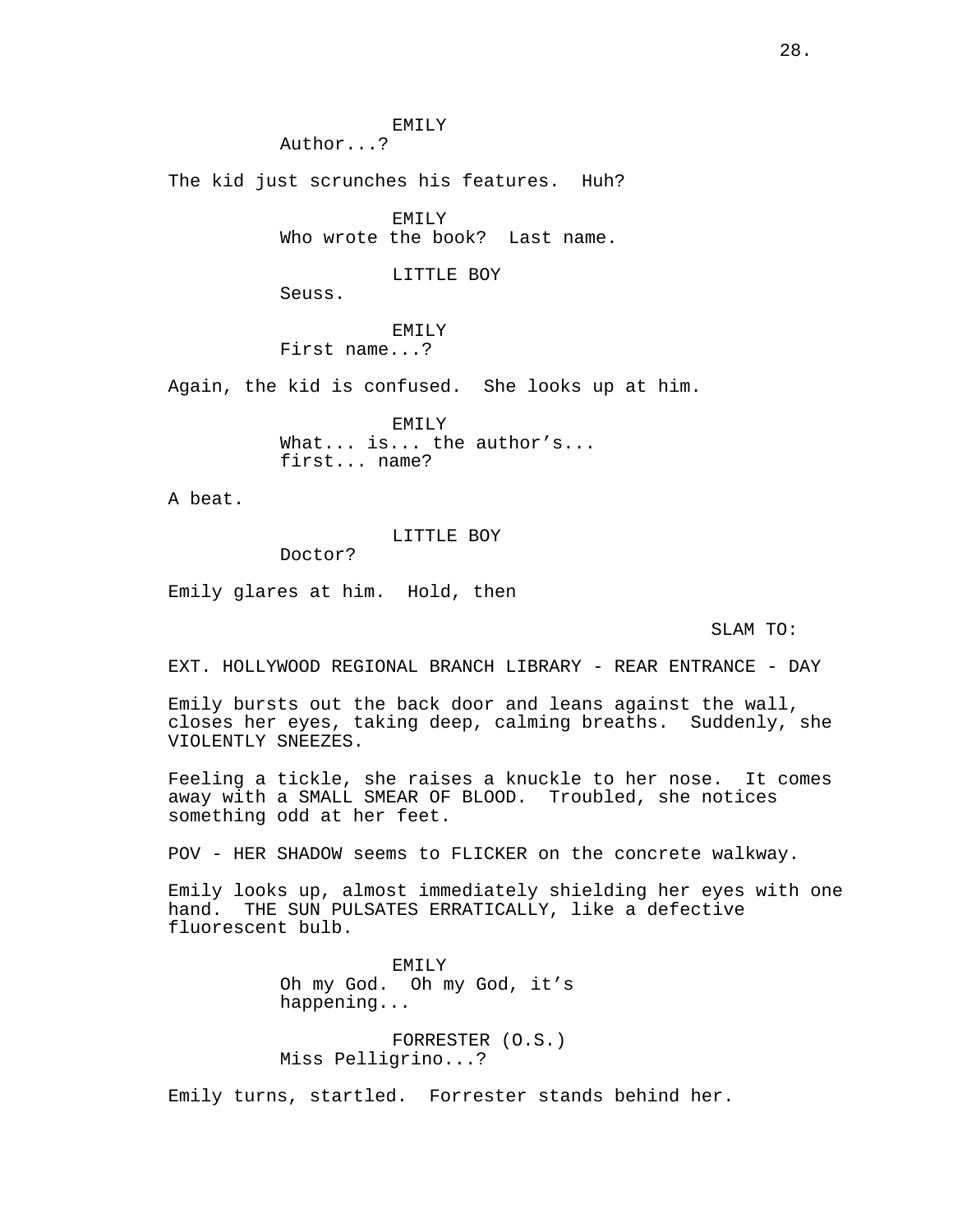#### FORRESTER

It's against policy for you to leave your post unsupervised. I'm afraid I'm going to have to write you up.

She just gazes at him for a moment, then VICIOUSLY STOMPS ON HIS FOOT, turns on her heel and walks away.

> FORRESTER (enraged) You--you can't do this!

She turns, levels a hard, unblinking gaze.

EMILY Mr. Forrester, from now on, I can do anything I want.

INT. DENTAL OFFICE - TREATMENT ROOM - DAY

Truax is busy casting an impression of an ELDERLY PATIENT'S UPPER TEETH. Irritated, he CALLS OUT:

> TRUAX Debra! Can you get that, please?

It CONTINUES RINGING.

TRUAX Ah, for Pete's sake...

He shoves wadded cotton into the Patient's mouth to hold the casting tray in place, picks up on the wall-phone, ANNOYED:

# TRUAX

Yeah.

His posture visibly straightens, taking on a military bearing.

TRUAX Yessir. Right away, Major. I'll report to the Armory immediately.

He hangs up, turns to the hapless Patient as he snaps off his rubber gloves, eyes glittering with excitement.

> TRIJAX My Guard Unit's been activated. National Emergency.

He turns and walks out, leaving the Patient GARBLING OBJECTIONS. The TV over the chair broadcasts a NEWSBREAK: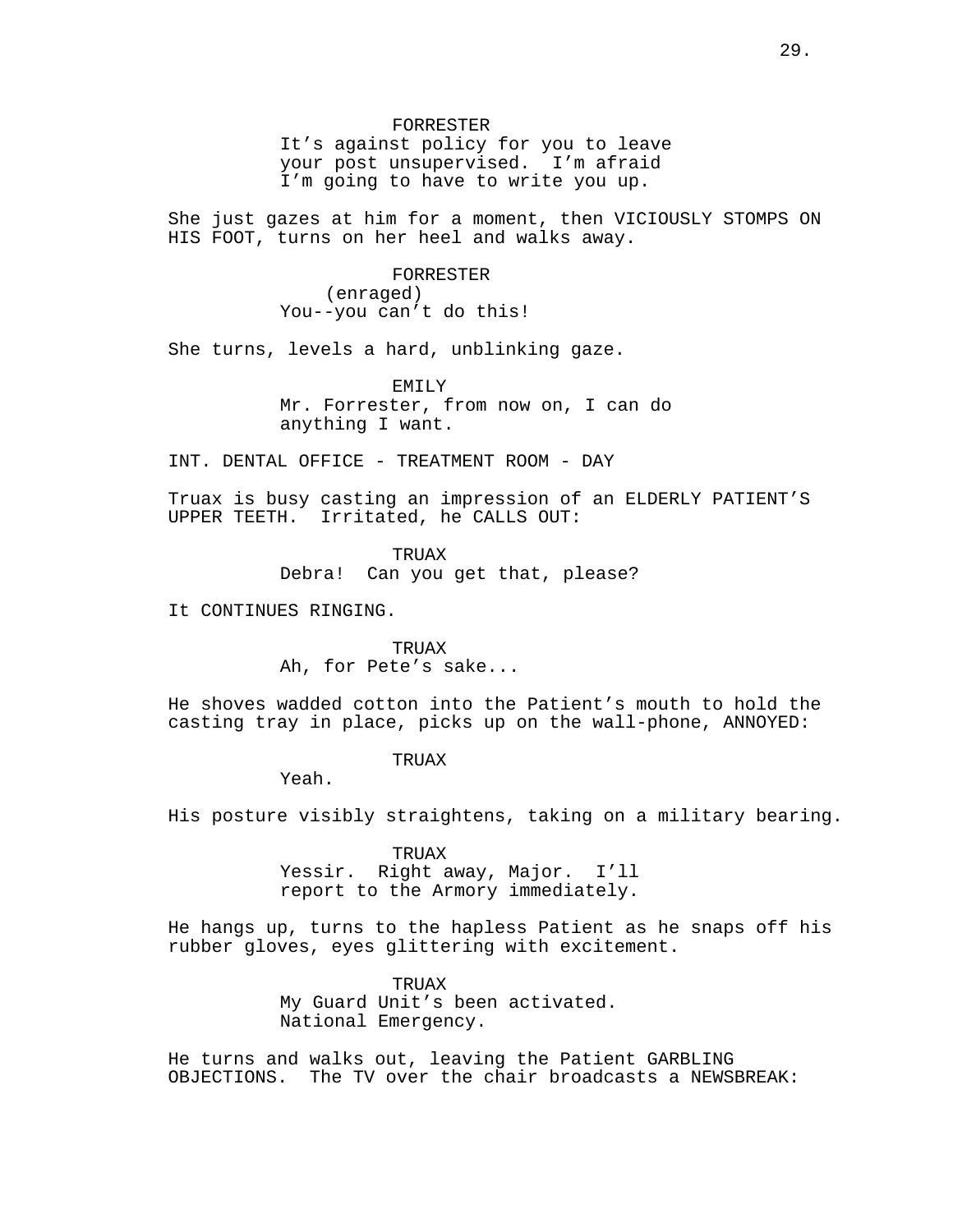# MSN ANCHOR

Anticipating possible blackouts, authorities are urging the public to remain in their homes and to stock up on drinking water in the event that the solar storm disables municipal pumping stations...

INT. JPL - HOLST PROJECT BULLPEN - MOVING - DAY

CODE RED. A whirlwind of activity, STAFFERS darting between cubicles, carrying on HUSHED BUT URGENT CONVERSATIONS over their dividers, sending out press reports. Douglas and Megan WALK through the chaos, shorthanding like crazy, machinegunning it. This should fucking snap.

#### DOUGLAS

I got independent data from Yunnan. Polarity's negative, magnitude's off the charts. Neg-twenty-five-hundred. Minimum.

### MEGAN

Jesus...

# DOUGLAS

MSN bounces their signal off T-401. Twenty-four-thousand, three-hundred miles out. At the current velocity--

Megan does a quick calculation on her pocket HP.

MEGAN --once it goes dark, we've got a hard thirteen second countdown.

They're joined by Jellico.

# JELLICO

Just got off the phone with the FAA. They're grounding all air-traffic.

DOUGLAS What about the hospitals?

JELLICO FEMA's all over it, but there's only so much they can do.

#### **MEGAN**

What about patients on life-support, pace-makers, insulin pumps...?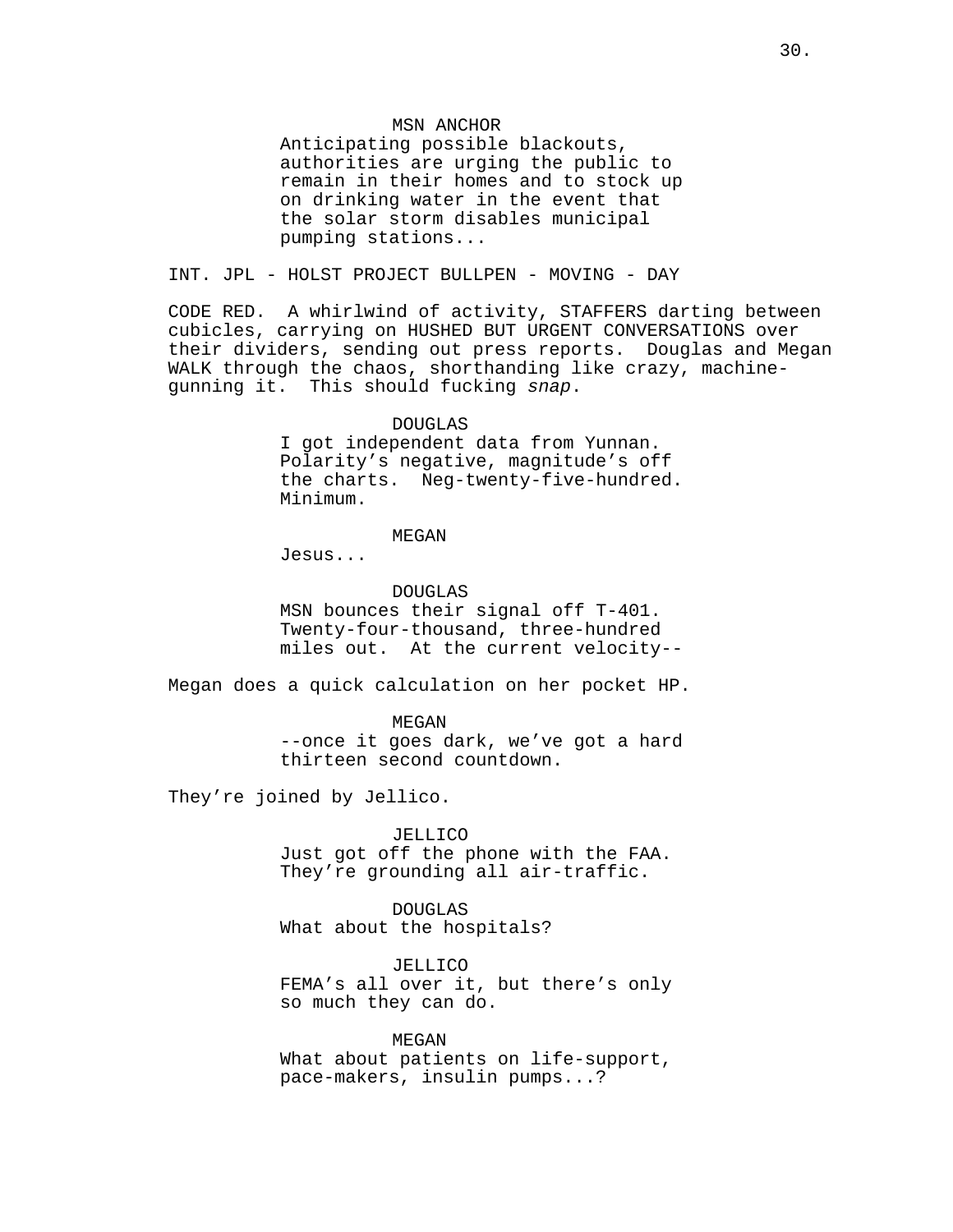JELLICO (helpless, horrified) I know. It's a nightmare. What's the revised ETA?

**MEGAN** Twenty-five minutes.

JELLICO (stunned) Twenty-five minutes?!

DOUGLAS (frustrated, urgent) Everybody got caught with their pants down. There's just no known precedent for a solar event of this severity--

# MEGAN

--no coordination protocol. Most of the utilities are in the hands of local authorities, and nobody wants to take responsibility for a shutdown in case it's a false alarm.

Jellico shakes his head, disheartened.

JELLICO Oh man. We are so screwed.

EXT. DOWNTOWN - CAL-WEST BANK BUILDING - DAY

The taxi pulls to an abrupt halt out front. Phillip gets out, throws a couple bills at the driver and dashes toward the entrance.

INT. CAL-WEST BANK - HOME OFFICE - MOMENTS LATER

The elevator PINGS to the floor. Phillip pushes his way out. Still wearing yesterday's clothes, unshowered, unshaven, he draws more than a few glances as he races down the hallway. He swings into Jenny's cubicle, only to find it empty.

# LOTTIE (O.S.) Phillip? What're you doing here?

Phillip turns. Standing in the hallway is Jenny's car-pool partner, Lottie.

> PHILLIP Where's Jenny?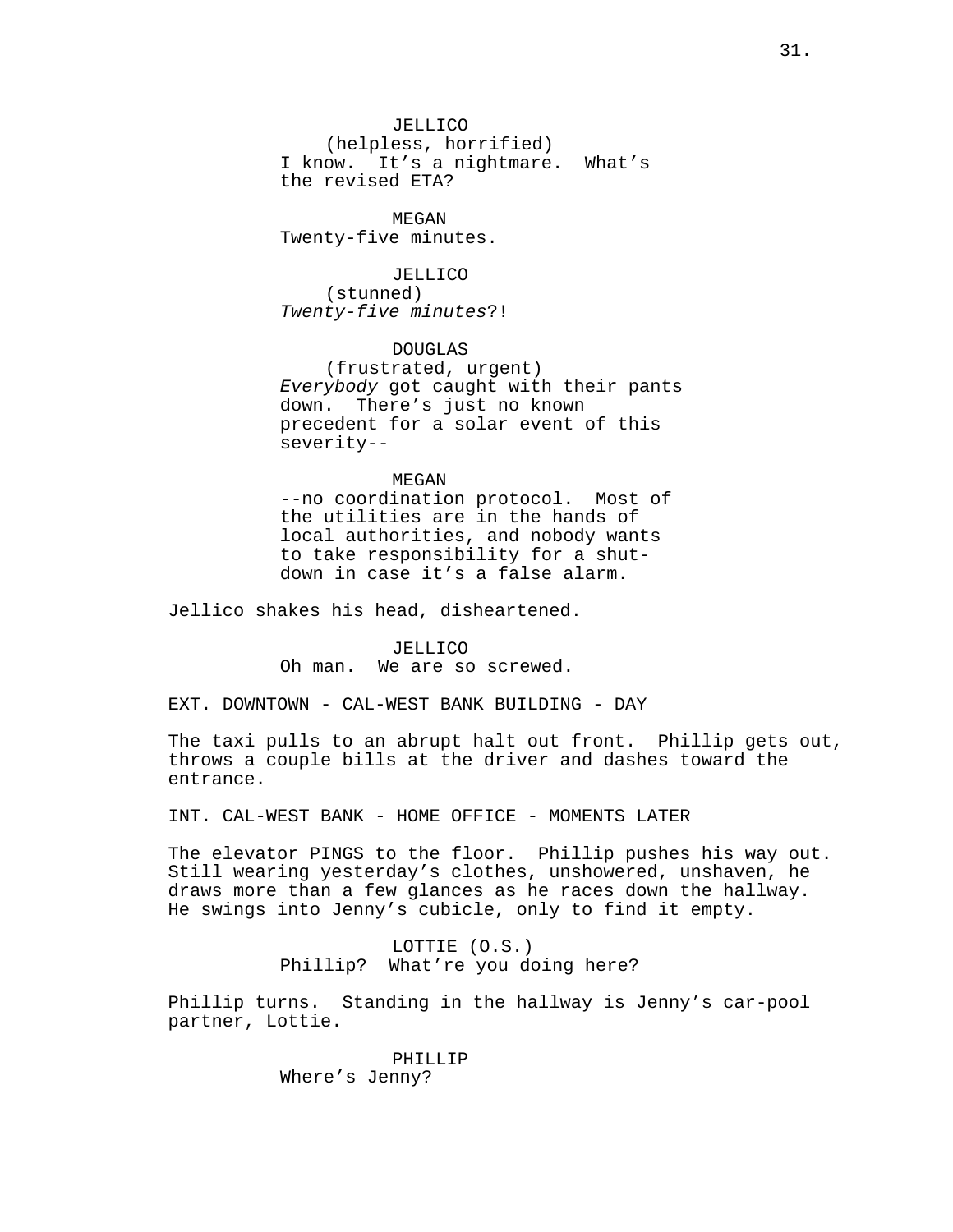LOTTIE Is there something wr--

PHILLIP It's an emergency.

LOTTIE (rattled) She and the girls took the Red Line up to Hollywood and Highland for an early lunch--

PHILLIP When'll she be back?

She looks Phillip up and down, troubled by his frazzled, wildeyed appearance.

> LOTTIE I'm not sure. You want me to tell her you came by?

PHILLIP No. No, that's okay. I'll wait.

INT. EMILY PELLIGRINO'S APARTMENT - DAY

Emily yanks an antique trunk from under her bed. Unlocks it, throws open the lid. It's packed with books. Old books. On top, bound in hand-stamped boar-hide, illuminated in goldleaf: ACCERSITVS SCEPTRVM, VOL. VI of XIV.

Emily hastily begins hurriedly transferring the texts into a scuffed Samsonite.

INT. CAL-WEST BANK - HOME OFFICE - DAY

Phillip sits in the reception area, flipping through a copy of Fortune Magazine. Every time the elevator arrives, he perks up, checks to see if it's Jenny. Lottie peers over the top of her cubicle divider as she speaks on the phone in a LOW VOICE:

> LOTTIE He's still here. Should I call security?

> > INTERCUT WITH:

INT. HOLLYWOOD/HIGHLAND METRO-RAIL STATION - DAY

Jenny speaks on her cell as she and several FEMALE COWORKERS board a SOUTHBOUND TRAIN.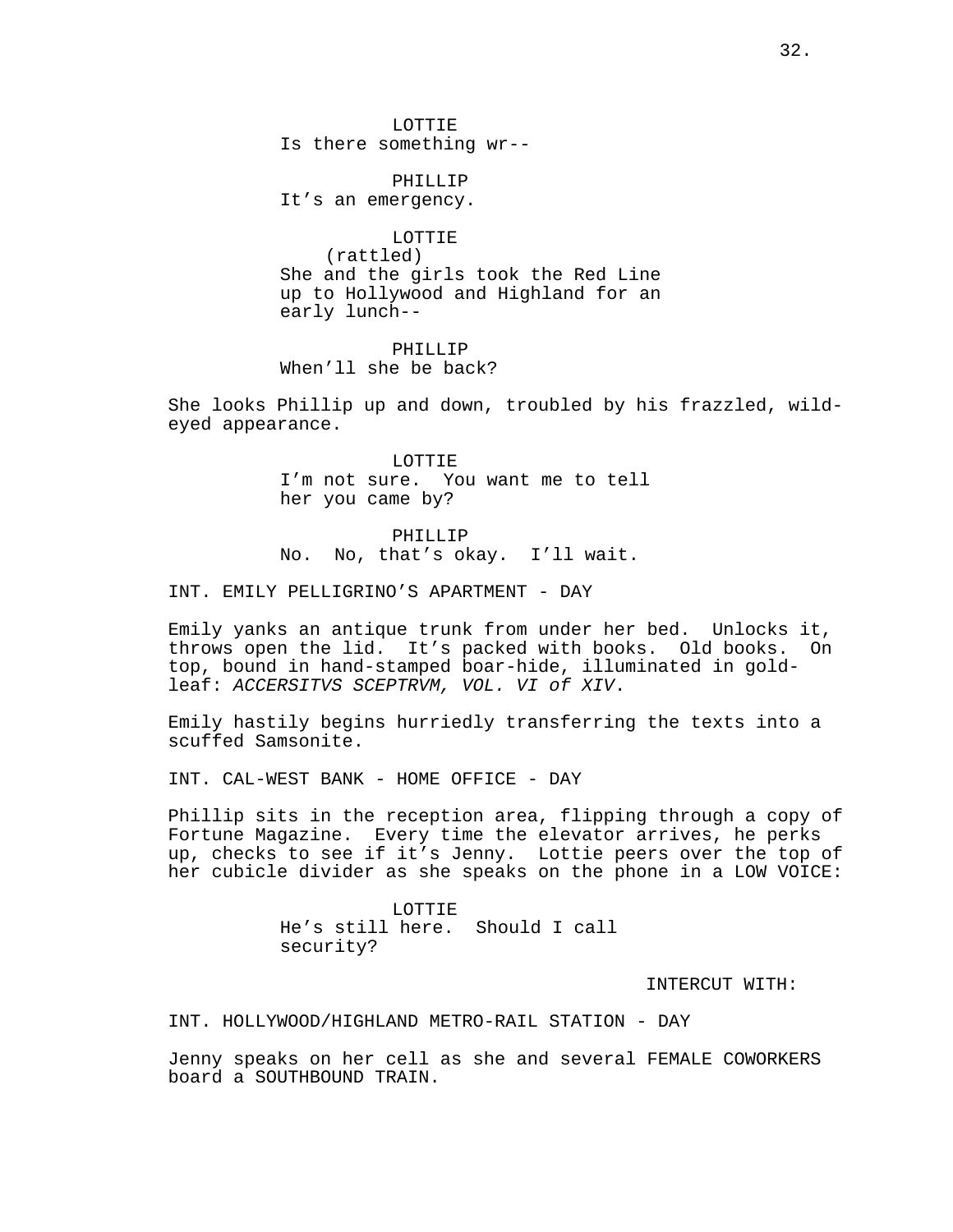JENNY No. Don't. It's fine. Really. Just tell him we're getting on the train. I'll be there in twenty minutes.

She closes her phone. One of her coworkers, TRISH NORTON, well put-together, early-40s, has overheard the conversation.

TRISH

Phillip?

*JENNY* He's waiting for me at the office.

TRISH (shrugs) Have them call security.

JENNY It's not like he's a stalker.

TRISH Give him time.

INT. THE STANDARD HOTEL - LOBBY - DAY

Emily enters, looks around. A post-mod nihilist death-metal type, KLEE, nudges his friend, GUNTER, speaks in a droll beenthere-done-that GERMAN ACCENT:

> KLEE Ooh look, Gunter. It's za runway model for T. J. Maxx...

They smirk. Emily lugs her battered suitcase up to reception. The Front Desk Manager, wearing a very snappy burgundy blazer with a brass name tag, "NIGEL," gives her a once over.

> NIGEL Welcome to The Standard. How may I help you?

His tone is decidedly chilly. Even the half-naked MODEL in the aquarium behind the counter seems to be eyeing her suspiciously.

> EMILY I'd like your best suite.

Emily snaps her AmEx green card on the counter.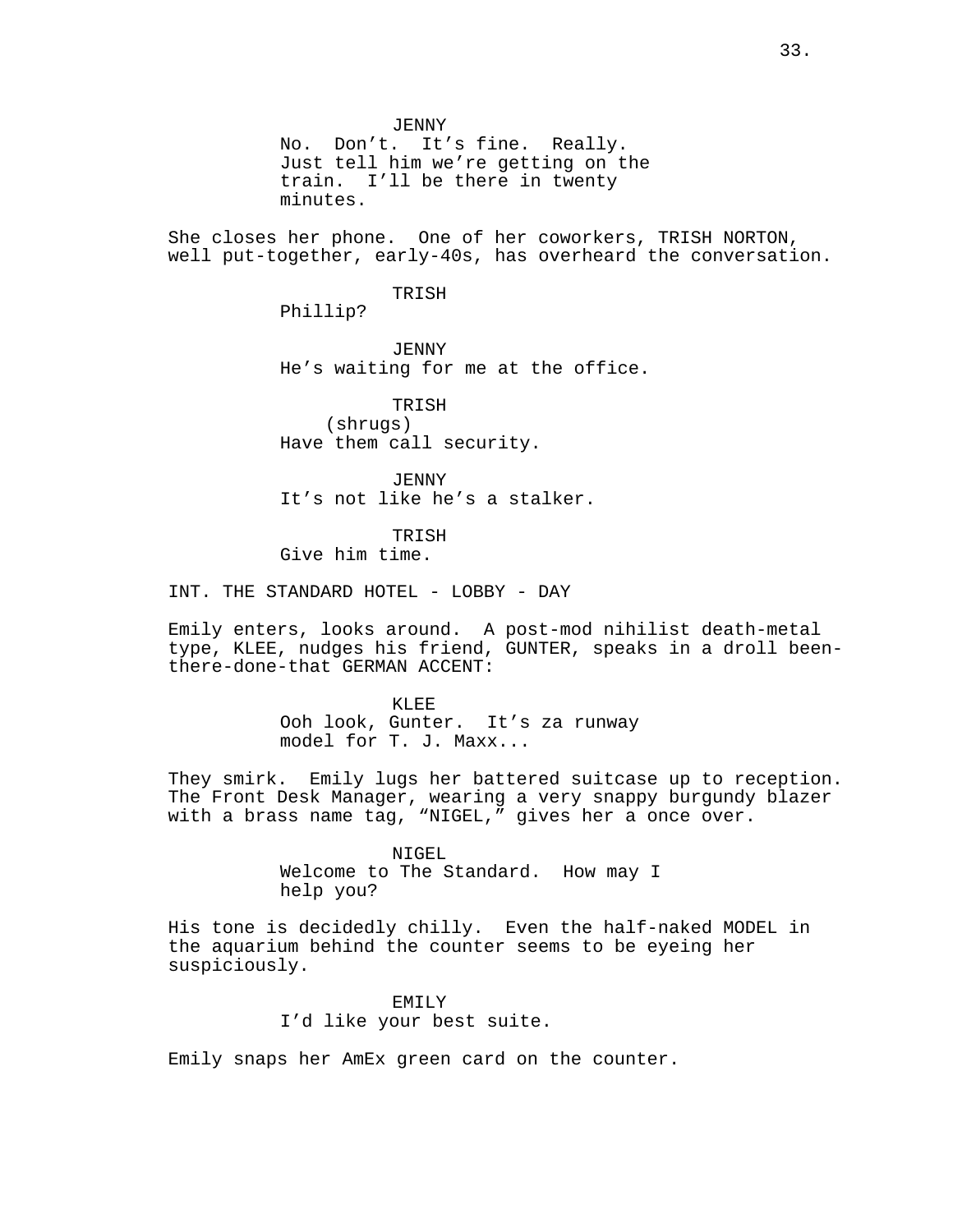NIGEL That would be rooftop. Poolside.

Nigel picks it up as if it's infected, turns his back to her, furtively holding the card up for the Model to see and mouthing the word, "green" The Model smirks as he checks his computer for availability.

> NIGEL That will be six-hundred-and-fiftythree dollars a night... (a smug smile) ... plus tax. Will you be staying with us the entire night?

Emily narrows her eyes. Reads his name-tag.

EMILY Nigel. It is Nigel?

NIGEL

Yes.

EMILY If I were you, Nigel, I'd be very, very nice to me.

INT. JPL - HOLST PROJECT BULLPEN - DAY

Controlled mayhem as STAFF FIELD CALLS, PROCESS DATA, ISSUE ALERTS. Douglas tracks data on his laptop. Megan sits in front of the TV, watching as attentively as a coal-miner might a canary one mile underground. A PRINTER SPITS READOUTS.

> MSN ANCHOR (on television) ... as a precautionary measure, Federal Aviation Administration officials announced that all commercial and civilian air traffic has been temporarily grounded...

Douglas is wired, tense. He slams down the phone, begins dialing another number as he updates Megan.

> DOUGLAS (gets off the phone) It's confirmed. They're shutting down the grid in China.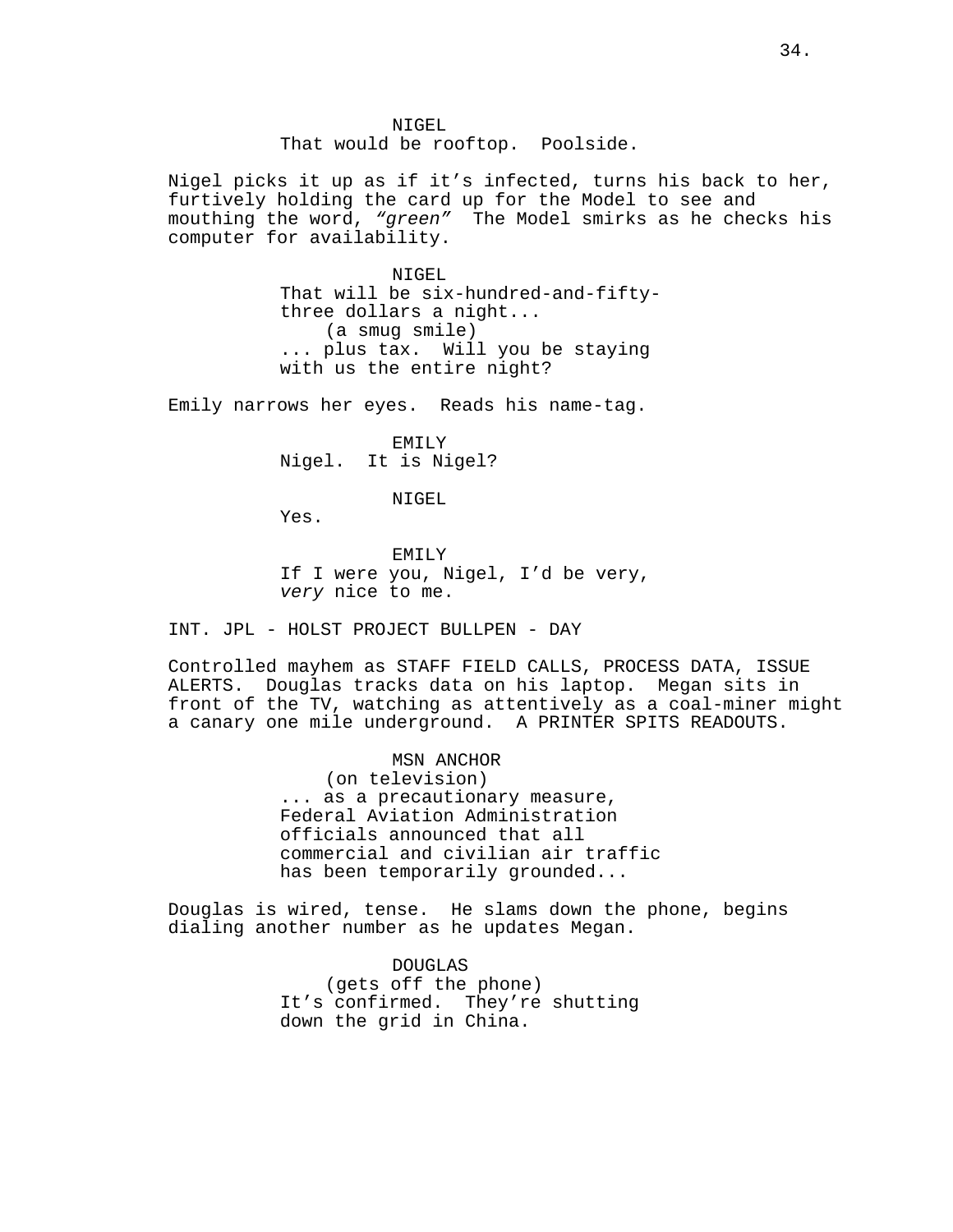**MEGAN** 

Iran. North Korea. Now China. When it comes to getting'er done, oppressive dictatorships rock.

DOUGLAS Won't make any difference. I'm looking at projections out of the Sayan Solar Observatory of negative twenty-eight hundred nTs--

Jellico bursts in with a box, unpacks a few votive candles, some Glade-type scented and half-a-dozen packages of birthday candles, slamming them down hurriedly on the table AS HE ADDS:

> JELLICO --the Russians are conservative. They got neg-three-grand out of Huntsville.

DOUGLAS (re: candles) That's it?

JELLICO All we could find.

MEGAN Flashlights?

DOUGLAS Forget it. They won't work.

MSN ANCHOR (on television) ... reports are conflicting regarding the actual magnitude of the solar storm and its expected effects on ground based--

Suddenly, the picture BLINKS OUT TO SNOW. Megan turns to the others, ANNOUNCES:

> MEGAN That's it! T-401 is toast! Wavefront's thirteen seconds out!

Douglas marks it on his laptop.

DOUGLAS (eyes on his monitor) T-minus seven seconds... six... five... four... three... two... one and mark--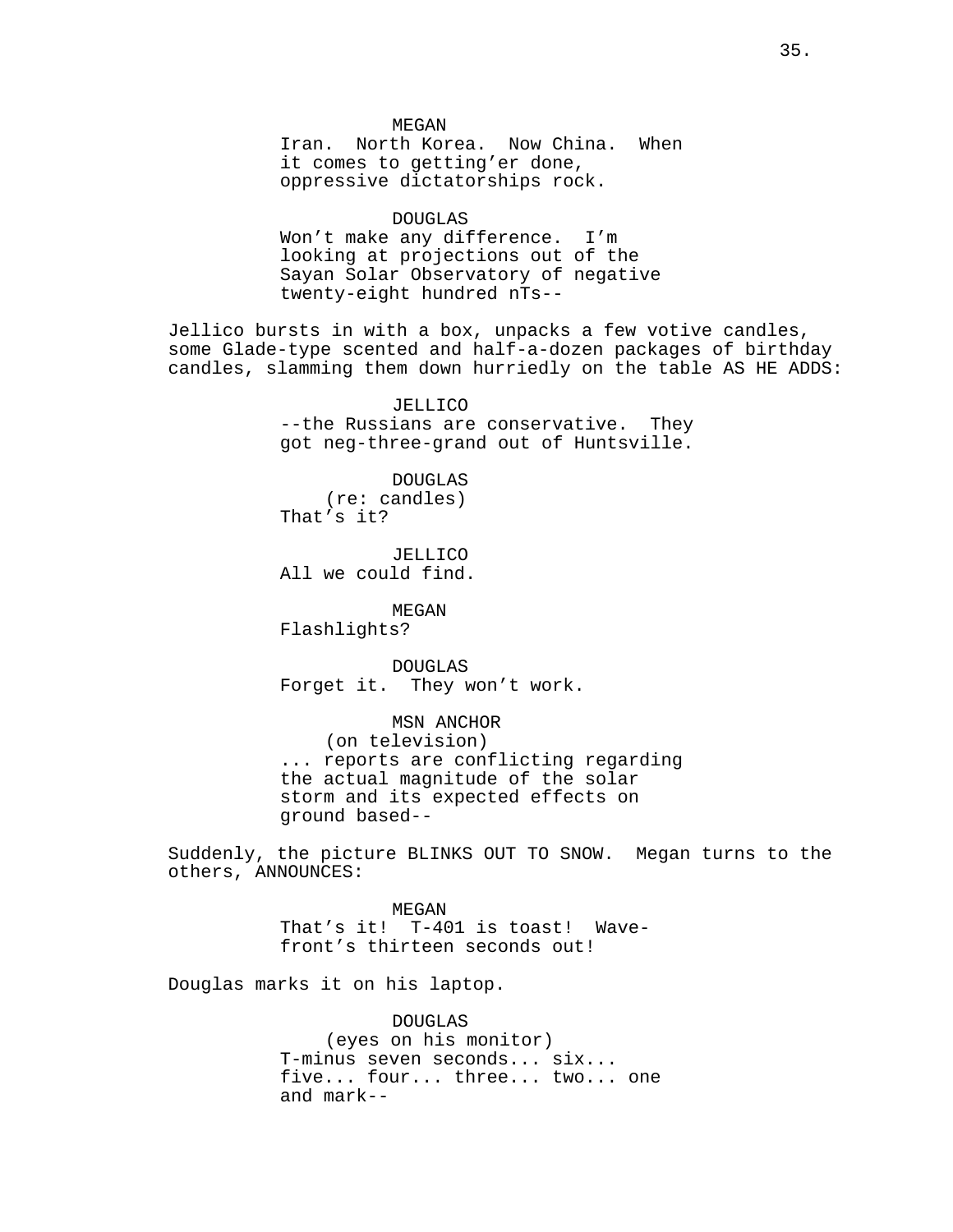THE ELECTRICITY DIES, lights and computers blinking out, the white noise of air-conditioning, pumps, generators and fans WHIRRING DOWN TO SILENCE.

Hold a beat, then, IN THE DARKNESS, Douglas VIOLENTLY SNEEZES

INT. METRO-TRAIN - MOVING - CONTINUOUS

Jenny and Trish are mid-sentence when the train JOLTS, SHARPLY DECELERATING and the LIGHTS FLICKER OUT, plunging them into total darkness. A`few passengers SCREAM.

EXT. CAL-WEST BANK - HOME OFFICE - DAY

(NOTE: From this point forward, all exterior shots should be A STEP OVEREXPOSED, THE COLORS FLASHED.)

Grand Avenue is choked with stalled traffic. Phillip, Lottie and a FEW OTHER CAL-WEST COWORKERS stagger out an emergency exit from the stairwell. Phillip looks around to get his bearings.

> COWORKER #1 It's just a blackout...

PHILLIP No, look. Everything's stopped...

COWORKER #2 (monkeys with Blackberry) I can't believe this...

COWORKER #1 I'm telling you, no way is this deal sunspots. It's terrorists--

COWORKER #3 Nah. Chinese. Prolly one of those electro-magnetic bombs. I saw this whole thing on the Military Channel--

PHILLIP (to Lottie) Where's the nearest Metro Station?

LOTTIE (unsure) Pershing Square, I think.

A slight, middle-aged man, FRANK, approaches. Gives Phillip the once over, noting his seedy appearance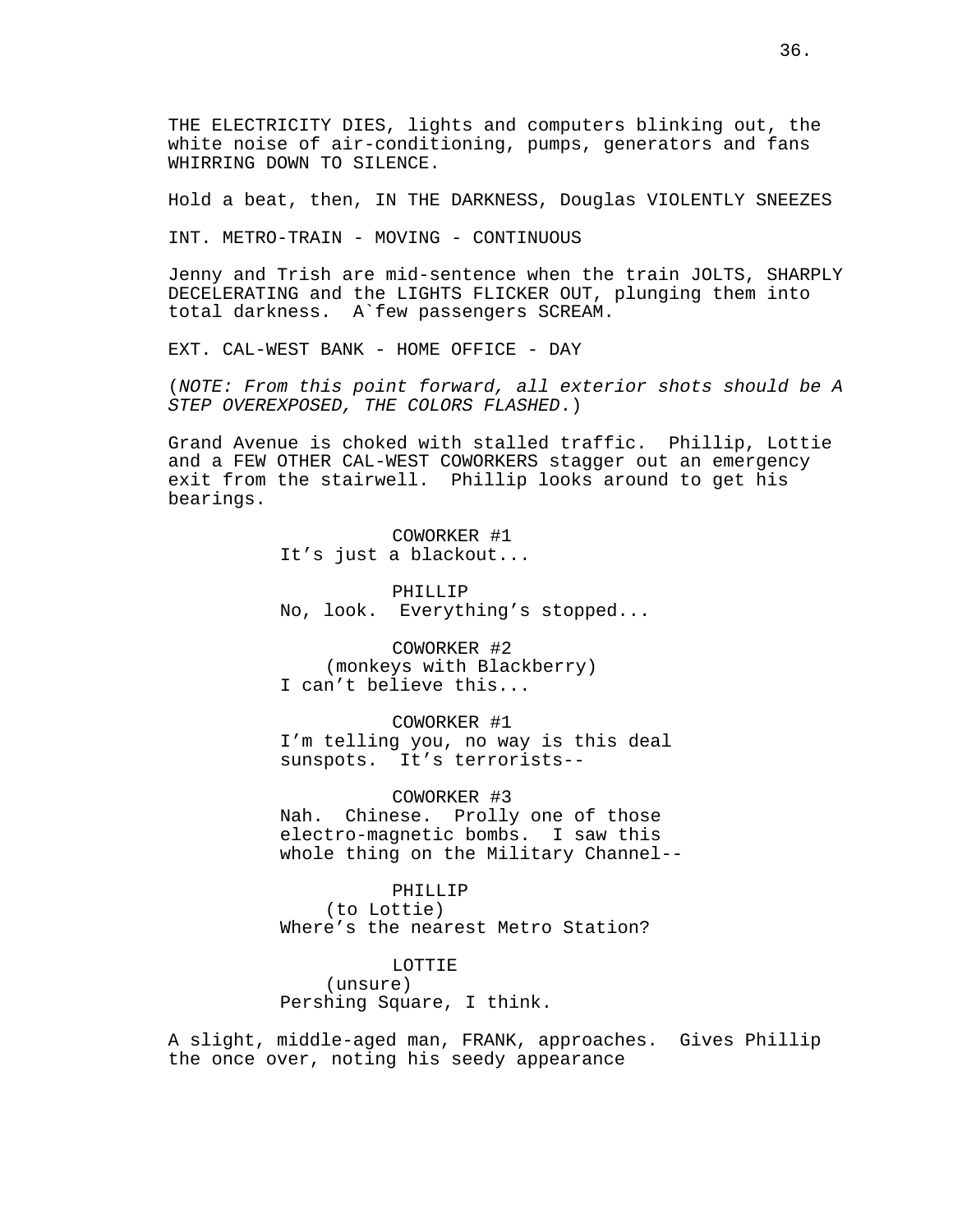FRANK Lottie! Are you all right?

LOTTIE Yeah. Yeah, I think so. (notes his concern) This is Jenny Bennett's boyfriend, Phillip. You know Jenny, in mortgage credit?

Frank nods.

FRANK

Listen people, it may not be safe down here. We should just go back up and wait for the power to turn on.

COWORKER #1 What if it doesn't?

# FRANK

Of course it will. I was in New York during the last big blackout, and everything was fine as long as you stayed inside.

PHILLIP In New York, they still had cars, phones, police...

COWORKER #2 He's right, Frank--

COWORKER #1 It's not just power. My freaking watch stopped. Everything's out.

COWORKER # 2 Hell, the toilets don't even work. What if somebody torches the place?

### FRANK

Nobody's gonna torch the building, Hal. It's all gonna be good. We just sit and wait and keep our heads together. It's just a power outtage.

## PHILLIP

I don't think so. This is something else. Best bet's to clear out of downtown before the sun goes down. Things could get crazy...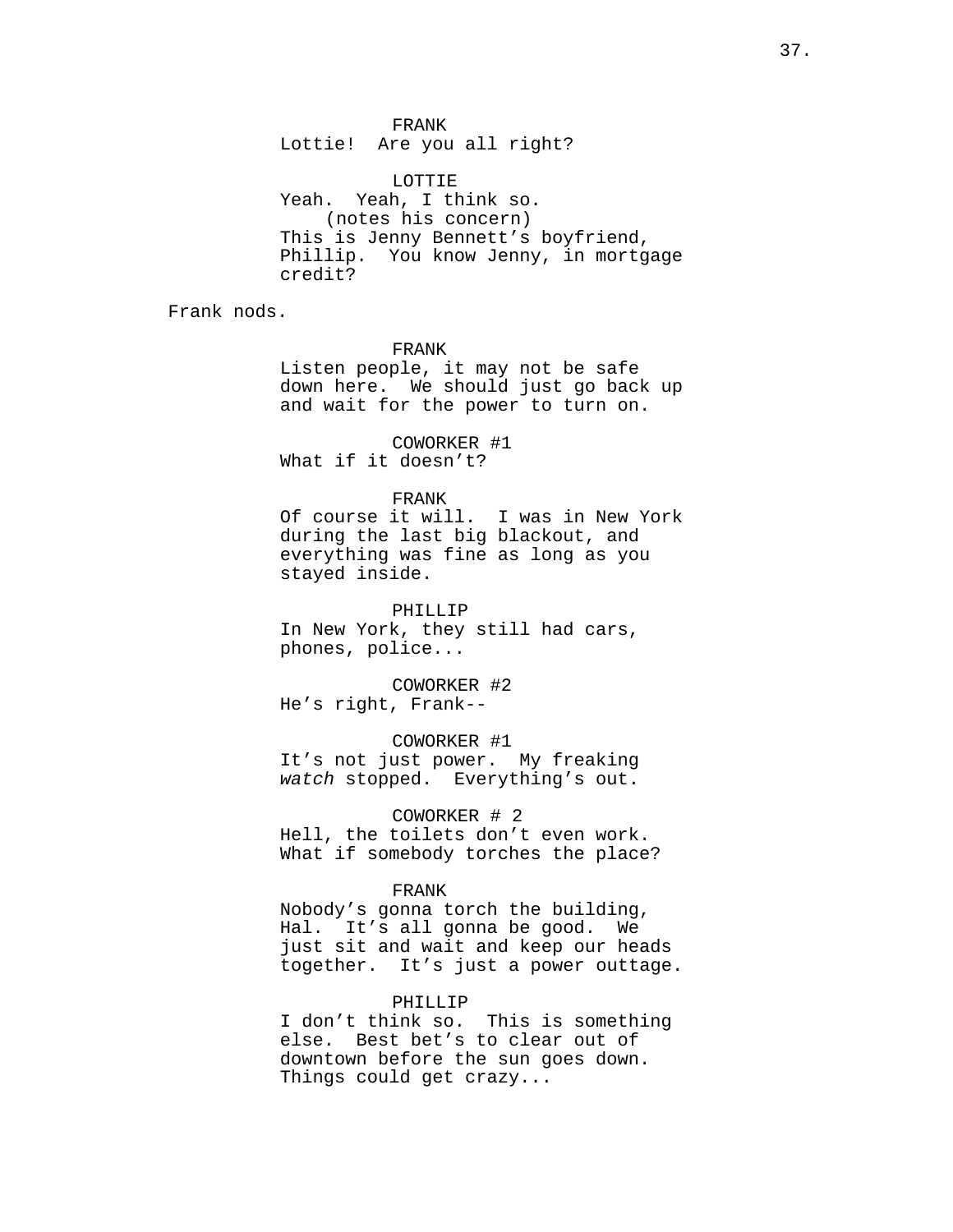Frank glares at Phillip.

FRANK Nobody asked you. (to the others) C'mon...

Frank takes Lottie's hand and the small group turns and starts back toward the bank.

> PHILLIP Hold on. Lottie...!

He catches up with them, grabs her arm.

PHILLIP When you talked to Jenny, did she say she was getting on a train, or just waiting for one?

FRANK We don't have time for this.

Phillip turns to Frank, holds up one finger.

PHILLIP Back off, Frank.

The Alpha-Dog has spoken. Frank blinks, takes a step back.

PHILLIP Lottie...?

LOTTIE She said she was getting on a train. I'm sure of it.

EXT. THE STANDARD HOTEL - ROOFTOP - DAY

HIPSTERS crowd the railing, fighting for turns at the nickelbinoculars. Gunter and Klee gaze down at the street:

GUNTER

Groovy.

KLEE Yah. Sehr Groovy. We should video.

ON SUNSET - People move aimlessly between stalled cars. No sirens, no radios or loudspeakers--only the BUZZ OF FRANTIC HUMAN VOICES.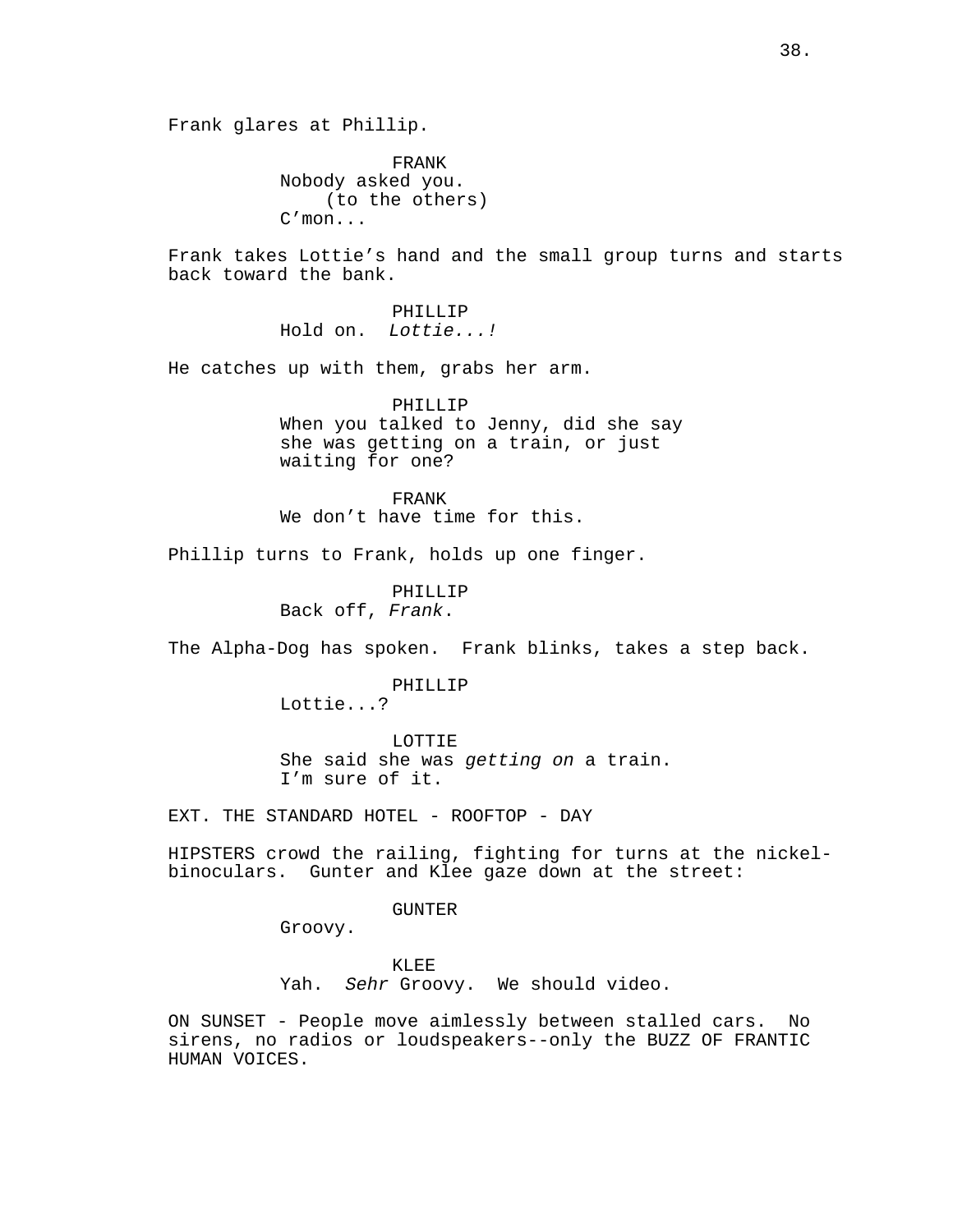EXT. THE STANDARD - EMILY'S SUITE - BALCONY - CONTINUOUS

Wearing a hotel robe, sunglasses and a serene smile on her lips, Emily Pelligrino sits cross-legged on her balcony overlooking the pool, Volume IX of the Accersitus Sceptrum open on her lap.

She draws a few controlled breaths, opens her mouth and begins a BINDING CALL, an ULULATING ARIA that sounds as if produced by not one, but TWO CLOSELY HARMONIZED SETS OF VOCAL CORDS. As her call rises to a crescendo, the air around Emily--its very MOLECULES--SEEM TO BRIEFLY COALESCE AND SHIFT, followed by a LOUD CRACK like a rifle-shot.

Suddenly, Emily's face is BATHED IN GOLDEN LIGHT. She removes her sunglasses, gazes at something OS in naked wonder. Hipsters around the pool stare upward.

> PRODUCER TYPE Oh my God oh my God...

COCKTAIL WAITRESS (blissed out) It's beautiful...

HOVERING TEN FEET OVER THE POOL is a WINGED, ANDROGENOUS HUMAN FIGURE. Naked but for a diaphanous wrap, it RADIATES A NIMBUS OF GOLDEN LIGHT.

A few in the crowd prostrate themselves, covering their heads, BABBLING prayers. Gunter stares, grinning. Klee smacks the side of his inoperative video-cam.

> KLEE (frustrated) Preiswerte mist...

The Figure SLOWLY DESCENDS, alighting with balletic grace atop the rail of Emily's balcony, deeply bowing its head. It's voice is like a clarion, formal BRITISH ACCENT:

### FAXON

(playing to the house) I am Faxon. Thou hast Called and Bound me to serve thee. Speak thy name, Summoner.

Astonished by the first manifestation of the craft she's so long practiced, the power she's so eagerly anticipated, it takes Emily a moment to reply.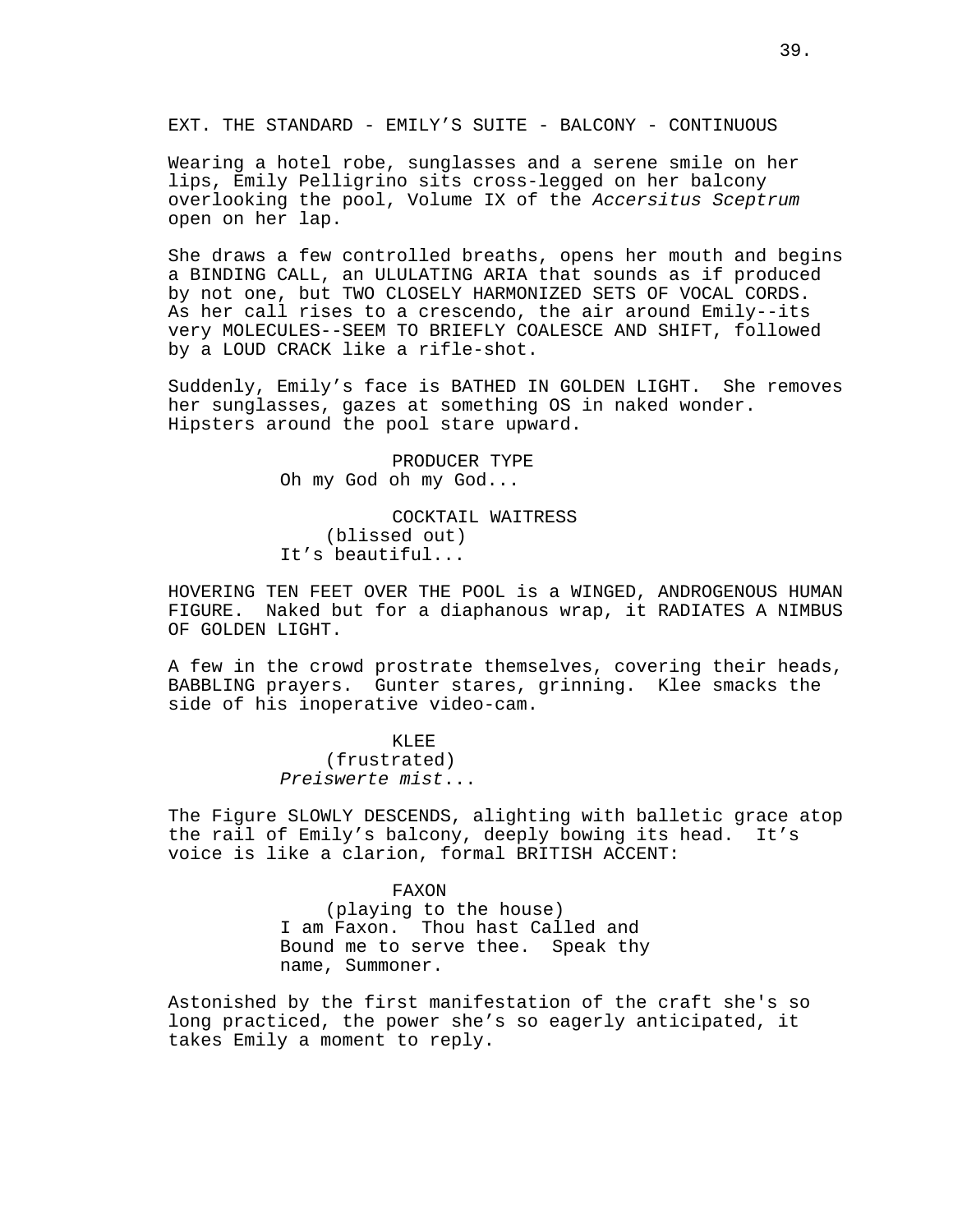EMILY Emily. Emily Pelligrino. (nods down at the others) They think you're an angel.

Faxon glances back at the mortals, gives Emily a wink, dropping into a markedly more COLLOQUIAL, URBAN BRIT DELIVERY:

> FAXON They always do... (adds calmly) Shall I destroy them?

EMILY (startled) What for?

FAXON You need a reason?

Faxon's snarky attitude tells Emily she's on the verge of failing an important test. She affects a contemptuous tone:

> EMILY Of course I don't need a reason. (adds) Maybe later...

INT. METRO-TRAIN - DAY

PITCH BLACK. Passengers WHIMPER, a few CALL OUT in other cars. A SPARK. AGAIN. Then a FLAME and we see Trish, holding a LIGHTER. Jenny, Trish and a few other passengers huddle close to the light.

> TRISH Aren't you glad you didn't talk me out of smoking?

Sheepish smiles. They start as the door from the next car SLIDES OPEN. The MTA driver, MILTON JEFFERTS, 40s, enters.

> MILTON Everybody okay in here?

> > *JENNY*

Yeah...

TRISH Nobody's cell phone works.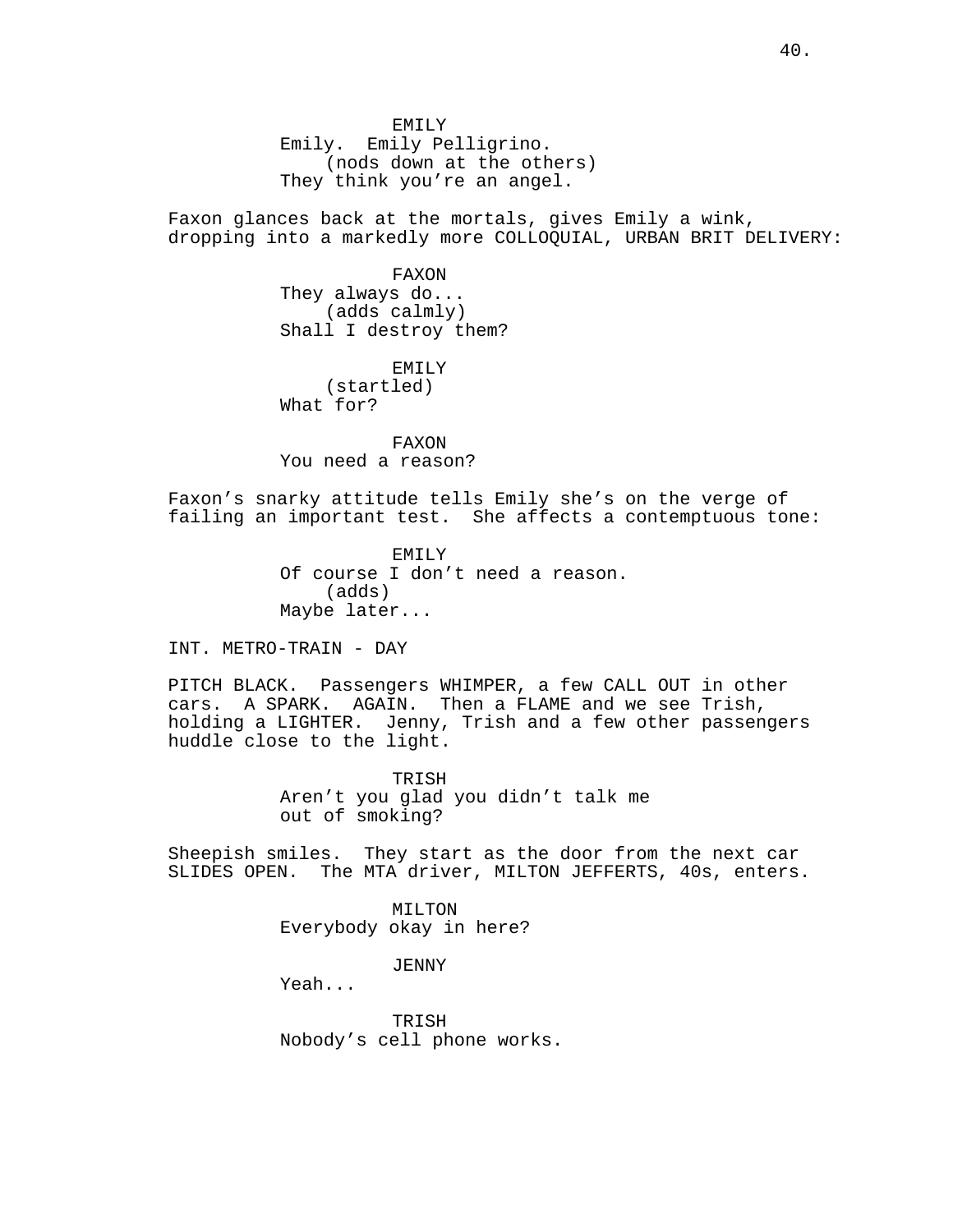### MILTON

Radio's out, too. All amounts to we're down here and the world's up there. Main thing's to remain calm; stay on the train. It's the safest place we can be until help gets here or the power's restored, okay?

## TRISH

Don't worry, Jen. Your stalker'll find us.

JENNY He's not a stalker!

### MILTON

(smiles) Whatever. There's plenty of people up there whose job it is to see us out safe. In the meantime, you gotta problem, you check in with me. My name's Milton Jefferts. I'm your driver. Okay?

Passengers answer "okay" and "yeah." Jefferts nods and moves through to the next car.

EXT. PERSHING SQUARE - SUBWAY ENTRANCE - DAY

The stairs descend into INKY BLACKNESS. Nobody sane would go down there on a bet. Phillip gazes down with trepidation, then turns, scanning nearby shop fronts.

INT. CONVENIENCE STORE - MOMENTS LATER

A frail, elderly Asian SHOPKEEPER, mid-80s, armed with a short double-barreled shotgun is just locking up when Phillip pushes the door open.

> SHOPKEEPER No, we closed. You go, now--

PHILLIP It's okay. I just need a--

Sees a rack of PENLIGHTS marked \$1.99. Phillip pushes past him and grabs one, pulls out his wallet.

SHOPKEEPER

Fie dollar.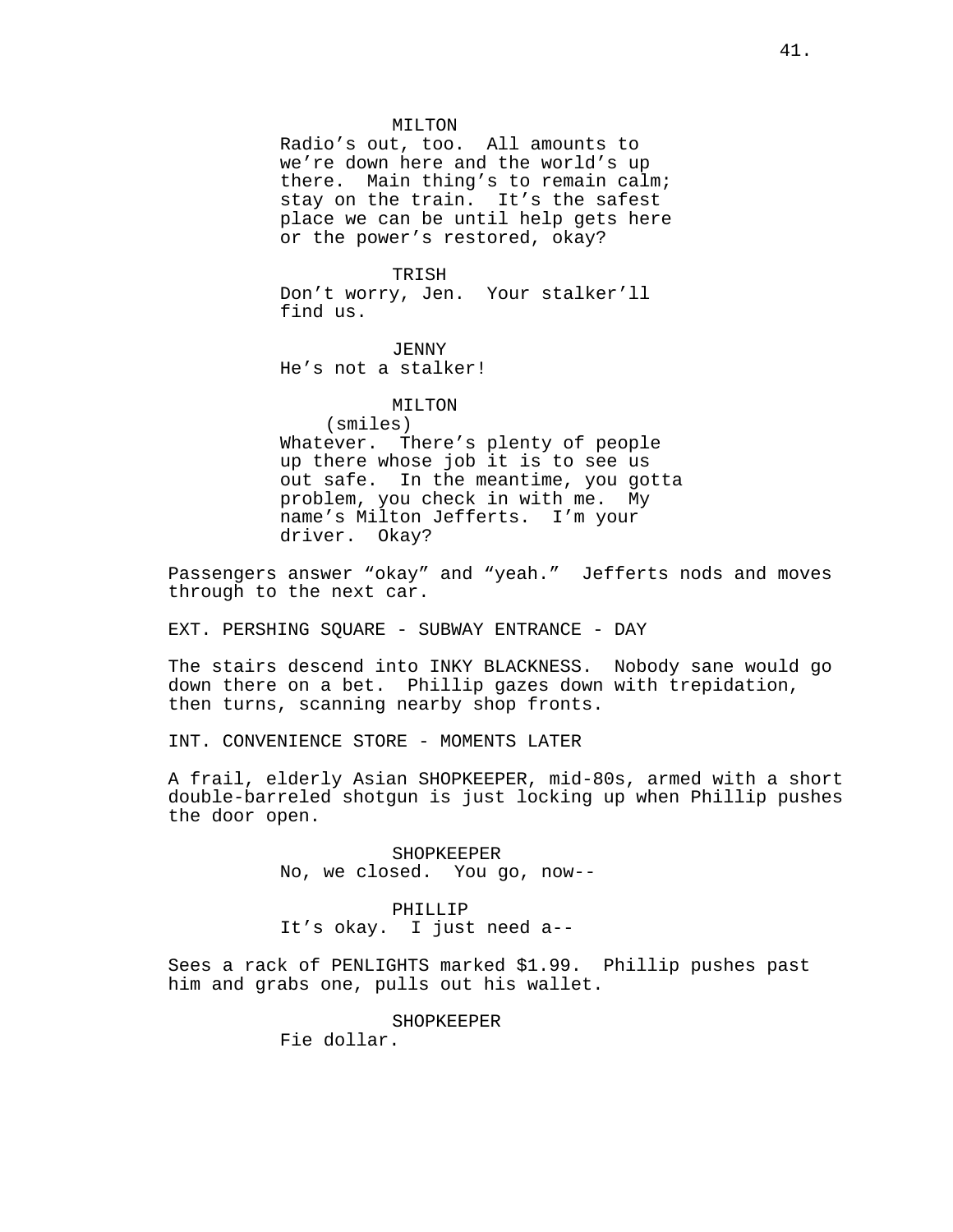PHILLIP Five! It says-- (frustrated) Fine...

He digs a bill from his wallet, smacks it on the counter. As he starts out, he tries switching the penlight on. It's DEAD.

> PHILLIP Wait a sec. This doesn't work.

SHOPKEEPER No refund! You go now or I call police.

PHILLIP Yeah, right. Good luck.

Phillip begins rifling through the flashlights. NONE SEEM TO WORK. The shopkeeper levels his shotgun.

# SHOPKEEPER

Go now or I shoot.

Phillip double-takes, seems to notice the gun for the first time. Holds up one hand in a calming gesture.

### PHILLIP

Hey, whoa--

Terrified, the Shopkeeper pulls the trigger. CLICK. The two men stare at one another, stunned. Furious, Phillip wrenches the shotgun from the old man's hands.

> PHILLIP What's the matter with you?! Are you crazy?!

He cracks open the shotgun. Both barrels are loaded. The Shopkeeper trembles, looks as though he's about to burst into tears. Phillip softens, holds up the useless penlight.

> PHILLIP You were gonna kill me over this. Think about that for a second.

The Shopkeeper averts his eyes, horrified that, yes, Phillip's words are true. Phillip sets the gun on the counter.

> PHILLIP You gotta family?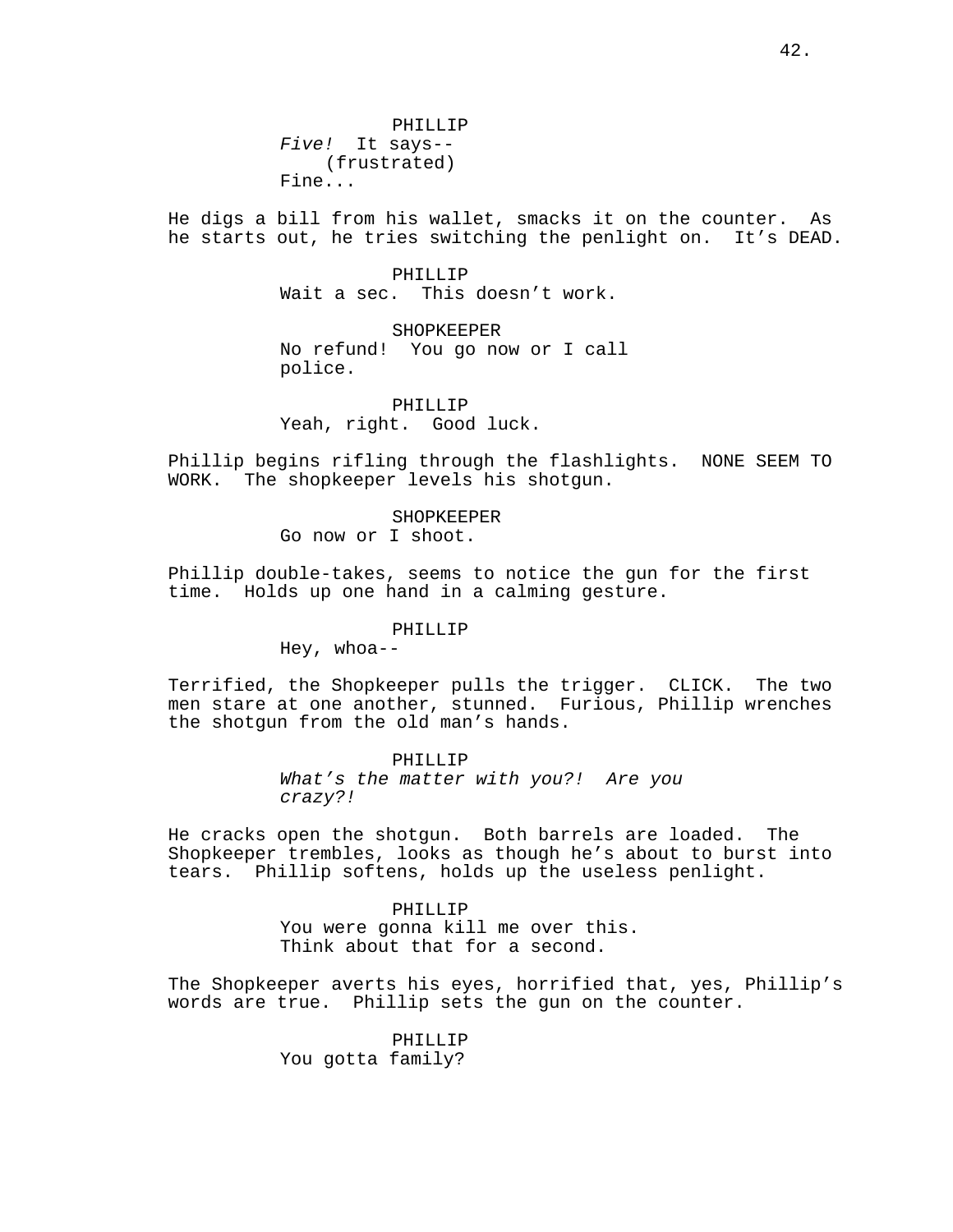Wife.

PHILLIP There's nothing here you can't replace. She's probably scared. You should go home.

Ashamed, the old man nods, gazes fearfully out the front doors.

> PHILLIP Where do you live?

## SHOPKEEPER

Yale Street.

PHILLIP I got friends in that direction. We can go together. Watch each other's backs, right?

The Shopkeeper gazes at Phillip, overwhelmed with gratitude.

INT. THE STANDARD - EMILY'S SUITE - DAY

Lounging on a chaise, Faxon takes a bite of an apple, peruses a GQ MAGAZINE as Emily forages through the books in her suitcase.

> FAXON Do they believe in anything?

EMILY Crop circles, the Loch Ness monster, ghosts, psychic detectives, conspiracies--all kinds of conspiracies--

FAXON But never the right ones, I reckon.

He comes across a photo of a model wearing a very cool urban hip-hop ensemble--lots of buckles, straps and artful rips in the fabric. He smiles, pleased.

> EMILY No. Just the silly ones. The sillier, the better. They certainly don't believe in Summoners. Most of them have never even heard of Summoners. You did say Volume Four?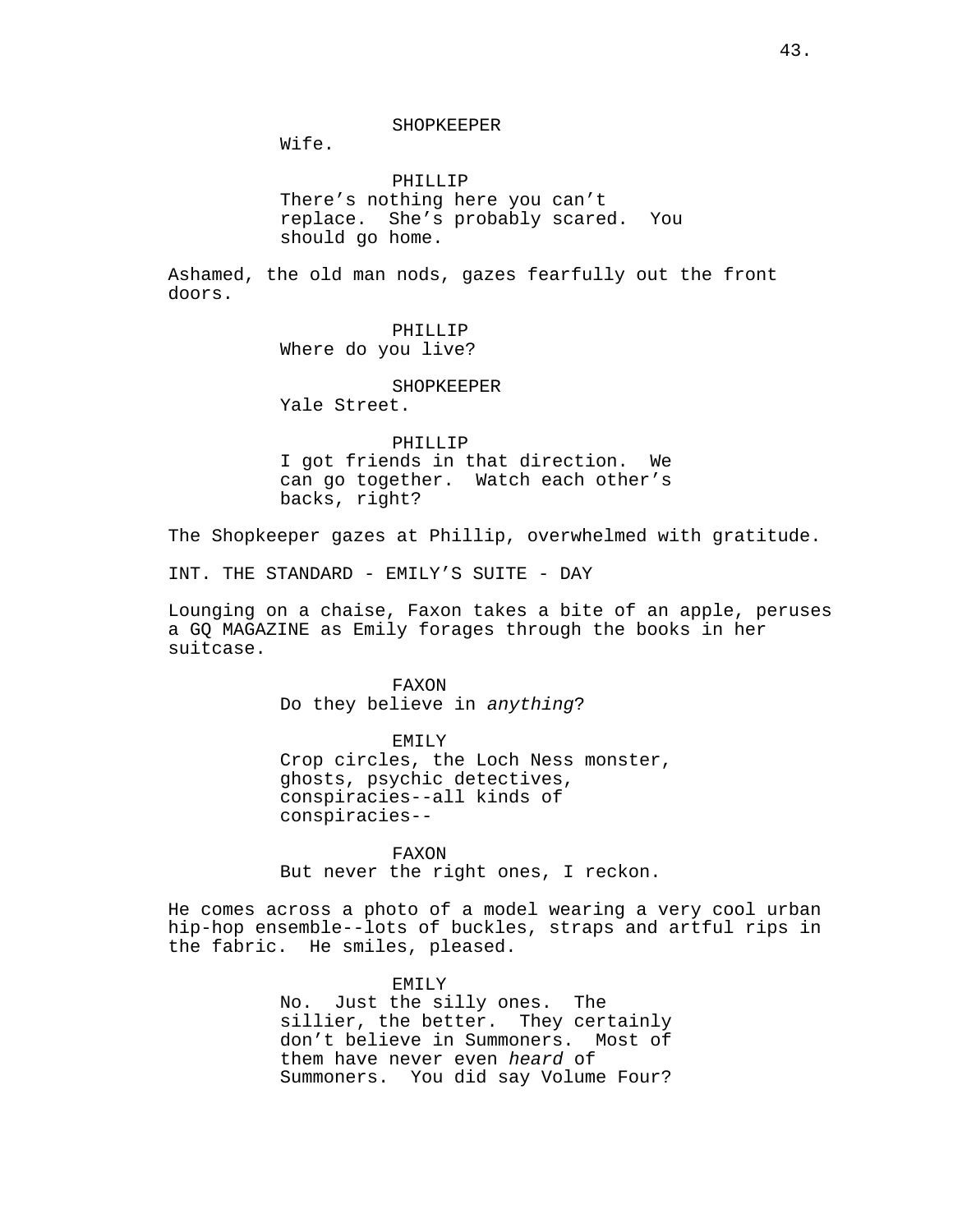She looks up at Faxon. Slight double-take. He's now attired in the EXACT SAME OUTFIT displayed in the magazine.

> FAXON Correct. Chapter two. (takes a bite of apple) So, am I to assume you're the only Summoner on Earth?

EMILY Hardly. There's loads. According to medical journals, the membranula occurs in one out of every one-pointtwo million live births.

Faxon stops on another page in GQ. This one features a model wearing an impeccably cut, off-white double-breasted suit over a ribbed tank-top.

FAXON

Ahh. So the doctors are aware of its significance.

EMILY Not at all. They see the membranula as a benign sinus anomaly. Polyps. Like a vestigial tail. No real purpose, just an odd, somewhat rare genetic curiosity...

She opens Volume IV, begins flipping forward in search of Chapter Two.

> EMILY (CONT'D) ... can't blame them, really. The

last solar conflagration was almost a thousand years ago.

FAXON Nevertheless, these others may pose a threat.

EMILY Only to themselves. Most are ignorant of their own abilities, much less The Craft. Without a mastery of the Binding Calls, they're like toddlers playing with live handgrenades.

Emily looks up from the book. Faxon is now wearing the suit we just saw in the magazine.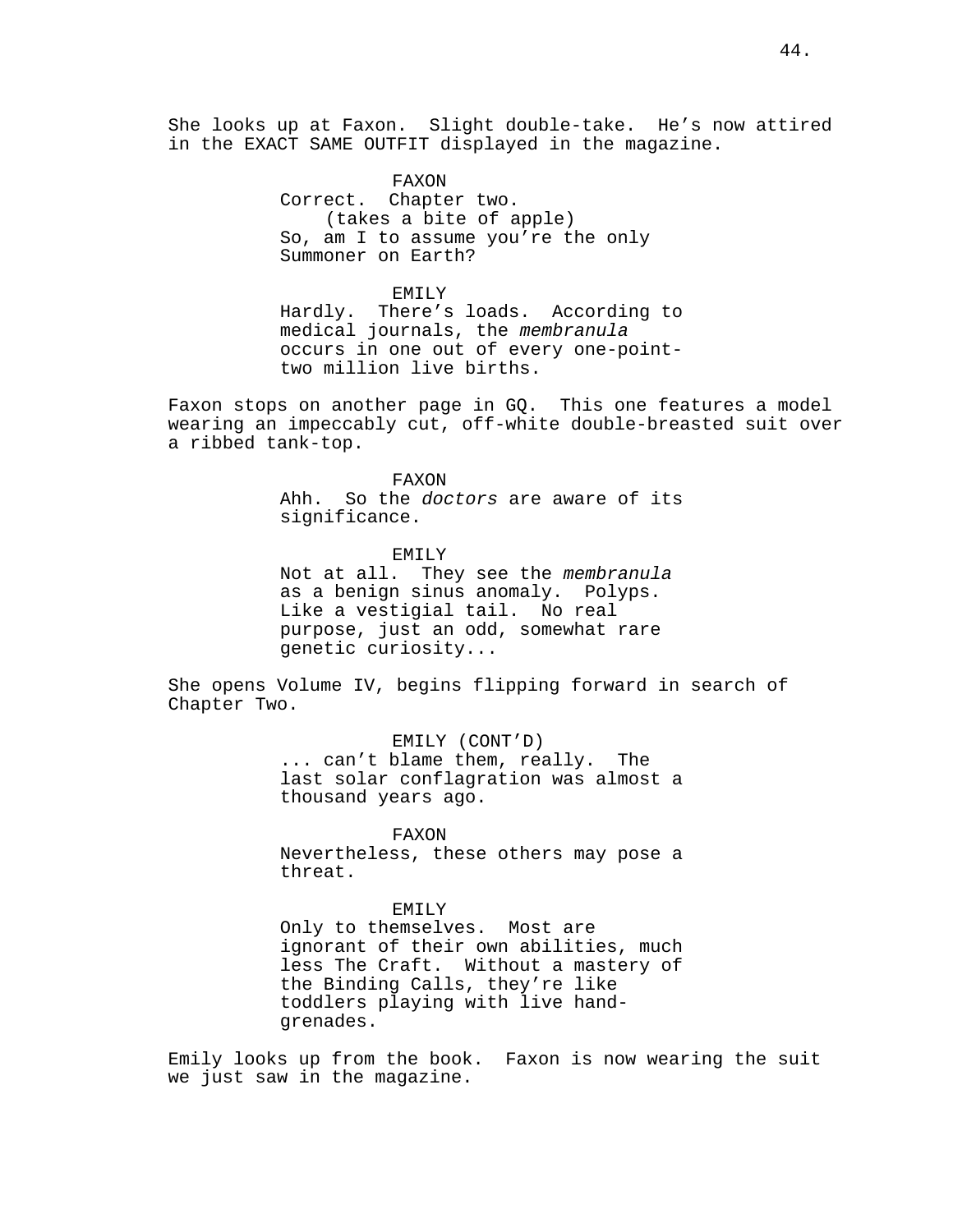EMILY (annoyed) Stop it.

FAXON (panicked) What?

Emily is caught short by the expression of naked fear on the Ethearum's face.

> EMILY That thing you're doing. With the clothes.

FAXON (drops his eyes) Yes, of course... I'm sorry it displeases you. Please, forgive me...

Emily realizes that this astonishing creature is, in fact, her slave. The idea is both appealing and repellent. Discomfited, she returns her attention to the book.

> EMILY Yeah. Fine. These, uhm... nog.

> > FAXON

(obsequious) Yes?

EMILY You think they'd make good footsoldiers?

FAXON Outstanding! Loathsome creatures. Ruthless and cunning. Absolutely appalling personal hygiene. Plus they're environmentally friendly.

EMILY

How so?

FAXON They eat what they kill.

INT. JPL - HOLST PROJECT BULLPEN

Jellico lights his pipe with a BUTANE UTILITY LIGHTER. Megan struggles to light a candle with a book of matches. They DON'T FIRE UP.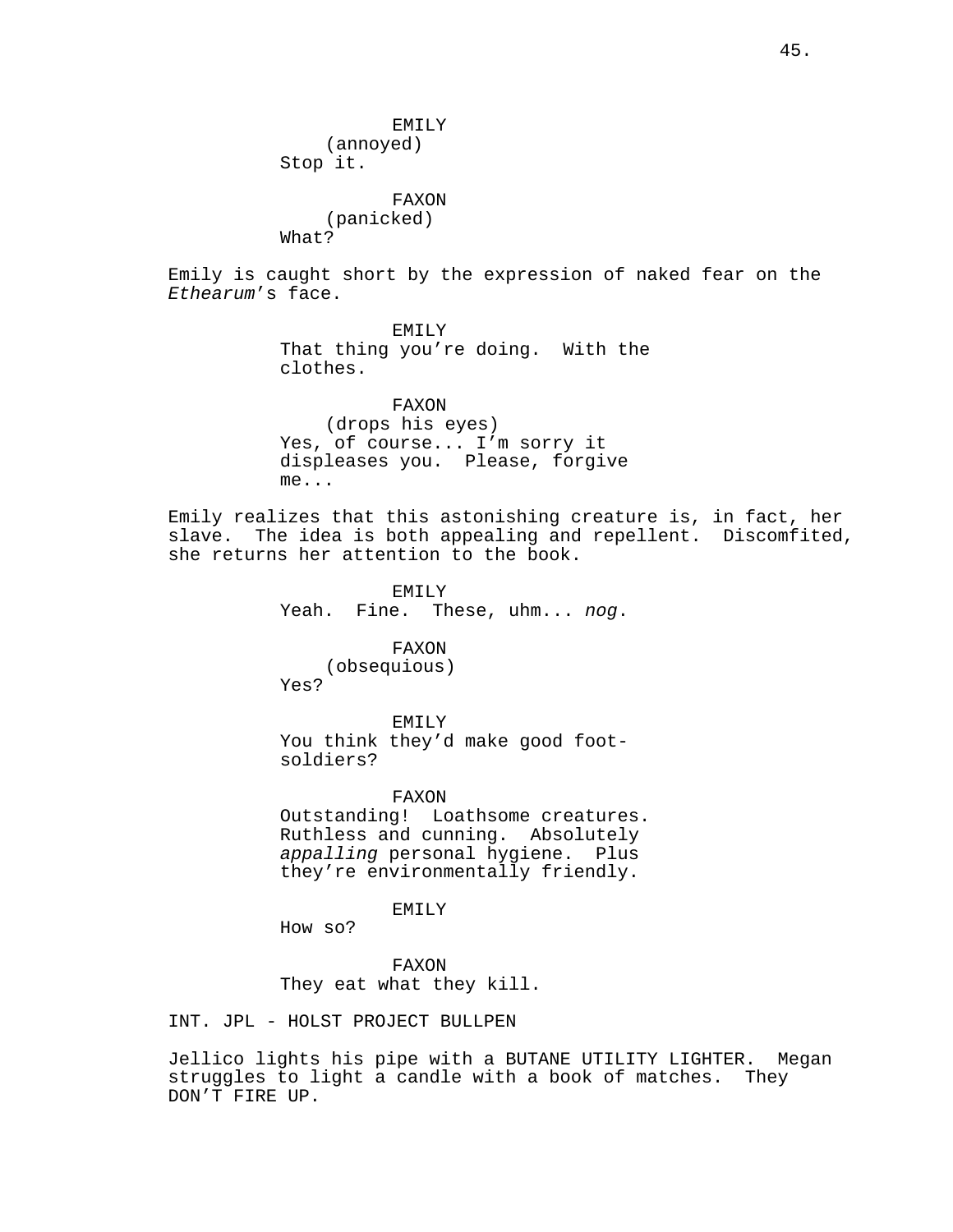MEGAN

Damnit...

JELLICO Here. Try this.

He hands Megan the lighter. MUTTERING TO HIMSELF, Douglas works his SLIDE RULE, A SMALL TRICKLE OF BLOOD under his nose.

> MEGAN Your nose is bleeding.

## DOUGLAS

Yeah?

Distracted, he wipes a small smudge of blood from under his nose, glances at it and finishes his calculations.

> DOUGLAS Got it. Negative thirty-eighthundred, fifty nano-Teslas.

JELLICO Thirty-eight-fifty. This thing's global. No question.

DOUGLAS Every transformer, every capacitor--

JELLICO --transistor, microchip. Fried.

MEGAN What about spare parts?

The men look at each other, unsure.

INT. JPL - GENERATOR ROOM

Douglas holds the utility lighter as Jellico and Megan finish bolting in new spark-plugs and connecting them to the distributor of a large INDUSTRIAL GENERATOR.

JELLICO

Solenoid?

MEGAN Swapped it out. We're good.

DOUGLAS

You guys set?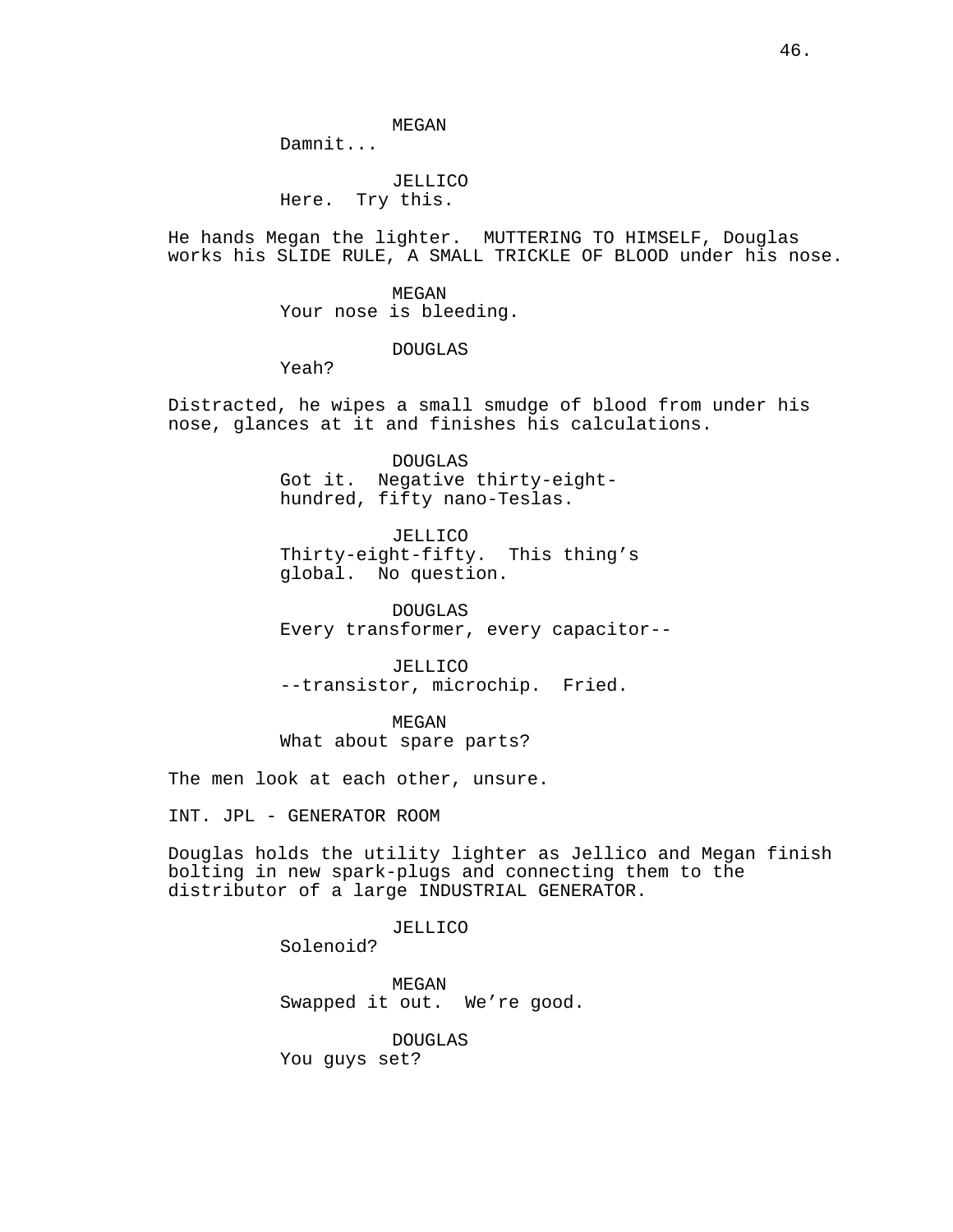Douglas presses the starter-button. NOTHING--not a click or whir or whine. He tries again. Nada.

# DOUGLAS So much for spare parts.

Jellico opens a box of Blue Tip wooden matches sitting on a supply shelf near the gennie, tries to relight his pipe. Again, the match doesn't light. Douglas notices.

# DOUGLAS

Gimme those.

Jellico hands him the box. Douglas strikes one. NO FLAME. Tries another. Nothing.

> MEGAN What're you doing?

DOUGLAS Remember when you tried to light the candles with matches?

MEGAN They didn't work.

# DOUGLAS

Right...

He tries another. No dice.

JELLICO What're you thinking?

DOUGLAS I'm thinking the storm might have something to do with it. Some sort of atmospheric effect, maybe?

Jellico looks at him like he's crazy. Takes a second box from the shelf and opens it halfway up, setting it on the floor.

> MEGAN Okay, guys, what're we proving here?

JELLICO (slowly realizes) The storm somehow--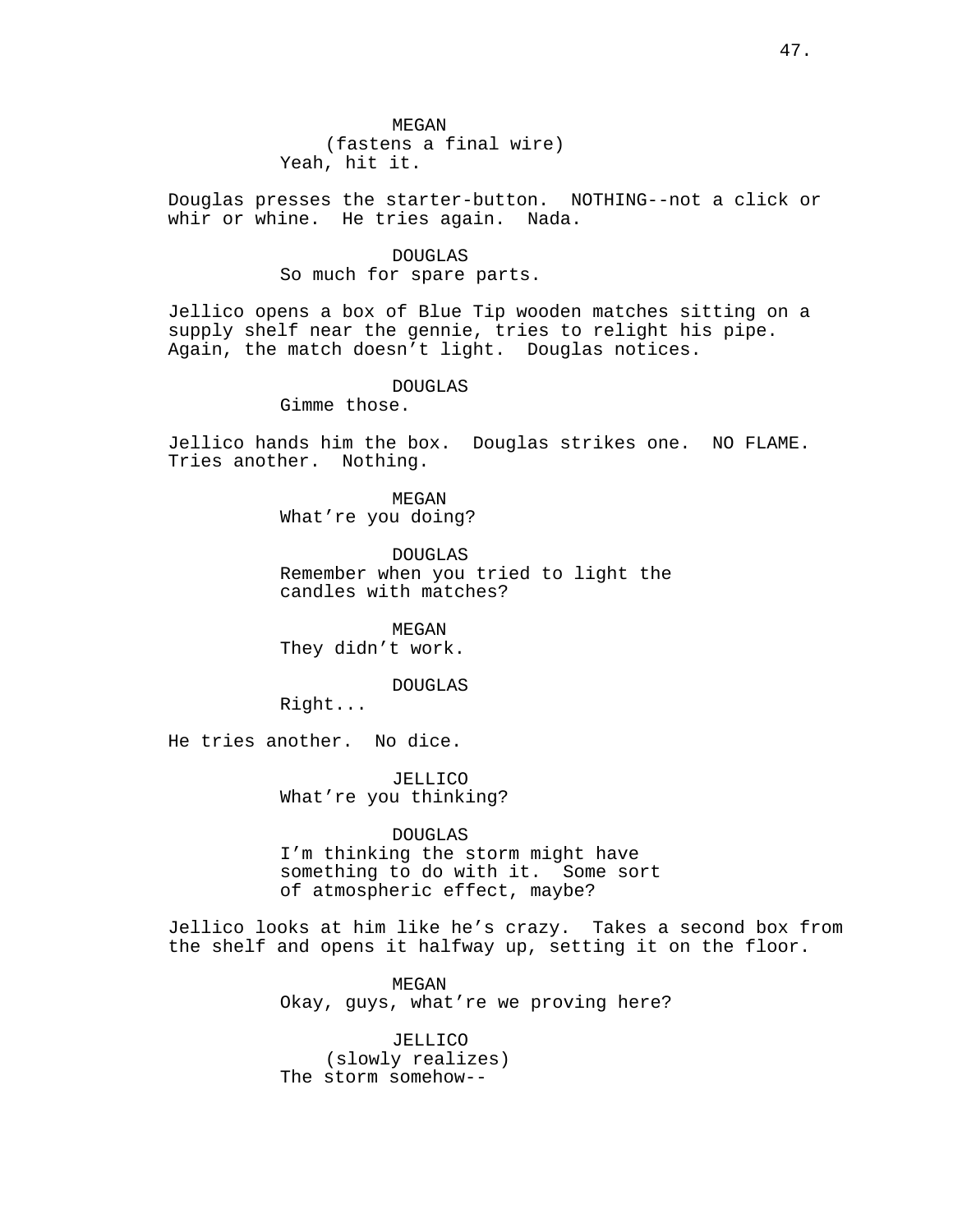DOUGLAS (finishes) --neutralized chemical combustion. Yeah.

MEGAN The lighter works.

DOUGLAS It's butane. Stored under pressure. No exposure to the atmosphere. It was shielded from the effect.

Jellico runs the open flame of the lighter over the sulphur tips of the matches. No effect. They might as well be paper clips. He looks up, incredulous.

### JELLICO

He's right.

MEGAN No. No, that's just way off the wall. How could a mag-pulse effect chemical reactions? What's the mechanism?

DOUGLAS I'm not--I don't know.

MEGAN (incredulous) You don't know? Think!

Douglas concentrates, trying to puzzle it out.

GRANT (O.S.) Careful, boy...

Douglas turns. We PAN, following his gaze and making a SEAMLESS TRANSITION into...

INT. WOLFE HOUSE - LIVING ROOM - DAY

Poppi Grant, wearing a JEWELLER'S OPTIVISOR, works on the delicate armature inside a miniature stegosaurus. He turns to us, raising the visor.

> GRANT ... don't think too hard.

REVERSE - TEEN DOUGLAS, 14, sits across the work-table before an open calculus text, notebooks spread out, pencil in hand as he does his homework.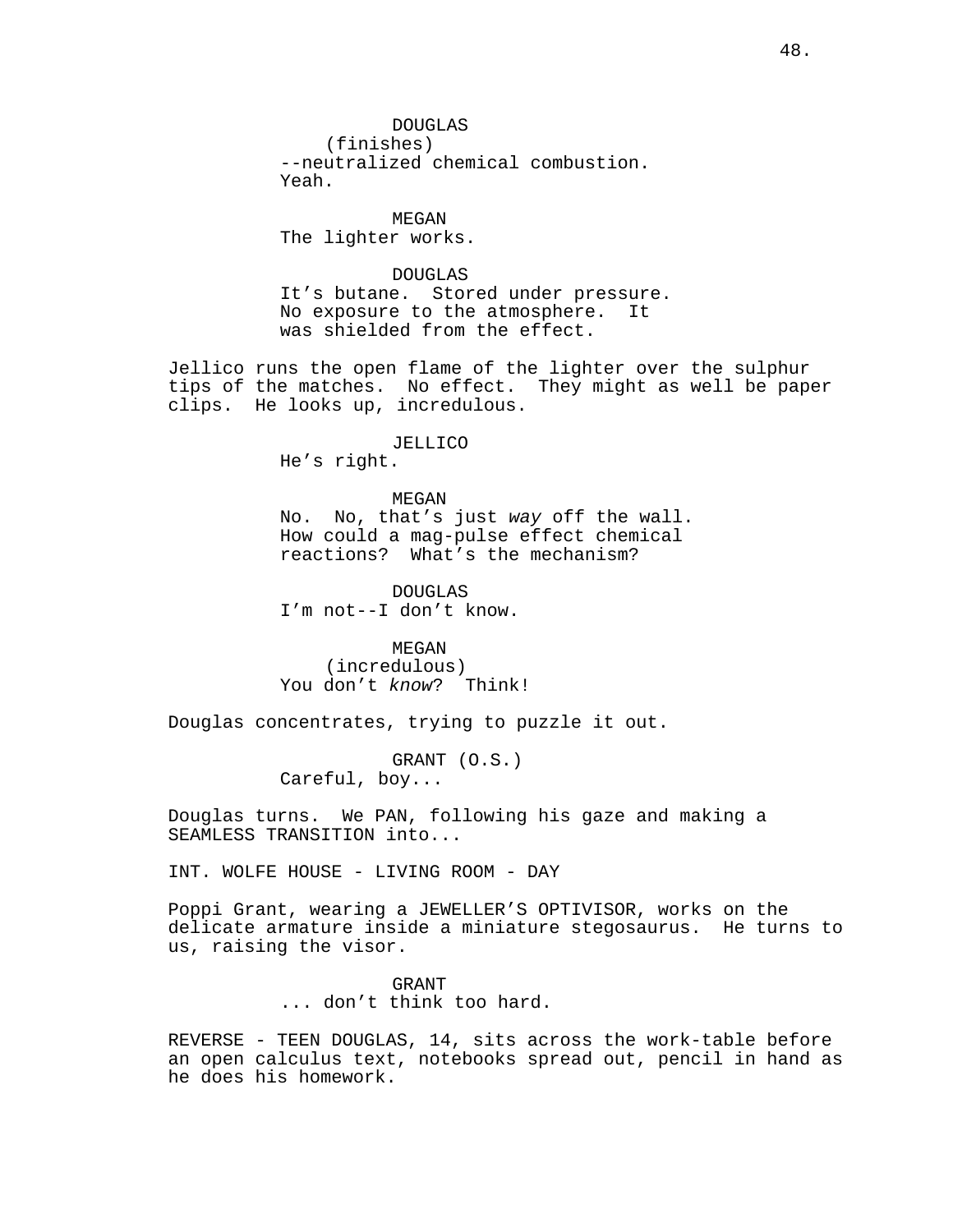Grant responds with an enigmatic smile.

GRANT You might break something.

# TEEN DOUGLAS

Break what?

Grant CHUCKLES, shakes his head and lowers his optivisor, returns to his task. Teen Douglas looks at him, frustrated.

TEEN DOUGLAS

What...?

A SHARP, LOUD CRACK, like the sound of a rife-shot.

JELLICO (O.S.)

Look out!

SLAM TO:

INT. JPL - GENERATOR ROOM - PRESENT DAY

A SMALL CREATURE streaks across the floor toward Douglas. Jellico intercepts it, trapping it under an upended pail. The animal emits a DEAFENING SCREECH, SLAMS violently against the galvanized steel.

> MEGAN What is it? A rat?!

Jellico shakes his head, eyes wide with fear; applies his full weight to the bucket. It slides an inch or so with each BLOW. Suddenly, IT STOPS.

Jellico grabs a crescent-wrench, presses his ear to the bucket. After a moment, he tilts it, peering under its edge. The others back away, ready to bolt.

## DOUGLAS

Is it dead?

Jellico lifts the pail, prods the small, limp form with the wrench. They all look down at the dead animal.

THE CREATURE - Rodent-like and covered with coarse, black fur. No head, simply a large round, funnel-like mouth ringed with overlapping rows of curved, grey-black teeth that resemble canary-beaks. No eyes, ears or nostrils.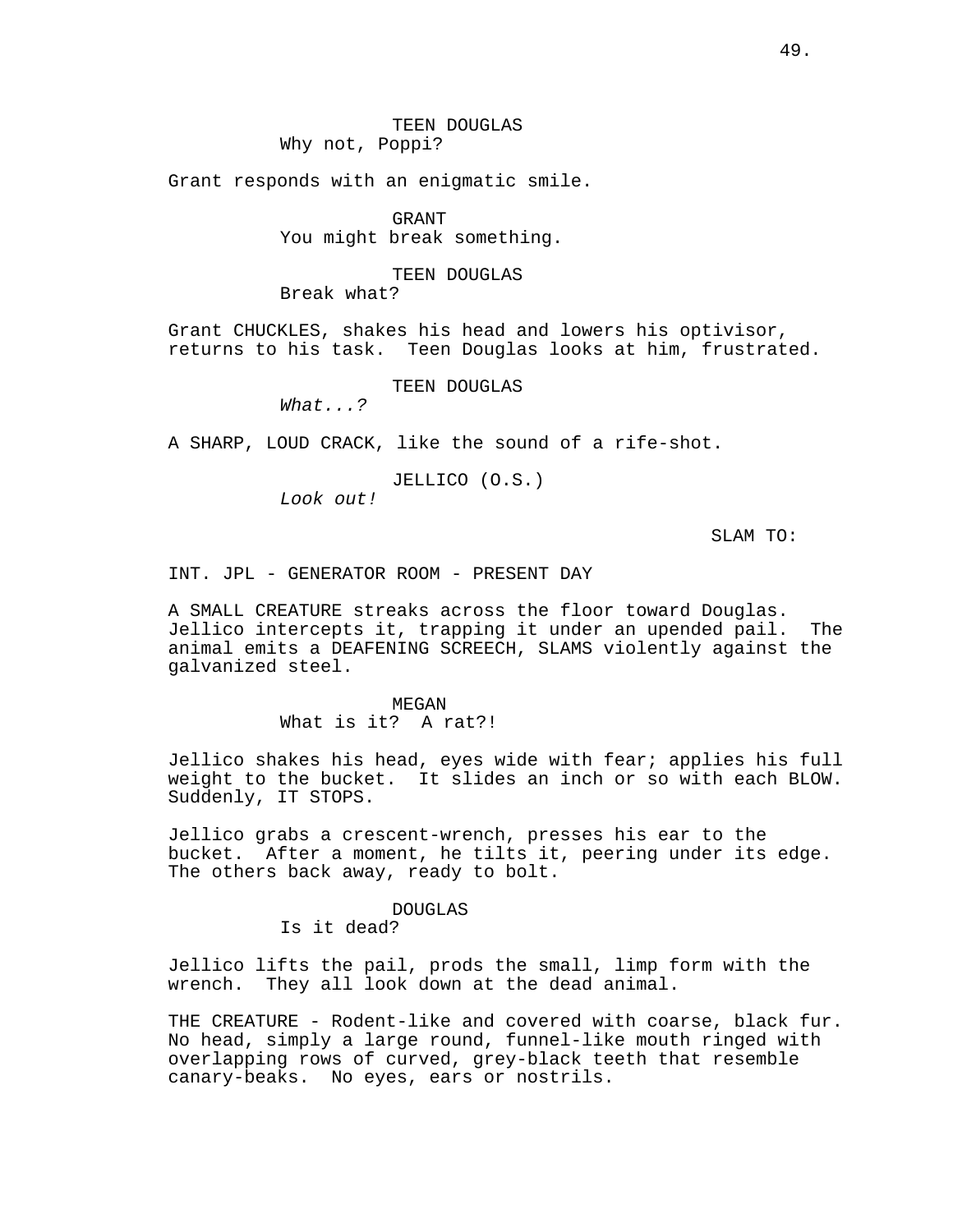PRE-LAP: A HIGH-PITCHED HOWL accompanied by WHISTLES AND CLICKS that continues through to...

INT. THE STANDARD - EMILY'S SUITE - DAY

Seated on the floor, eyes screwed shut, Emily executes A COMPLEX BINDING CALL. Again, the MOLECULES OF THE ATMOSPHERE seem to BRIEFLY COALESCE AND SHIFT, followed by a THUNDEROUS, ECHOING CRACK. Emily sags, utterly spent, catching her breath. Faxon gives her polite golf-applause.

> FAXON Bravo. Well done!

Emily manages an exhausted smile, looks around as Faxon rifles through the mini-bar.

> EMILY Where are they?

> > FAXON

Who?

### EMILY

The nog.

FAXON Don't be silly, dear. You can hardly expect them to turn up here.

## EMILY

Then where?

He turns, looks at her.

FAXON

Someplace dark.

INT. METRO-TRAIN - DAY

Huddled on the floor around the naked flame of Trish's lighter, Jenny and her COWORKERS are sweating and disheveled.

> TRISH How long has it been?

JENNY I dunno. My watch stopped.

TRISH God, it's so hot. I can barely breathe...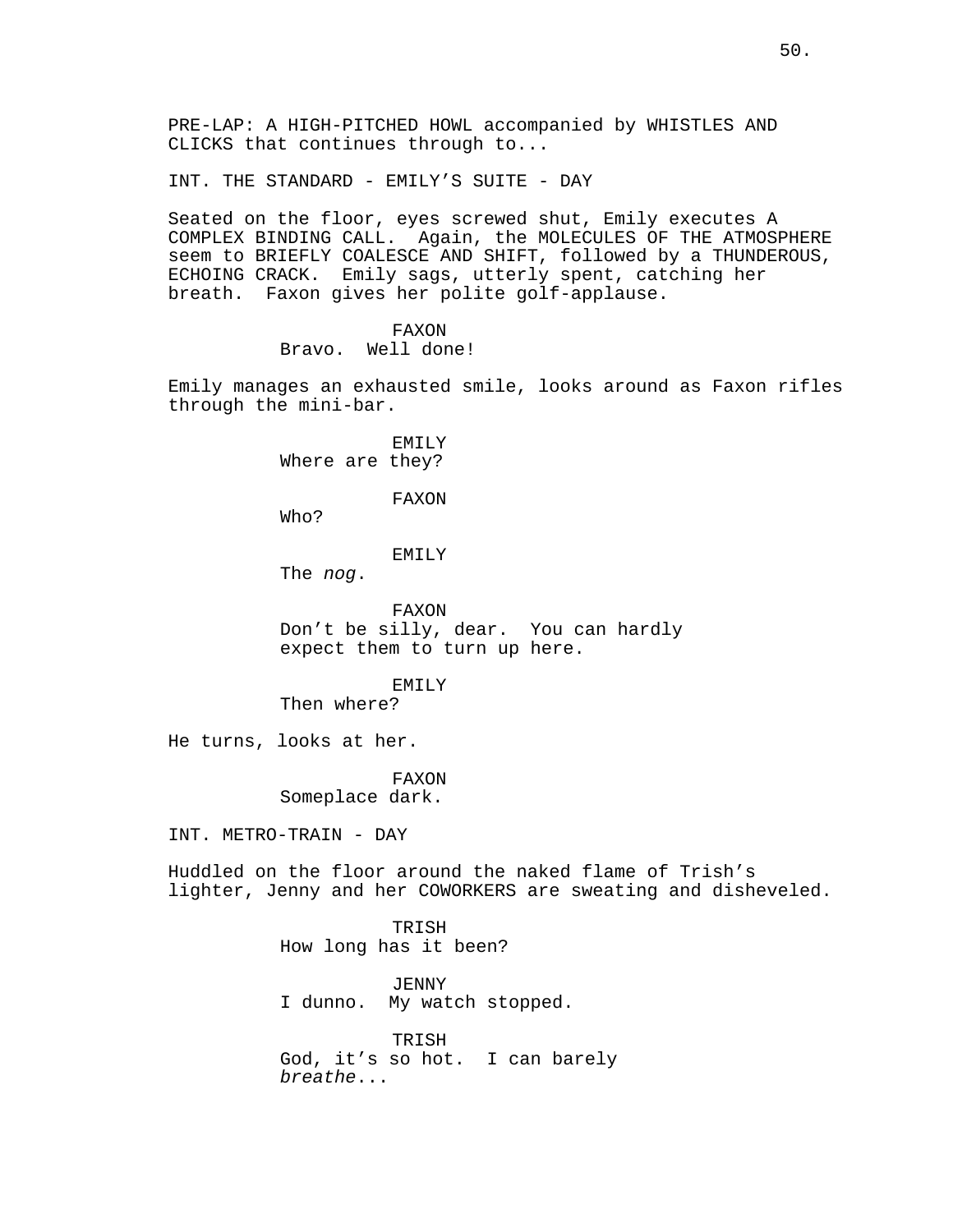JENNY It's okay. Someone'll be here soon.

TRISH Can we at least open a window?

JENNY Gimme the lighter. I'll check.

Trish releases the button, THROWING THEM INTO DARKNESS. She hands the lighter to Jenny.

TRISH

Got it?

JENNY Yeah. Hold on...

She stands, kneels on one of the seats near a window.

*JENNY* I think I feel some kind of latch...

She FLICKS THE LIGHTER, BRIEFLY ILLUMINATING the hideous face of a NOG outside, INCHES FROM THE GLASS--black eyes flanking flared nostrils and a snout filled with rows of needle-like teeth. It emits a HIGH PITCHED SHRIEK.

EVERYONE SCREAMS and Jenny DROPS THE LIGHTER, the sound of SHATTERING GLASS SLAMMING US TO:

INT. ARTIST'S LOFT - DAY

FRANTIC POUNDING ON THE DOOR. Arched windows, sixteen foot ceilings. Above the kitchen, an upstairs loft is carved into a modest living area, the rest of the space devoted to work.

High on a ladder, face hidden behind a WELDING MASK, THE ARTIST works with an OXYACETYLENE TORCH on a LARGE SCULPTURE- an oddly elegant amalgam of salvaged AUTO-SCRAP--completely ignoring the POUNDING ON THE DOOR.

> PHILLIP (O.S.) (shouts) Hey! Sergio! Lemme in, man! It's Phillip!

UPSTAIRS - Sergio Ramirez staggers to the handrail. Half asleep, pillow-hair, wearing boxers and a t-shirt, he throws a balled sock, beans the Artist on the back of the head.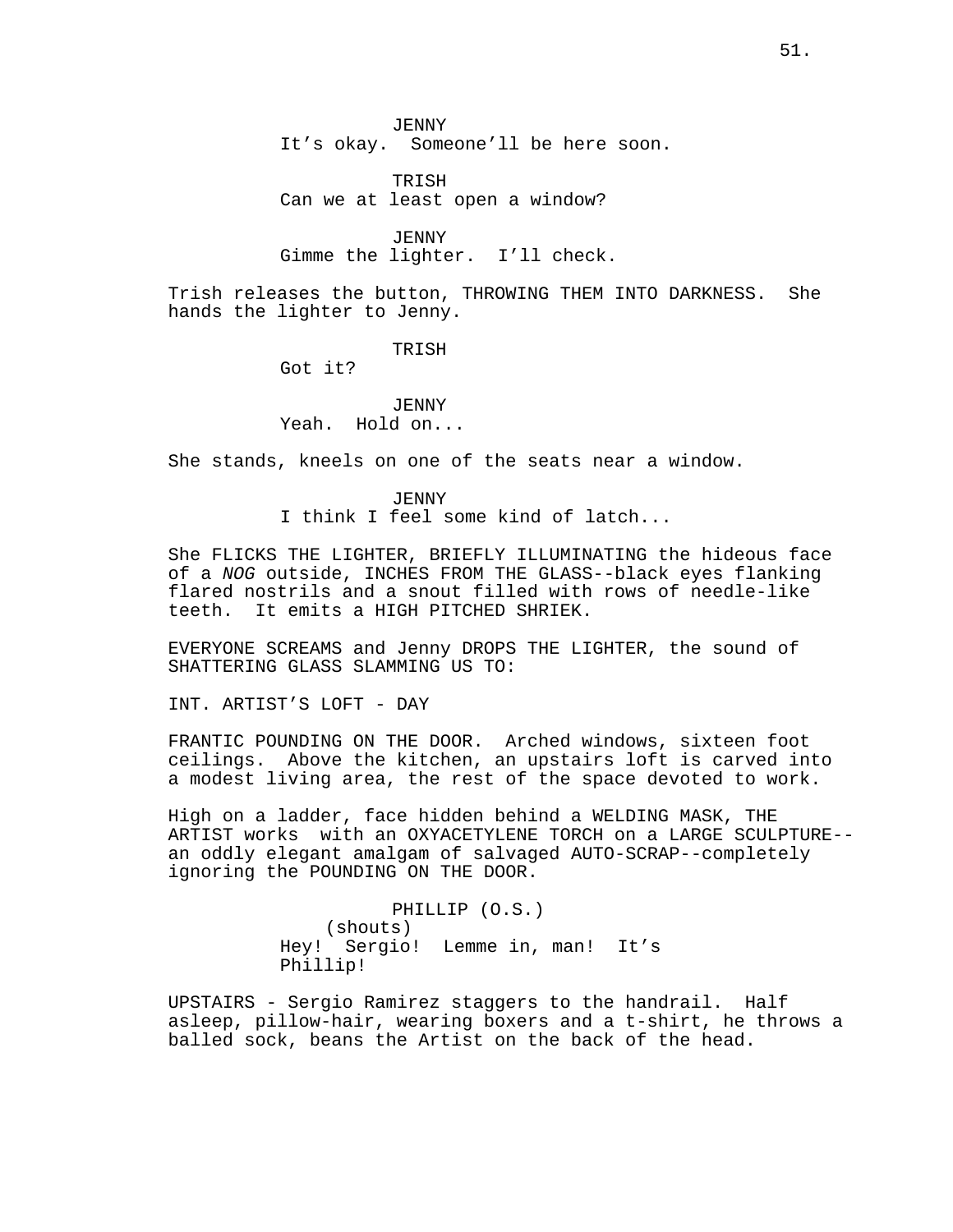The Artist turns off the torch, raises the mask, revealing stunning features--dark, stormy eyes; cheekbones to die for. This is Sergio's older sister, MONA RAMIREZ, mid-20s.

As he speaks, Sergio SIGNS IN ASL:

# SERGIO Answer the damn door!

She SIGNS something back that will truly shock and appall our hearing-impaired audience.

INT. MONA'S BUILDING - HALLWAY - MOMENTS LATER

Phillip, disheveled, shaken, breathless from his eleven-block run to the Arts District, POUNDS on the steel door, SHOUTS:

> PHILLIP C'mon, Sergio! Open up!

A HEAVY LATCH is thrown. Annoyed, Mona SLIDES the door open.

INT. ARTIST'S LOFT - CONTINUOUS

Phillip staggers in past her.

PHILLIP Thank God. Jesus, Mona. Is your brother here?

Yawning, scratching his chest, Sergio looks down from the loft.

> SERGIO Why didn't you call me, dude...

PHILLIP The phones don't work. Nothing works! What's the matter with you? Don't you guys know what's going on?

Mona and Sergio trade a clueless glance.

EXT. MONA'S BUILDING - PARKING LOT - DAY

Phillip and Sergio rummage through the back of the utility truck.

> SERGIO Maybe it was a misfire.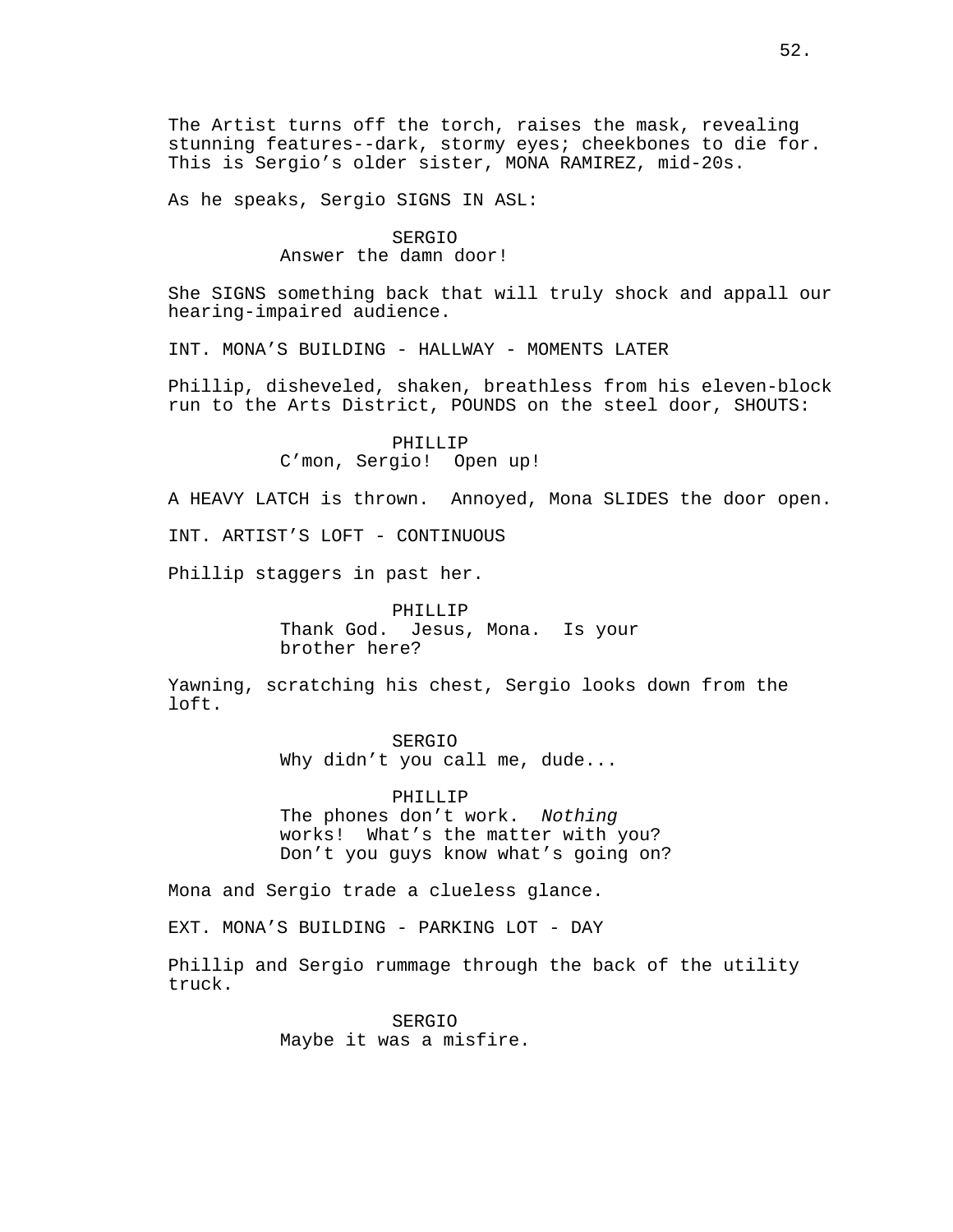PHILLIP

No way. Old man tripped both barrels. Nothing. Then all the way down here, I've seen guys with guns. All they do is go click, and then somebody kicks their ass.

# SERGIO

No way.

### PHILLIP

Dude, it's L.A. We're four hours into a citywide blackout. There's looting two blocks up. You hear any gunshots?

He finds a hand-sickle, passes it back to Sergio.

# PHILLIP

Here.

SERGIO What'm I supposed to do with this?

PHILLIP I dunno. Brandish it. Use it if you need to.

## SERGIO

On people?

PHILLIP Yeah, sure. Whatever. Where the hell's that machete--

Pulling aside a dirty tarpaulin, he sees something.

### PHILLIP

Crap...

Several haphazardly stacked bags of RediCrete have burst open in the corner of the bed, contents spilled, exposed to rain and moisture and hard-set into a grey shapeless wad of SOLID CONCRETE. Imbedded in the mess is a MACHETE.

# SERGIO

I got it.

Sergio grips the handle, pulls. The blade is stuck fast. He tries both hands, planting his feet. No go.

> SERGIO Man, this thing is stuck.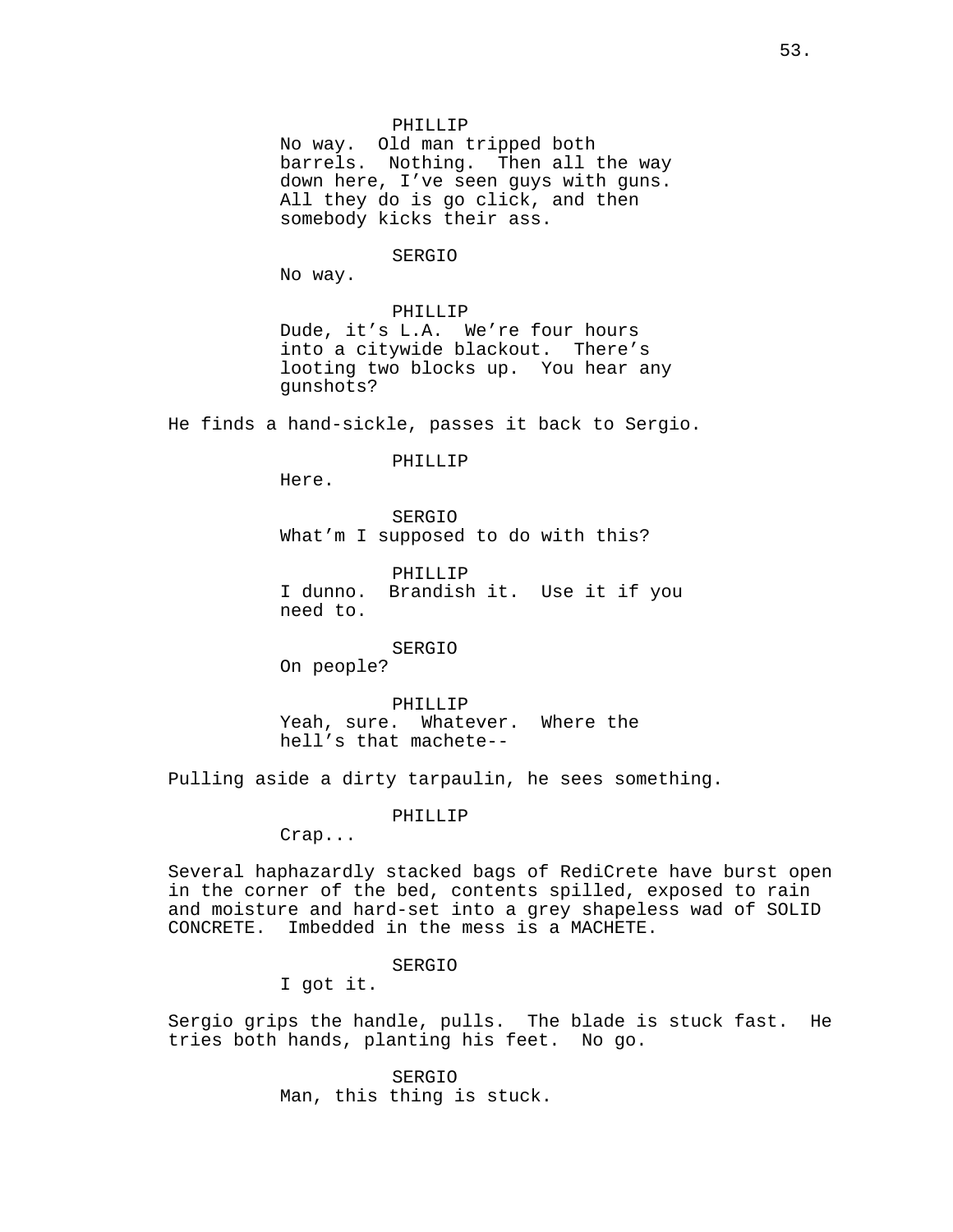PHILLIP

Lemme try...

Phillip grips the handle, gives it a tug. The blade slides easily from its concrete prison. Phillip turns to Sergio.

PHILLIP

Pussy.

Stung, Sergio pouts, changes the subject.

SERGIO What about flashlights?

PHILLIP

Huh?

SERGIO Flashlights, stupid. We're humping, what? Four, five miles in a subway tunnel.

PHILLIP They don't work either. Nothing electric works.

Sergio gives him a look.

SERGIO Dude. I love Jenny and I really wanna help you find her, but those cats out there are crazy and... (trails off) Five miles in the dark?

Phillip finds a length of copper-piping and a box of sprinkler heads, a knowing smile on his lips.

> PHILLIP No. Not in the dark.

> > SLAM TO:

INT. ARTIST'S LOFT - MOMENTS LATER

CLOSE ON - the nozzle of Mona's OXYACETYLENE TORCH as Phillip hacksaws the end off. Mona looks distraught, signing urgently to her brother.

> SERGIO What the hell you doing, brah?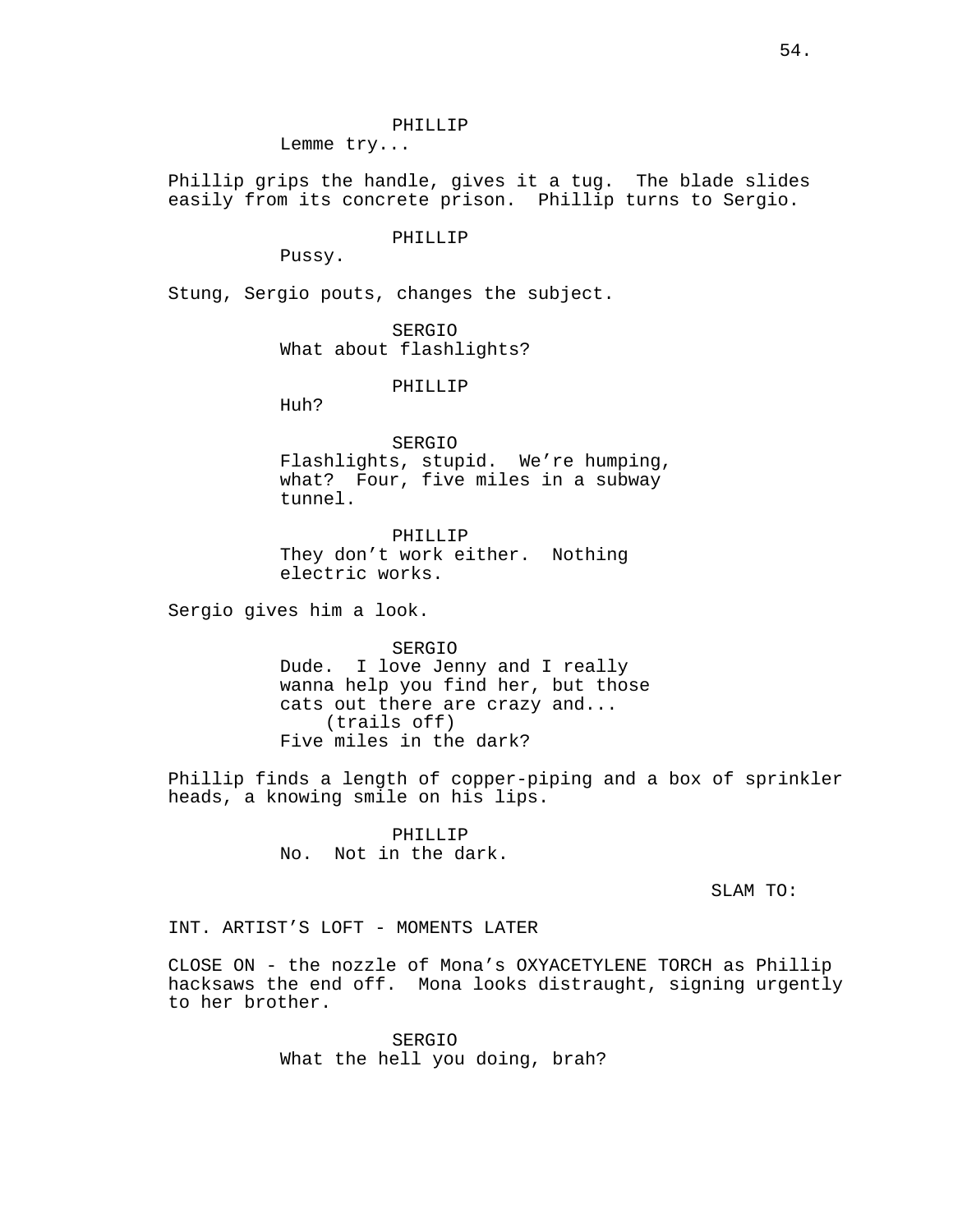He finishes tapping a thread on the end-cut, screws on a TWO-FOOT LENGTH OF COPPER PIPE with a VALVE ON ONE END, A SPRINKLER-HEAD ON THE OTHER.

# PHILLIP (CONT'D) ... water, gas--doesn't matter. The key to transmission is the rate of flow and dispersion control...

Phillip lights a PILOT FLAME on a thin copper tube bracketed to the nozzle, cranks the valve and KICKS OUT A SIX FOOT BURST OF FLAME, shuts it back down to a STEADY JET. Turns to Mona.

# PHILLIP Whaddaya say, Mone?

She gives him slow grin.

INT. THE STANDARD HOTEL - LOBBY - DAY

GUESTS AND STAFF huddle together, peering fearfully out the front windows. Curled in a hanging Ovalia egg-chair, Faxon peruses VANITY FAIR. Emily appears, clears her throat. Faxon smiles, sets aside his magazine.

He steps up in front of the windows, bows his head solemnly, then quickly UNFURLS HIS WINGS TO THEIR FULL, MAJESTIC THIRTY-FOOT SPAN, eliciting a collective GASP from the crowd.

# FAXON Ladies and gentlemen, boys and girls, welcome to the end of the world as you know it...

He raises an open palm that PULSATES BLINDING WHITE LIGHT. Some faint, fall to their knees, WEEPING, hands clasped.

## FAXON

It is now my divine pleasure to introduce to you your exalted, most high empress, her majesty, Miss Emily Pelligrino.

Silence. With a CLICK OF HEELS on the terrazzo floor, a clipboard in one hand, Emily strides across the lobby, stands in front of Faxon. He places his hand on her shoulder.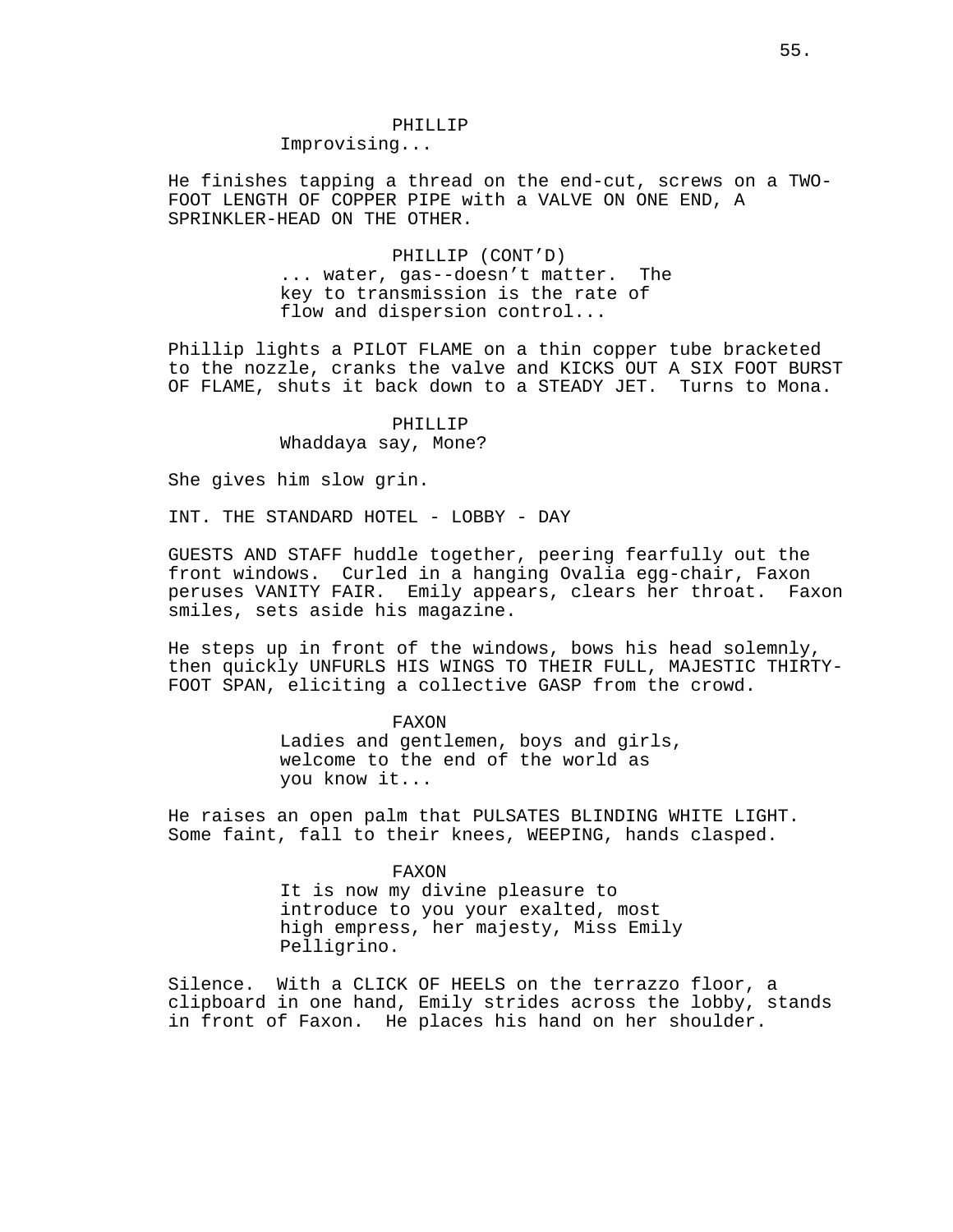FAXON You are free to remain here under her protection for as long as you wish, but only at the pleasure and in service of Her Excellence. (raises his Faxon) All Hail Emily!

The stunned crowd glances at each other, confused. The only two who respond are Gunter and Klee, pumping their arms enthusiastically.

> GUNTER Hail the Emily!

KLEE Yah, yah! Emily!

The Model in the aquarium sneers derisively. Faxon points his finger at her, discharging a CRACKLING BLUE ARC that strikes the aquarium with a FLASH OF BLINDING PLASMA.

The crowd stares in silent horror. SMOKE seeps out from behind the glass, which is SCORCHED OPAQUE, CLOUDED BY A GREASY RESIDUE. Faxon scans the room.

> FAXON There, then. Shall we take another whack at it?

He cups a hand to one ear. The crowd responds enthusiastically.

> ALL Hail Emily!

INT. JPL - HOLST PROJECT BULLPEN - DOUGLAS'S CUBICLE - DAY

Douglas studies various texts and journals, writing down notes. Megan peers over the partition.

> MEGAN Looks like you're right. Jellyroll's been trying everything--sulphur, ammonium nitrate, solid rocket fuel. No combustion. Totally inert.

She sounds a little off-kilter, like someone who's fairly sure she's in the middle of a very gnarly dream.

DOUGLAS

Weird.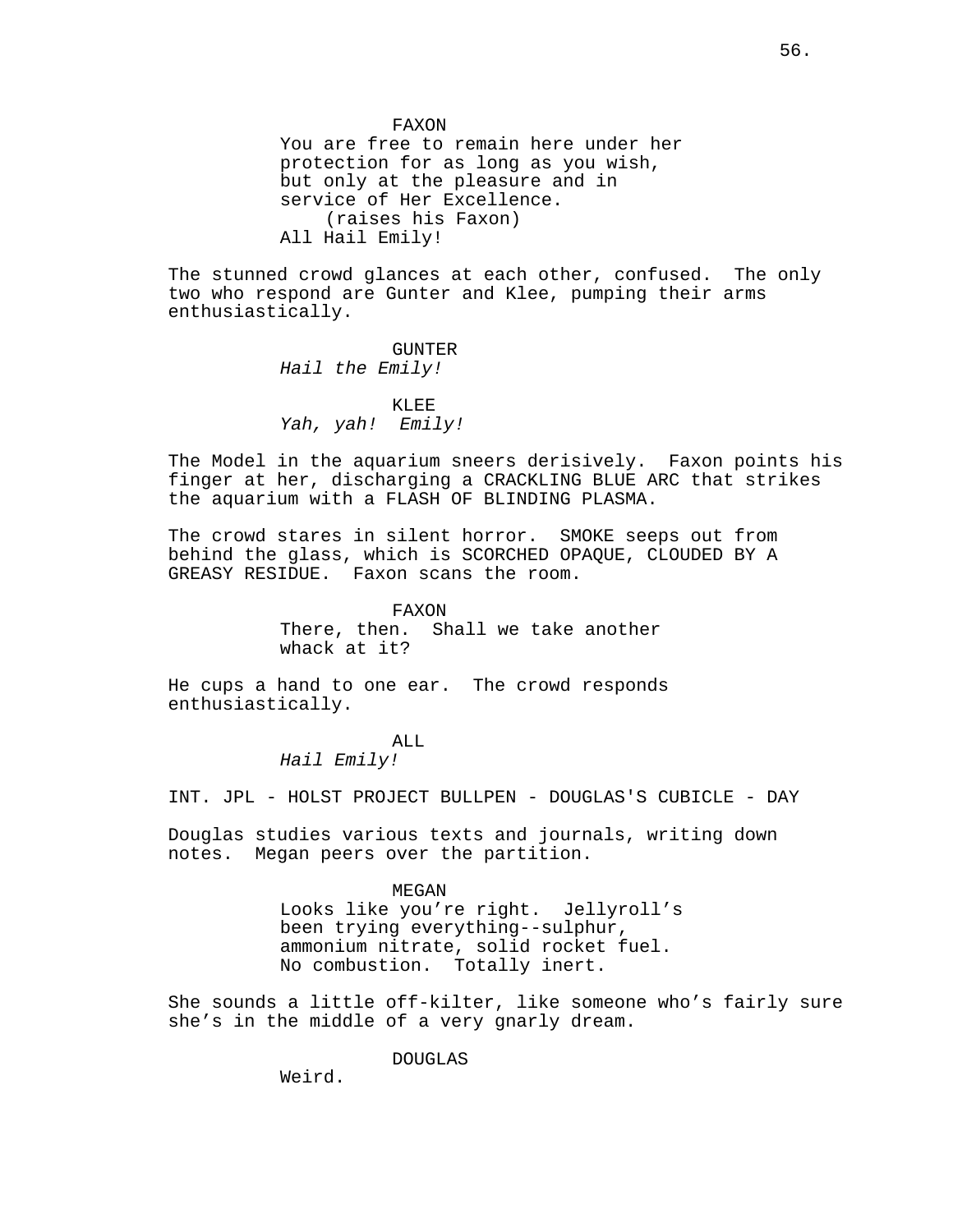She laughs. It's not a nice laugh. Incipient hysteria.

DOUGLAS

What.

MEGAN That rat-thing we found in the basement? Me and Heckler just finished a post-mort and we think we figured out what killed it.

DOUGLAS

Yeah?

MEGAN It has no lungs.

Douglas just looks at her.

DOUGLAS I'm sorry--I'm not sure I got that.

MEGAN No lungs. No gills. No respiratory system. Plus it bleeds yellow and it has no eyes.

A beat.

DOUGLAS

Wow.

MEGAN Yeah. Wow. (a beat) I'm kinda hungry. I was thinking I'd break into the candy-machine...

She wanders off. Douglas leans back in his chair, closes his eyes, concentrates. SNARLS to himself, frustrated:

> DOUGLAS What is happening...?

A brief COALESCENCE OF THE AIR, A LOUD SNAP. Douglas opens his eyes, looks down.

A SMALL LIZARD-LIKE CREATURE crouches motionless on his chest. About six inches long, pebbled skin, neon-yellow with a scarlet gradation to the tail and webbed feet.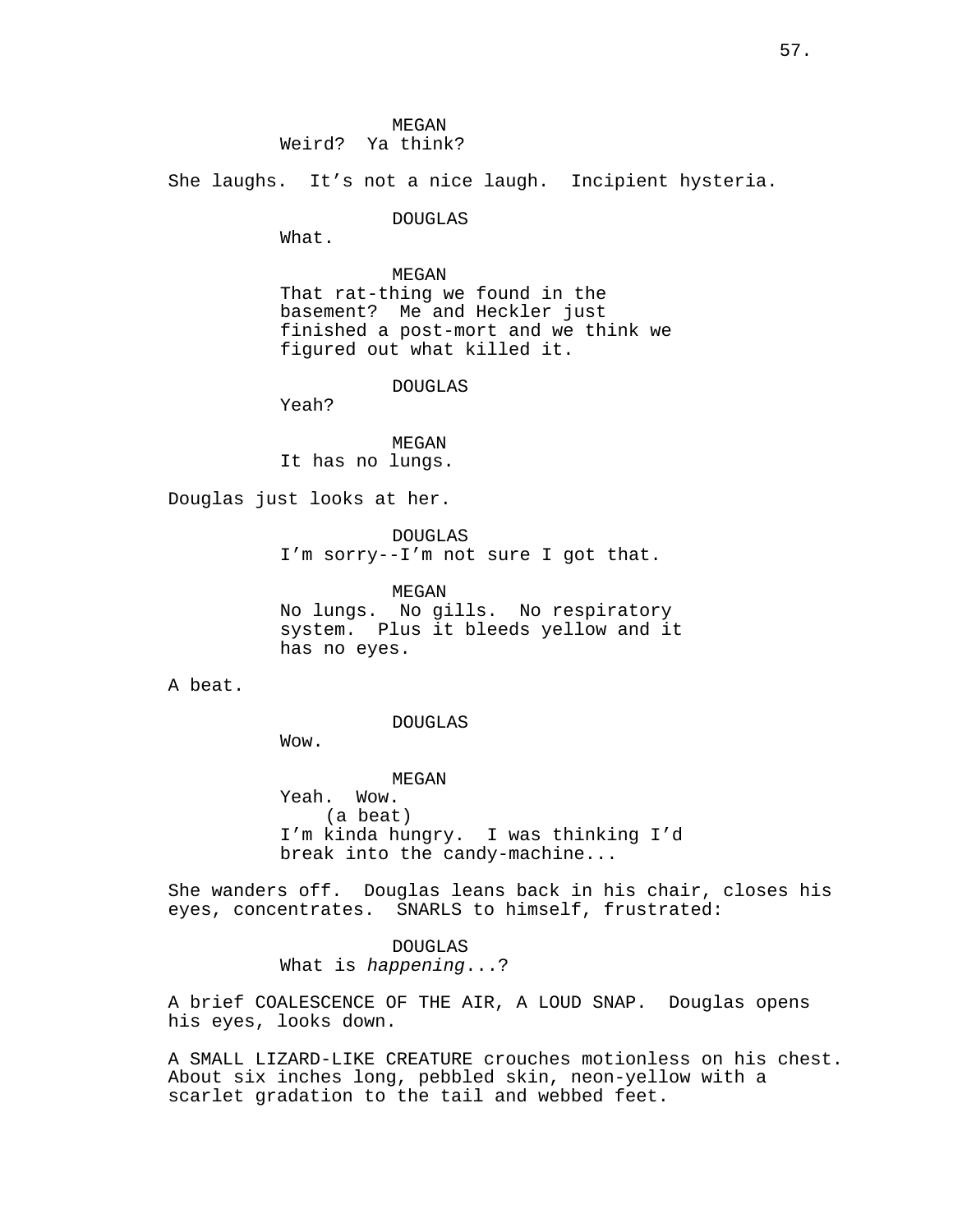## DOUGLAS

Hello.

# LIZARD

Hello.

The lizard's voice is SIMILAR TO A PARROT'S. Douglas stares at it, stunned.

INT. JPL - HOLST PROJECT BULLPEN

Douglas, Megan and several other STAFF MEMBERS stare in fascination at the TALKING LIZARD, now imprisoned in a glass beaker. Jellico flips through a ZOOLOGY TEXT he cadged from the library. Frazzled, chewing a fingernail, Megan stares at it.

> JELLICO There's some frogs in here that kinda have the same coloration.

DOUGLAS It's not a frog, Jellyroll.

LIZARD It's not a frog, Jellyroll.

Everyone reacts, astonished.

MEG<del>A</del>N )  $(britt1e')$ I swear to God if that thing mentions auto-insurance, I'm gonna start screaming and I don't think I'll be able to stop.

TRUAX (O.S.) Doctor Jellico?

They all turn. TRUAX, now in spit-and-polished weekend warrior mode, steps up to Jellico, hands him a folded document containing his orders.

> TRUAX Lieutenant Lester Truax, United States National Guard.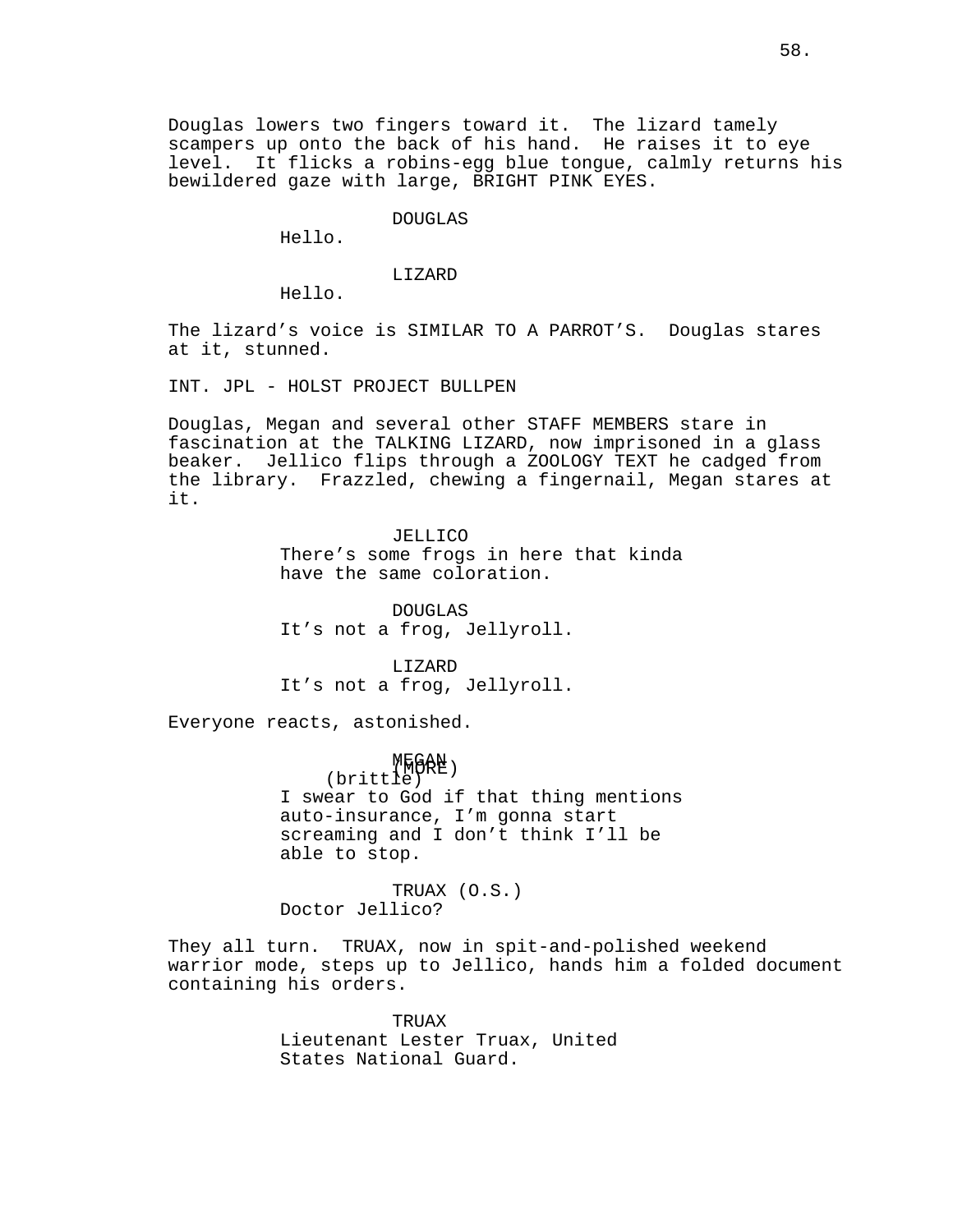## TRUAX(CONT'D)

By standing order of the Department of Homeland Security, I am hereby authorized to take command of this facility.

The Scientists look past Truax at the FOUR SOLDIERS behind him armed with CROSSBOWS, BASEBALL BATS AND A SPEARGUN. Several have SLINGSHOTS tucked into their webbed belts. Price-tags hang off some of the weapons.

> DOUGLAS I'm guessing guns don't work anymore.

Truax gives Douglas hard eyes.

LIZARD Guns don't work anymore.

Truax looks at the lizard, furrows his brows. What the hell?

EXT. PERSHING SOUARE - SUBWAY ENTRANCE - DAY

Phillip and Sergio carry their blades tucked through their belts. Mona wears a JURY-RIGGED PORTABLE FLAME-THROWER SET-UP on her back--one small tank of acetylene, a second of oxygen.

Phillip studies the subway map with Mona. Sergio gazes pensively down into the pitch black entrance to the subway. A GUST OF HOT WIND rushes up, tugs at his clothes.

> SERGIO You guys smell that?

> > PHILLIP

What?

SERGIO Wet dog. Funky. And something else...

Mona moves to Sergio's side, takes a step down, sniffs, looks troubled. She turns, SIGNS something to Sergio in ASL. His eyes widen in trepidation.

> PHILLIP What'd she say?

SERGIO Barbecue. Smells like carnitas.

All three peer down into the darkness, hesitating. Disquieted but determined, Phillip pulls his machete and starts down. Sergio and Mona trade a look, then follow.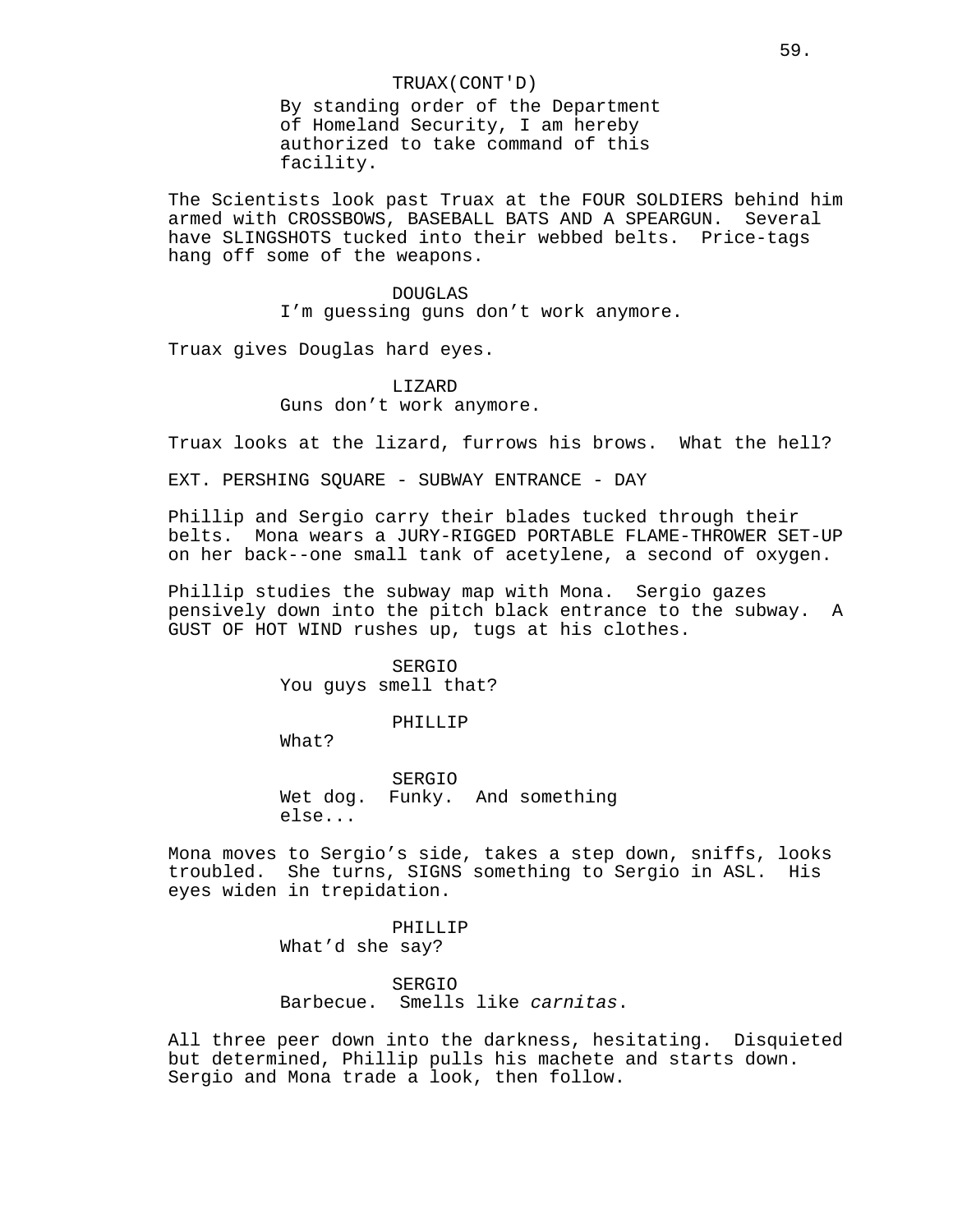STAFF and GUESTS perform tasks, some entering with shopping carts loaded with salvaged supplies and food, others barricading the windows with plywood and sandbags. Nigel reports to Emily as Faxon stands by.

### NIGEL

I've sent foraging groups out to Ralphs, Pink Dot and a number of the liquor stores nearby.

EMILY (refers to her clipboard) What about water?

NIGEL.

(checks notes) There's a Sparkletts truck stalled out on Cherokee. I've got people headed down there now.

EMILY

Candles, kerosene lamps...?

For a moment, Nigel looks like a kid whose dog ate his homework.

> NIGEL There's really no stores around that carry--

Gunter and Klee pass by with a loaded shopping cart. Gunter perks up.

> GUNTER Zer is the Supply Sergeant on the Hollywood Boulevard!

> KLEE Und a Home Depot over on Vestern!

# NIGEL

Excuse me--

GUNTER Yah yah. Und da Hustler Store! They have many candles--

NIGEL Excuse me! We are trying to have a conversation, here--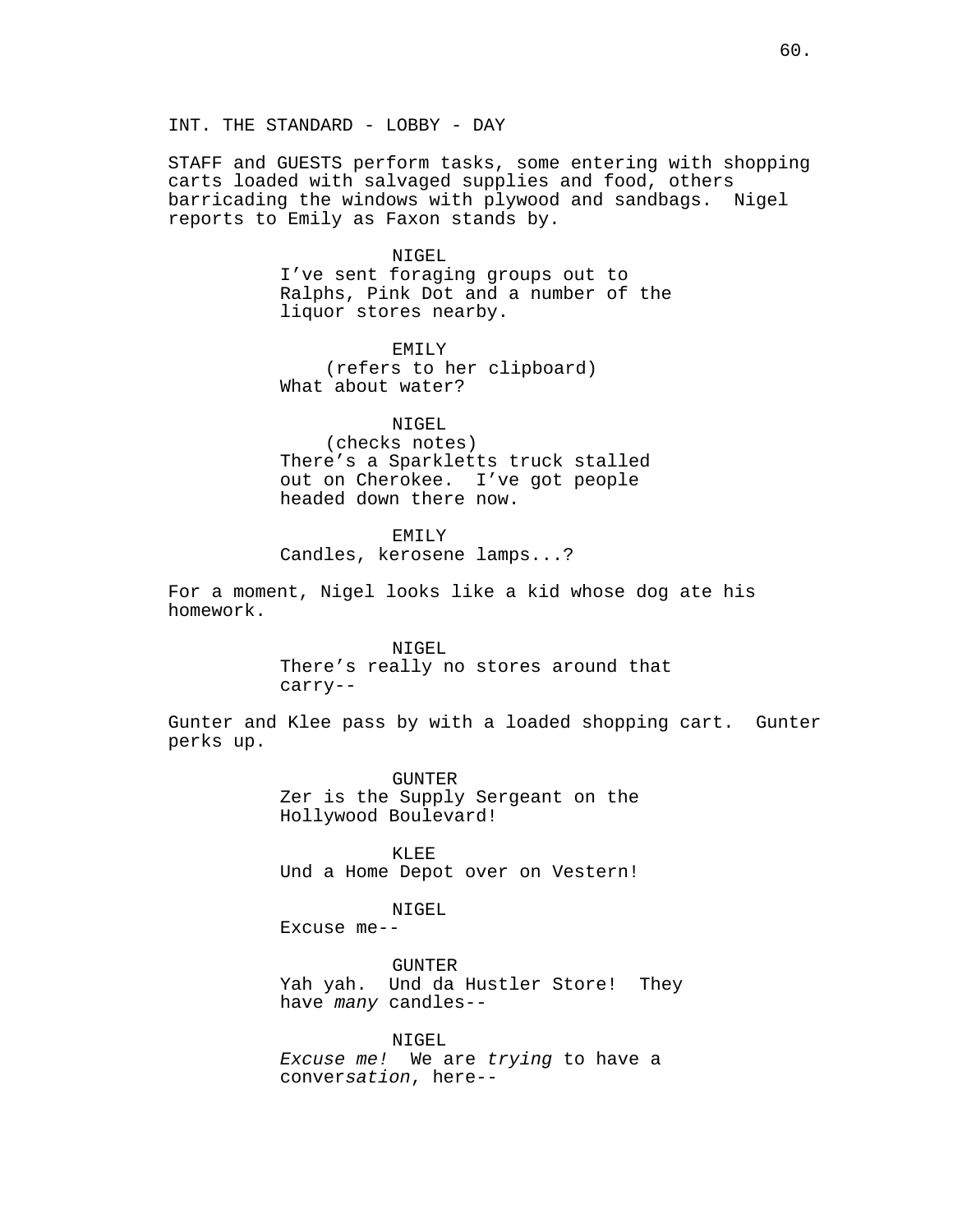EMILY (sharp) Nigel.

Emily doesn't look happy. She looks at the two Germans.

EMILY What're your names?

GUNTER

Gunter--

KLEE --yah, und I am Klee!

EMILY Gunter, Klee, you are now the hotel managers. (to Nigel) Give Gunter your blazer. Help the others with the barricades.

Outraged, Nigel's mouth opens to frame an objection until Faxon begins raising his hand. Furious, he strips off his burgundy blazer, shoves it into Gunter's hands and stalks off. Emily turns to them.

### EMILY

Carry on.

She and Faxon walk away as Gunter, thrilled, slips on the blazer and poses for Klee

> FAXON How delightfully capricious.

EMILY Not really. This is my world, now. And in my world, there's no room for any Nigels.

INT. JPL - HOLST PROJECT BULLPEN - DAY

In a cubicle, by CANDLELIGHT, Douglas sits with Jellico, surrounded by periodicals and texts on Quantum Physics occasionally referring to hand written notes. The Lizard watches them affably from his beaker.

> DOUGLAS I think we're seeing a physical manifestation of Schrödinger's Cat.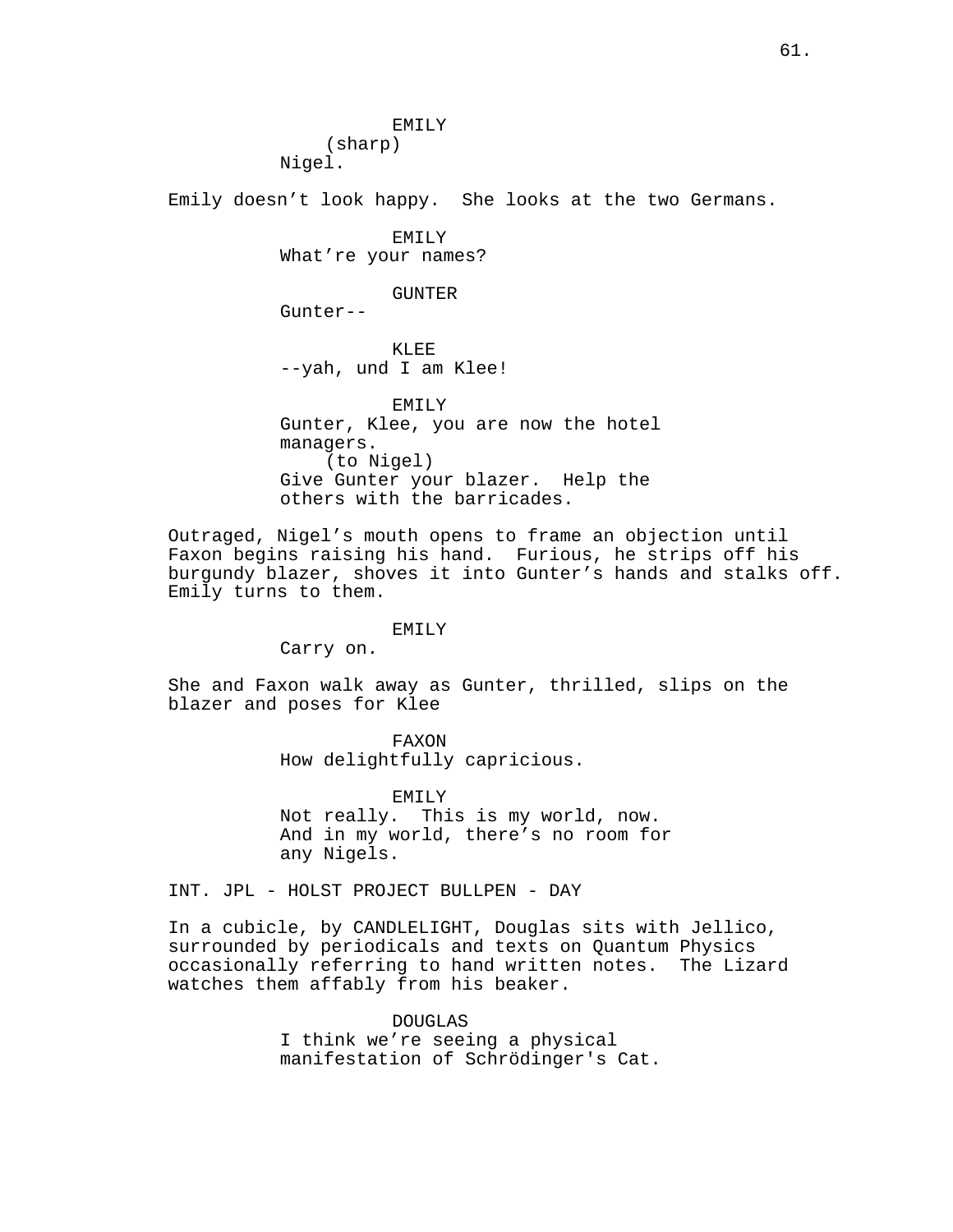JELLICO Nah. I'm pretty sure it's a lizard.

Douglas looks impatiently at Jellico. Ha ha.

#### DOUGLAS

Okay, assume that a number of dimensional planes, each with it's own distinct ecosystem and life forms, can coexist in the same place simultaneously--

# JELLICO

(impatient) Quantum mechanics is not gonna turn on the lights.

#### DOUGLAS

(re: the lizard) No. But it might explain our friend, here. What if the C.M.E somehow altered the vibrational states between dimensions and allowed these creatures to cross over?

## JELLICO

Then we'd be looking at an open door. We'd be up to our nuts in talking lizards and weird...

# DOUGLAS

Rat-things.

### JELLICO

Yeah. Rat things. Whatever. My point is that, Schrödinger's Cat describes the requisite factors to allow for the event. You gotta closed room full of kerosene soaked rags. A potential fire. What makes  $it--$ 

### DOUGLAS

(realizes) --a fire. Right. What's the flashpoint?

# MEGAN (O.S.)

Guys?

They look up. Megan stands at the door, pissed, flanked by TWO SOLDIERS.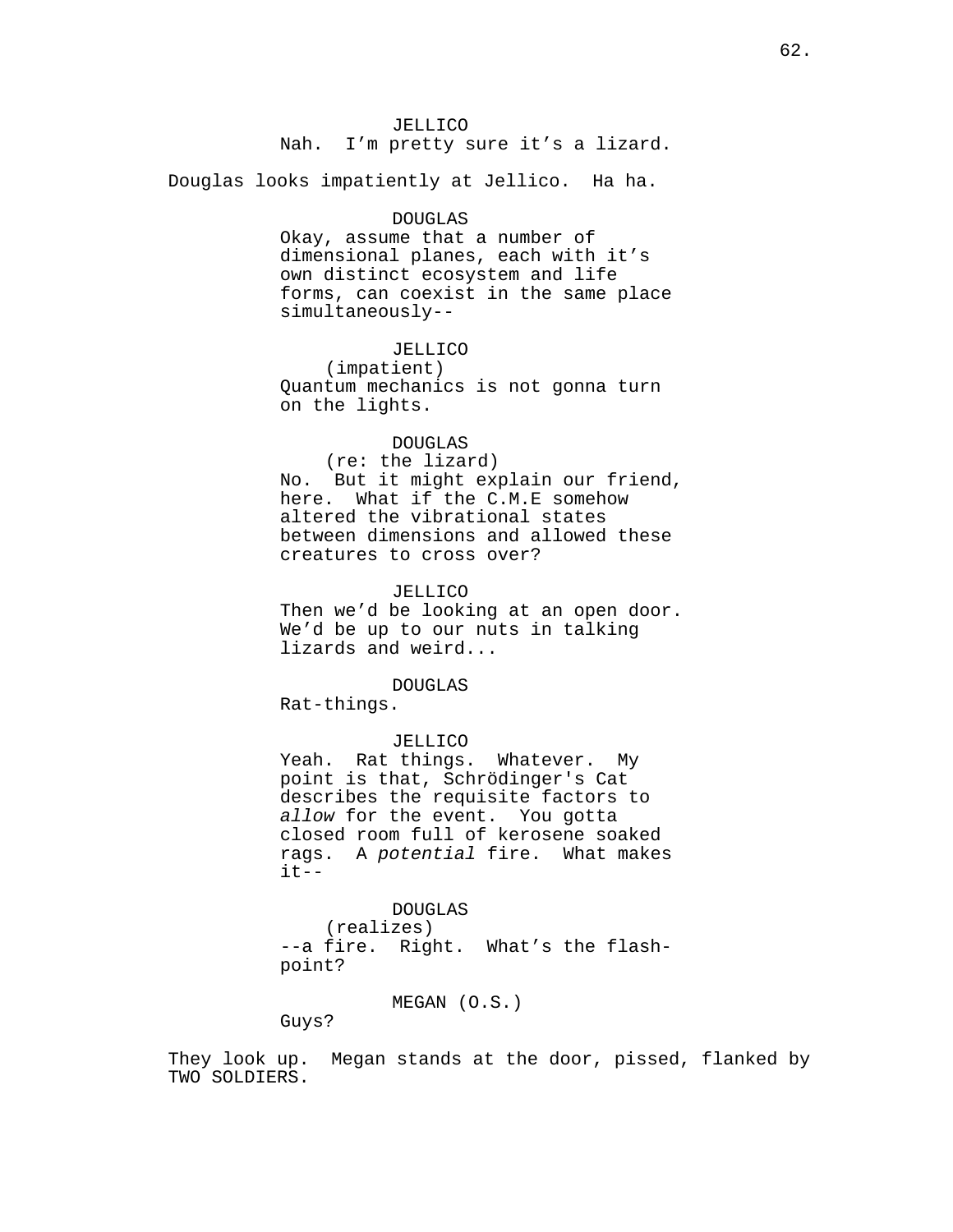**MEGAN** Generalissimo wants us down in Assembly.

INT. JPL - MAIN ASSEMBLY FACILITY - MOMENTS LATER

SEVERAL DOZEN dispirited STAFF and SCIENTISTS stand in groups. Scrounged candles provide MEAGER LIGHT. Truax addresses them.

> TRUAX As you know, this facility has been locked down. Reinforcements have arrived, and we have established a perimeter. You will remain under the protective custody of the National Guard until civil order has been reestablished--

MULTIPLE QUESTIONS are shouted at once. Truax BELLOWS:

TRUAX Quiet, please! I'm not finished--

JPL EMPLOYEE We can't just stay here! We've got families!

TRUAX

As do we all, sir. And as soon as we have the resources, we'll bring your families in to join you--

JELLICO Any idea when that'll be?

# (MORE) TRUAX (ignores him)

--in the meantime, your nation is depending on each and every one of you to help restore the status quo. You will be working in round-theclock shifts to ascertain the nature of the damage and develop and remedy the current technological disruption--

A number of Employees GRIPE AND GROUSE. Guardsmen begin distributing hand-written copies of a schedule to the employees printed on blue, pink and white paper.

> TRIJAX Cots have been set up in the Main Assembly Facility.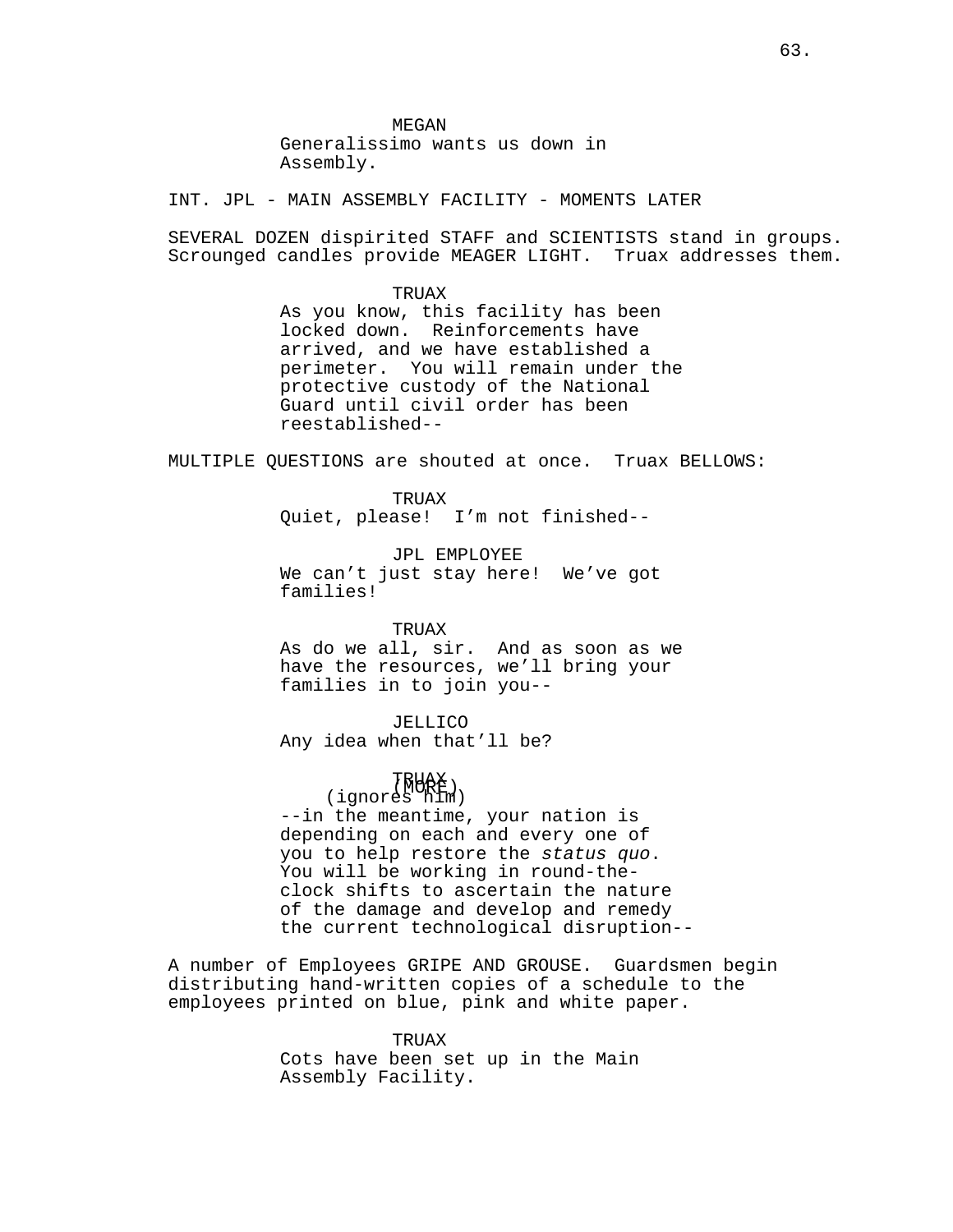TRUAX(CONT'D) You will be sleeping in shifts, colorcoded blue, pink and white. That is all.

He turns and exits the room. Douglas and the rest of the Holst team draw BLUE SCHEDULES.

> JELLICO Great. We're supposed to have been asleep for the last two hours.

MEGAN Is this even legal?

DOUGLAS I think our civil rights went out with the lights.

INT. SUBWAY TUNNEL

Phillip leads Sergio and Mona up the tracks. The naked FLAME of Mona's TORCH flickers creepily over the concrete walls, reflecting off standing water between the tracks. Sergio grips his sickle, glances around nervously.

> SERGIO How far do you think we've gone?

PHILLIP I dunno. Maybe a mile. (shouts) Jenny!

SERGIO Don't do that, man.

Phillip gives him an incredulous look.

PHILLIP

Why not?

SERGIO (whispers, nervous) I think there's someone else down here.

PHILLIP Yeah. I'm kinda betting on it.

SERGIO No, I mean... following us. Watching us.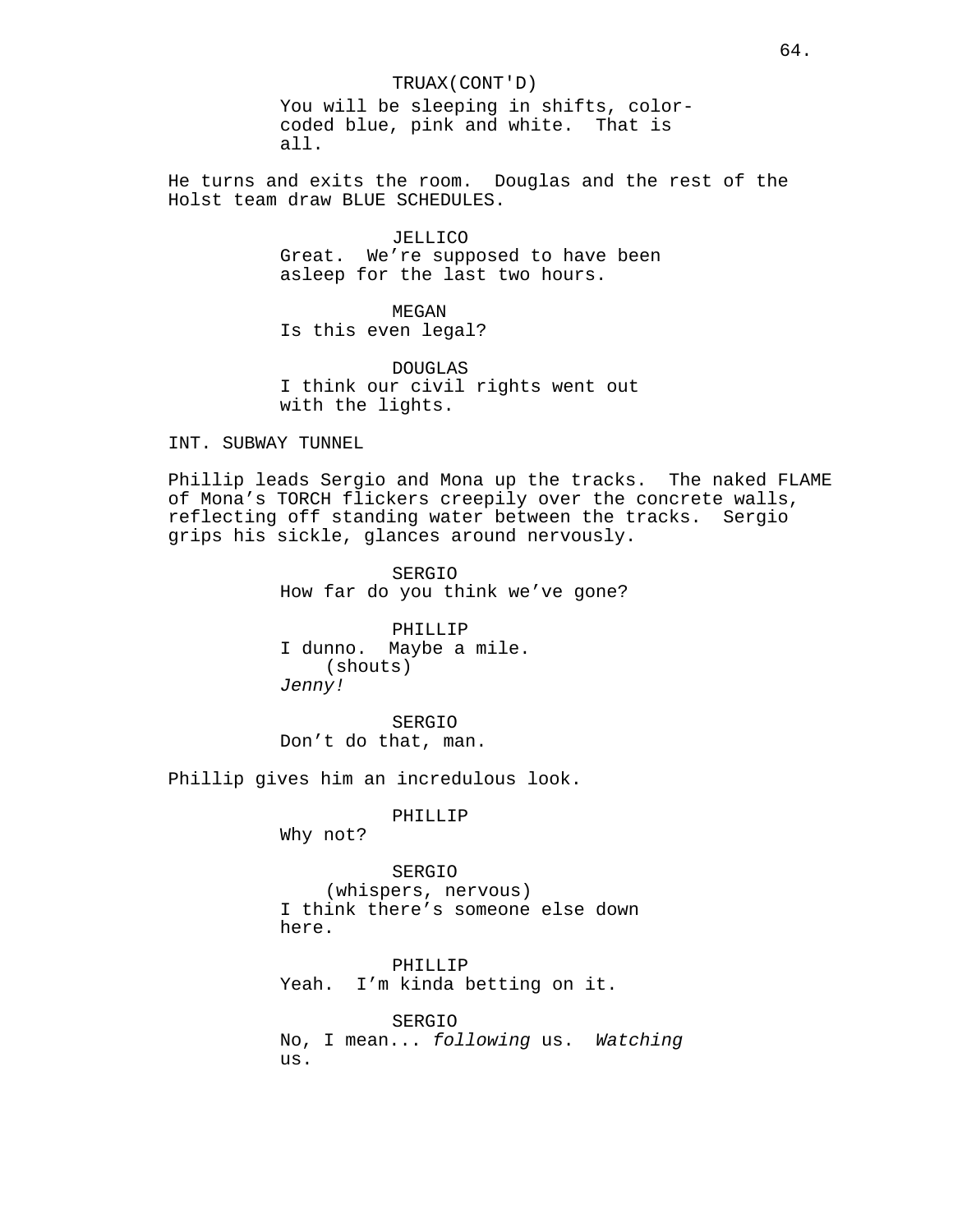PHILLIP C'mon, man. Don't do this.

SERGIO I swear to God, I keep hearing things. Like... noises, you know?

PHILLIP What kind of noises?

SERGIO Sneaky noises--

A SCUTTLING SOUND in the darkness behind them. Sergio spins.

SERGIO You hear that?

PHILLIP (dismissive) It's just rats.

SERGIO I don't think so.

PHILLIP Dude. Stop it. It's embarrassing.

Sergio holds up his hand for silence, squints into the darkness. Disgusted, Phillip turns to Mona.

## PHILLIP

Gimme that.

She hands him the nozzle of the flamethrower. He trains it toward the darkness behind them, cranks the valve. The JET OF FLAME illuminates A DOZEN NOG, crouching in the shadows.

Jet-black, skinny and small-statured--all knees and elbows and protruding ribs with hideous, bat-like faces, they SQUEAL AND CHITTER, shielding their eyes, withdrawing, cringing in terror from the light of the torch.

## PHILLIP

 $Whoa--$ 

He stumbles back, colliding with Mona. They both go down, the butane pilot-flame of the torch SQUELCHING OUT in the standing water, THROWING THEM INTO DARKNESS.

With WHISTLING CRIES, the nog are upon them.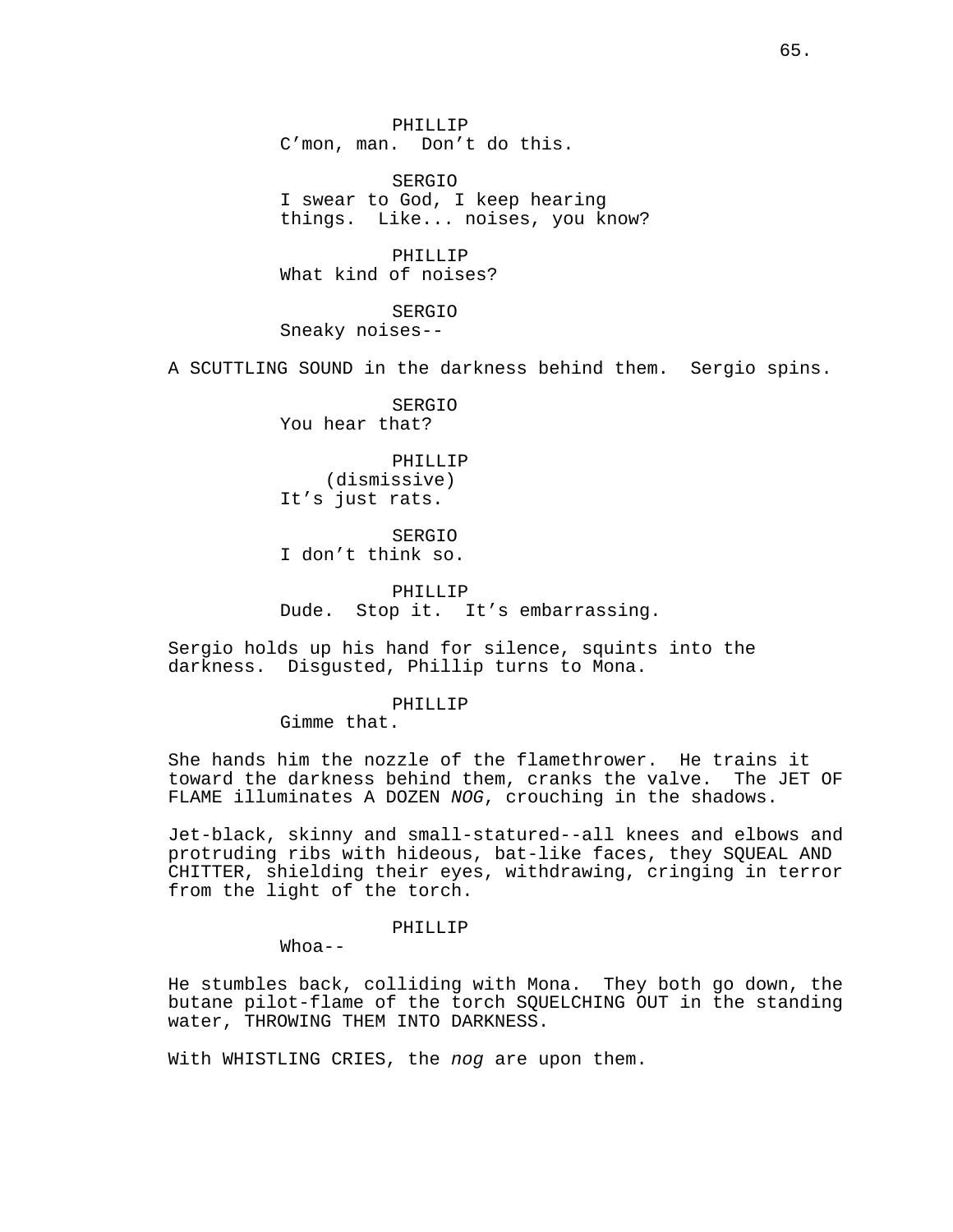The terrifying battle is pitched in shadows, punctuated by the CHUNK of blades biting flesh, cleaving bone, the RIP of talons shredding clothing, the GRUNTS and SCREECHES of the combatants.

As Mona struggles to relight the pilot with a butane lighter, EACH SPARK OF THE FLINT revealing horrific STROBE-SHOTS of Phillip AND Sergio--back-to-back--slashing at their attackers, tossing them, stomping them.

(NOTE: The intensity of this sequence will be conveyed primarily through sound-design, with only FLASHES of the actual struggle.)

Mona finally manages to FIRE UP THE TORCH, directing a devastating JET OF OXYACETYLENE FLAME into the oncoming nog, SETTING ONE ABLAZE.

SCREECHING, they flee, their panicked retreat marked by the one among them ENGULFED IN FLAMES.

Phillip and Sergio crouch, knuckles white on the handles of their weapons, trembling, utterly freaked. Pale, sweating, breathing hard, they lock eyes. Sergio sneers, mimics Phillip in a STUPID, SQUEAKY VOICE:

SERGIO

It's just rats...

EXT. THE STANDARD - ROOFTOP - DUSK

A WIDE VIEW of Los Angeles reveals the paralyzed metropolis. On the distant horizon, FIRES burn out of control, BILLOWING SMOKE rimmed orange by the setting sun.

> EMILY They'll follow the first one who can bring back what they had. Power, light, iPods, running water, MTV, Oprah... (turns to Faxon) Is there some way I can do that?

> FAXON Not everything, of course... (thinks) But we may be able to manage lights. Not electric lights, mind you, but something much, much better.

> > EMILY

What?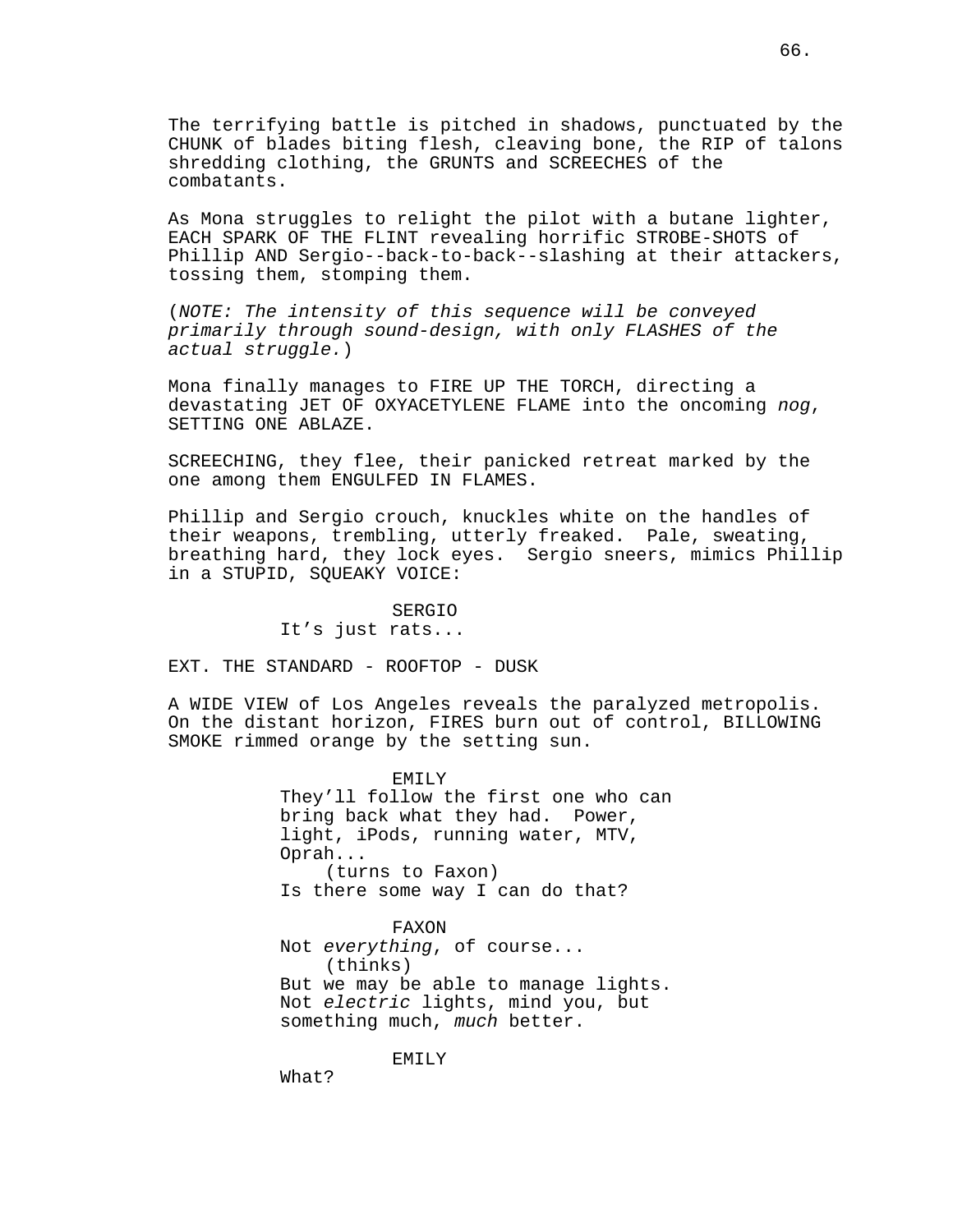Faxon gives her a knowing smile.

FAXON Volume Twelve, Chapter Nine.

INT. THE STANDARD - EMILY'S SUITE - NIGHT

Emily reads from Volume XII of the Accersitus Sceptrum:

EMILY ... the Luminiénte of the Second atrum terrae, smale, faery-folke, too wee for the eye, yet goldbeorht as the sun, eache to light two cubits-- (to Faxon) What's a cubit?

Faxon is engrossed in a Cycle World magazine. He answers without looking up.

> FAXON The length of one's forearm. From the elbow to the tip of the middle finger...

Emily looks at her forearm.

EMTI<sub>Y</sub>

How many would it take to light up this entire building.

FAXON

(a half-second pause) Fifty-four-thousand, three-hundredand thirteen. You'd best Call open multiple breaches, bind them inside the light bulbs.

EMILY Fifty-four-thousand... (considers it) Can I do that?

FAXON

Of course. Your breathing technique's brilliant. (sighs) But then, I s'pose you'll have to do it all over in a fortnight or so...

Emily refers to the Accersitus Sceptrum.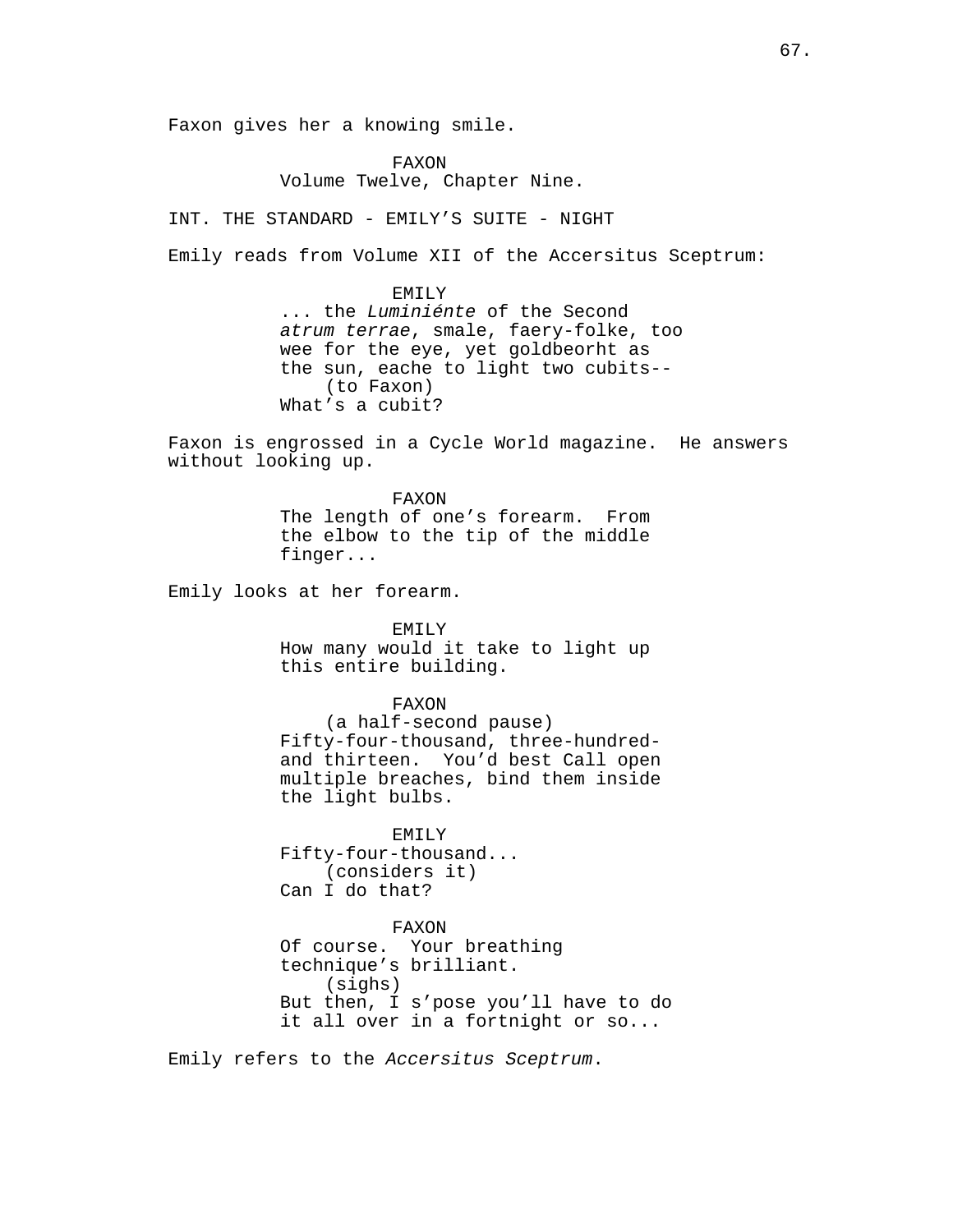EMILY

It says here their average life-span is over three-hundred years.

FAXON In their home terra, yes. But I'm afraid the little buggers don't do so well here.

She appears troubled. Faxon looks up from his magazine.

FAXON

What...?

EMILY It says they're sentient. They have little... villages and wagons and things.

FAXON

They're tiny. You can't even see them. How sentient can they be? Besides, there's loads more on the other side. It's not as if they'll be missed.

EMILY

 $Sti11...$ 

FAXON

It's your choice, dear. You're the one who wants to build an empire...

INT. JPL - MAIN ASSEMBLY FACILITY - NIGHT

Several TORCHES have been jury-rigged from scavenged propane canisters and spare rocket parts, FLAMES BURNING LOW. SCIENTISTS AND STAFF sleep in cots arranged in long rows.

Asleep, his head resting at the edge of his cot, Douglas stirs, MUMBLING, in the grip of a dream. There is the rising call of CICADAS, BIRDSONG; the soothing SLAP OF WATER AGAINST A SMALL HULL. TILT DOWN to find THE DARK WATER OF A LAKE. In it, the REFLECTION of a small boy's face

> YOUNG DOUGLAS (PRE-LAP) There aren't any fish.

EXT. LAKE - ROWBOAT - DAY

Above us, dressed in outdoor gear, Grant Wolfe stands at the stern, expertly whipping a fly-rod.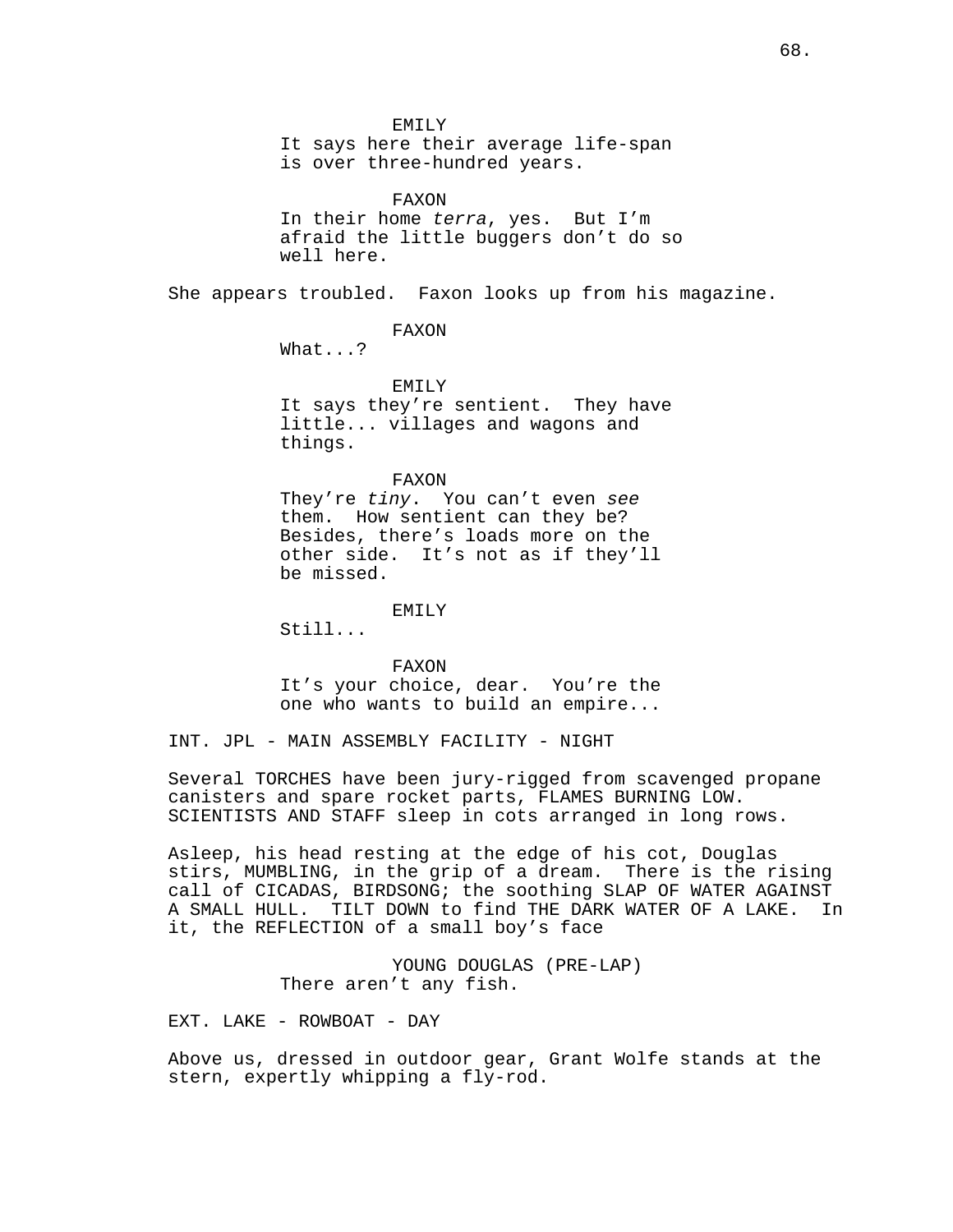GRANT There's always fish. They just aren't under the boat.

REVERSE to find a bored, YOUNG DOUGLAS, 10, stretched out at the bow of a small dingy, peering into the water.

> GRANT Why don't you call some.

YOUNG DOUGLAS C'mon, Poppi. I'm not a little kid anymore.

GRANT Hmm, what a shame. I suppose you've forgotten.

YOUNG DOUGLAS I haven't forgotten, it's just--

GRANT

What?

YOUNG DOUGLAS It never works.

GRANT Ahh. Yes, quite right. It never has worked.

Douglas gives him a satisfied I-rest-my-case look.

GRANT Of course, that doesn't mean it won't work this time.

Douglas heaves an impatient SIGH.

YOUNG DOUGLAS You can't call fish.

GRANT Who told you that?

YOUNG DOUGLAS Phillip.

GRANT That's because he's not a Summoner.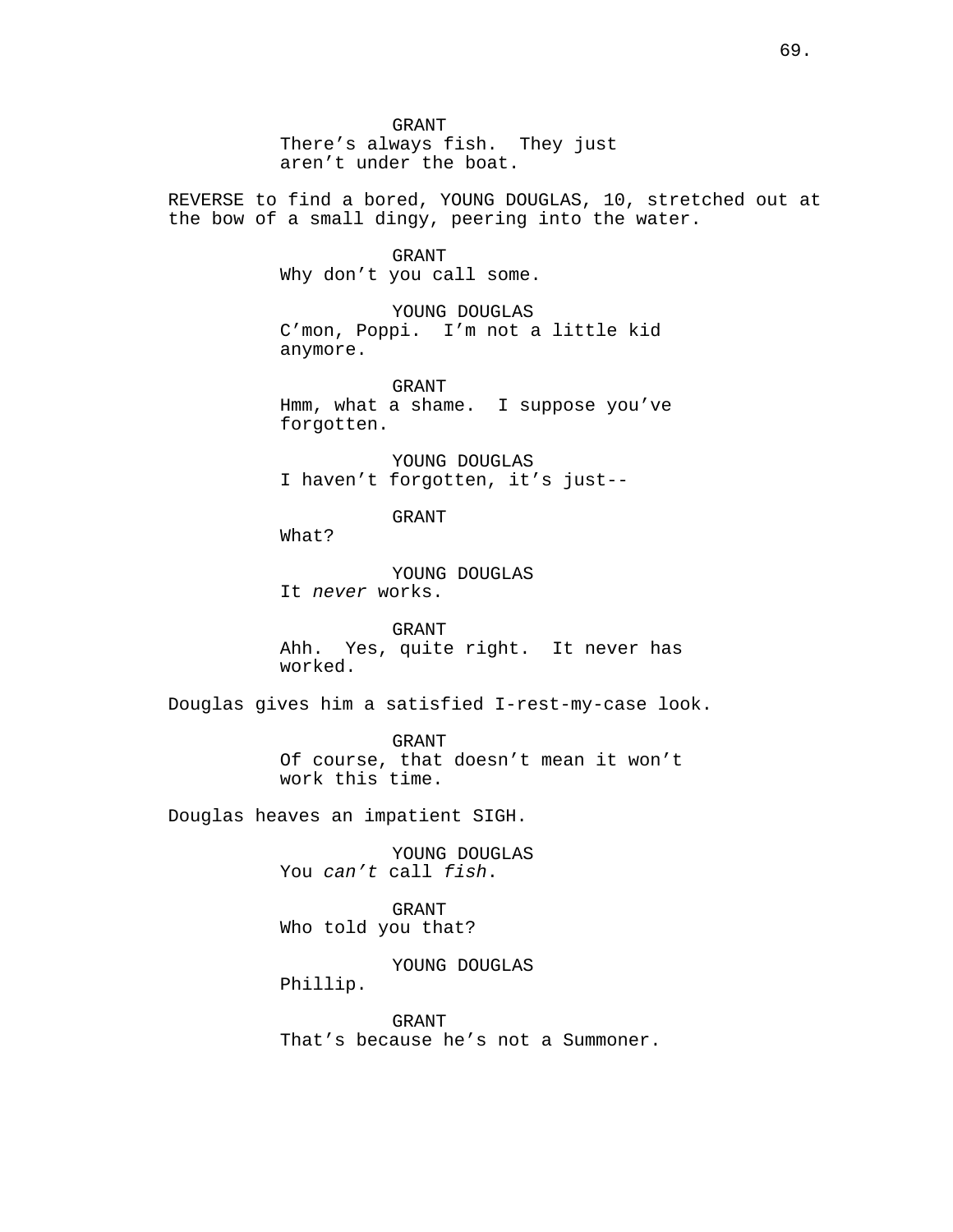YOUNG DOUGLAS (exasperated) Nobody's a Summoner. There's no such thing.

GRANT You've forgotten.

YOUNG DOUGLAS I have not.

GRANT

So...?

YOUNG DOUGLAS It's stupid, okay?

Grant nods sagely. Reaches in his back pocket and pulls out his wallet.

> GRANT I'll wager five dollars you've forgotten.

Young Douglas looks at him as if he's crazy. Grant pulls out a five, holds it up.

# GRANT

Five dollars...

Douglas sighs, stands up and cups his hands around his mouth. Begins making a PULSING, LOW-PITCHED BARK.

BACK TO:

INT. JPL - MAIN ASSEMBLY FACILITY - PRESENT DAY

In his sleep, Douglas CONTINUES the LOW BARKING. Suddenly, the ODD ATMOSPHERIC ANOMALY and a LOUD CRACK. A DARK-BROWN, VISCOUS FLUID sheets down from above, DRENCHING Douglas. He awakes with OUTRAGED SHOUT, sputtering, disturbing the others.

A guardsman, BOONE, enters. He raises his PROPANE LAMP, stares at the chaos. DOZENS OF TROUT-SIZED CREATURES flip and squirm on the floor, on Douglas's soaked blanket. Boone lowers the lantern, crouching to get a good look.

> BOONE What the Hell...?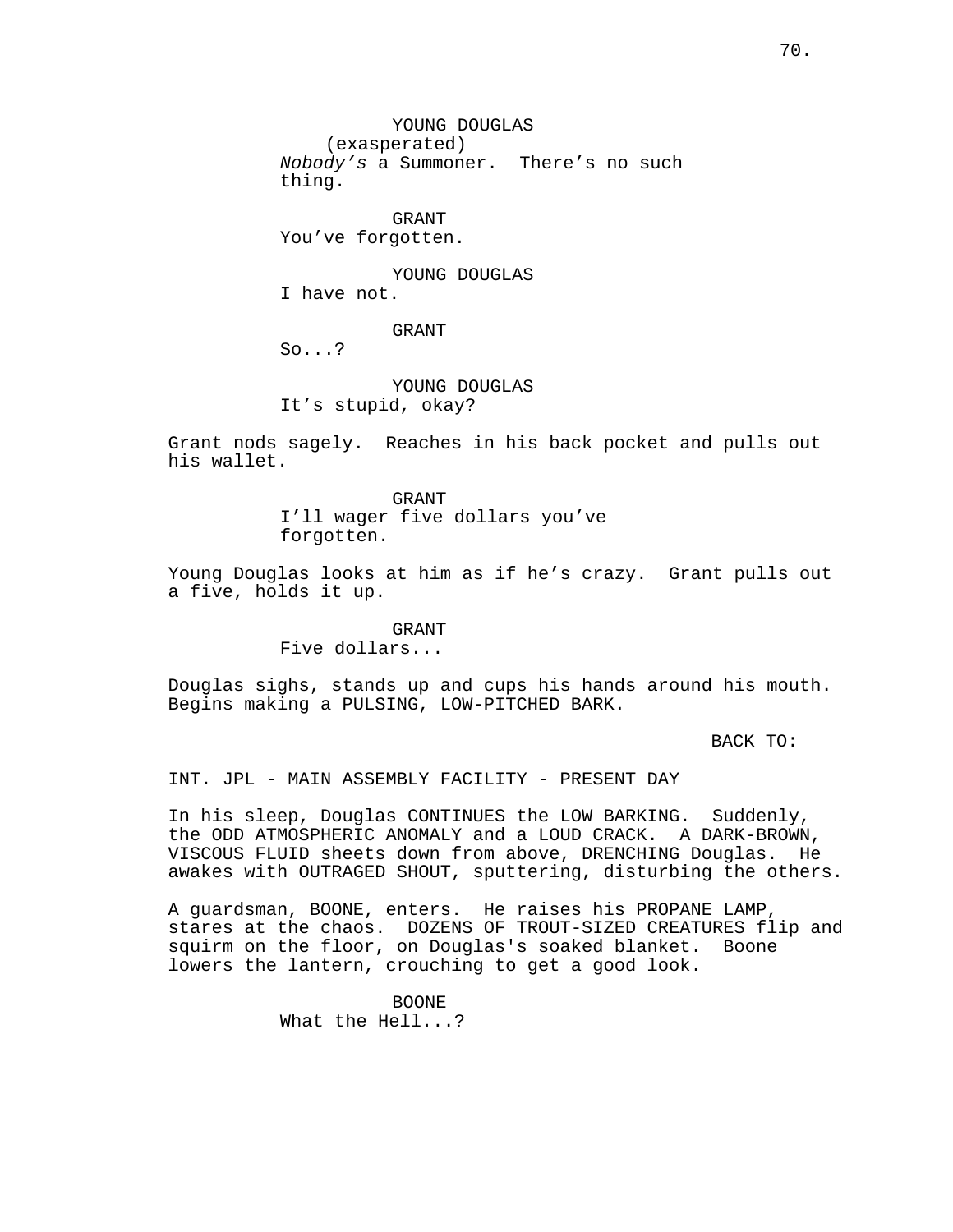ONE OF THE FISH - squirms on the floor near his boot. It vaguely resembles a shark, though it has long feelers on each side of its mouth. Its body is covered with DOZENS OF BLINKING, OBSIDIAN EYES.

Bewildered, Douglas looks around, horrified. A SLOW PULL REVEALS that only Douglas and the area immediately surrounding him has been SOAKED BY THE DELUGE, the surrounding cots and their occupants DRY AND UNAFFECTED.

EXT. SUNSET BOULEVARD - NIGHT

LOOTERS ransack shops, streaming out with shopping-carts full of booty, pairs carrying oversized items like sofas and bigscreen TVs, a few fighting over their ill-gotten booty.

A CALL rises over the darkened city; its rhythm and cadence reminiscent of an ancient chant in praise of a long-dead god. The looters pause, heads turning toward the source as though enchanted.

The Call CONTINUES FOR A LONG BEAT, ending in a HIGH, SUSTAINED NOTE. A BEAT...

... suddenly, EVERY LIGHT IN THE STANDARD HOTEL BLAZES ON. There is a COLLECTIVE GASP from the people on the street.

CUT TO:

INT. WHITE SPACE - VFX SHOT

An ethereal, child-like face of a Luminiénte, a curious expression on its face as it presses both hands against an INVISIBLE BARRIER. A STEADY PULL reveals its naked form RADIATING PURE, WHITE LIGHT as it hovers on GOSSAMER WINGS.

Dozens more dart behind it, the SLOW PULL GAINING SPEED, revealing HUNDREDS of the Luminiénte bouncing around, trapped INSIDE A LIGHT BULB flickering inside a wall-sconce, which is in turn inside...

INT. THE STANDARD - EMILY'S SUITE - NIGHT

Sprawled on the bed, exhausted from her recent effort, Emily gazes up at the FLICKERING SCONCE, pleased by the results of her most recent Call.

> EMILY It's beautiful... so much more beautiful than electricity.

Faxon stands out on the balcony, gazing down at the throngs below.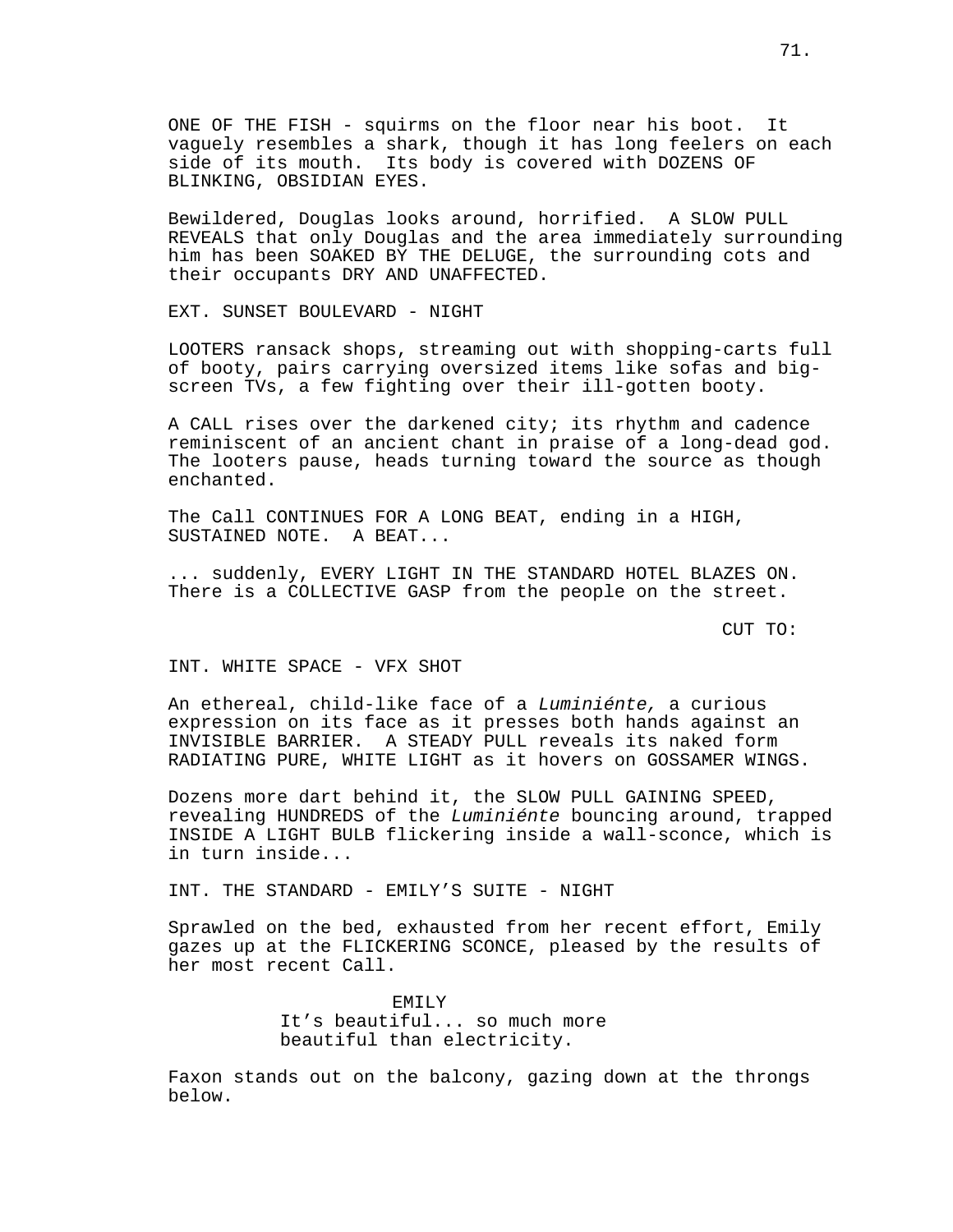FAXON Of course it is. It's alive... (turns to her) There's quite a few of your subjects down there. More on the way. I suggest you address them before they become too unruly.

Emily gazes at the light, a smile of growing satisfaction on her lips, considering the very concept as she MURMURS:

EMILY

My subjects...

INT. SUBWAY TUNNEL

Weapons drawn, Phillip, Sergio and Mona move cautiously up the tunnel. Up-track, Mona's TORCH catches a REFLECTIVE GLINT off the front of the subway train.

# PHILLIP

That's it.

Phillip, Sergio and Mona cautiously approach. Most of the windows have been shattered. LONG CLAW MARKS rake the steel sides. Shaken, Phillip turns to the others. The silence is oppressive, menacing.

> PHILLIP We'll start at the front, work our way back. Stay together.

INT. METRO-TRAIN

Mona sweeps the TORCH, the weirdly FLICKERING LIGHT revealing SLASHED SEATS, broken windows.

#### SERGIO

Jesus...

A NOISE behind them, toward the front of the train. Phillip places a finger to his lips. Mona turns the flame of the torch down.

Gripping their weapons, Phillip and Sergio approach the closed DRIVER'S COMPARTMENT. Phillip places a hand on the latch. Suddenly, the DOOR SPRINGS OPEN and a ROARING FIGURE slams into them.

Both go down, struggling. Mona FIRES UP THE TORCH. Phillip has pinned the interloper, the blade of his machete pressed to the man's throat. It's Milton Jefferts, the MTA driver. He GASPS IN ONE LONG TERRIFIED BURST: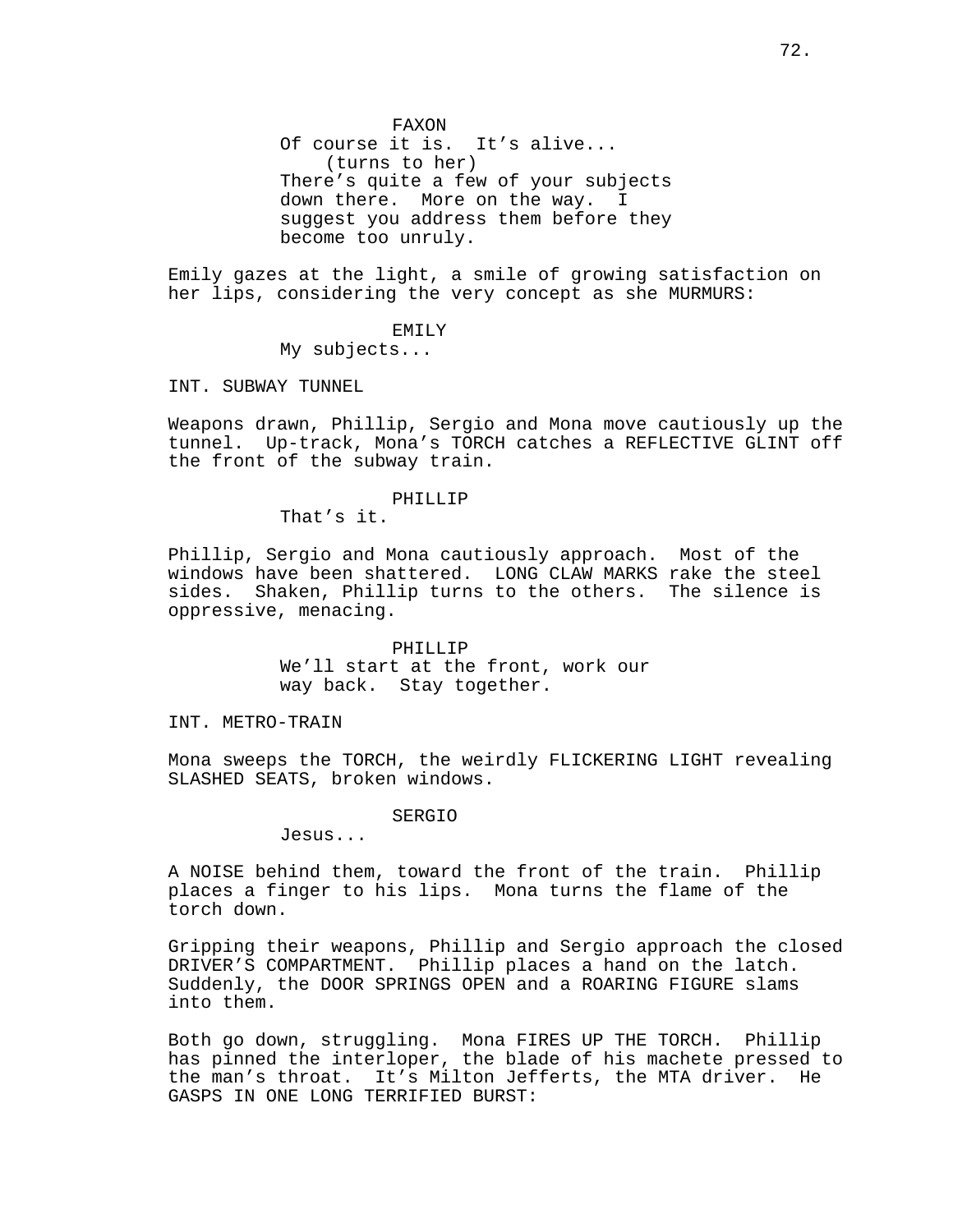MILTON Please God don't kill me okay don't I swear to God I won't hurt you...

PHILLIP

Who are you?

MILTON

Listen, man. We gotta get outta here. There's... things down here--

SERGIO Fugly little monkeys, scared of the light, faces like road-kill?

MILTON (astonished) You seen em...? I thought-- (looks at the others) What the hell is happening? I mean, what the  $hel1...$ 

Nobody has answers. Phillip helps Milton up, clocks his uniform.

> PHILLIP You're a driver, right? Last train outta Highland?

> > MILTON

Yeah.

PHILLIP We're looking for my girlfriend. Her name's Jenny. Real pretty. Blond. About five-five.

Milton thinks, slowly shakes his head.

### SERGIO

# What happened?

Milton hesitates, looks at Mona, then Sergio. Back to Phillip.

> MILTON Those things busted through the windows. Hundreds of them. I locked myself up in the driver's compartment, hid down on the floor... (squeezes his eyes shut) I could hear them. All of them, screaming...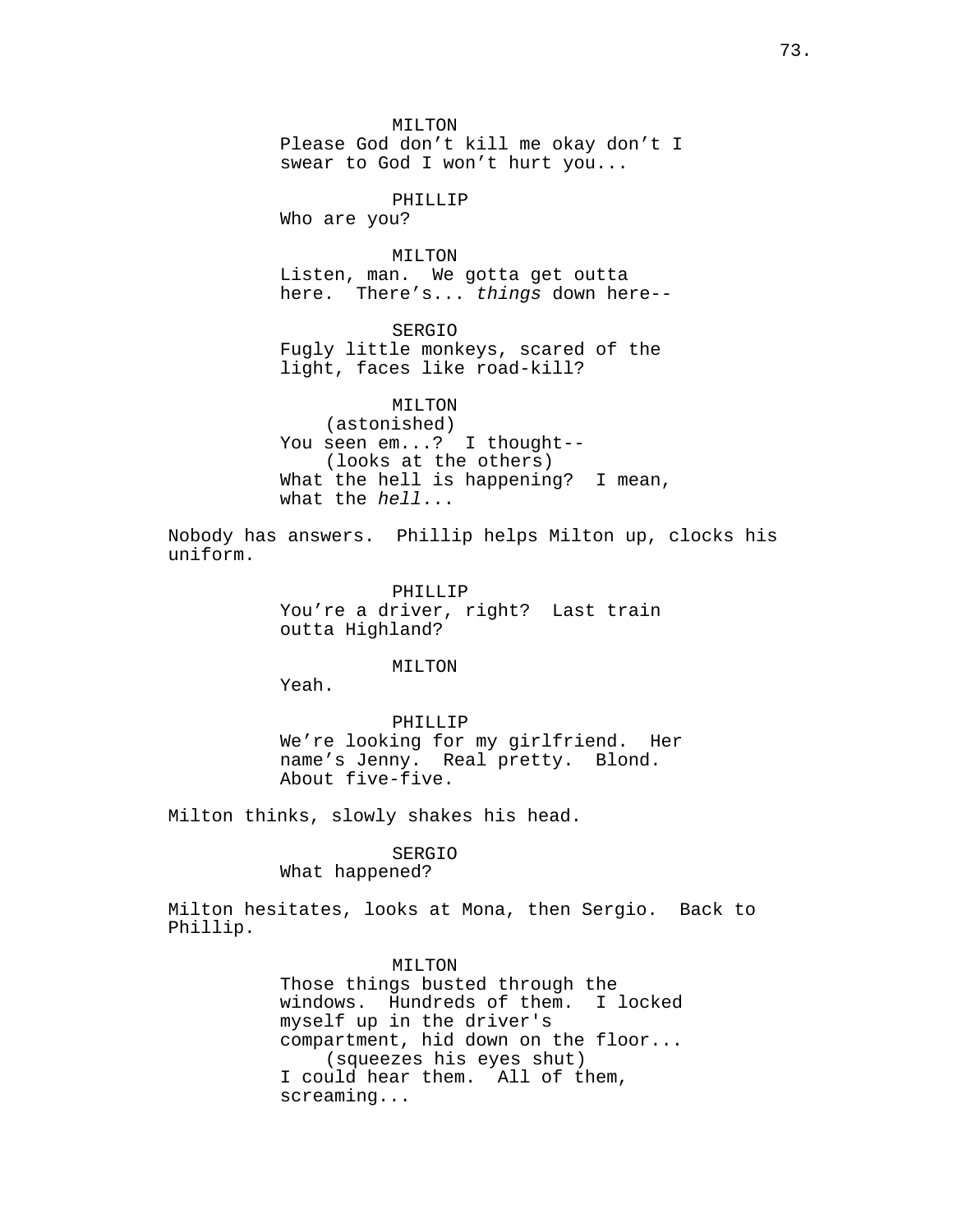He trails off, eyes haunted. Phillip stares at him, then angrily starts away. Milton grabs his arm.

> MILTON Those things're still out there.

Phillip stops, turns.

#### PHILLIP

So are your passengers.

The implications hit Milton like a gut-punch. He was the driver. He was responsible for the safety of those people. Phillip clocks the man's guilt, speaks gently:

## PHILLIP

What's your name?

MTT.TON Milton. Milton Jefferts.

## PHILLIP

Milton. If I was alone, I would've done what you did. But you're not alone anymore, understand?

There's something undeniably strong in the simplicity of Phillip's logic. Milton draws resolve from the younger man's courage. After a beat, he slowly shakes his head.

# MILTON

Hells bells...

He follows them as they move to search the rest of the cars.

INT. JPL - HOLST PROJECT BULLPEN - DOUGLAS'S CUBICLE - NIGHT

Douglas, hair still wet, wrapped in a blanket, shoves papers and periodicals into his leather satchel. The LIZARD nibbles on a leaf of lettuce in its beaker on the table.

> DOUGLAS I'm a danger to every single person in this facility.

JELLICO I'm not getting this. (to Megan) Are you getting this?

DOUGLAS The flash-point is me.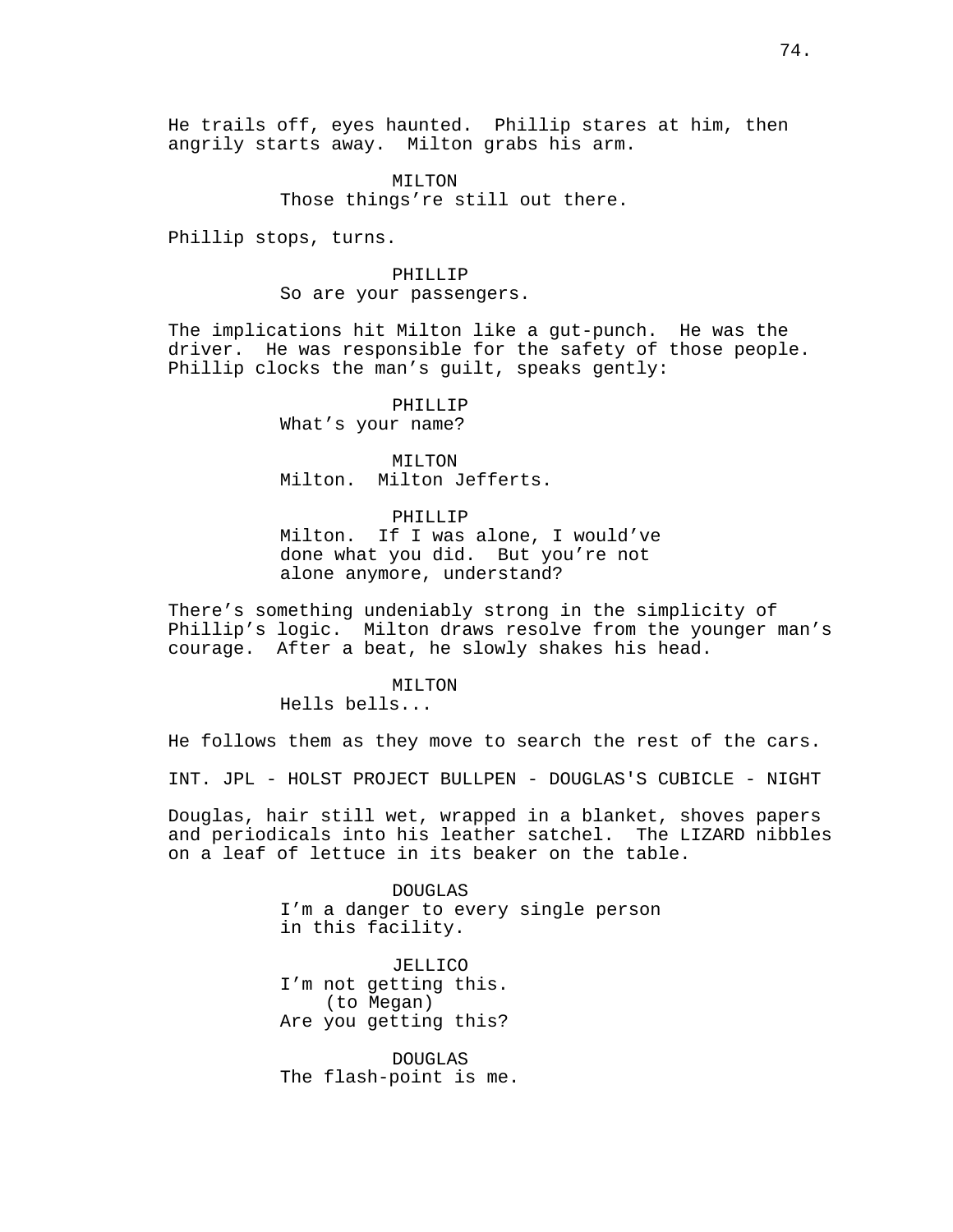MEGAN (rolls her eyes) Oh please, Douglas. Does it always have to be about you?

DOUGLAS (ticks his fingers) I was there when the rat-thing popped up. The lizard appeared on my chest. My chest. And now the fish and all that water--

JELLICO (corrects him) Brine.

Douglas tosses his Major Matt Masons into the satchel.

DOUGLAS That's right. Brine. Saltwater.

Pouring down from nowhere and nailing me. Just me. How do you explain that?

LIZARD Explain that.

JELLICO And you figure that because you've been present at each of these events, that you're somehow--

DOUGLAS --responsible. Yeah.

Jellico thinks about it.

JELLICO Okay. Do it again.

DOUGLAS

What?

JELLICO Make some more fish.

Douglas looks at him, startled. Thinks about it.

JELLICO

Well?

DOUGLAS

No.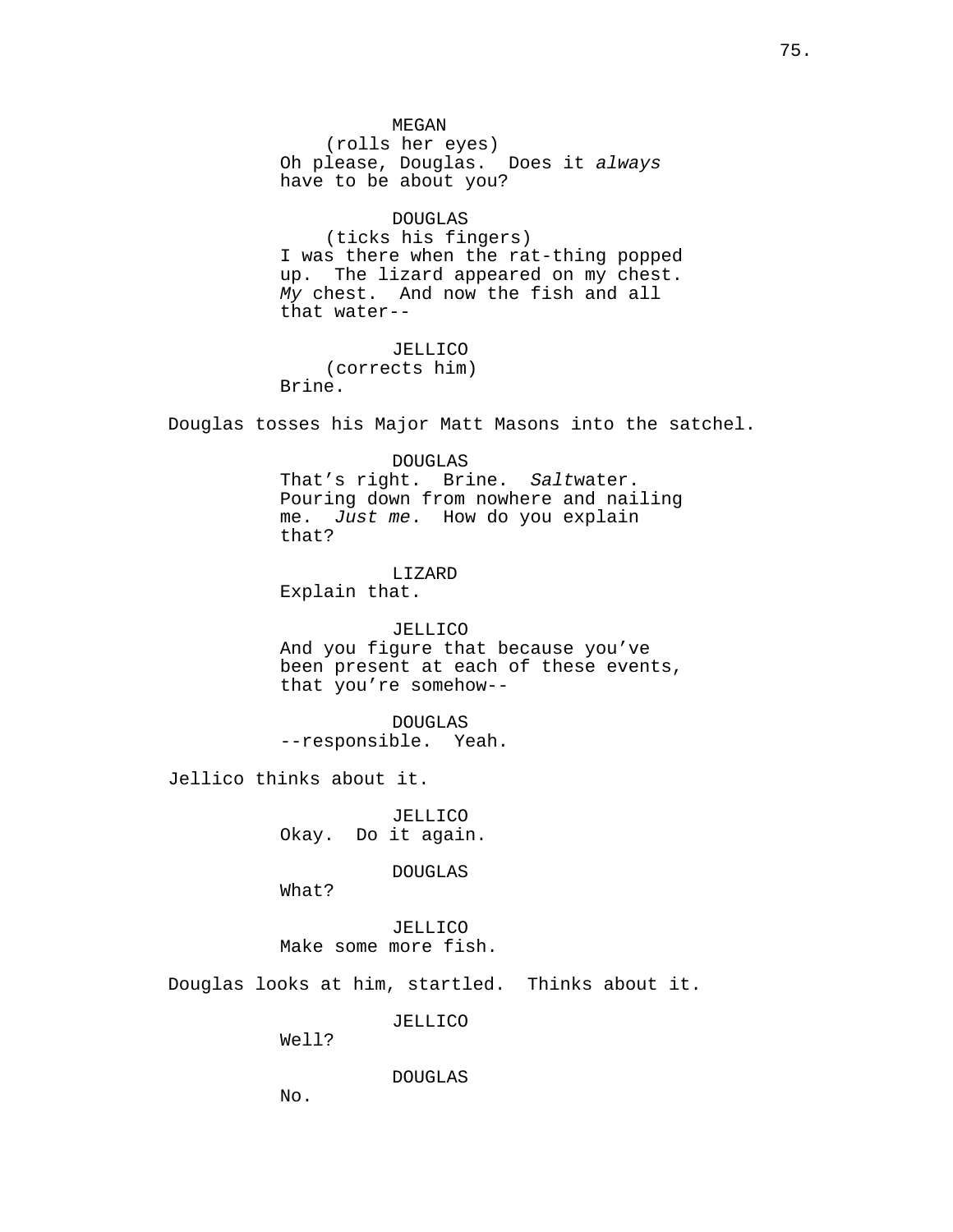Jellico gives the others a smug I-rest-my-case look.

DOUGLAS Listen. The last time, it was a school of some kind of--whatever- smaller species. If I did it again, it could be God-knows-what. A shark. It could be a freaking whale.

# MEGAN

A whale's not a fish.

Incensed, Douglas snatches up the beaker containing the lizard, storms out.

EXT. JPL - PARKING LOT - MOMENTS LATER

Carrying his satchel, the beaker under one arm, Douglas walks across the parking lot arguing heatedly with Jellico. Megan struggles to keep up.

> MEGAN For Christ's sake, Douglas, get real! The cars don't work and you live in Silverlake!

DOUGLAS I've got my bike.

JELLICO C'mon, Wolfe. We'll figure this thing out together--

DOUGLAS I've already figured it out.

JELLICO On what basis?

They approach Douglas's BMW.

#### DOUGLAS

Observation. Pure scientific method. It's freaking Newtonian. (quotes) "We are to admit no more causes of natural things than such as are both true and sufficient to explain their appearances." Besides, I know in my gut that I'm the one making these things happen. I can feel it... (realizes) I've always felt it.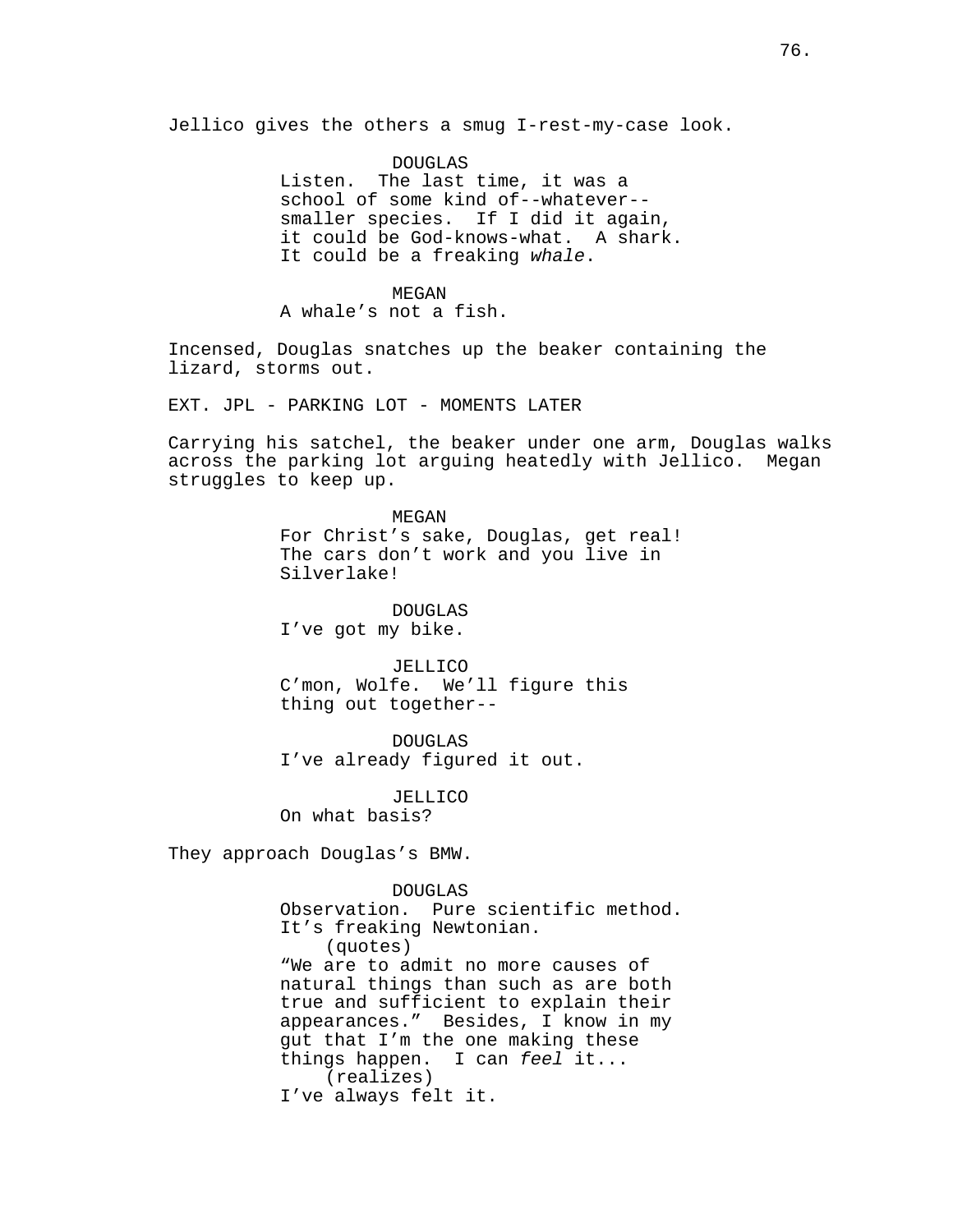He tugs the mountain-bike off the rack on his car, shoves the beaker in his satchel, slinging it over his shoulder.

> JELLICO Oh yeah! I feel, therefore it is! That's real Newtonian, Wolfe! Real objective!

A guardsman, ESTAVEZ, positioned at the door, armed with a crossbow, is startled as the door SWINGS OPEN, slamming into him. Douglas stalks out, followed by Jellico:

ESTAVEZ (O.S.)

Halt!

The three scientists stop, turn as a guardsman, ESTAVEZ, levels a crossbow, scared to death that he might actually have to use the thing.

> DOUGLAS (annoyed) Oh great. Look who's gonna get medieval on my ass.

ESTAVEZ Get back... in the building... now.

Megan approaches Estavez.

MEGAN

He's not going anywhere, okay? (back to Douglas) Douglas, c'mon. This is stupid. Let's go inside.

DOUGLAS (torn, upset) I can't, okay? It's too dangerous.

Douglas starts to mount the bike. Estavez braces to fire. Megan SHOUTS A WARNING:

MEGAN

Douglas!

and shoves Estavez as he PULLS THE TRIGGER, spoiling his aim.

DOUGLAS Oww! Oww, shit!

He stares down at the short bolt protruding from his calf. Glares at Estavez. The guardsman looks like a 12-year-old who just got busted for breaking a school window.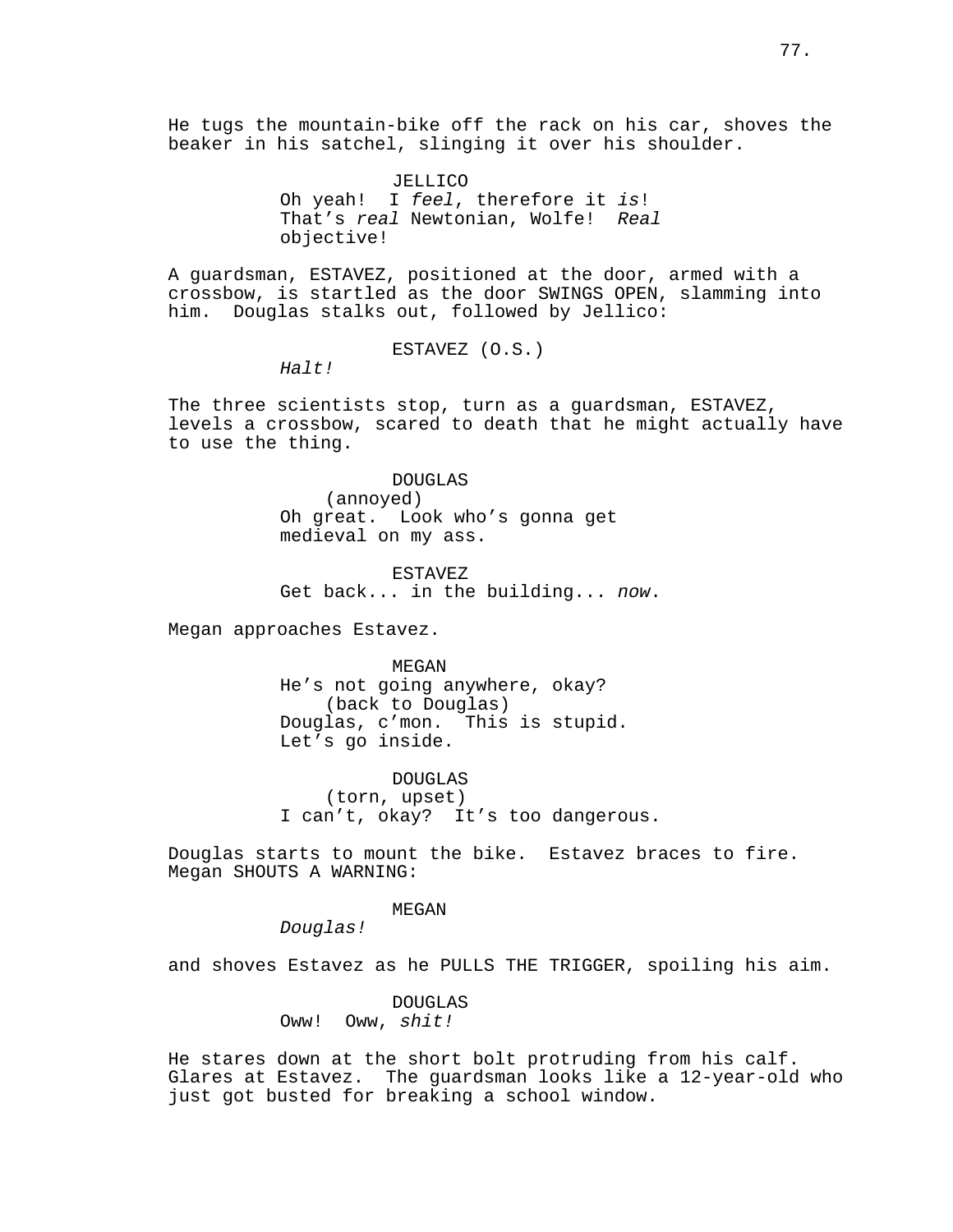DOUGLAS You dumbass!

ESTAVEZ I'm--I--I told you to stop!

Douglas crouches, grabs the bolt and, wincing, yanks it from his calf, ROARING in pain through grit teeth. Suddenly, a THUNDEROUS CLAP and the EARTH JOLTS. The scientists and the guardsman GASP, take a step back.

Douglas stands, pissed, the bolt clenched in one hand. Realizes their attention is focused behind him. He turns.

A DRAKKEN

Reptilian, its body is roughly the size of a Winnebago. Powerful limbs, razor claws, serpentine neck, flat, viperlike head. Behind its jaws is a row of flaps resembling the cooling ducts on a race car. Its scales are differentially patterned, similar to those of a diamondback rattler.

The Drakken seems disoriented, gingerly testing the asphalt with its feet. It turns, its long tail smashing into a line of parked cars. Startled, it UNFURLS A PAIR OF HUGE WINGS and majestically lifts off, BELCHING A JET OF BLUE FIRE.

They watch in slack-jawed awe as it banks off toward the southwest, occasionally BREATHING GOUTS OF FLAME THAT IGNITE THE TOPS OF TREES in it's wake.

Douglas turns to his colleagues, eyes bright with vindication.

DOUGLAS See? See? I told you!

Numb, the scientists nod, speechless.

DOUGLAS Any questions...? (silence) Good!

He casts aside the crossbow-bolt, awkwardly gets on his bike, the beaker tucked under one arm, and pedals away, weaving off into the night.

INT. SUBWAY TUNNEL

Milton, now armed with a crowbar, exits the rear of the train followed by Phillip, Mona and Sergio.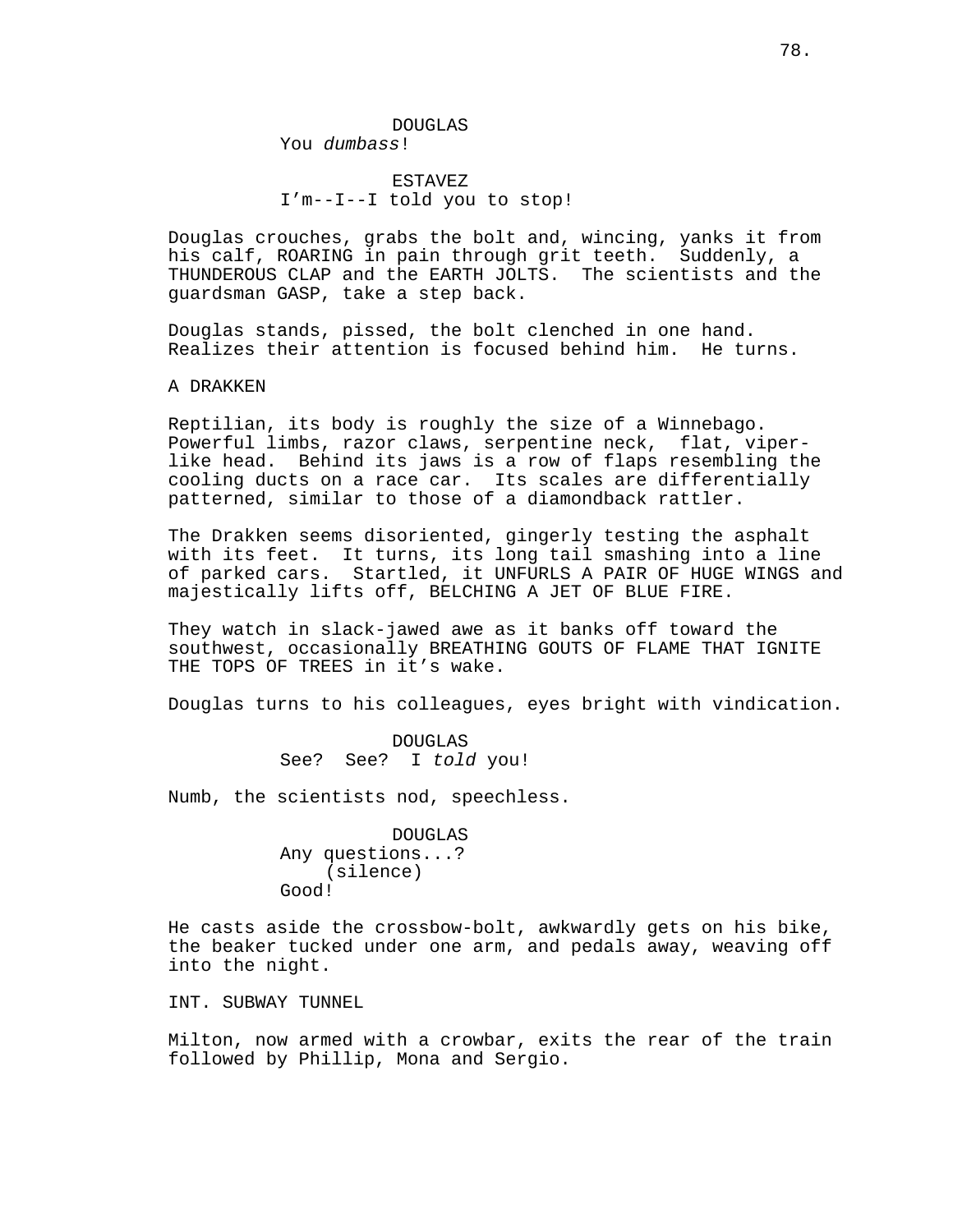MILTON There were at least a hundred boarded that train.

# SERGIO Where'd they go?

Mona points the torch up-track, illuminating the tunnel. DOZENS OF DISCARDED SHOES AND SOCKS are strewn across the tracks.

### MILTON

What the Hell...?

Phillip kneels down and picks up a gold card. Turns and motions to Mona.

# PHILLIP Mona. Gimme some light.

Mona approaches, holds the torch so he can make out the details on the card. It's a VISA GOLD. The name of the holder reads: JENNIFER BENNETT.

# PHILLIP

Jenny...

Bewildered, he peers into the darkness.

INT. SUBWAY TUNNEL - FORK

CLOSE ON BARE FEET - stumbling up the tracks--grimy, some bleeding. ECHOING SOBS AND MOANS. The air is filled with the ECHOING THRUM of DISTANT DRUM-BEATS and INHUMAN CHANTING. Trish babbles to herself:

> TRISH (O.S.) I was driving my Lexus this morning. I was drinking a decaf latté and listening to N.P.R....

A MACYS CARD falls on the tracks.

TRISH What're you doing?

Terrified, clothes smudged with soot, Jenny and Trish are among a crowd of Commuters, lashed together by ROPES AROUND THEIR NECKS, savagely whipped and dragged along by CHITTERING, half-seen NOG.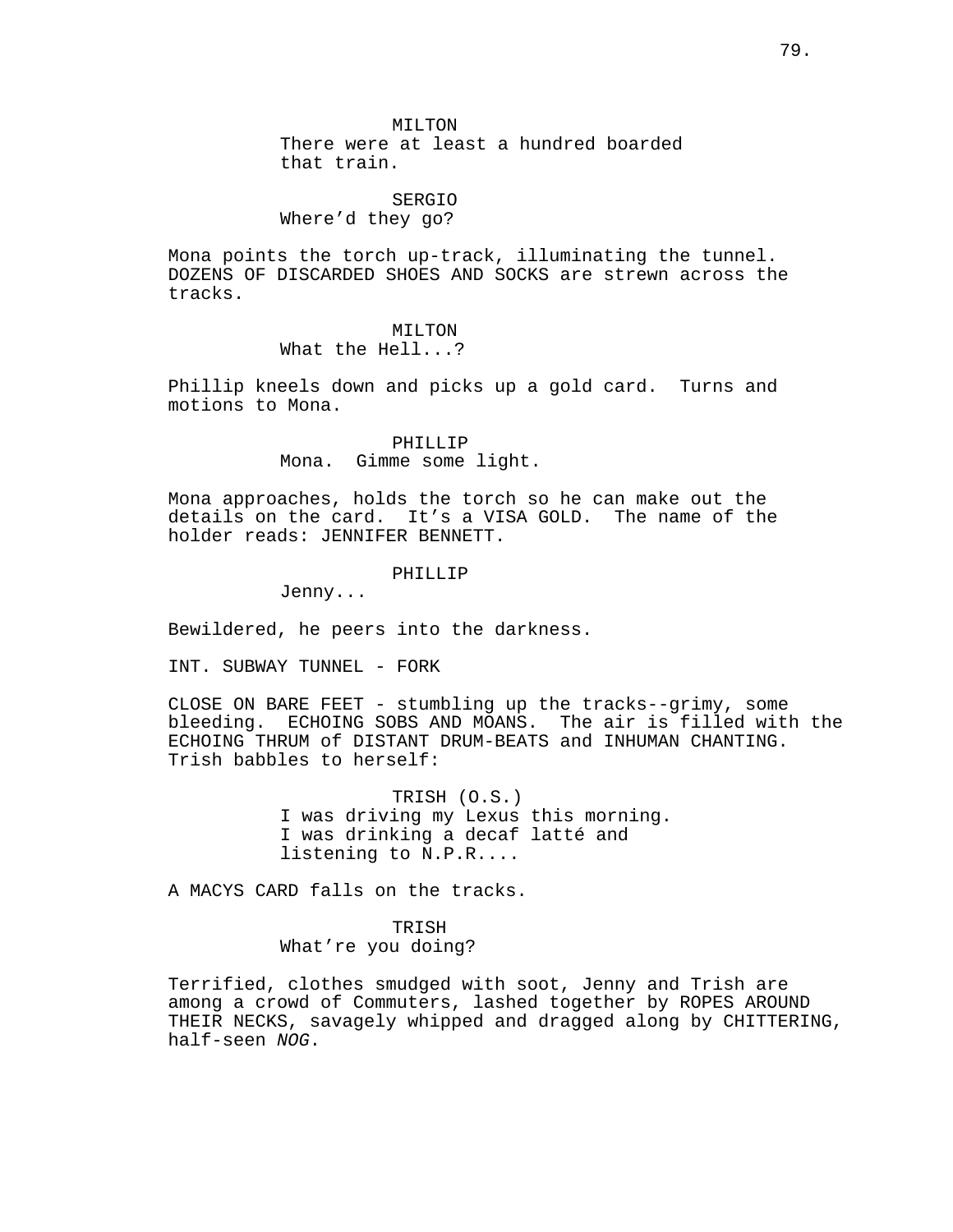JENNY Dropping credit cards. Leaving a trail.

TRISH For your stalker.

JENNY (upset, too loud) He's not-- (lowers her voice) He's not a stalker.

TRISH Why'd they make us take off our shoes?

JENNY It doesn't matter.

TRISH Maybe not for you. I was wearing Manolos--

She's silenced by the CRACK OF A WHIP, a SCREAM from someone behind her. Jenny looks up-track, eyes filled with dread.

HER POV

Up ahead, a Y-FORK, the main tunnel continuing forward to the right while a SECOND TUNNEL MERGES IN FROM THE LEFT. It appears disused, its walls constructed of SOOT-STREAKED BRICK rather than concrete.

The prisoners are herded into the older tunnel by their small, misshapen captors. A FAINT RED GLOW FLICKERS somewhere beyond a bend, casting grotesque shadows on the curved brick walls.

> TRISH Okay, that's it.

TRISH stops short, pulls out an expensive PDA/CELL PHONE, snaps it open and begins dialing.

> JENNY (whispers, urgent) Put that away.

TRISH I'm calling nine-one-one. This is completely unacceptable.

The HISSING CRACK OF A WHIP as it STRIKES a nearby prisoner.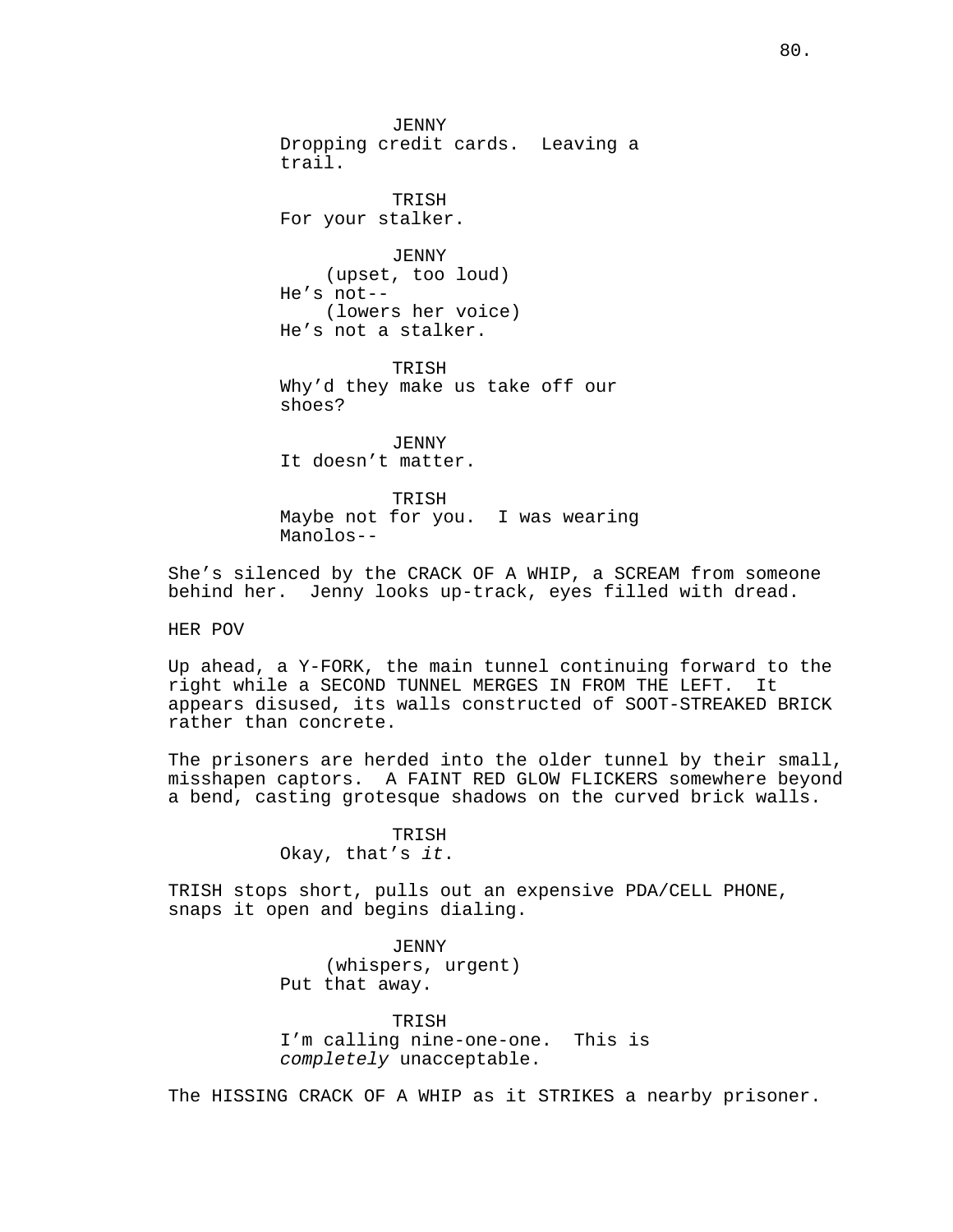TRISH No. I think I got some bars...

#### JENNY

## It's not even on!

ANOTHER WHISTLING SNAP AS A WHIP STRIKES TRISH'S HAND. Trish CRIES OUT, drops the PDA. She instinctively bends to retrieve it, feeling around in the darkness.

## JENNY

Trish, no--

Trish--

One of the ugly little brutes shoves her. Prisoners tied to Trish stumble, fall. The skirmish immediately escalates into a brawl, punctuated by THUDS and RIPS, HUMAN SHOUTS and the HIGH, WHISTLING SQUEALS OF NOG.

The rope binding Jenny to the rest of their group SNAPS in the fray and she's thrown clear of the action, sprawling on the tracks. She grab's Trish's hand.

JENNY

Trish!

The CLAWED HAND of a fallen nog closes around Jenny's ankle, throwing her momentarily off balance. She KICKS it loose and stumbles clear, flees down-track into the darkness.

EXT. WOLFE HOUSE - LATER

Douglas coasts up to his house. Exhausted, he dumps his bike in the driveway, gazes at the darkened windows.

INT. WOLFE HOUSE - LIVING ROOM - MOMENTS LATER

Douglas opens the front door.

# DOUGLAS Phillip? Jenny...?

Silence. Douglas SIGHS, zombie-walks straight to the kitchen.

INT. WOLFE HOUSE - KITCHEN - CONTINUOUS

Douglas sets the beaker on the counter, opens the refrigerator and listlessly pulls out a bottle of beer. He closes the refrigerator door, REVEALING DAHLIA BLAKE.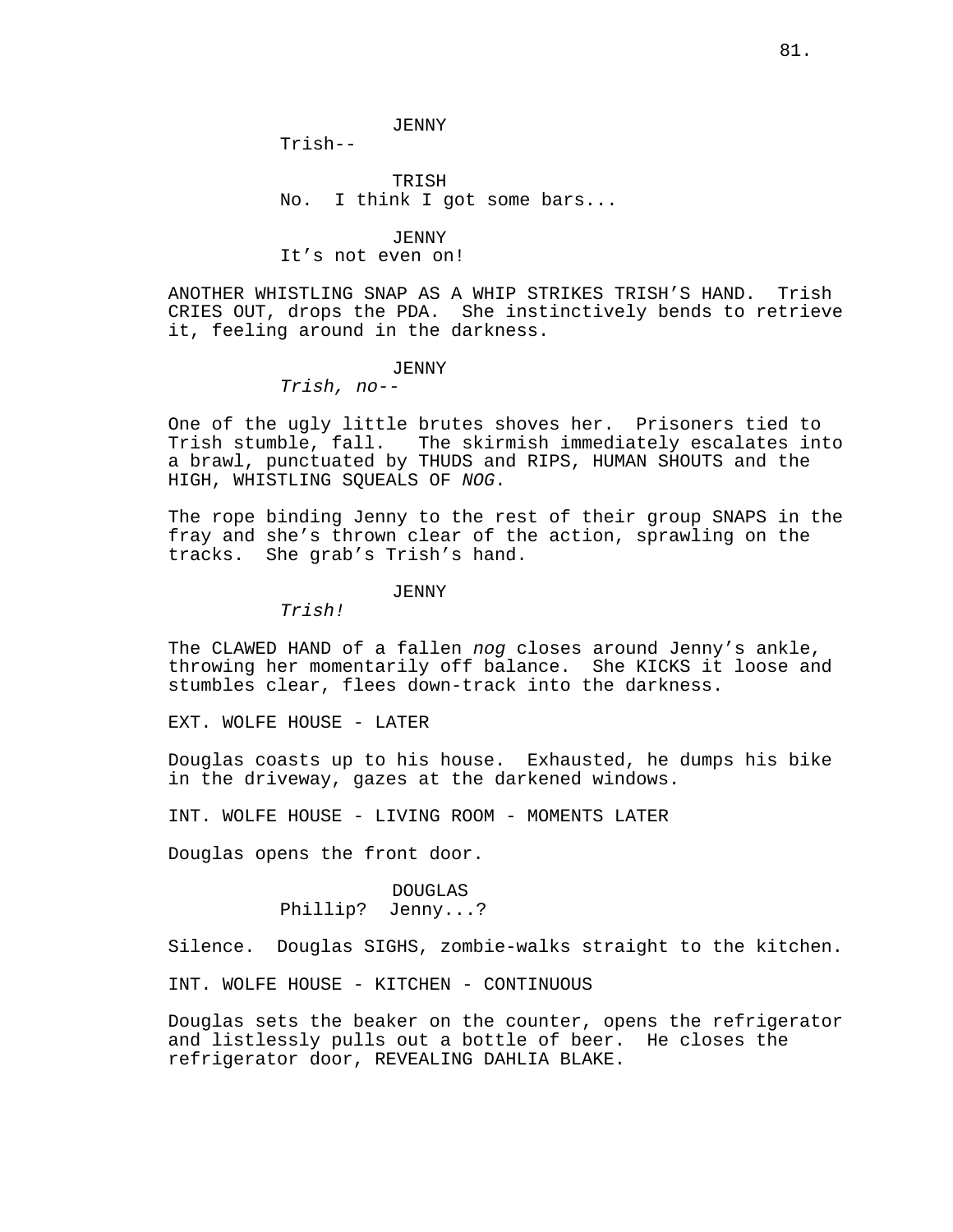DOUGLAS

Jesus!

He stumbles back, staring agog at the little woman. Bumps hard into the wall, knocking some mugs off a pegboard.

# DAHLIA

Douglas Wolfe?

DOUGLAS (nods, stammers) Did I--where did you--oh my God...

DAHLIA It's okay. You didn't zap me here. I'm just like you. A little on the

short side, but plain old vanilla homo sapiens.

DOUGLAS Who are you?

DAHLIA My name's Dahlia Blake. I was your grandfather's assistant on Nemo. You remember Nemo?

DOUGLAS Down in Costa Rica. That was the movie he was working on--

DAHLIA --when he disappeared. (nods) I was the last person to see him.

Douglas is palpably relieved. Dahlia notices the Lizard in<br>the bester resercing the feasingted specific slags the beaker, peers in at it, fascinated. Taps the glass.

LIZARD

Hello.

She grins, turns to Douglas.

DAHLIA I have something for you...

She picks up a thick manila envelope from the kitchen table

DAHLIA ... from your grandfather. It'll explain everything-- (corrects herself)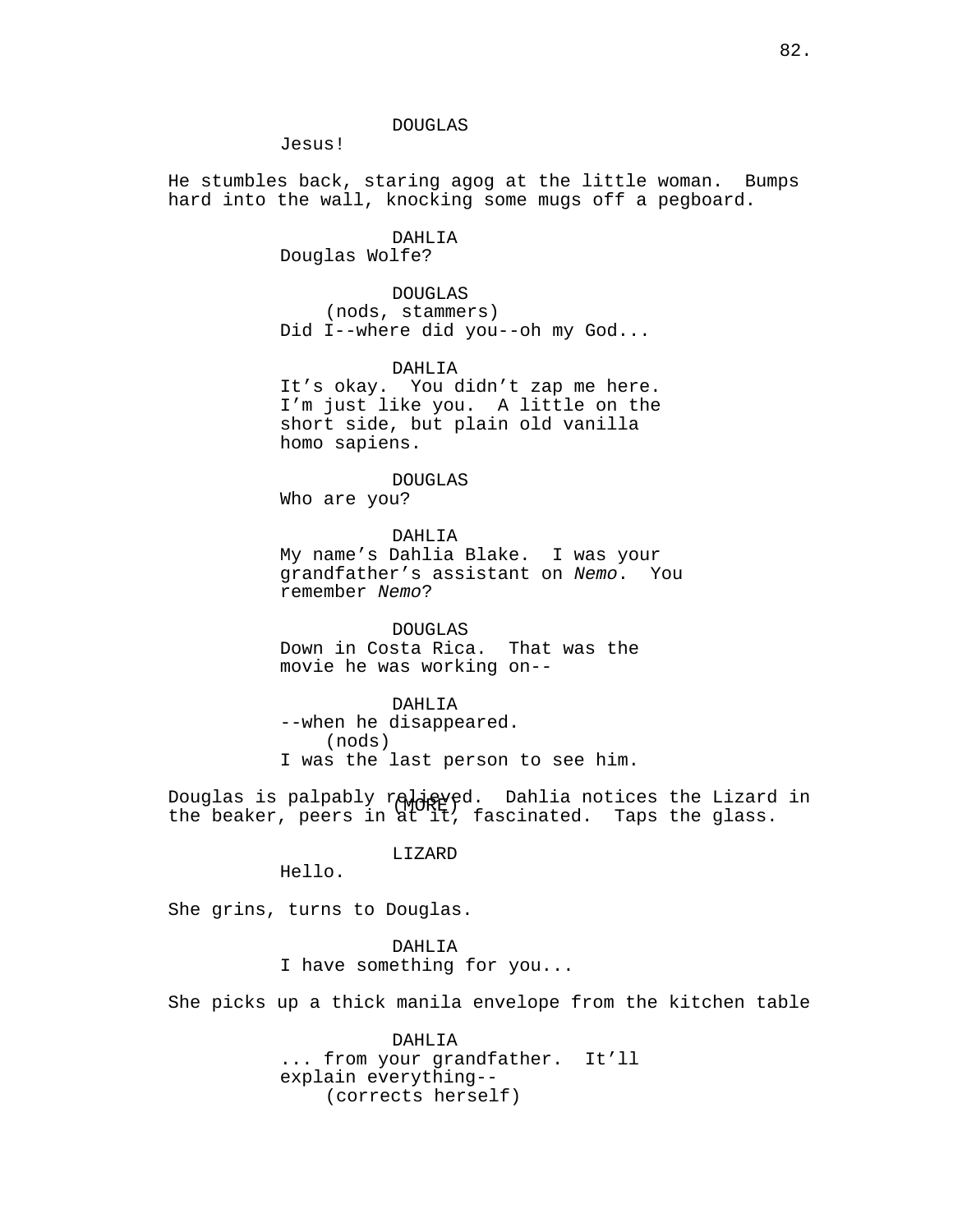DAHLIA(CONT'D) --well, maybe not everything, but a great deal. A good start, anyhow.

Douglas takes the envelope, weighs it in his hands.

DAHLIA Go ahead. Open it.

Douglas tears open the flap, slides out a THICK BOOK, handbound in cracked, ancient leather, the title in GOLD LEAF. Douglas READS THE COVER:

> DOUGLAS "The Summoner's Craft..." (stunned, to Dahlia) Summoners?

Dahlia looks up at him, eyes twinkling, the knowing smile on her lips slowly spreading to a grin.

EXT. SUNSET BOULEVARD - CONTINUOUS

The shimmering skirts of the AURORA BOREALIS dominate the Northern horizon. PEOPLE carrying TORCHES AND CANDLES thread their way up the sidewalks, weave between stalled vehicles toward bright lights of The Standard Hotel.

EXT. THE STANDARD HOTEL - NIGHT

A LARGE, BRAWLING CROWD has gathered, all of them pressing forward, begging to be let inside, attracted by the comfort and safety of the light.

Hotel guests and staff cower behind hastily stacked barricades against the glass entrance. Someone throws a brick, SHATTERING A WINDOW. The crowd ROARS APPROVAL.

Suddenly, BOLTS OF BLUE LIGHTNING CRACKLE DOWN from above, instantly BLASTING A FEW OF THE ROWDIES INTO DUST. The crowd backs away, fearful.

> FAXON That will be quite enough of that!

The crowd looks up, stunned by what appears, for all intents and purposes, to be an Angel of God hovering over the driveway portico of The Standard.

Emily steps out onto the portico, surveys the crowd. Trembling, she withdraws a folded sheet of paper from her pocket, opens it. She swallows nervously and begins reading a prepared speech.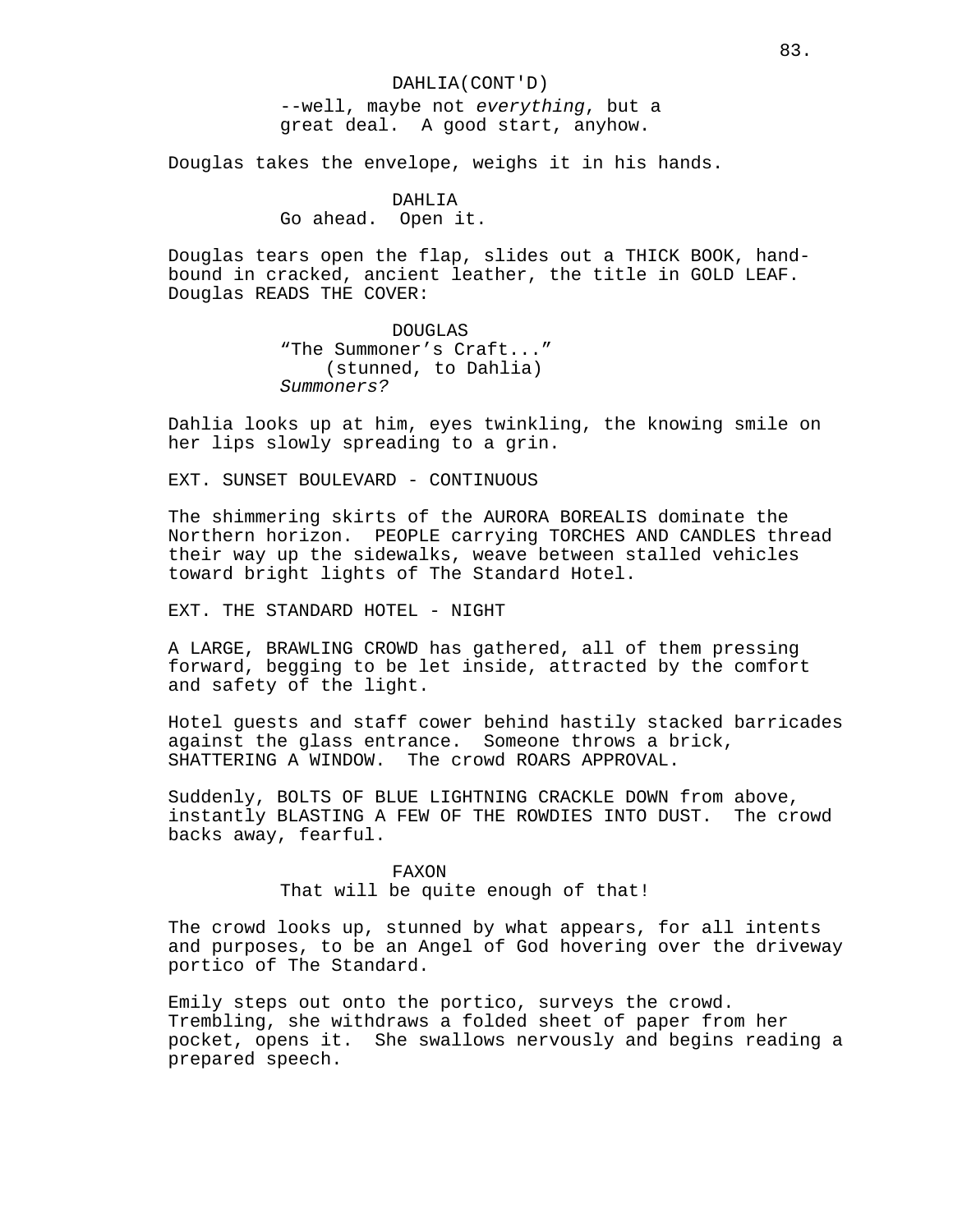Citizens of West Hollywood...

Emily pauses, her voice still inaudible due to the CHATTERING OF THE CROWD. Faxon raises his hand. It glows with radiant power as he BELLOWS:

# FAXON

Silence!

A hush falls over the crowd.

EMILY Citizens of West Hollywood. I am here to tell you that the darkness is not temporary. It has been prophesied.

She falters. A few in the crowd look at each other, confused, MUTTER among themselves. Emily forges ahead.

> EMILY Nine hundred years ago--

An errant gust of wind blows the speech from her hands. She looks at Faxon, panicked. He gives her a slow nod, eyes steady. She draws a deep breath.

> EMILY I am Emily Pelligrino. And when I was a little girl, I was a princess in a world where wishes came true, and magic and miracles were real... (pauses) And then I grew up.

She says the last with disdain, her confidence growing with every word.

#### EMILY

I was told that magic doesn't exist, that wishes don't come true, that I was nobody special. I was told the best way to avoid disappointment is to believe in nothing! (a beat) I am Emily Pelligrino, and I am here to tell you, that is a lie.

The Crowd responds with a huge, MUTTERING SIGH. She waits for silence, meeting their eyes, drawing strength from their undivided attention.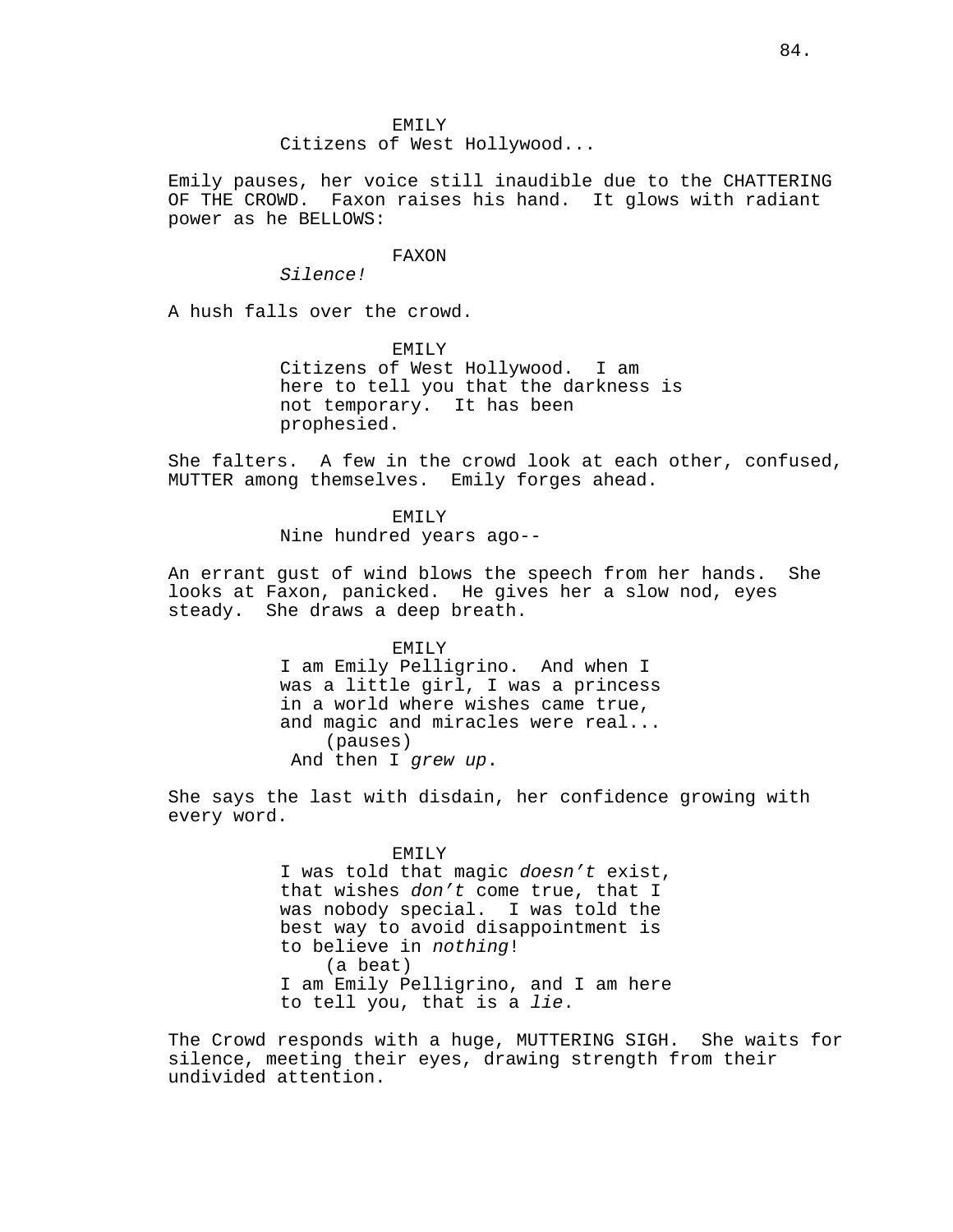EMILY You are special. Wishes do come true. Magic is real. Magic is standing right here, next to me.

She glances at Faxon.

#### EMILY

I am Emily Pelligrino, and I am here to tell you, this darkness is not due to technical difficulties. It is not a malfunction or a failure or a temporary interruption of service. (a beat) This. Is. For. Ever. This is what happens when you believe the lies. This is what happens when you believe in nothing.

Silence. She scans the Crowd. Realizes for the first time in her life the thrill of holding a large audience in thrall.

> EMILY The future belongs to those who serve the truth. The truth is the light. I am Emily Pelligrino, and I have brought you light!

She raises her arms in triumph. The Mob explodes, ROARING APPROVAL. Gunter and Klee gaze up at Faxon and Emily, raise their fists, respond enthusiastically.

# GUNTER

Hail Emily!

KLEE Yah. Und da angel! Rock on!

A tough-looking BIKER nearby seems ready to punch them out for their accents alone. Shoves Gunter.

#### FAXON

Go forth. Tell others what you have witnessed here. Some shall embrace the light and serve your empress. The rest... shall be put... to the sword!

EMILY (startled) To the what? No!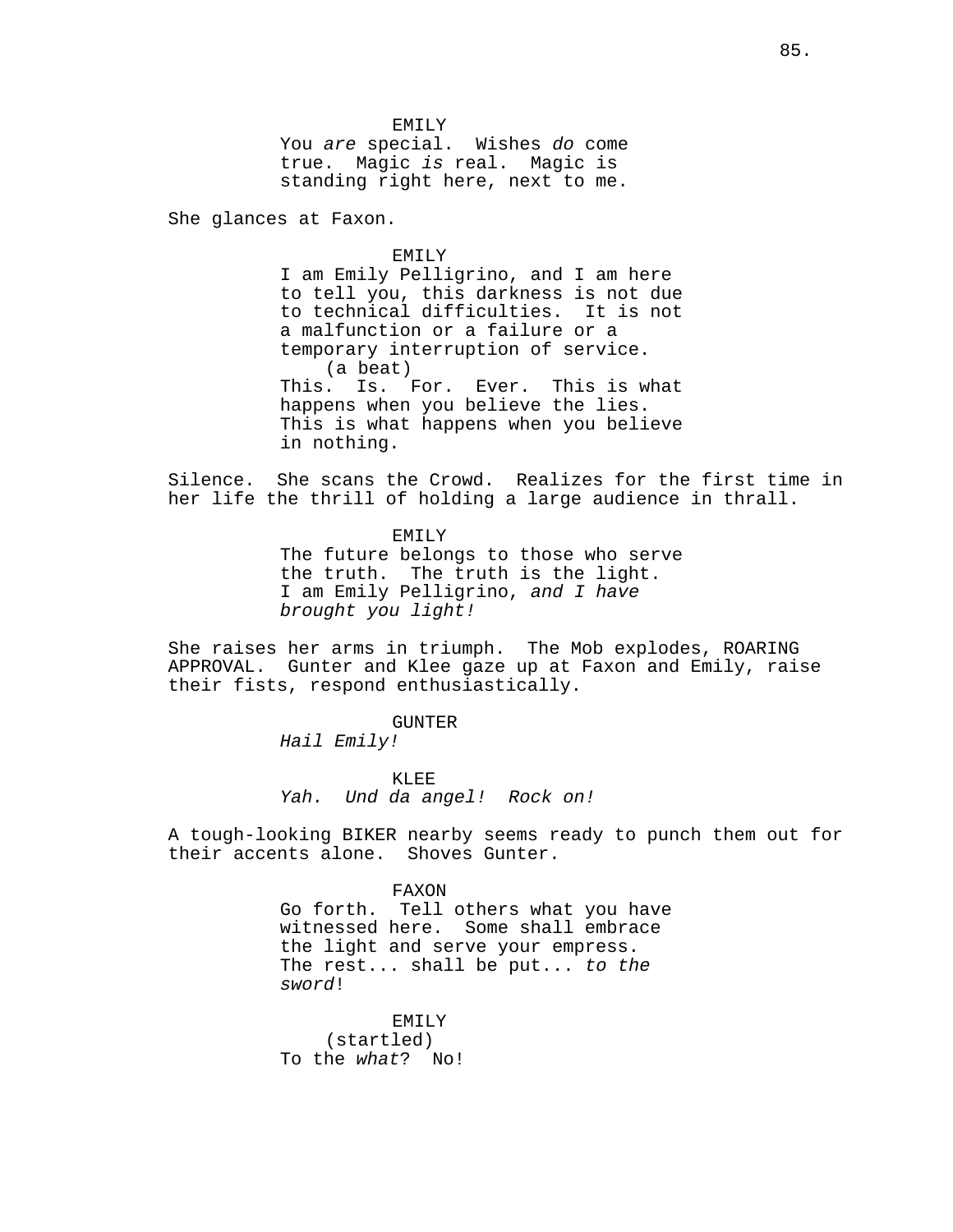But her objection is swallowed by the ROAR OF THE CROWD. Gunter and Klee wave a LIGHTERS as if they're at a Rammstein concert. Faxon grins manically, pumping his arm as he CHANTS:

> FAXON Pelligrino... Pelligrino... Pelligrino...

> MOB Pelligrino... Pelligrino... Pelligrino... Pelligrino... Pelligrino...

INT. SUBWAY - Y-FORK

CLOSE ON JENNY'S MACY'S CARD as it's hit by flickering light.

SERGIO (O.S.) There's another one!

QUICKLY APPROACHING FOOTSTEPS. Sergio picks up the card, reads the bearer's name under the light of Mona's torch.

## SERGIO

It's Jenny's.

He hands the card to Phillip, who glances at it, then peers uptrack. The main tunnel continues to the right. AN ANGRY RED GLOW FLICKERS in the disused brick tunnel to the left. Sinister CHANTING AND DRUMS ECHO distantly.

# SERGIO

(nervous) I think that one on the right's prolly our best bet.

Phillip gives Sergio a look, then turns to Milton.

PHILLIP Where does that one go?

#### MILTON

Looks like one of the old Red Car tunnels. Been shut down since Kennedy was president.

# PHILLIP You gotta light?

Milton digs in his pocket, pulls out a butane disposable. Phillip turns to Sergio: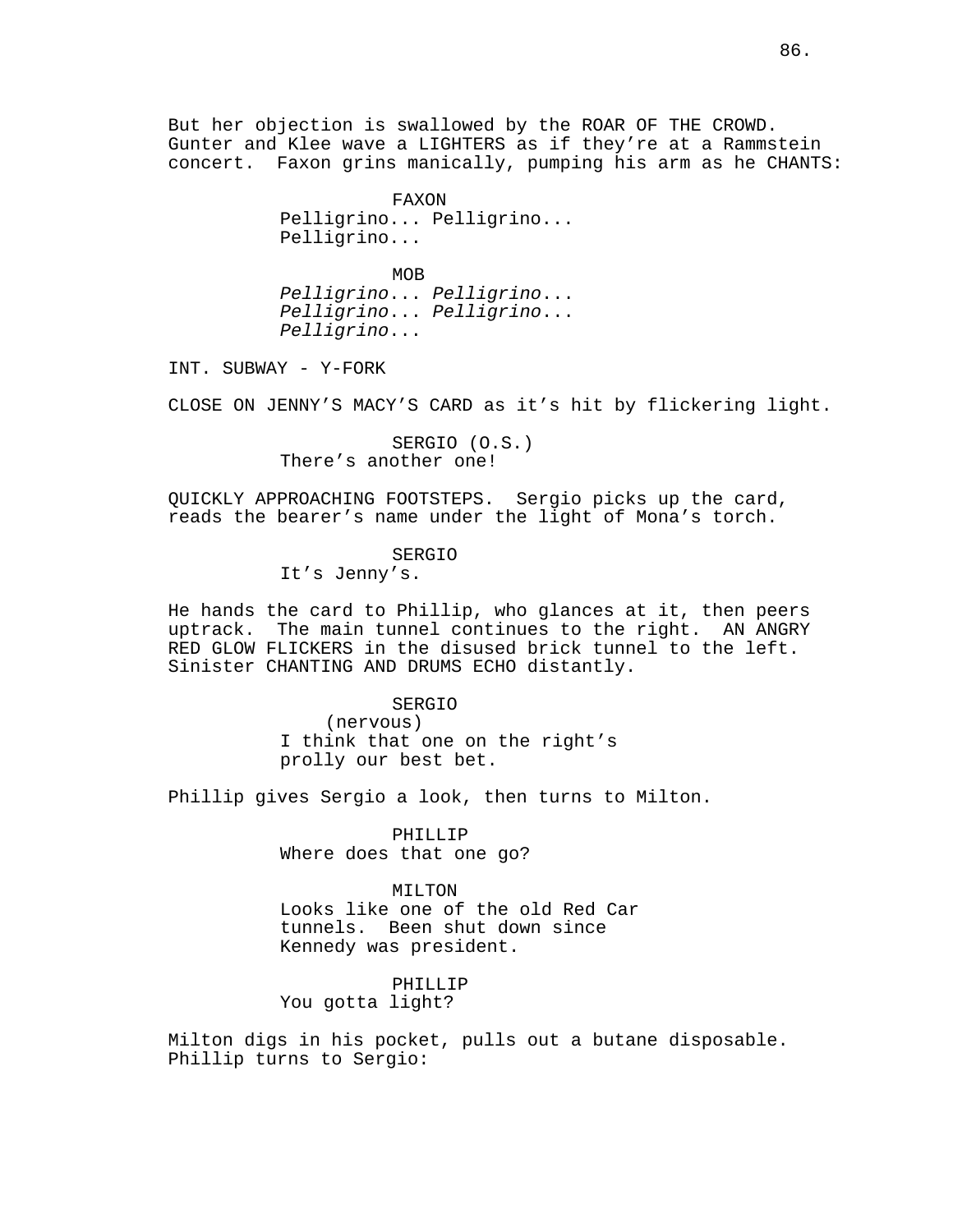PHILLIP You and Mona head right. Milton and me'll check out the one on the left. We'll meet up back here.

INT. WOLFE HOUSE - LIVING ROOM - NIGHT

CANDLELIGHT. A fire roars in the hearth. Dahlia wraps gauze around the arrow-wound in Douglas's calf while he sits in a Morris chair.

> DOUGLAS I always thought it was just another one of Poppie's crazy stories.

DAHLIA To be fair, so did he. At best, he only half-believed it.

DOUGLAS He half-believed everything.

DAHLIA

(smiles, remembering) Yes. He was magnificent...

Douglas hadn't meant it as a compliment. He gives her a disapproving look. She smiles.

DAHLIA

He said to me once, "Dahlia? Where there's bath-water, there are babies."

She chuckles. Douglas smiles, despite himself. He hefts the book, contemplates its cover.

> DOUGLAS So, I'm a Summoner.

> DAHLIA It appears so, yes.

> DOUGLAS What about Phillip?

DAHLIA According to your grandfather, no. You were the only one born with the membranula.

DOUGLAS Membranula?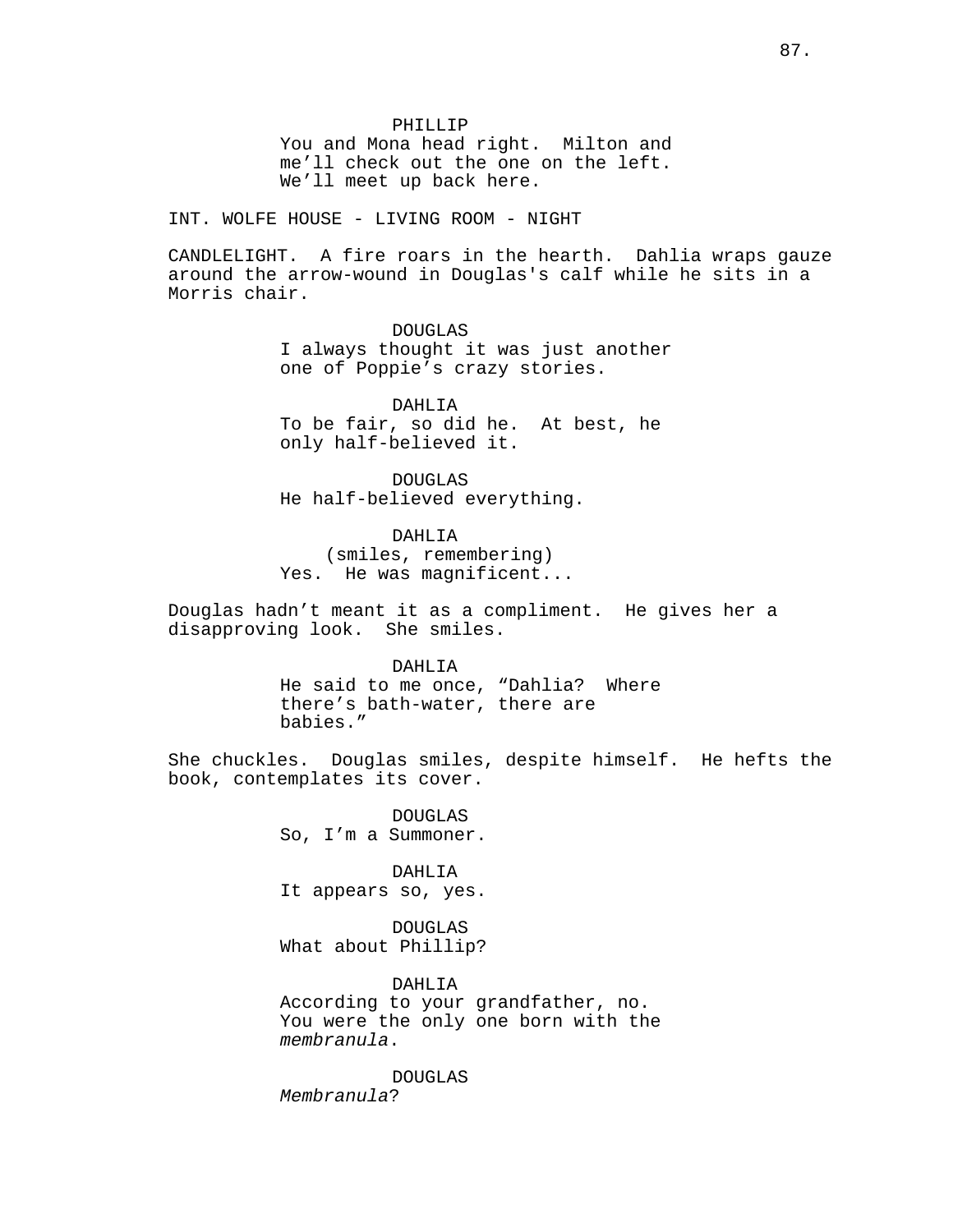DAHLIA Structures inside your sinuses--

DOUGLAS (remembers) --polyps. The doctor said they were just polyps.

# DAHLIA

(smiles knowingly) They give you the ability to vibrate open portals between the atrum terrae- -the Nine Dark Lands that share dimensional space with Earth. It's all in the book.

Douglas considers this for a beat, troubled, then:

DOUGLAS So I can breach dimensions with my voice.

DAHLIA

Given the right tone, volume and inflection. Yes.

DOUGLAS And this book--

# DAHLIA

Books. There's thirteen other volumes, plus indices and a few forbidden texts--

DOUGLAS --which we don't have.

DAHLIA

(defensive) They're exceedingly rare! We're lucky to--

DOUGLAS

(holds up one hand) --gotchya. Can't pick em up Barnes and Noble. So with the chants--

DAHLIA

 $-calls$ --

DOUGLAS --Calls in these books, I can control it, breach dimensions--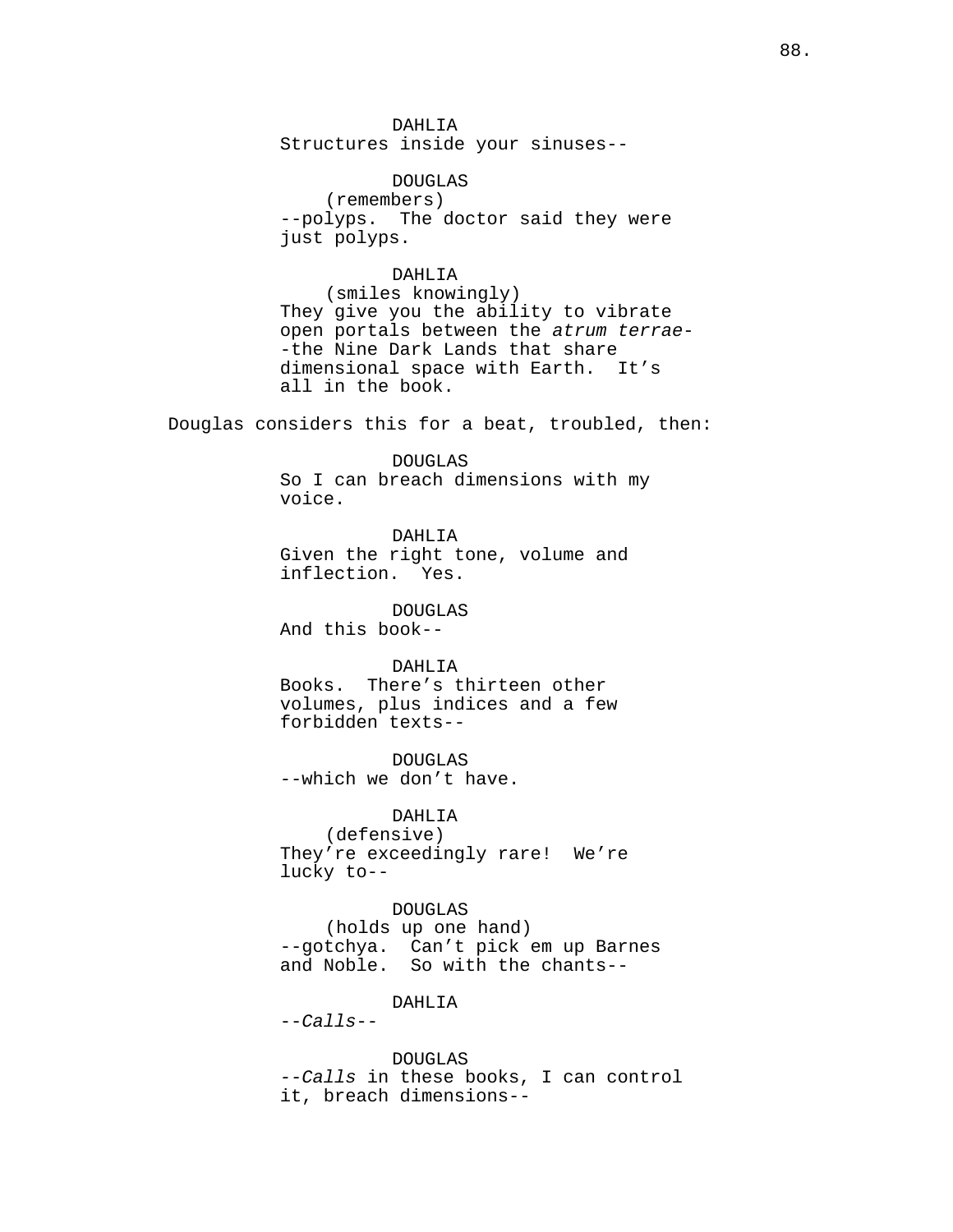# DOUGLAS

Right. I can open portals between these "atrum terrae" and import animals--

DAHLIA --they're not all animals. Many are as intelligent as man--some more so.

DOUGLAS

Sentient.

DAHI<sub>I</sub>TA Very. And a number have powerful

supernatural abilities.

# DOUGLAS

But I can control them. With the chants--

# DAHLIA

--Calls. Binding Calls. Yes. Correctly done, any creature you bring into this world is bound to you as its master.

#### DOUGLAS

But without the right, specific, perfectly executed Call, it's just- it can run amok, right?

# (MORE) DAHLIA

Yes. Its will is its own.

Douglas considers this a moment, then looks at Dahlia with an expression of dawning horror.

> DOUGLAS How many people can do this?

DAHLIA Summon? Maybe one in a million.

DOUGLAS There's ten million people in Los Angeles County. (holds up the book)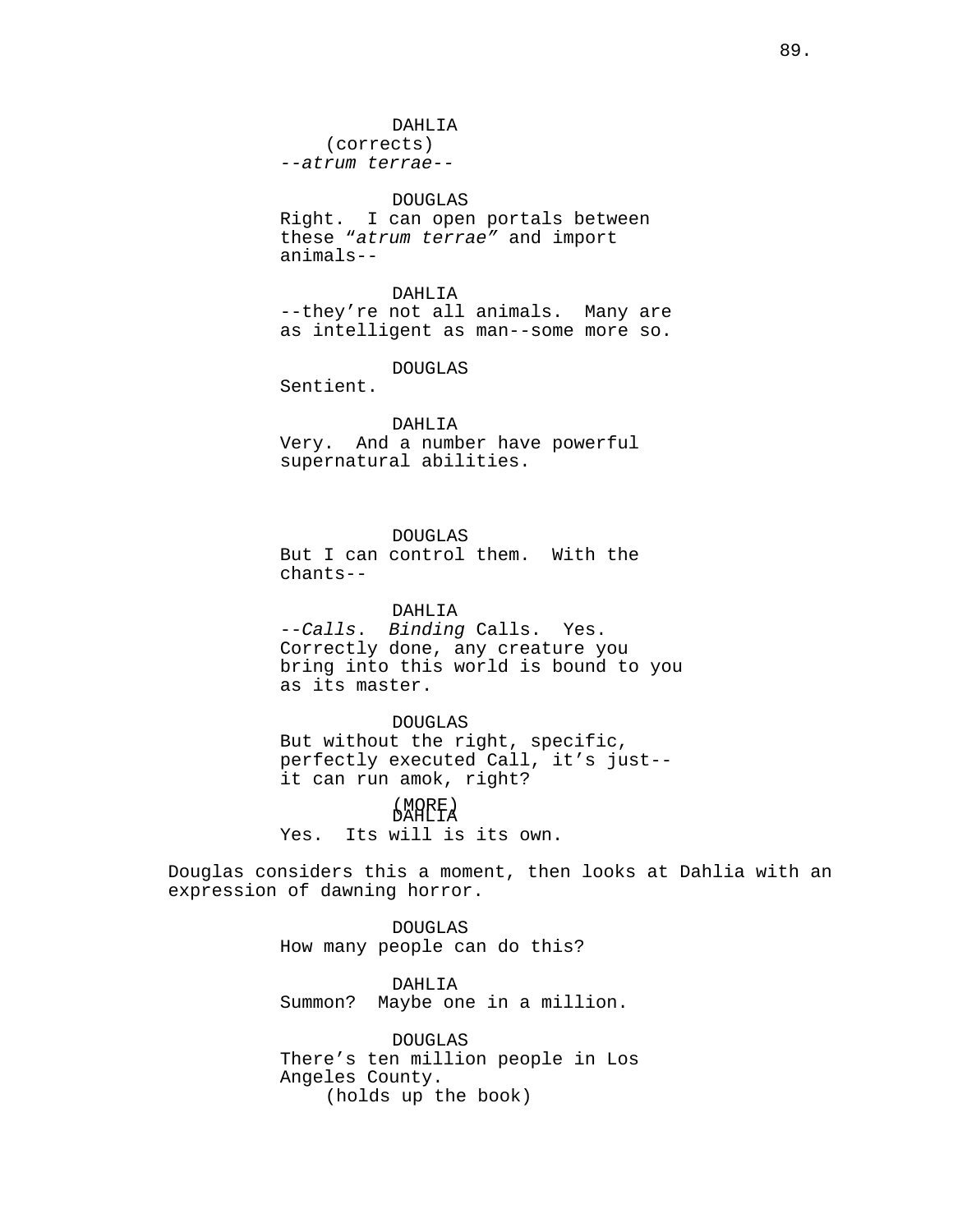And how many do you suppose have a full set of these puppies on their bookshelf?

Dahlia thinks a moment.

## DAHLIA

Very few?

DOUGLAS (angry) Yeah! Very few as in none!

He whips his pant leg down, grabs his shoe and bolts for the door.

#### DAHLIA

Douglas!

She starts after him.

EXT. WOLFE HOUSE - NIGHT

Douglas hops down the walkway, pulling on his shoe. Dahlia struggles to catch up.

> DAHLIA Don't go--

#### DOUGLAS

My brother is out there. And Jenny! In the middle of a worldwide black out, and there's at least ten people in this town who can brain-fart dragons!

He picks up his bike. She grabs his forearm.

DAHLIA You have no idea where they are.

DOUGLAS Downtown. He was meeting her at work.

He mounts the bike, notices how distraught she is.

DOUGLAS It's gonna be okay.

She reluctantly releases his arm.

DAHLIA Be careful.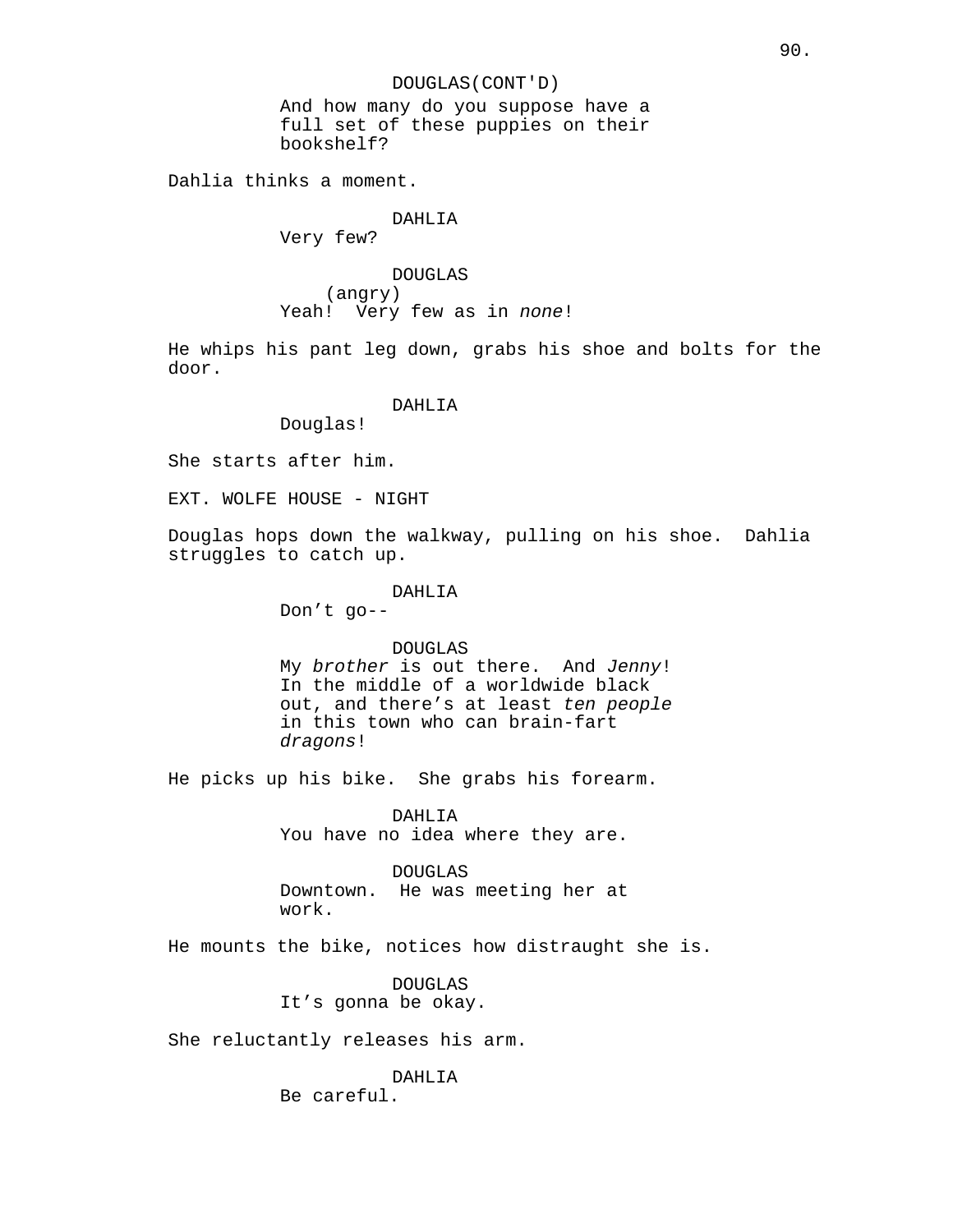INT. RED CAR TUNNEL

RATS scuttle down the rusty tracks, their bloated forms reflected in standing water between the rails. Phillip and Milton crouch, flanking the SHATTERED HOLE in the brick wall. Within, FRIGHTENED MURMURS, the occasional WHIMPER, the CRACK OF A WHIP. They peer inside.

## MILTON

The hell...?

The tunnel has broken through into what looks like an OLD INDUSTRIAL BOILER-ROOM. HUGE PIPES snake along the walls, the ceiling. The steel bulkhead of a FURNACE GLOWS CHERRY RED.

SEVERAL DOZEN FRIGHTENED COMMUTERS huddle in the cramped space. A number are poked and prodded by A FEW HALF-SEEN NOG down a STEEL LADDER into a large FREIGHT ELEVATOR SHAFT leading deeper into the bowels of the city.

# PHILLIP

Where are they taking them?

MILTON I dunno. I don't think I wanna know.

A HAND falls on Milton's shoulder. He starts, terrified. It's Sergio. Mona stands behind him.

> MILTON What the hell you doin, tryin to give me a thrombo?!

> > SERGIO

Sorry, man... (to Phillip) Highland station's about fifty yards up the main tunnel. We found this at the foot of the escalator.

Mona hands Phillip Jenny's TALBOTS CARD. He looks at it, relieved. Sergio peers into the breach in the wall.

> SERGIO Oh, man... that's metal. (to Phillip) We better book.

He turns and start away. Phillip doesn't move, eyes locked on the crush of dismal humanity in the cramped boiler room.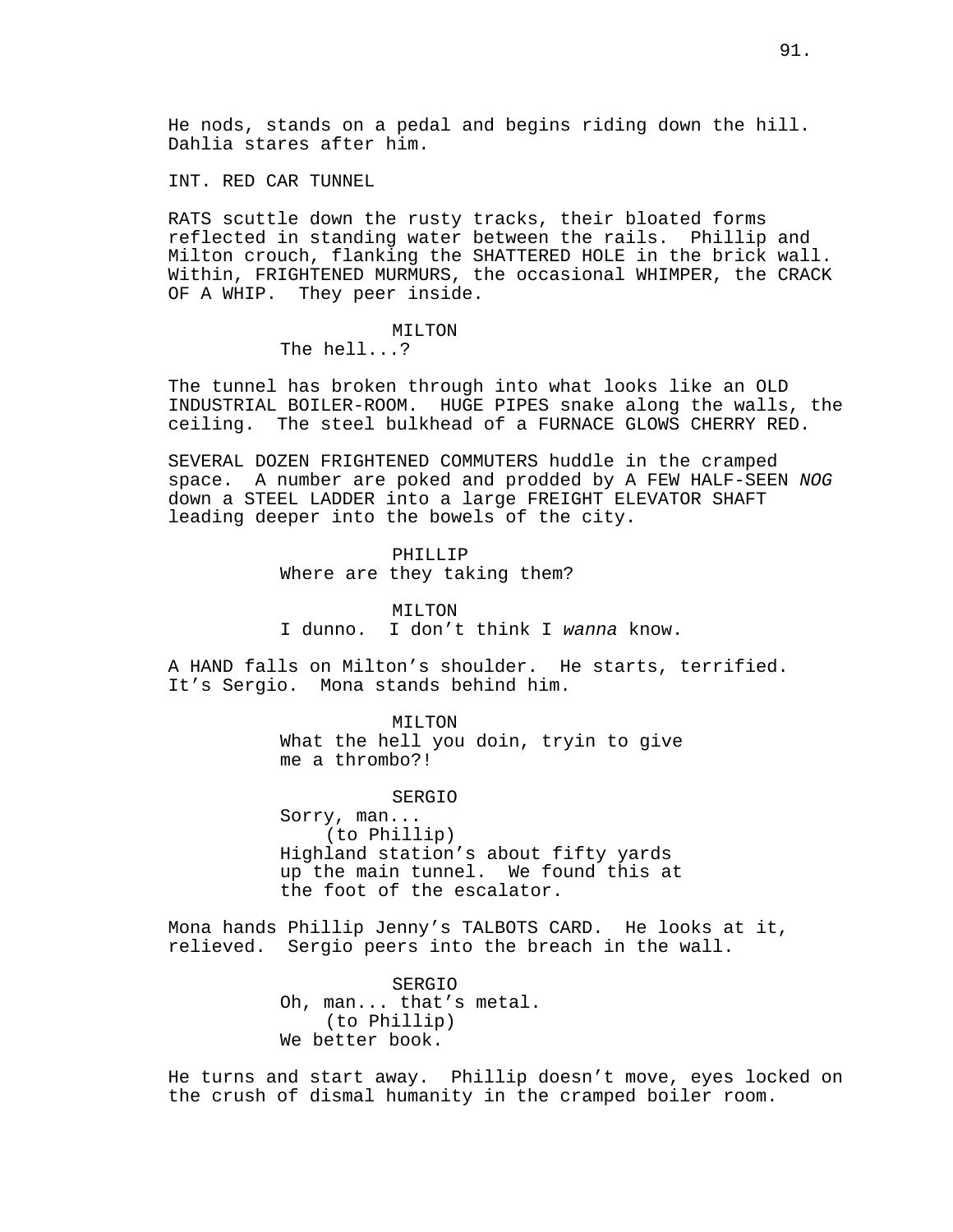SERGIO Phillip. C'mon, man...

PHILLIP There's only three of them guarding those people. We can take em.

SERGIO Dude, Jenny went the other way. We waste time here, we're never gonna catch up with her.

Phillip looks at the others, a tortured expression on his face.

#### PHILLIP

I know, but--

# SERGIO

But nothing. These people are strangers, okay? There's nothing we can do for them.

PHILLIP We can't just leave.

#### MILTON

He's right.

Milton steps over, stands by Phillip. Sergio looks at Mona, who sniffs at him and joins the other two. Sergio sighs.

## SERGIO

Oh, man...

EXT. SILVER LAKE BLVD. - SUNSET TUNNEL

Douglas weaves his bike through a CROWD OF REFUGEES walking up Silver Lake Boulevard. A SHOUT:

#### LOTTIE

Douglas? Is that you?

He brakes, looks around. Spots Lottie, disheveled, exhausted, walking with a few of the COWORKERS we saw earlier.

# DOUGLAS

Lottie!

He looks at her Coworkers, sees Jenny and his brother aren't among them.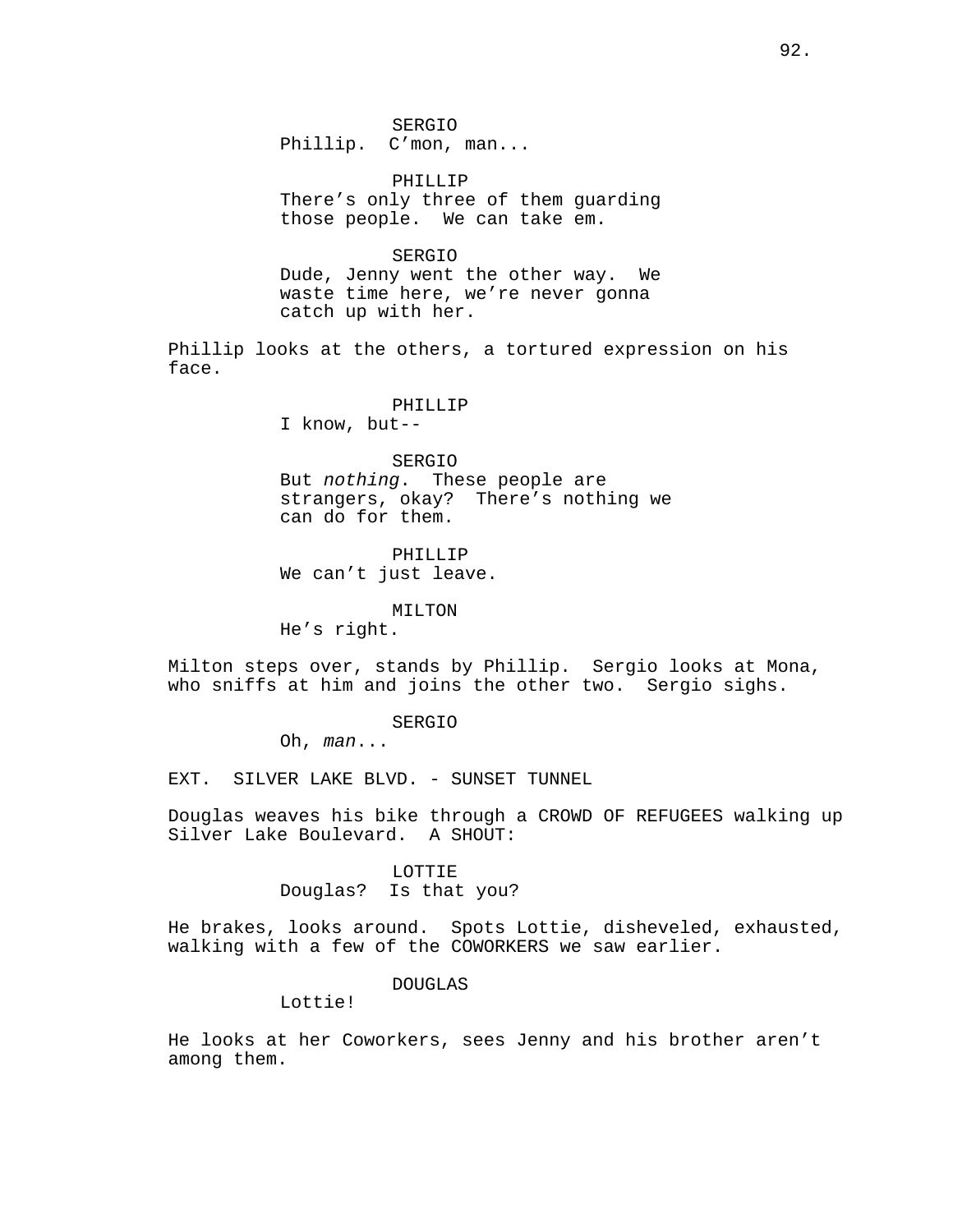DOUGLAS Where's Jenny?

LOTTIE Phillip came by. He was gonna try to find her. She went out to lunch with Trish.

DOUGLAS

Where?!

LOTTIE Hollywood and Highland--

EXT. HOLLYWOOD/HIGHLAND METRO-RAIL STATION - NIGHT

Jenny stares aghast at the surrealistic scene.

### JENNY

Oh my God...

Display windows are shattered, their contents picked clean. PEOPLE holding candles and homemade torches wander west like pilgrims down Hollywood Boulevard, weaving between stalled cars, toward THE GLOW of The Standard Hotel.

Suddenly, the ECHO OF AN INHUMAN SHRIEK and she's STRUCK from behind, falling to the ground.

INT. RED CAR TUNNEL

THREE NOG herd A DOZEN BOUND CAPTIVES down the tunnel, GROWLING and smacking them toward the breach in the wall. They crowd up to the bottleneck.

IN THE SHADOWS - Concealing their weapons, Phillip, Milton and Sergio stealthily slip into the group, allow themselves to be shoved through into

INT. THE BOILER ROOM

They step down with the others, move into the crowded room, pushing their way toward the front to place themselves between the captives and the elevator shaft.

> TRISH Phillip Wolfe. You have some nerve coming down here!

Phillip, startled, turns and sees Trish. She gazes at him accusingly. It's clear she's suffered some kind of break with reality.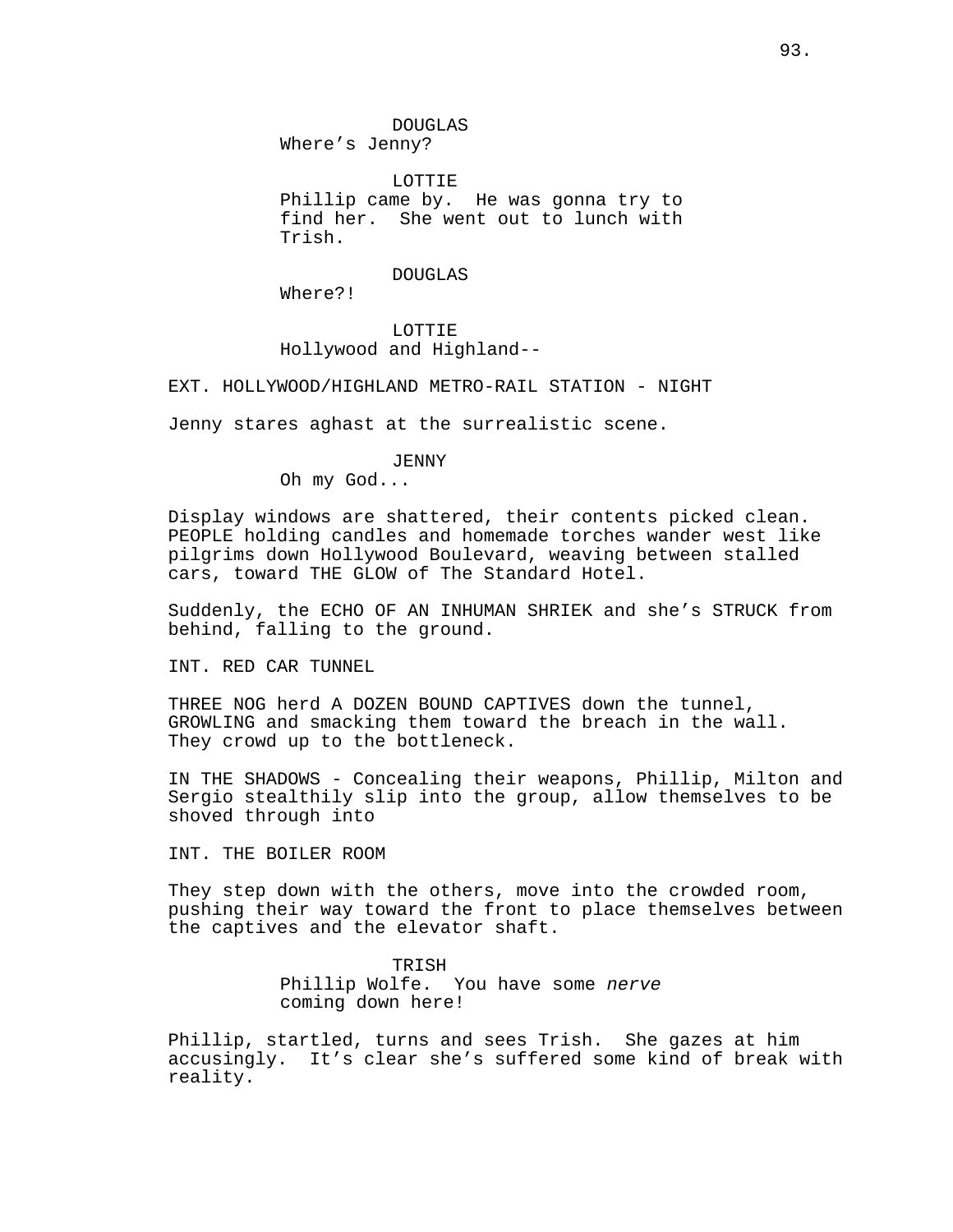TRISH It's over, Phillip! You're sick--

PHILLIP Shh, don't--

A nog turns toward the commotion. Pushes his way toward Phillip and Trish.

> TRISH Don't you shush me, you troglodyte! This isn't the middle ages! You don't own her. If a woman wants to break off a relationship, she has every right to--

Phillip draws his machete and CLEAVES THE ATTACKING NOG. BLACK BLOOD sprays over Trish's Pinko Alberto blazer. She turns to Phillip, incensed.

> TRISH Now, that's exactly the kind of brutish behavior I'm talking about!

Phillip looks at her, realizing she's nuts. Then he ROARS:

PHILLIP

 $N$ <sub>O</sub> $V$ 

Milton whips out his crowbar, SLAMS a nog, who hurtles, SHRIEKING, down the elevator shaft.

> PHILLIP (shouts) Go for the door! Everybody run! Move!

INT. RED CAR TUNNEL

The Captives rush out of the breach, Mona pulling them, shoving them down the tunnel toward safety.

As soon as Sergio, Milton and Phillip are clear, she lays down a DEVASTATING BLAST with the flamethrower. HIGH, WHISTLING SCREAMS ECHO from the INFERNO inside the boiler room as the Captives and their rescuers flee down the tunnel.

EXT. THE STANDARD - ROOFTOP - NIGHT

Under the SHIMMERING LIGHTS OF THE AURORA BOREALIS, a vast CANDLELIGHT PROCESSION of pilgrims approach the hotel from every street, resembling rivers of fire.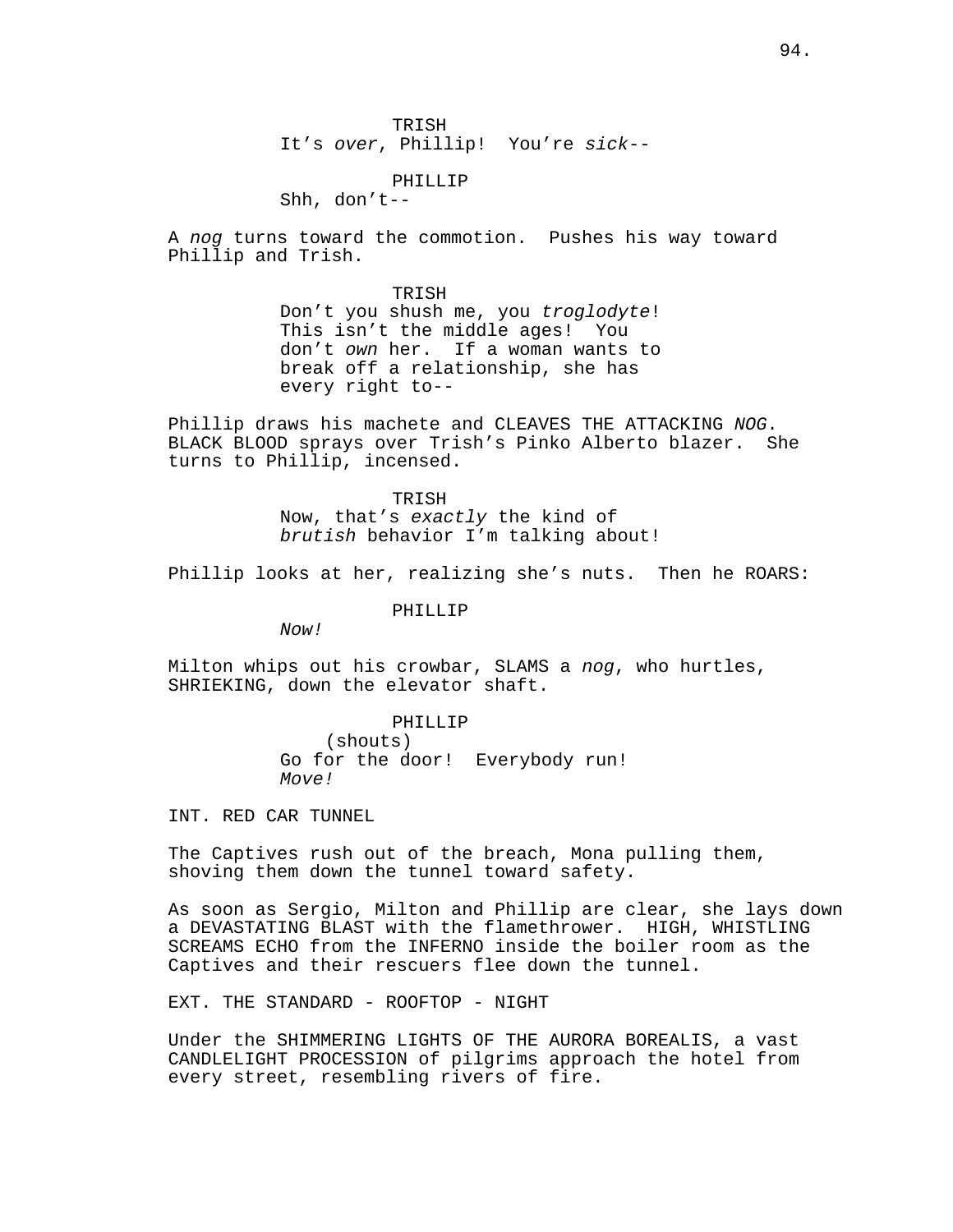A SLOW PULL reveals a nog, squatting on the balustrade like a living gargoyle, gazing down at the madness below.

> EMILY (PRE-LAP) What do you mean, "tribute."

INT. THE STANDARD - EMILY'S SUITE - CONTINUOUS

Emily stares at Faxon, furious.

FAXON It's a custom. The rules of nog etiquette demands--

# EMILY

Nog etiquette?!

## FAXON

I know, I know. They're disgusting, but they have surprisingly complex social protocols--

EMILY

I don't care. I bound them. They serve me. They'll do what I tell them to do.

# FAXON

(patiently) Not... without... accepting tribute.

# EMILY

The teeny people in the light bulbs? Fine. I went with that. But I'm not going to allow a bunch of human beings to be executed by those... those things!

# FAXON

It's not an execution. It's a sacrifice; a proscribed, highly ritualized demonstration of their loyalty and appreciation--

#### EMILY

Fine. Then I'll just go out there and tell them to release the prisoners, and send me flowers next time.

Faxon looks at her, heart attack serious.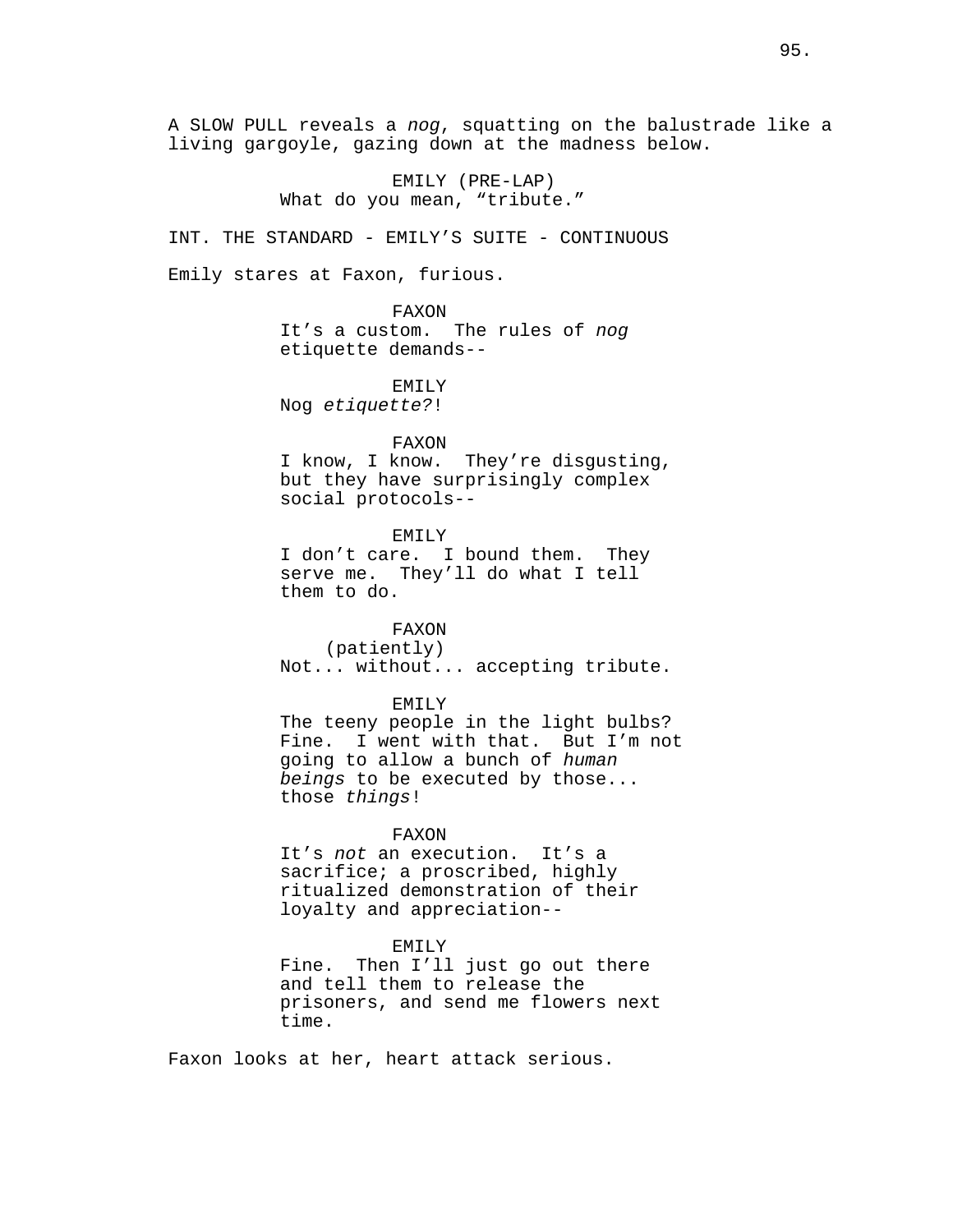#### FAXON

Emily, you must listen to me. You're correct in saying you're their master. They will serve you. They will protect you and fight for you. But you must... accept... tribute.

# EMILY

Or what?

#### FAXON

To deny them is to strike at the very core of their social structure. It will break down, they will go mad and there will be unimaginable bloodshed. Human bloodshed.

Emily looks deflated, frightened.

#### EMILY

I can't send them back?

FAXON

No. Once invoked, the Binding Call cannot be reversed. It is done.

EXT. HOLLYWOOD AND LAUREL CANYON - NIGHT

Teeming with PILGRIMS, all of them streaming toward the lights of The Standard. A number of BOUND CAPTIVES being dragged against their will by SNARLING NOG.

Among them, Jenny is pulled forward, tethered by her bound wrists to TWO NOG. She struggles and one of them STRIKES the back of her legs with the shaft of a nine-iron.

# JENNY Help! Help me!

A few of the Pilgrims glance her way. One of the nog HISSES at them, exposing rows of needle-sharp teeth. Terrified, they retreat, clearing a path as the nog drag her around the corner and she gets her first look at

THE STANDARD - blazing with shimmering light in every window.

Emily instinctively digs in her heels. The nog roughly jerk her forward.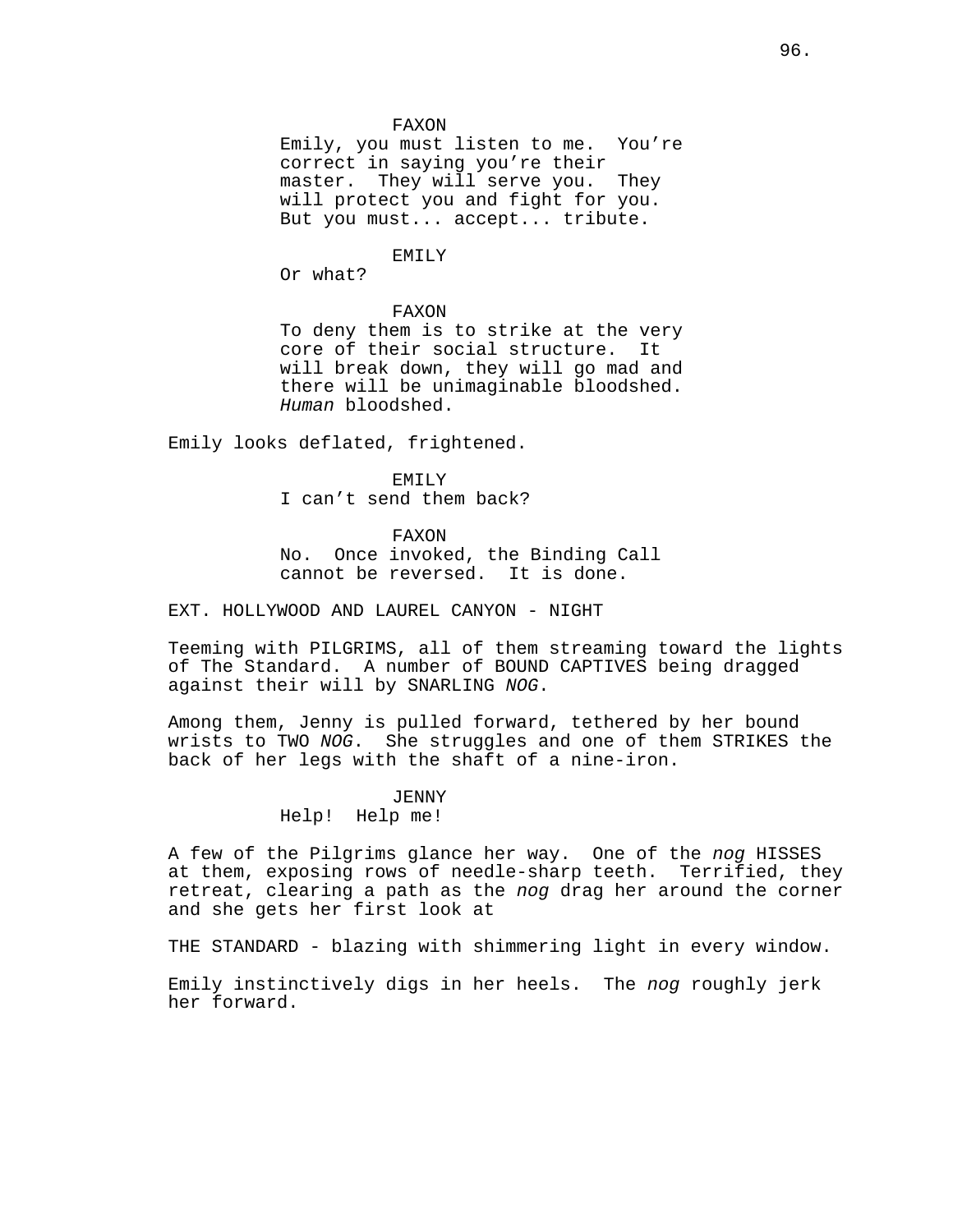Phillip, Sergio, Milton and Mona help a few of the COMMUTERS out the entrance. A few shake Phillip's hand, THANK HIM. The STREAM OF PILGRIMS continue west.

#### SERGIO

Dude...

Phillip follows Sergio's gaze. Trish is carrying on an animated conversation on her cell-phone.

> PHILLIP Her phone works?

SERGIO (shakes his head sadly) I checked. Thing's broke, just like the rest of em... (looks at Trish) She thinks she's talking to her maid.

Disquieted, Milton gazes toward the glow of The Standard. Phillip approaches.

> MILTON Somebody turn on the lights?

PHILLIP I don't think so. There's something... (searches for the word) ... wrong about it.

Mona nods, signs to Sergio in ASL. He signs back. She responds emphatically. He turns to the others.

> SERGIO Mona thinks it's evil. I think she's right.

PHILLIP We gotta find Jenny.

SERGIO Dude. How the hell're we supposed to even find her? It's impossible.

Phillip stares at him. He doesn't have a ready answer. Discouraged, he sighs, looks down. At his feet, A WALK-OF-FAME STAR gleams dully in the moonlight.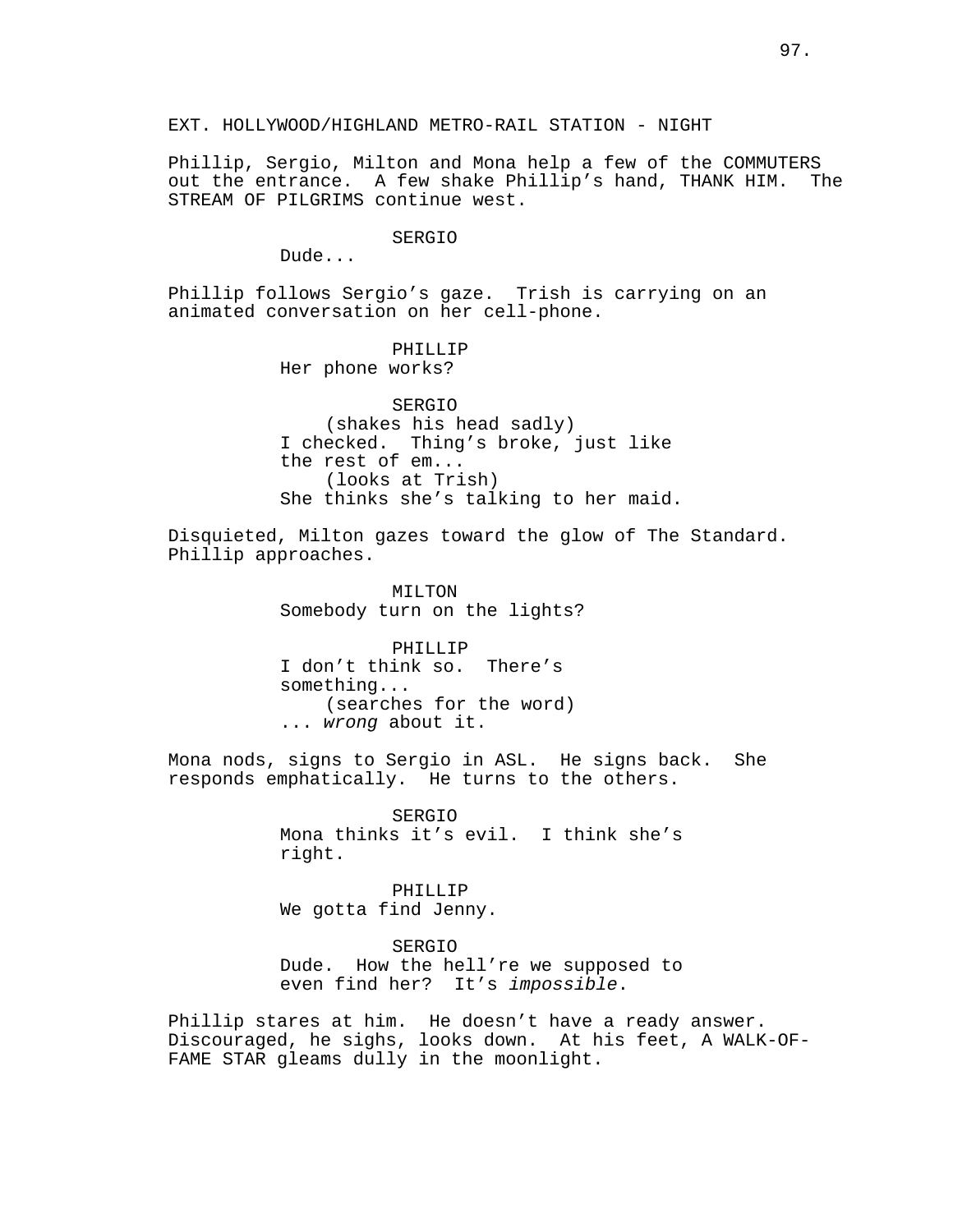SLAM TO:

EXT. HOLLYWOOD BOULEVARD - DAY

Grant Wolfe gazes down at us, wearing a tweed coat, open shirtcollar, cravat and a self-effacing grin on his face.

> GRANT A million people come here and dream of getting a star on this street with their name on it.

TEEN PHILLIP, 15, gazes down at a star that bears the name "GRANT WOLFE" in gold letters over a medallion bearing the silhouette of a motion picture camera.

> GRANT Silly, isn't it?

YOUNG PHILLIP I think it's cool.

Grant pulls a handkerchief from his pocket, crouches and rubs a smudge of grime off the "E" in "WOLFE."

> GRANT A million people. Most of them have no idea who I am or what I've done. All they know is that I have a star, and they don't...

He gives the medallion a quick polish. Satisfied, he looks up at Phillip.

> GRANT Do you know what the difference is between all those people and me?

> > YOUNG PHILLIP

What?

GRANT Practically nothing, except... (winks, whispers) ... I never gave up. After all...

BACK TO: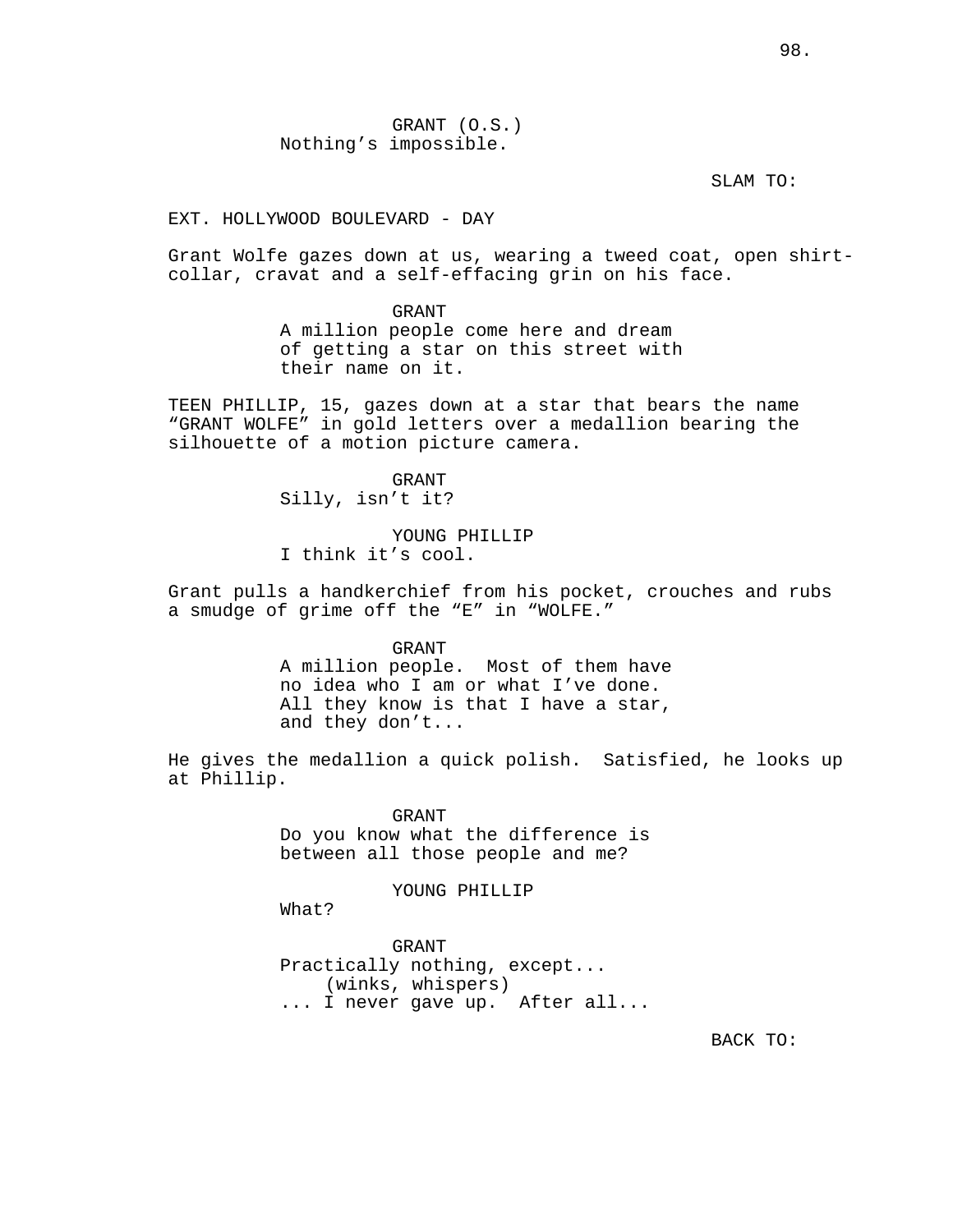Phillip gazes at the star on the sidewalk, completes Grant's thought.

> PHILLIP ... nothing's impossible.

> > DOUGLAS (O.S.)

Phillip!

Phillip turns, startled. Sees Douglas as he rides up, dumps his bike on the curb.

PHILLIP

Doug?

The brothers embrace.

DOUGLAS I can't believe I found you guys! (looks around) Where's Jenny?

# MILTON

Over here!

They turn. Milton approaches from down the street holding an open purse, Jenny's DRIVERS LICENSE in one hand.

> MILTON Looks like she's gone west with the others.

All eyes turn toward the unnatural glow of The Standard.

EXT. THE STANDARD HOTEL - NIGHT

Nog herd BOUND CAPTIVES toward the hotel, armed with whatever weapons they've managed to scavenge--baseball bats, clubs, knives, hatchets and the occasional sword. An area has been cleared under the portico.

The CROWD is on the edge of hysteria--some terrified, others captivated by the spectacle. Gunter and Klee push toward the front for a better view.

> GUNTER Check out the coztumes, Klee! Is totally Lord of za Rings!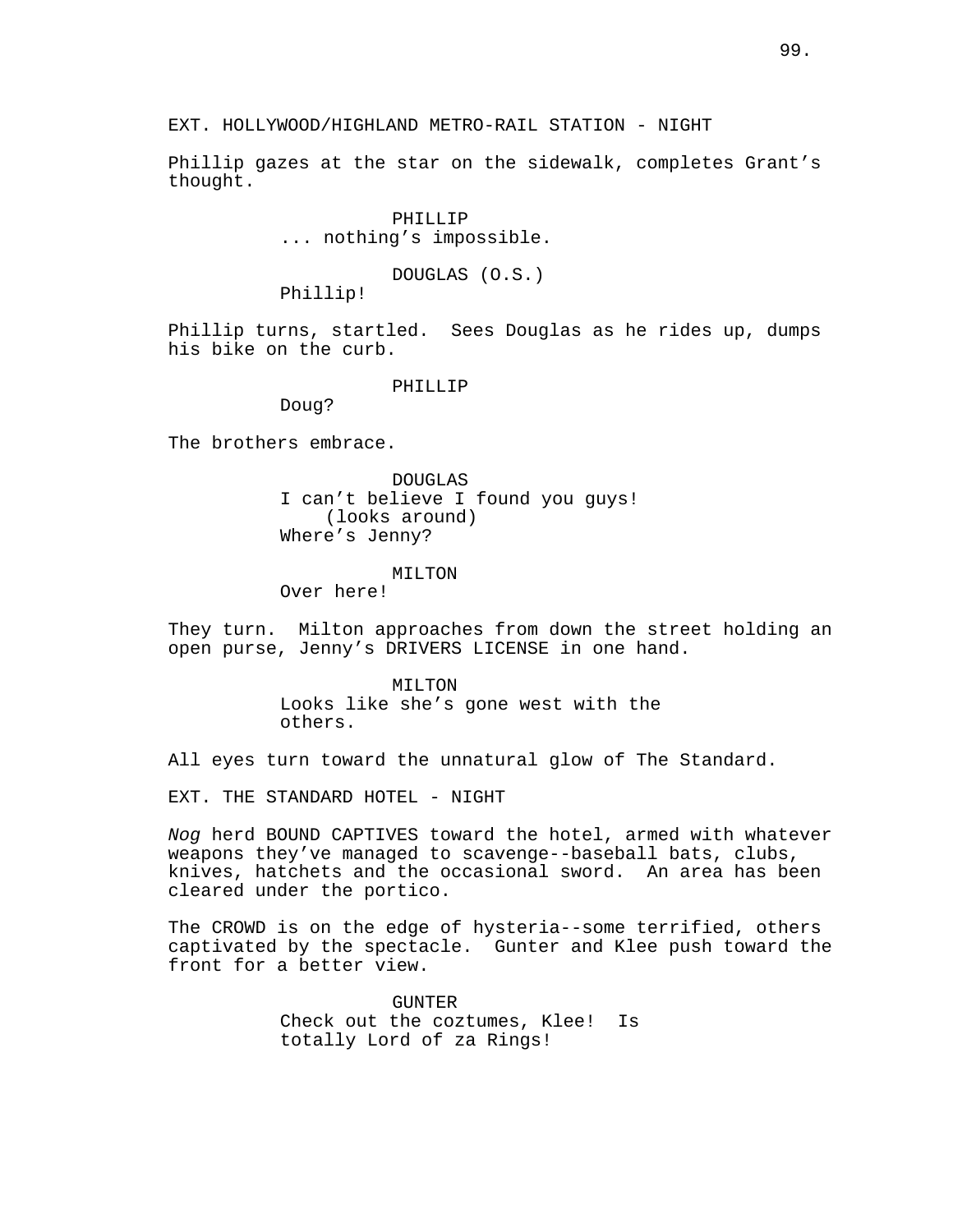KLEE Yah yah. Und look at the big one on za cadillac! He's like za awesome

Frank Frazetta, no?

### **GUNTER**

Yah yah! Za Death Dealer!

A HUGE NOG - stands on the hood of an Escalade. Bandy-legged, powerfully built, well over five feet tall, wearing a hammered helmet with steel horns, a chain-mail veil covering his face. He holds a large red FIREMAN'S AXE.

INTERCUT WITH:

EXT. THE STANDARD - EMILY'S SUITE - BALCONY - CONTINUOUS

Emily gazes down in horror at the spectacle below. She looks at Faxon, desperate.

> EMILY How do I stop this?

He tilts his head, gazes upon her with sincere, but condescending pity.

FAXON

You can't.

The Death Dealer looks up at Emily, as if awaiting her approval. She starts to turn away. Faxon gently takes her chin in the crook of his forefinger.

> FAXON You mustn't turn away. (emphasizing each word) You must be strong.

She looks up at Faxon, eyes pleading. Finds no succor in her companion's dispassionate, mask-like beauty. Gathers herself and gazes down at the Death Dealer.

Nods.

The Death Dealer raises the axe over his head in both hands and cuts a LOUD WHISTLING CRY. The crowd ROARS in awe. The nog drag their captives toward the Escalade.

THE DEATH DEALER - looks at the prisoners, as if deciding which will be the first to feel the sting of the axe.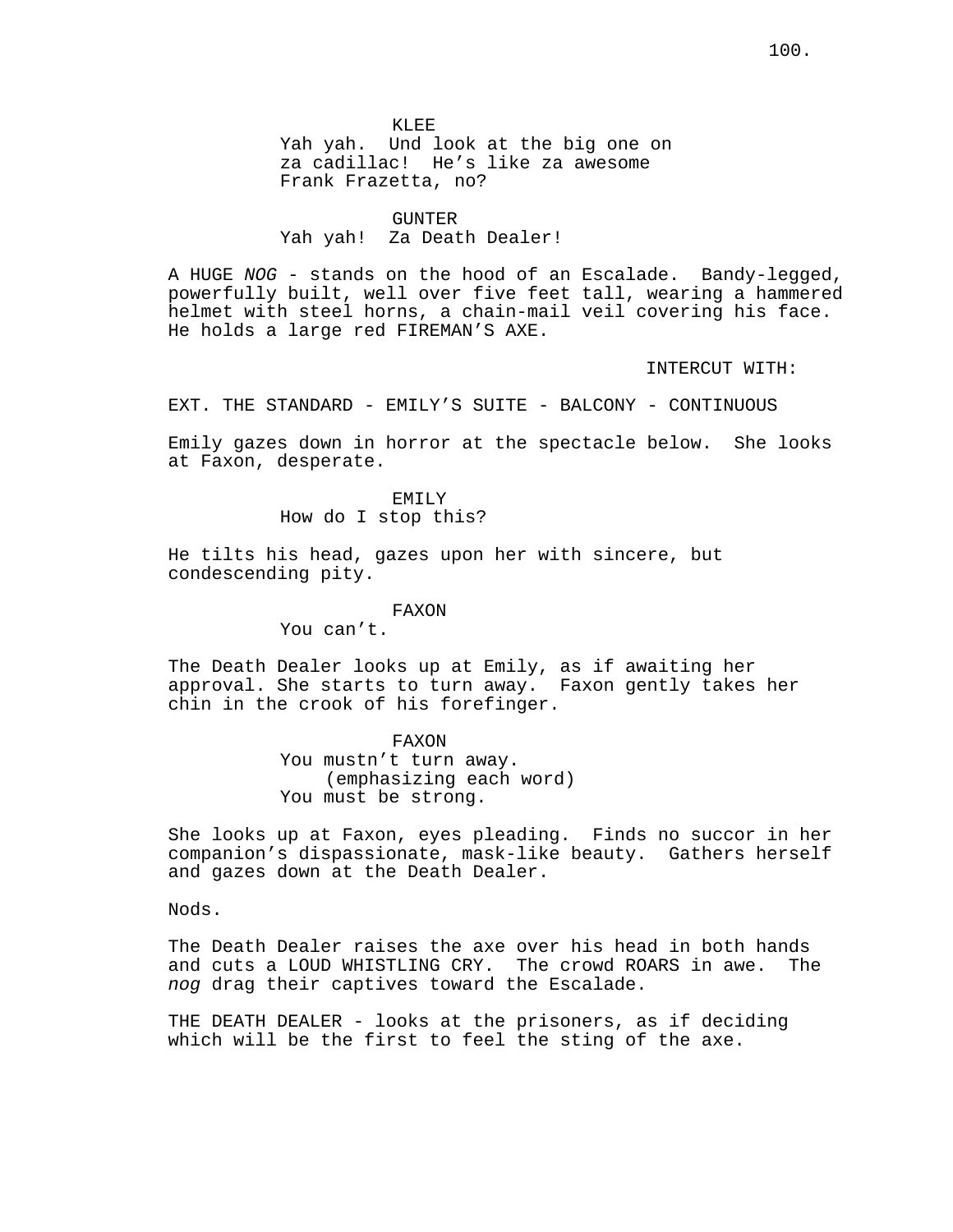EXT. SUNSET BOULEVARD - CONTINUOUS

Phillip frantically scans the crowd. Douglas gazes, stunned, at the *nog* surrounding the escalade, their Death Dealer standing on the hood.

> DOUGLAS What the hell are those things?

SERGIO Dunno! Fought a buncha them down in the tunnels.

# PHILLIP

Jenny...!

EXT. THE STANDARD HOTEL - CONTINUOUS

Jenny reacts to his call, turning, trying in vain to see over the heads of the crowd pressing around her.

> JENNY Phillip?! Phillip...! (struggling wildly) Lemme go!

The scuffle draws the Death Dealer's attention. He points at Jenny with the haft of the axe. Two nog grab her arms and drag her toward the Escalade.

Jenny SCREAMS.

Phillip spots her, begins shoving his way forward into the crowd.

# PHILLIP

Jenny...!

The nog SLAM Jenny down on the hood of the SUV. THE CROWD FALLS SUDDENLY SILENT, as if realizing for the first time that this is not a movie, not a theme park attraction or a stunt show or a special effect, but the real thing.

> JENNY (shouts) No! No! Phillip! Help! Don't--

One of the nog wrenches down the collar of her blouse to bear her neck while two others hold down her arms. Jenny SCREAMS for her life, terrified:

# JENNY

NO...!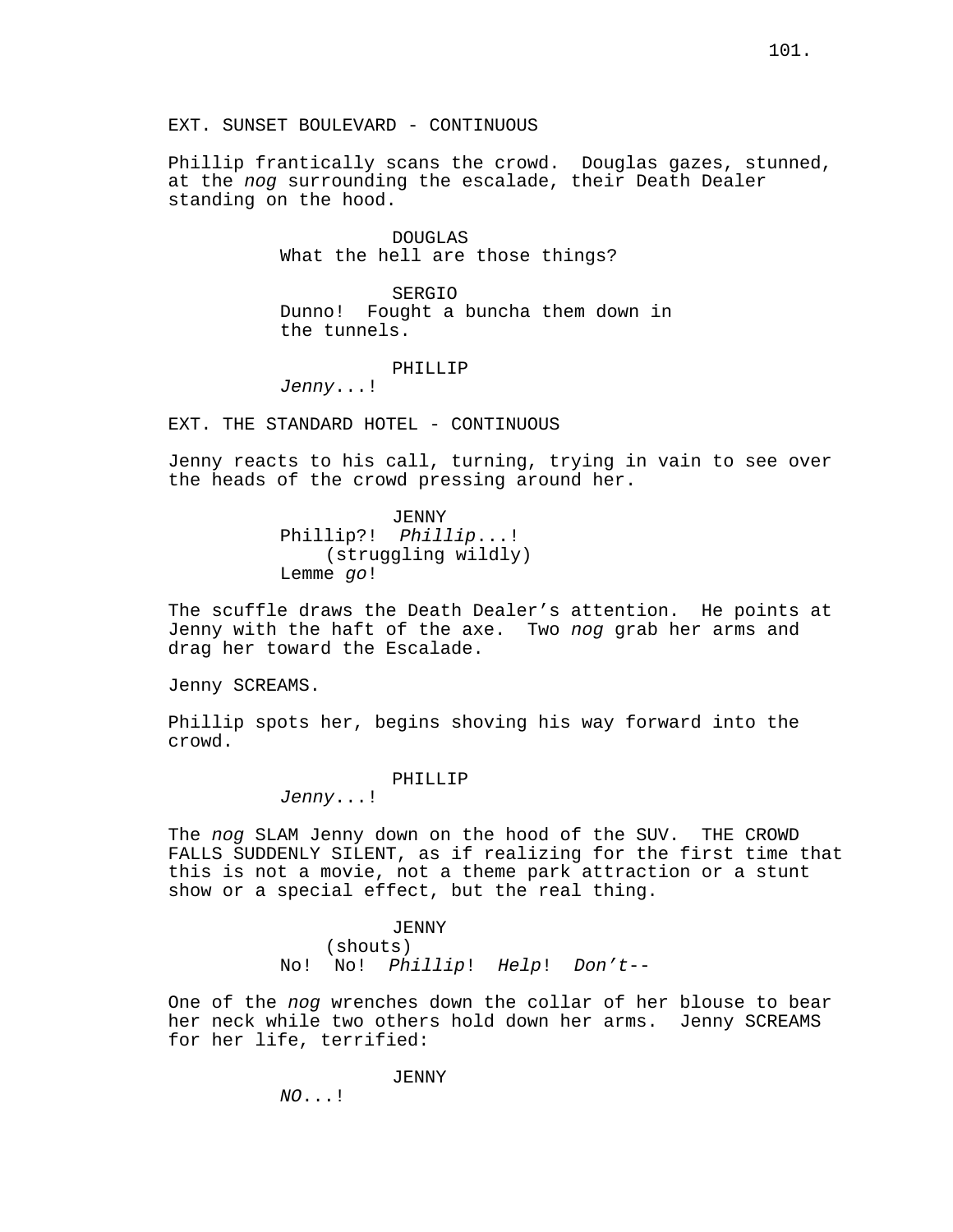SERGIO We're too far away! Not enough candlepower!

DOUGLAS Candlepower?

SERGIO They can't stand light. Freaks em out.

Douglas suddenly stops, remembering...

DOUGLAS Oris. The Garden world...

SLAM TO:

INT. AQUARIUM - PLATYPUS EXHIBIT - DAY

Grant Wolfe gazes at the PLATYPODA frolicking in their artificial habitat.

> GRANT ... a glittering emerald, suspended in perfect stasis between two yellow stars, bathed in perpetual sunlight--

> > BACK TO:

EXT. THE STANDARD HOTEL - PRESENT DAY

Douglas stands stock still, gathering himself. Glances at the others, trapped at a standstill, pushing forward in vain--the crowd is too dense. They'll never reach Jenny in time.

> DOUGLAS (under his breath) Help me, Poppi. Help me remember...

Douglas clears his mind, imagining a vast garden. Taking a series of deep breath, he tilts his face toward the night sky.

THE DEATH DEALER - braces himself, raises the axe to strike the fatal blow. Suddenly, he's startled by the sound of a Summoner's Call: A DEEP, POWERFUL, SINGLE VIBRATING NOTE.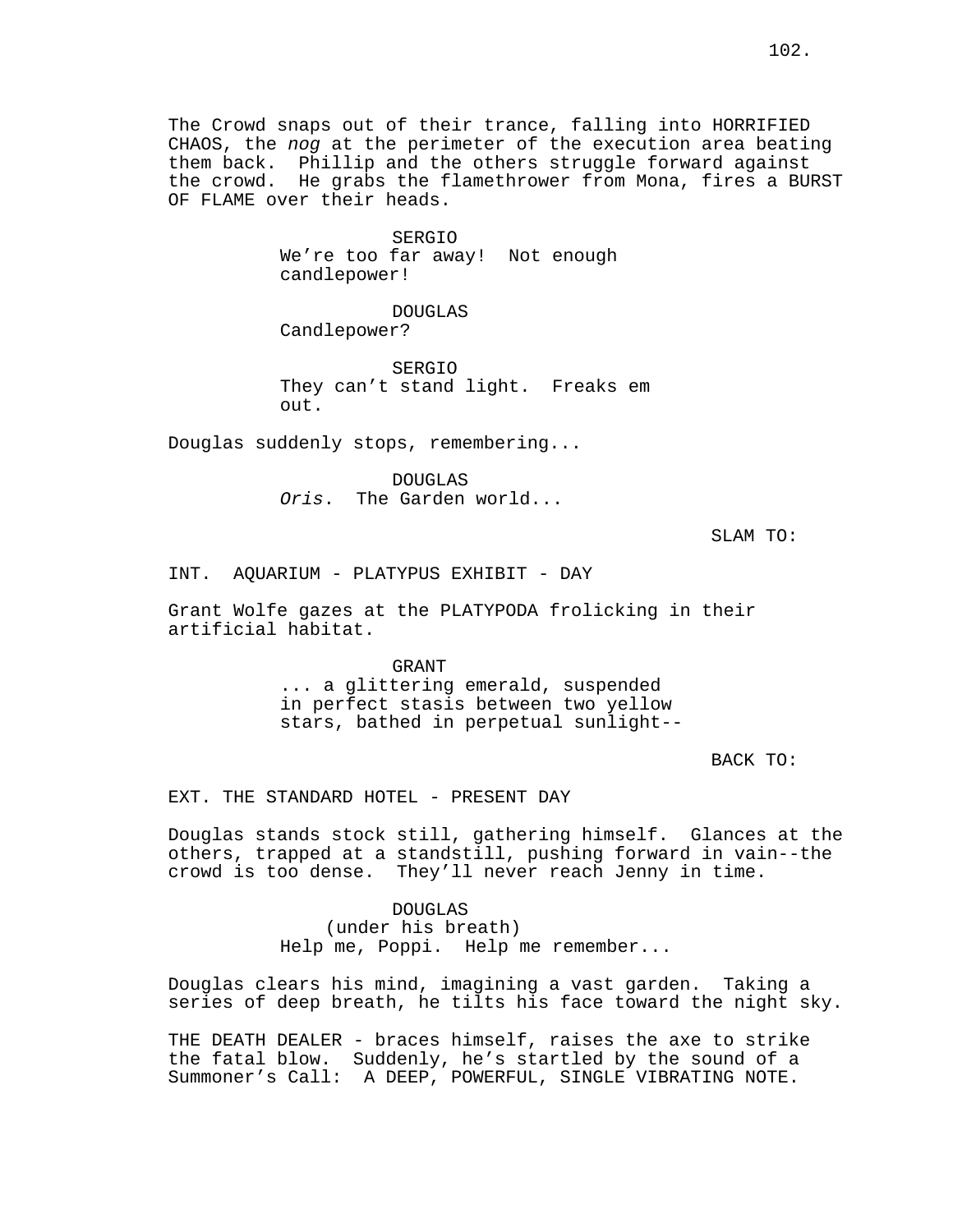EXT. THE STANDARD - EMILY'S SUITE - BALCONY - CONTINUOUS

Faxon reacts to Douglas's CALL.

FAXON

Darling? You recall our conversation about all those other Summoners? The ones you said wouldn't pose a threat?

# EMILY

Yes.

FAXON Well, it seems one of the "toddlers" has pulled the ring on a hand grenade and lobbed it your way.

EXT. THE STANDARD HOTEL - CONTINUOUS

The crowd instinctively clears room for Douglas. Phillip and the others turn, staring at him as he CONTINUES THE CALL, gazing intently at the sky, back arched, fists clenched.

A SHARP, THUNDEROUS CRACK draws their eyes to...

THE NIGHT SKY - The stars and space seem to quiver in a small section, approximately sixty feet above the street.

Suddenly, IT TEARS OPEN, THE EDGES CURLING IN WAVES like linen being parted. Behind the night, BLINDING DAYLIGHT.

A BEAM OF SUNLIGHT spears through, lighting the area around Jenny. The Death Dealer and the rest of the nog SCREECH, covering their eyes, scampering in panic for cover.

THE BREACH - A clear view of TWO DISTANT YELLOW SUNS in a robin's-egg blue sky.

DOUGLAS - trembling, gazing at the breach, muscles straining. The others stare skyward, a GENTLE BREEZE blowing down.

# MILTON

Smell that?

Mona SIGNS something to Sergio. He nods in agreement.

SERGIO

Flowers...

Sensing eyes on him, PHILLIP turns toward the hotel.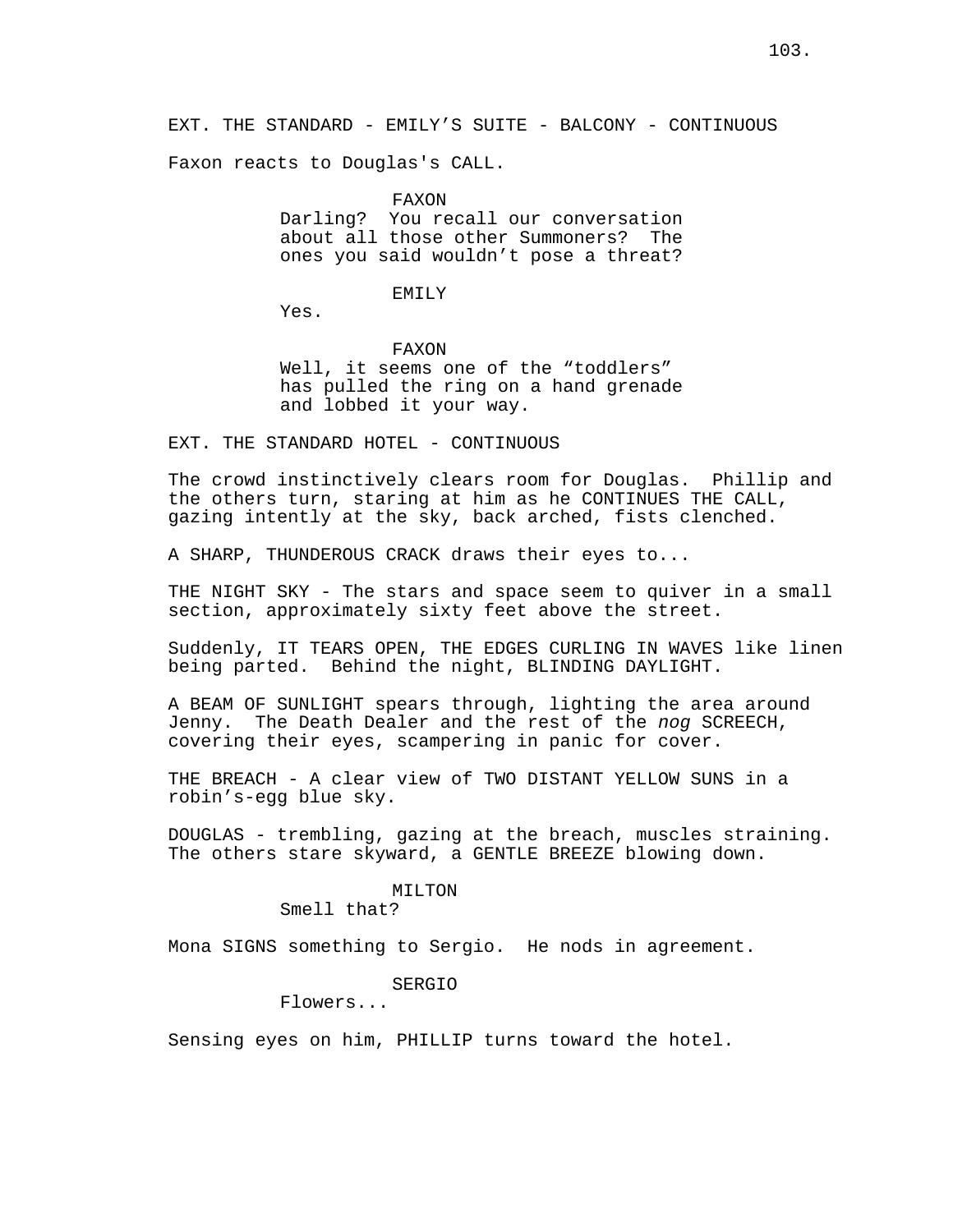PHILLIP'S POV - Standing on her balcony, Emily scans the crowd. Faxon behind her, gazes in wonder at the breach. SHE FINDS US.

PHILLIP - locks eyes with her.

#### PHILLIP

You...

SLAM TO:

INT. AQUARIUM - ELECTRIC EEL EXHIBIT - DAY

YOUNG EMILY PELLIGRINO, gazes at an undulating eel. Distracted, she LOOKS DIRECTLY AT US...

REVERSE - A handsome YOUNG PHILLIP WOLFE, his arms crossed on the sill of the glass opposite us, chin cradled on his forearms. He gazes dreamily at us.

BACK TO:

EXT. THE STANDARD - EMILY'S SUITE - BALCONY - CONTINUOUS

Emily stares directly at us, recognizing us...

EMILY

You...

EXT. THE STANDARD HOTEL - CONTINUOUS

Phillip continues staring at Emily. Takes a step forward. Jenny SHOUTS:

# JENNY

Phillip!

Phillip snaps back to the here-and-now, bursts forward to aid Jenny, followed by the others. He cuts away her bonds, takes her in his arms as the others free the rest of the captives.

DOUGLAS - Frozen in extreme concentration, he continues The Call, trembling, sweat coursing down his face, BLOOD trickling freely from his nose.

# PHILLIP

Doug! Doug!

Douglas turns his head slightly, sees Phillip holding Jenny. He STOPS THE CALL, face relaxing with an expression of overwhelming relief. The BREACH CLOSES with an ECHOING BOOM and the street is again thrown into darkness.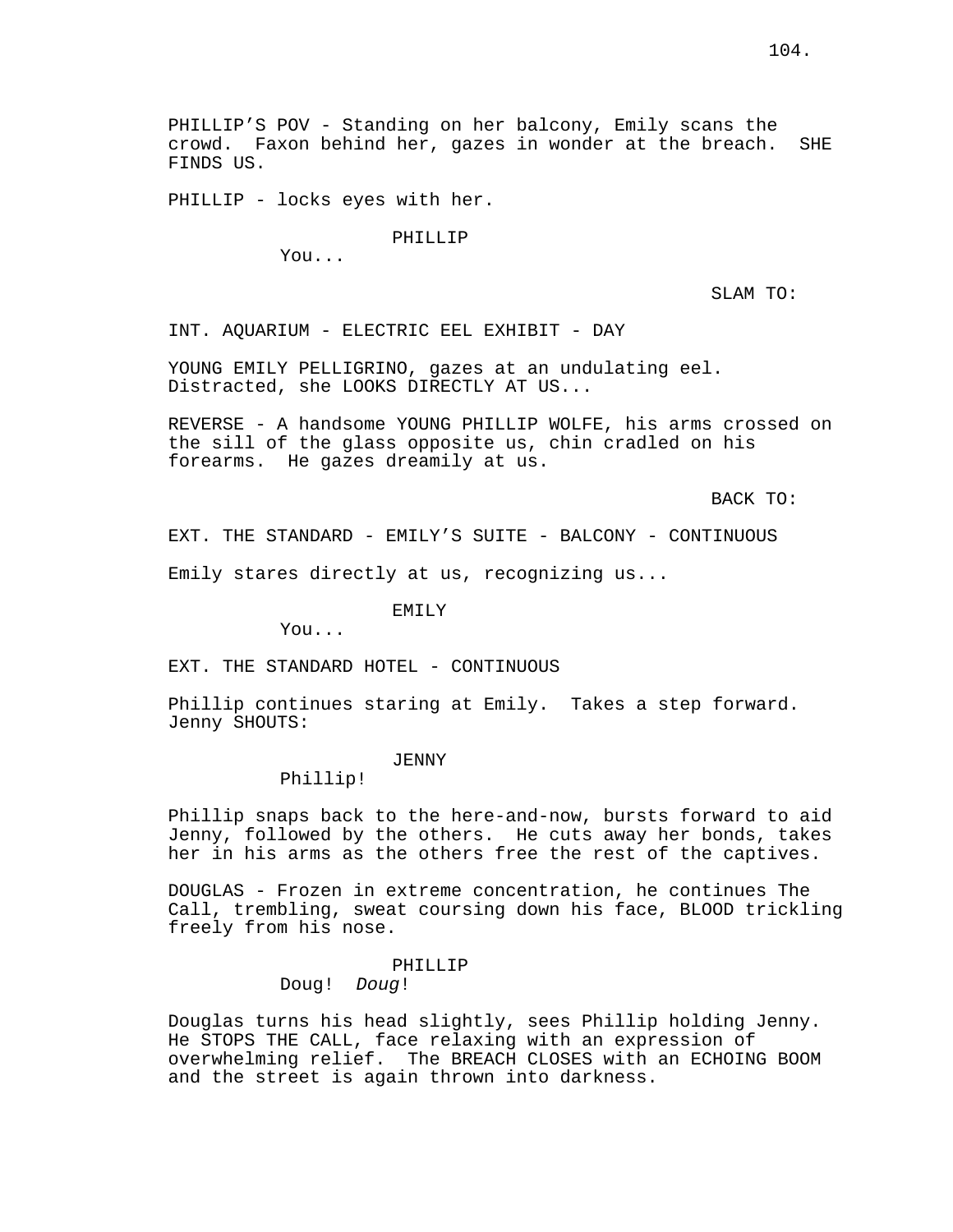PHILLIP

I got her, man. We got her.

Douglas opens his mouth as if to reply, then COLLAPSES IN A DEAD FAINT. Phillip catches him. Holding his brother in his arms, Phillip looks up at the others.

OUT TO BLACK:

FADE IN:

EXT. THE STANDARD - ROOFTOP - DAWN

The sun rises in a dirty, smoke-smudged sky.

FAXON (O.S.) To sustain a breach, to hold it open in such a way is no small thing. The will required is formidable.

EXT. THE STANDARD - EMILY'S SUITE - BALCONY

Bitter, Emily gazes down at the city, Faxon standing behind her.

> FAXON (CONT'D) ... the Summoner who did this is dangerous. And very, very powerful.

> > EMTI<sub>Y</sub>

More than me?

He hesitates, afraid to tell her the truth. She turns. His fear is all the answer she needs. Disgusted, she steps past him into the room.

INT. THE STANDARD - EMILY'S SUITE - CONTINUOUS

Angry, Emily throws herself on the bed. Closes her eyes. Faxon, reading her foul mood, eager to please, pulls the heavy curtains, BLOCKING THE SUNLIGHT. After a long, sullen beat:

> EMILY How do I find him? Him and the others. The toddlers.

FAXON Things will happen. Strange things. And where strange things happen, you'll find Summoners. Then you can deal with them... (a beat, eyes glittering) We can deal with them.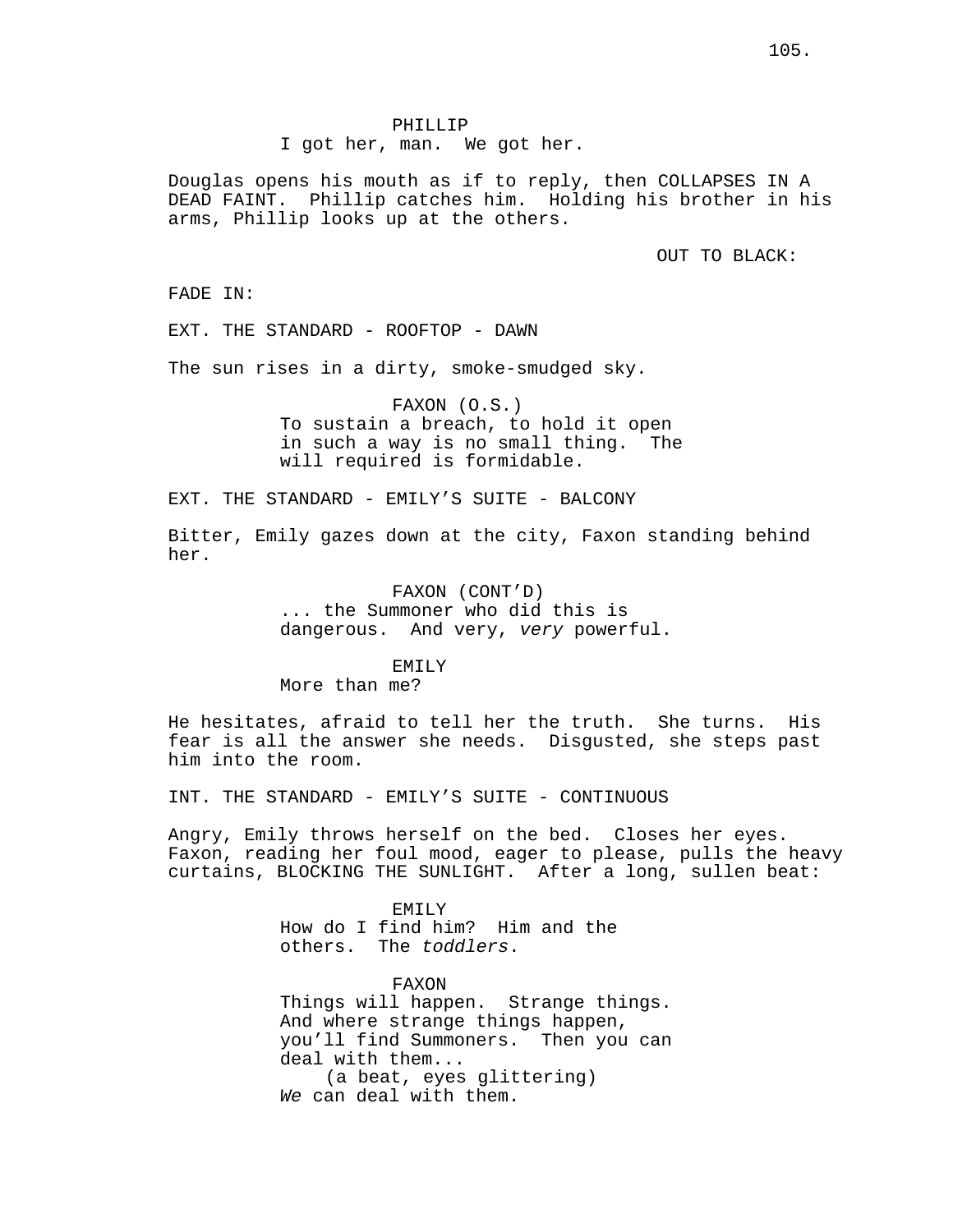He swallows, nervous, afraid to say more. She sulks a moment, gazing up at the lights still blazing with Luminiénte.

> EMILY Don't those little bastards ever sleep?

> > FAXON

Asleep. Awake. It makes no difference. The light of the Luminiénte burns as long as they draw breath.

Frustrated, Emily closes her eyes. Her anger only grows. After a beat, she opens them, SNARLS:

#### EMILY

That's enough!

The LIGHTS BLINK OUT. Emily is startled by the abrupt darkness. Its import is a growing rock in her stomach. Horrified, she looks at Faxon, who returns her gaze, appraising, inscrutable.

EXT. SILVER LAKE - DAWN

The dawn sun shimmers off the placid waters of the reservoir. Quaint, clapboard homes hug the surrounding hills. Tents have been set up on the small spit of grassy parkland that flanks the reservoir.

VOLUNTEERS pass out water bottles to NEIGHBORS. The LOCAL KIWANIS have set up griddles, serve hotcakes and sausage to bedraggled men, women and children. A small RED CROSS tent administers aid to the INJURED and ELDERLY.

Phillip stands with Jenny in high grass at the edge of a vacant lot overlooking the valley.

> JENNY It looks the same.

PHILLIP (shakes his head) Everything's changed.

JENNY What happened?

Phillip ponders her question a beat, meets her eyes.